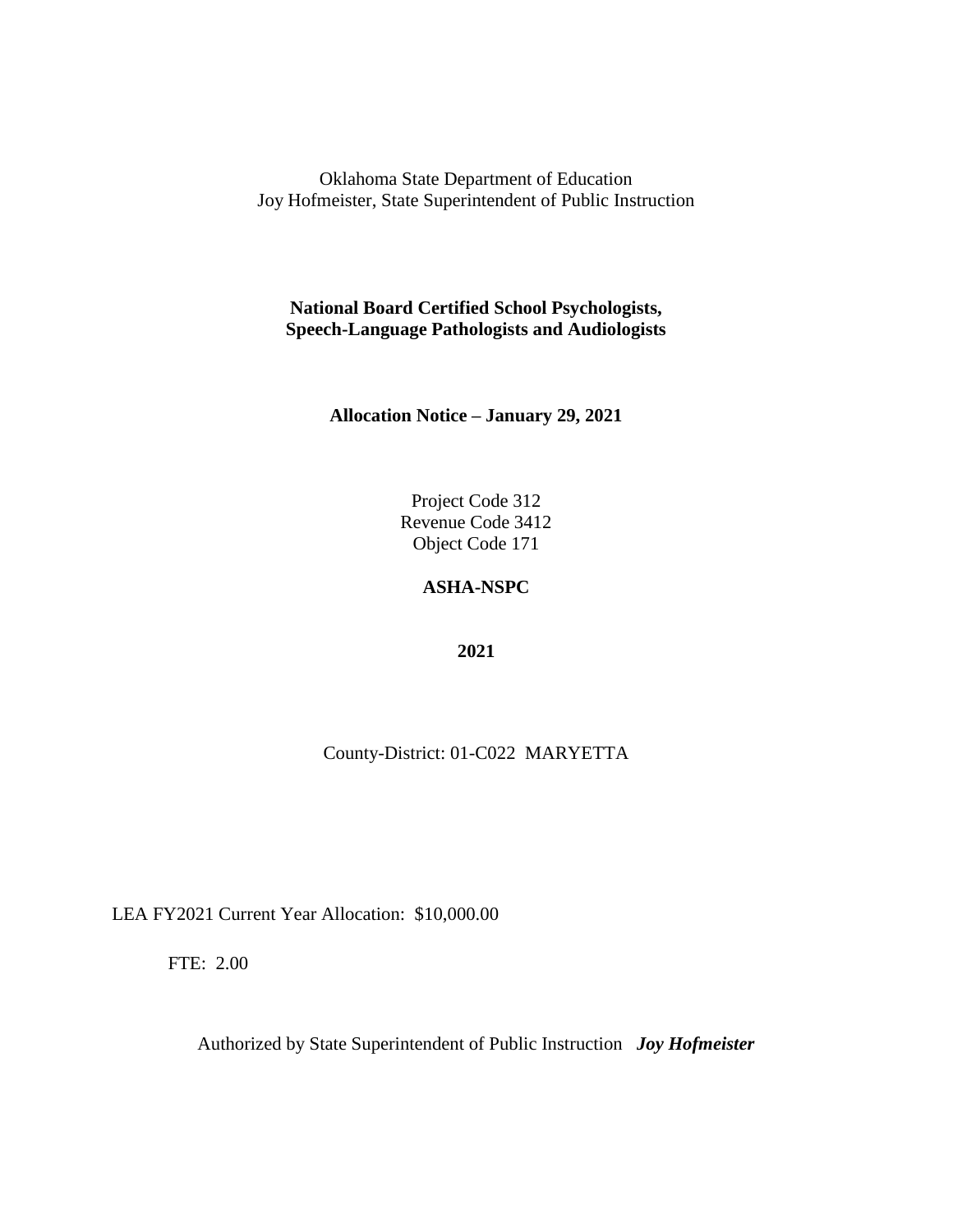**National Board Certified School Psychologists, Speech-Language Pathologists and Audiologists**

**Allocation Notice – January 29, 2021**

Project Code 312 Revenue Code 3412 Object Code 171

# **ASHA-NSPC**

**2021**

County-District: 01-C024 ROCKY MOUNTAIN

LEA FY2021 Current Year Allocation: \$5,000.00

FTE: 1.00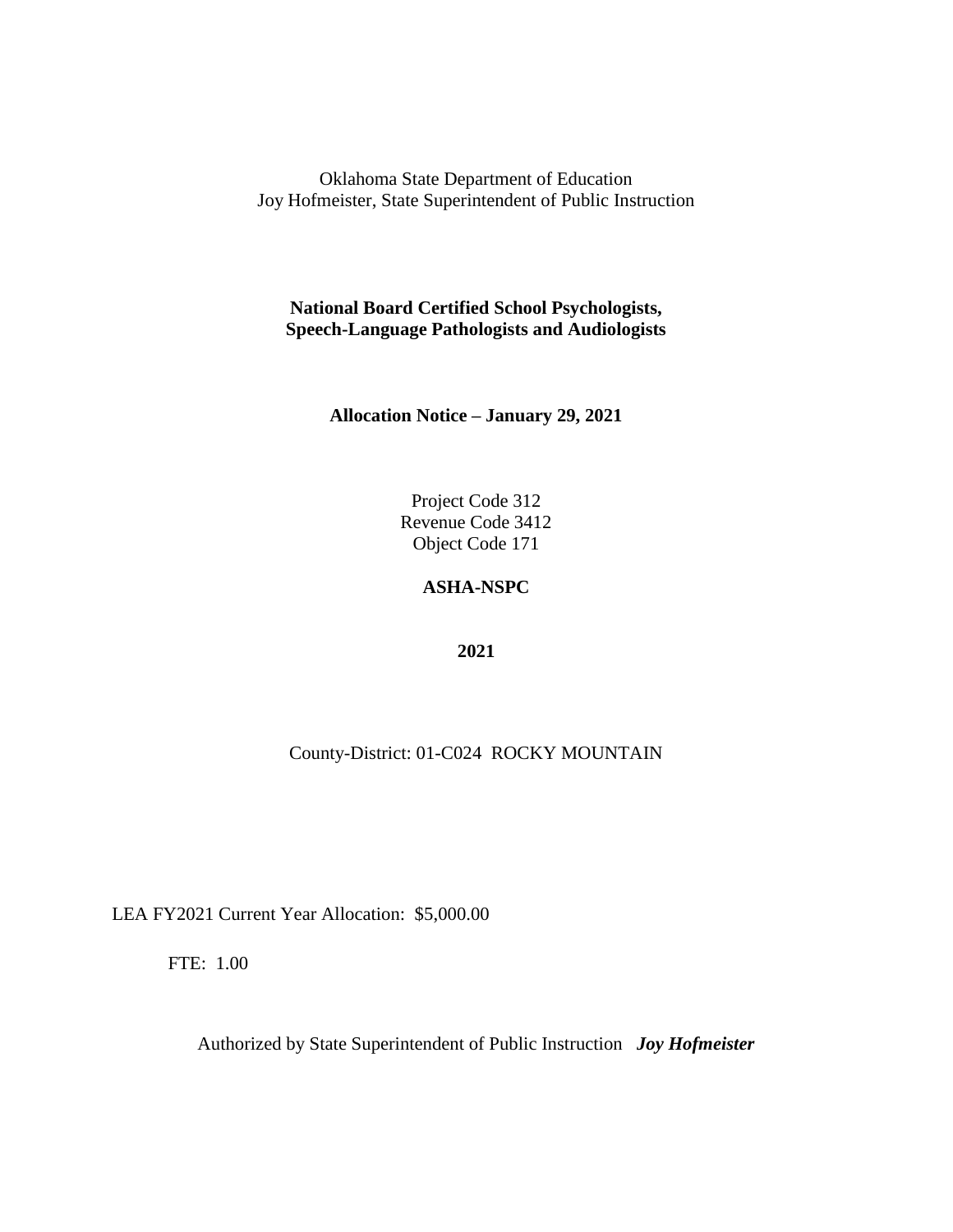**National Board Certified School Psychologists, Speech-Language Pathologists and Audiologists**

**Allocation Notice – January 29, 2021**

Project Code 312 Revenue Code 3412 Object Code 171

### **ASHA-NSPC**

**2021**

County-District: 01-C028 ZION

LEA FY2021 Current Year Allocation: \$5,000.00

FTE: 1.00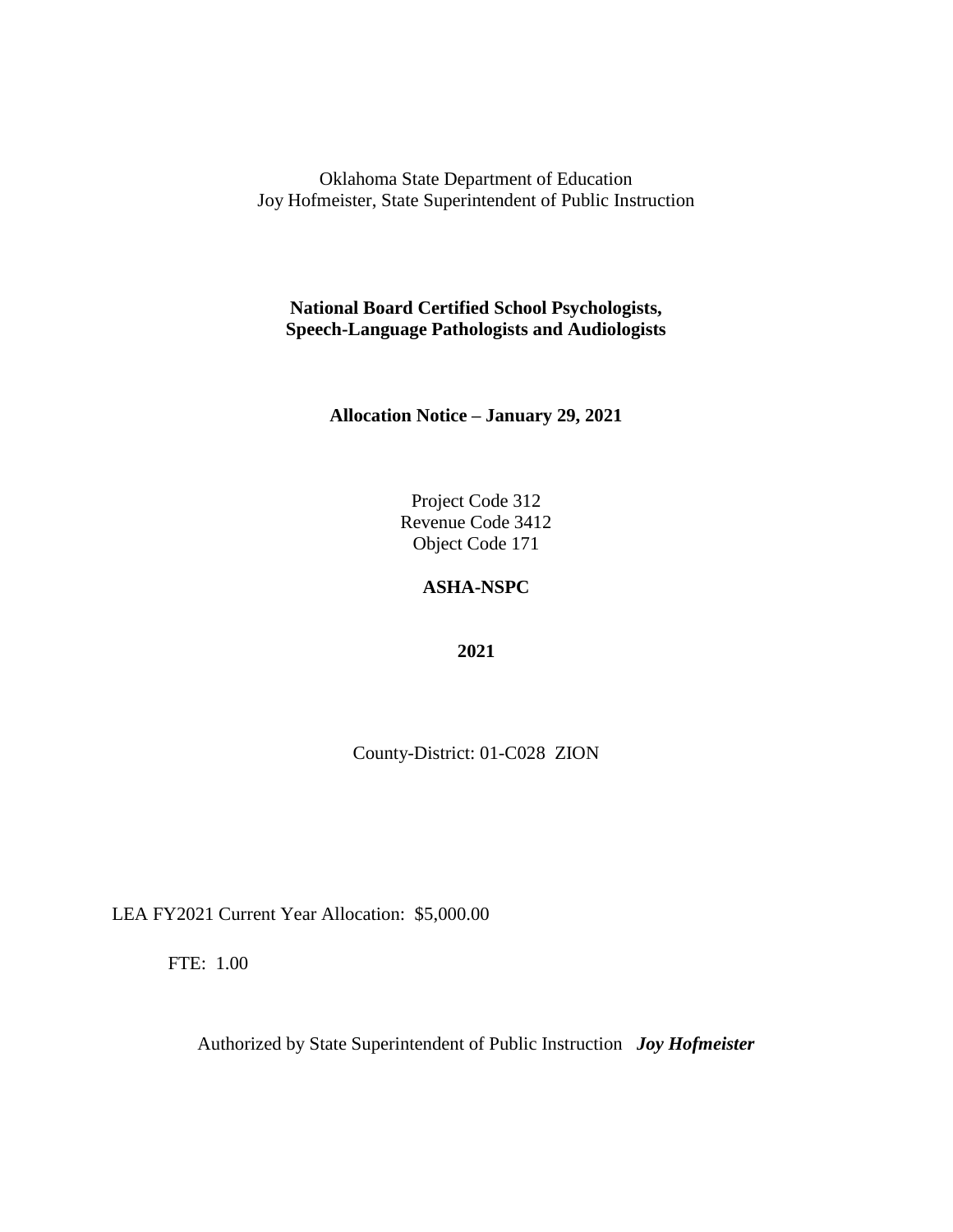**National Board Certified School Psychologists, Speech-Language Pathologists and Audiologists**

**Allocation Notice – January 29, 2021**

Project Code 312 Revenue Code 3412 Object Code 171

# **ASHA-NSPC**

**2021**

County-District: 01-C029 DAHLONEGAH

LEA FY2021 Current Year Allocation: \$5,000.00

FTE: 1.00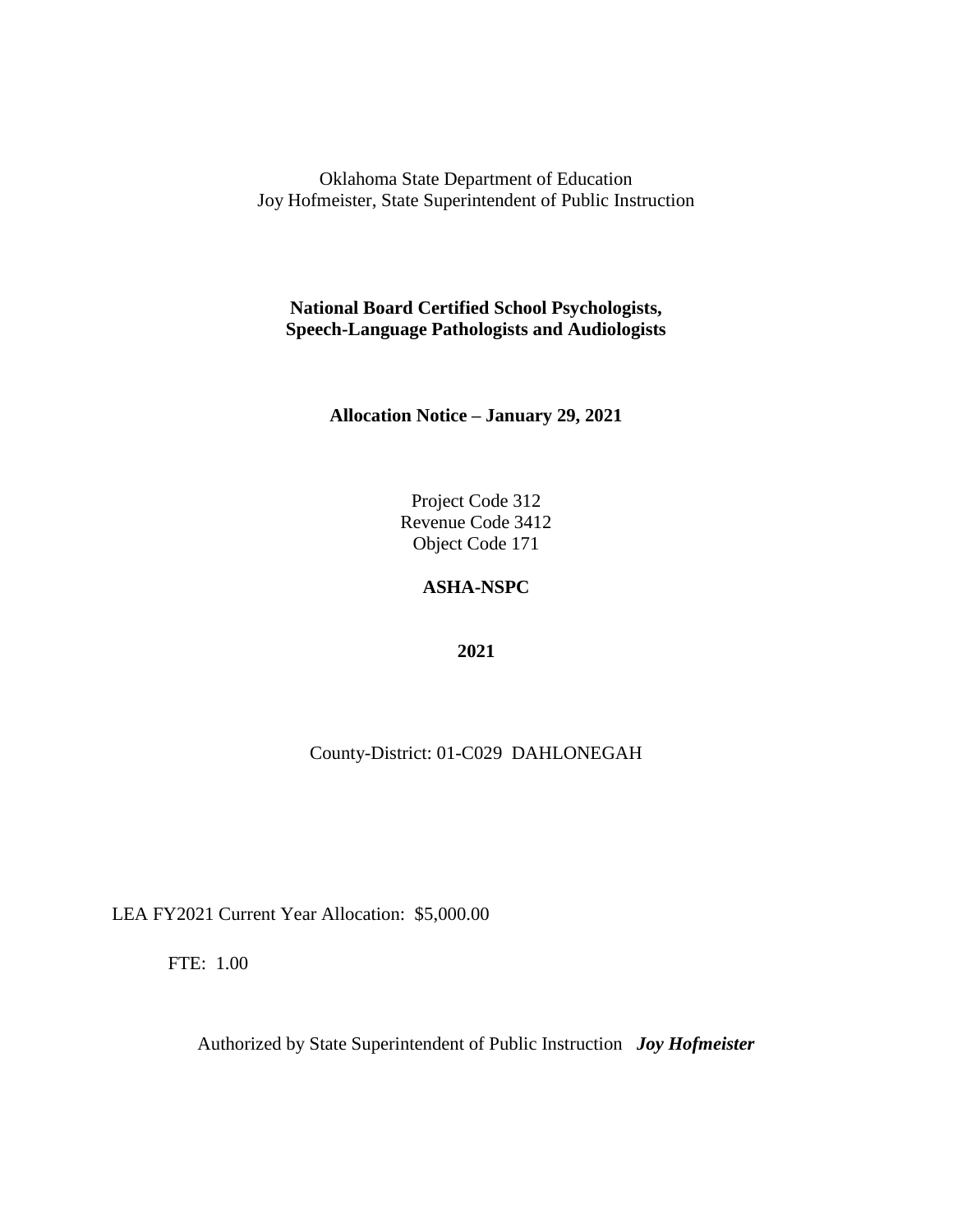**National Board Certified School Psychologists, Speech-Language Pathologists and Audiologists**

**Allocation Notice – January 29, 2021**

Project Code 312 Revenue Code 3412 Object Code 171

### **ASHA-NSPC**

**2021**

County-District: 02-I046 CHEROKEE

LEA FY2021 Current Year Allocation: \$5,000.00

FTE: 1.00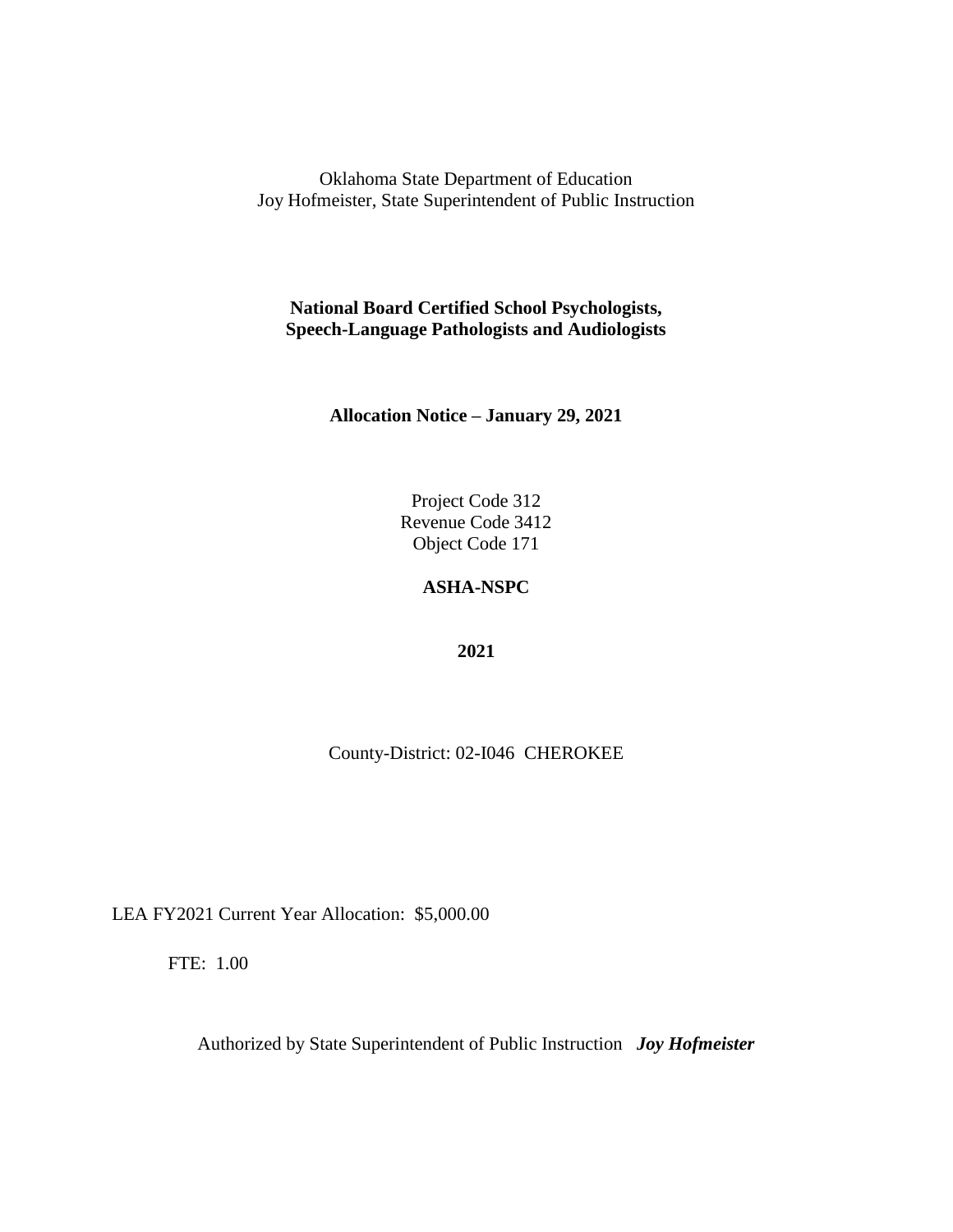**National Board Certified School Psychologists, Speech-Language Pathologists and Audiologists**

**Allocation Notice – January 29, 2021**

Project Code 312 Revenue Code 3412 Object Code 171

### **ASHA-NSPC**

**2021**

County-District: 03-I015 ATOKA

LEA FY2021 Current Year Allocation: \$5,000.00

FTE: 1.00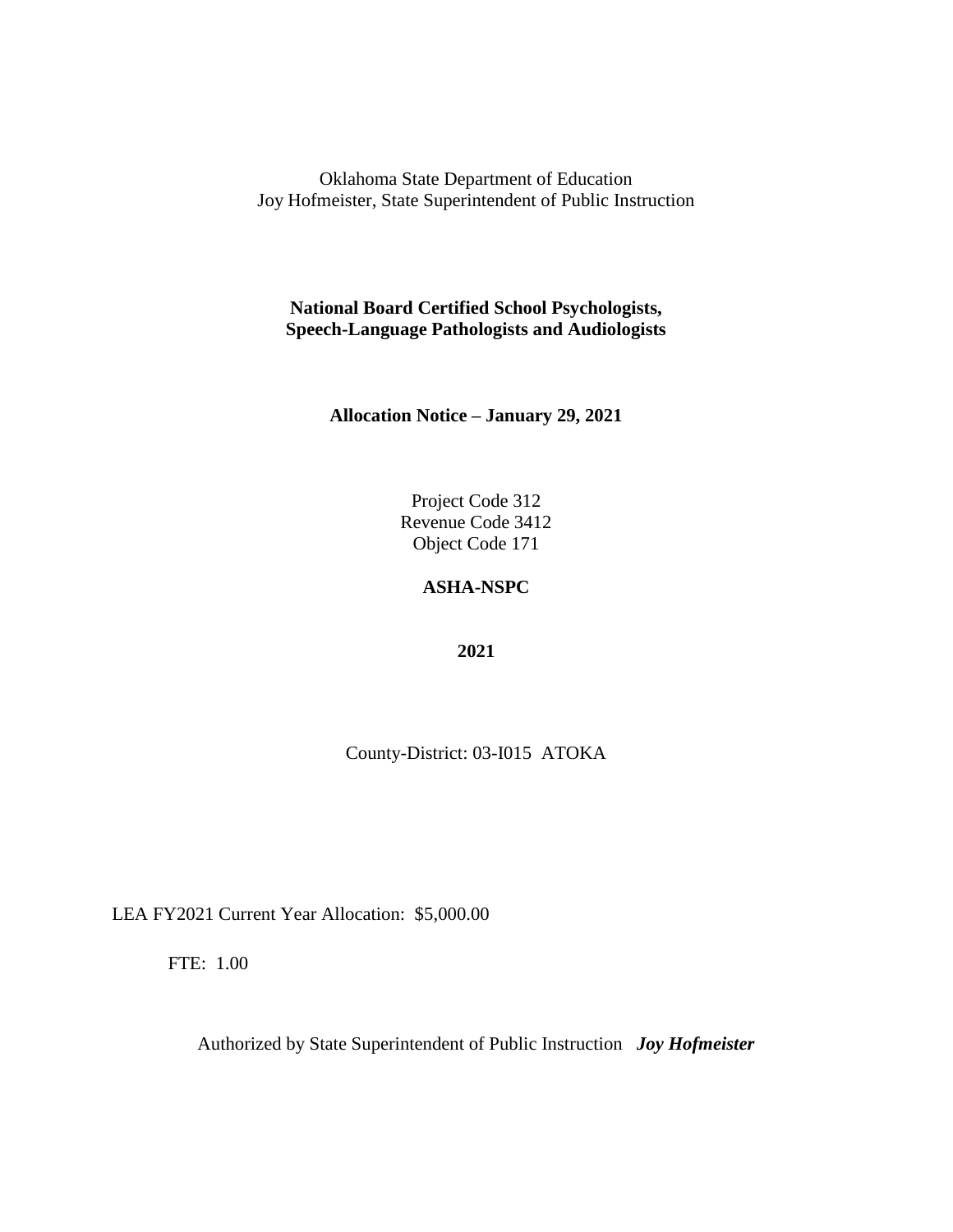**National Board Certified School Psychologists, Speech-Language Pathologists and Audiologists**

**Allocation Notice – January 29, 2021**

Project Code 312 Revenue Code 3412 Object Code 171

# **ASHA-NSPC**

**2021**

County-District: 03-I019 TUSHKA

LEA FY2021 Current Year Allocation: \$5,000.00

FTE: 1.00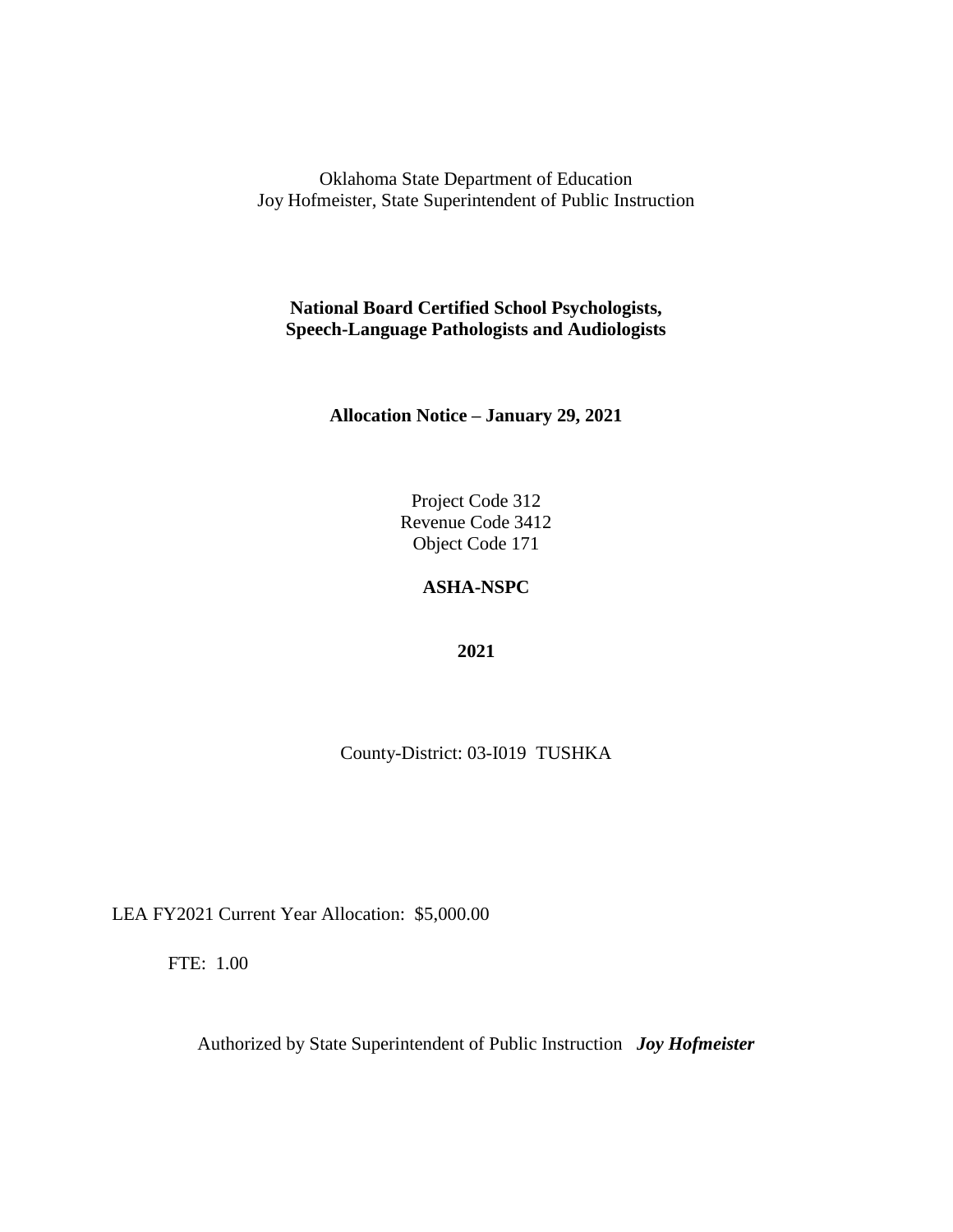**National Board Certified School Psychologists, Speech-Language Pathologists and Audiologists**

**Allocation Notice – January 29, 2021**

Project Code 312 Revenue Code 3412 Object Code 171

### **ASHA-NSPC**

**2021**

County-District: 05-I002 MERRITT

LEA FY2021 Current Year Allocation: \$5,000.00

FTE: 1.00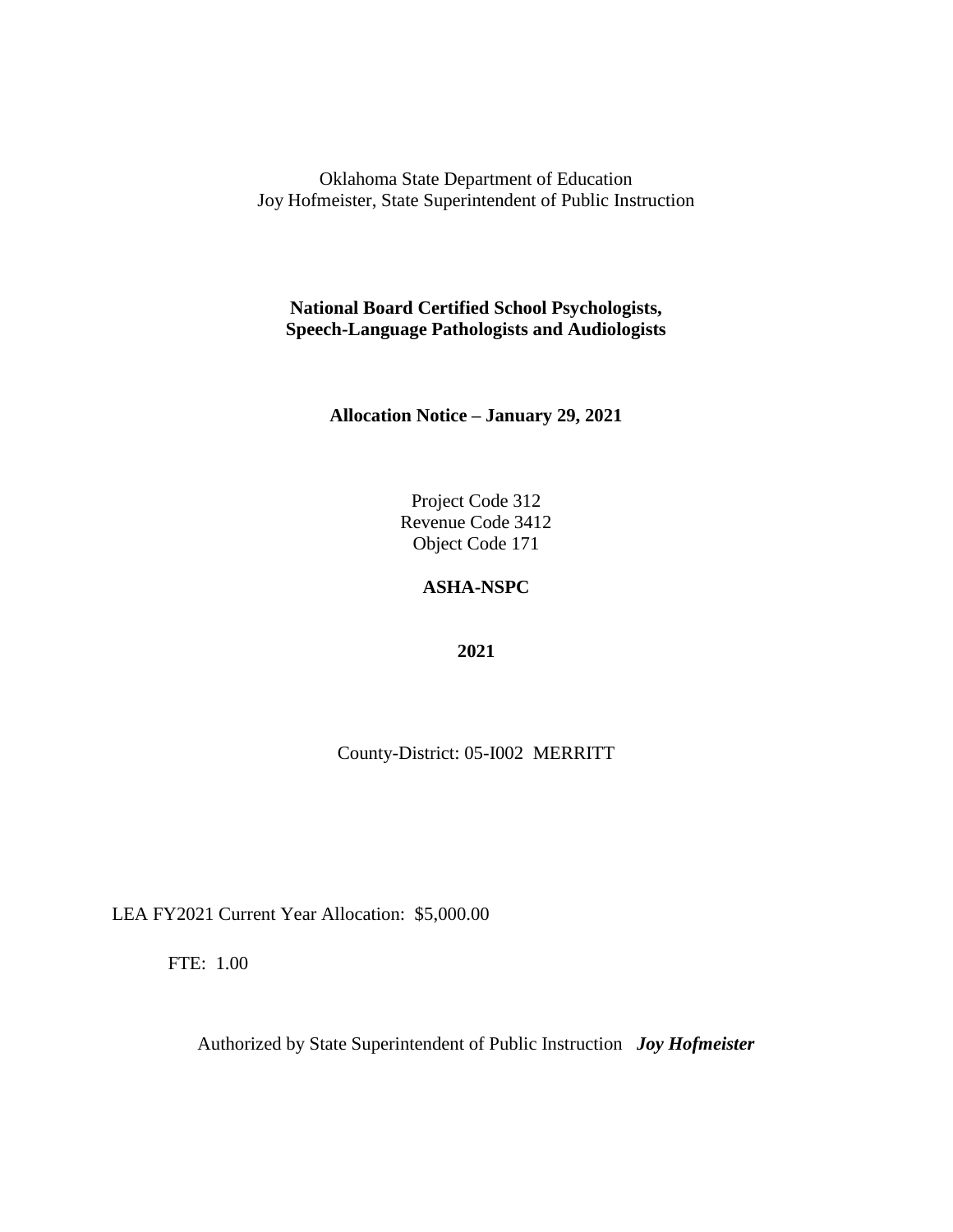**National Board Certified School Psychologists, Speech-Language Pathologists and Audiologists**

**Allocation Notice – January 29, 2021**

Project Code 312 Revenue Code 3412 Object Code 171

# **ASHA-NSPC**

**2021**

County-District: 05-I006 ELK CITY

LEA FY2021 Current Year Allocation: \$15,000.00

FTE: 3.00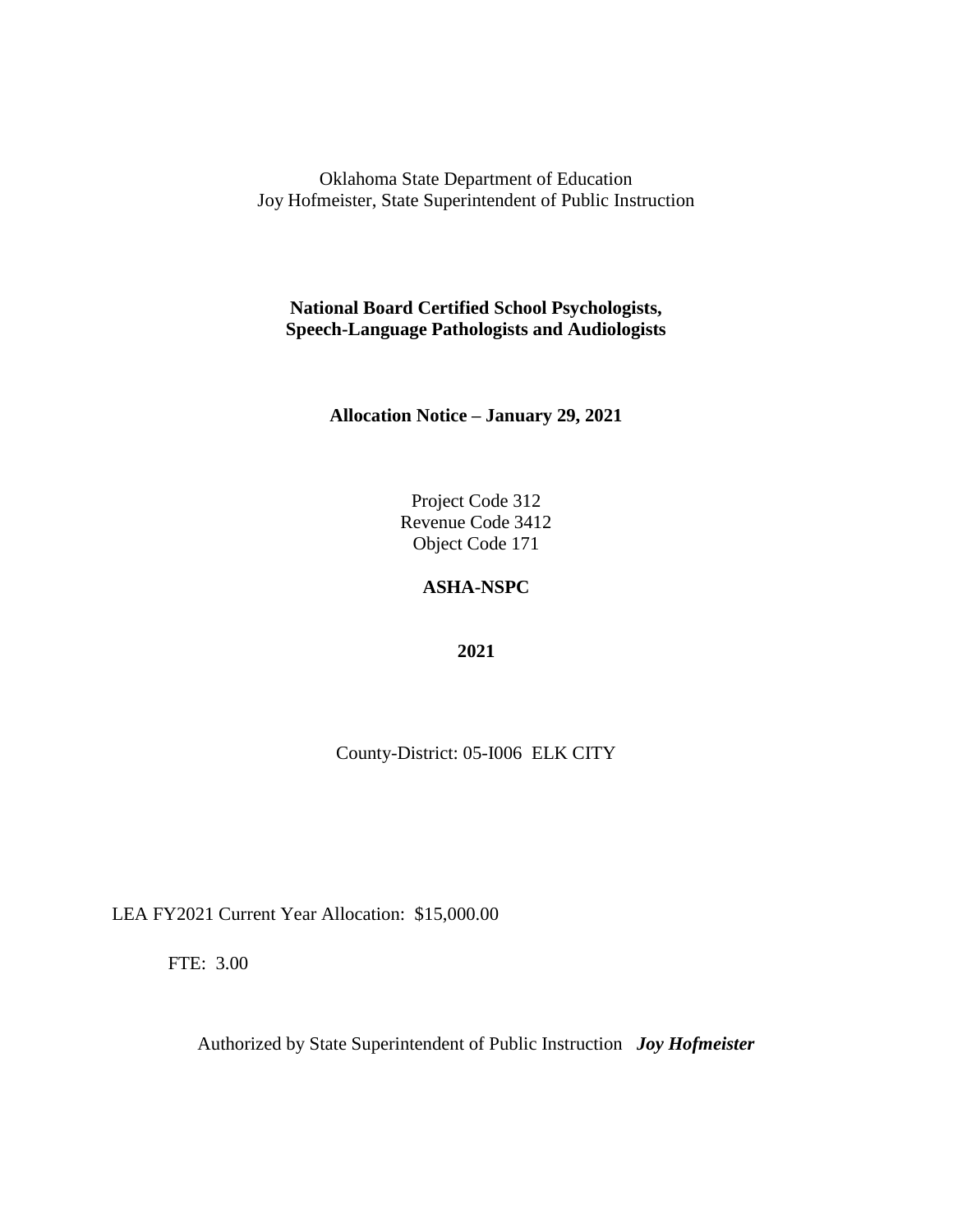**National Board Certified School Psychologists, Speech-Language Pathologists and Audiologists**

**Allocation Notice – January 29, 2021**

Project Code 312 Revenue Code 3412 Object Code 171

### **ASHA-NSPC**

**2021**

County-District: 05-I031 SAYRE

LEA FY2021 Current Year Allocation: \$5,000.00

FTE: 1.00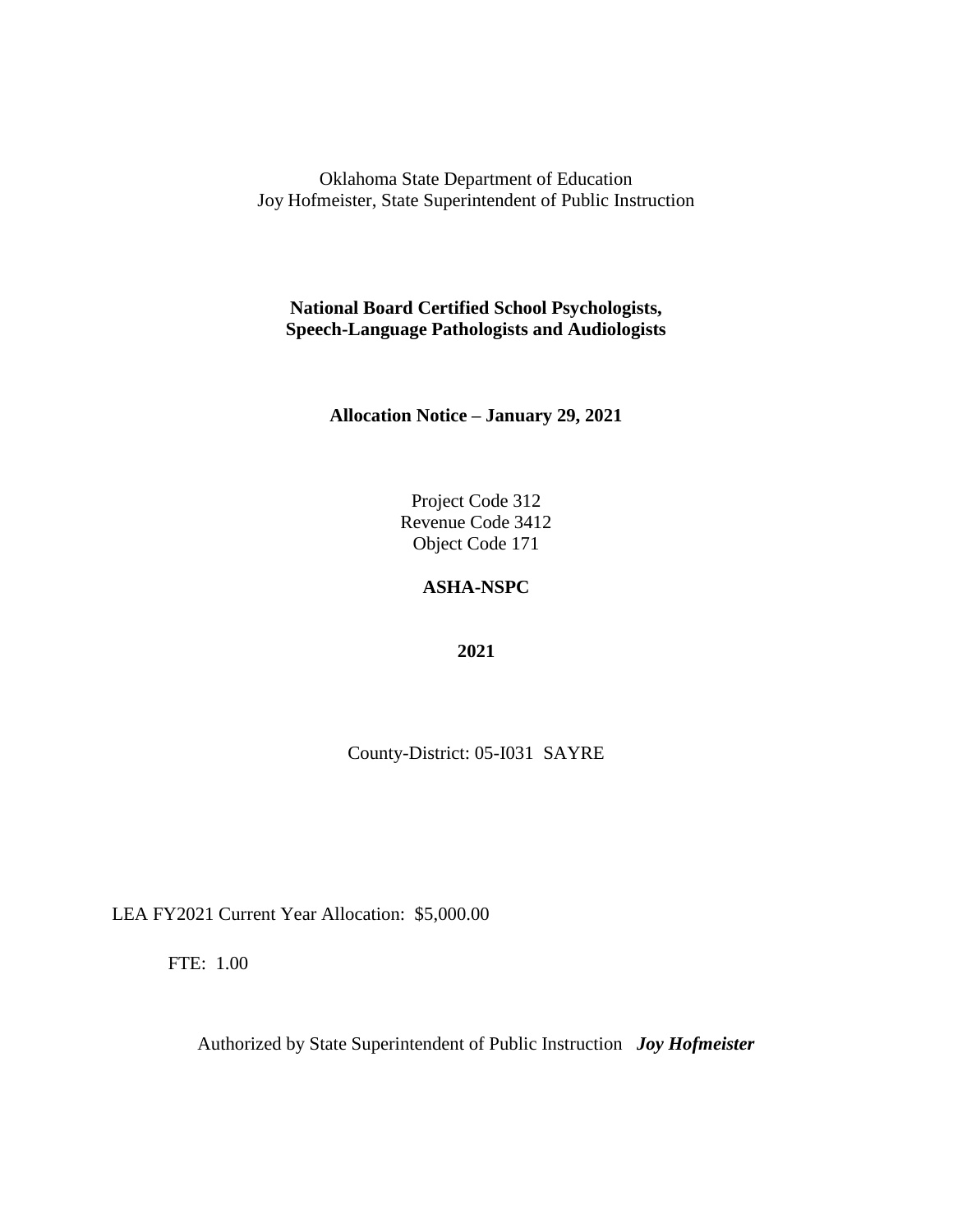**National Board Certified School Psychologists, Speech-Language Pathologists and Audiologists**

**Allocation Notice – January 29, 2021**

Project Code 312 Revenue Code 3412 Object Code 171

# **ASHA-NSPC**

**2021**

County-District: 06-I105 CANTON

LEA FY2021 Current Year Allocation: \$5,000.00

FTE: 1.00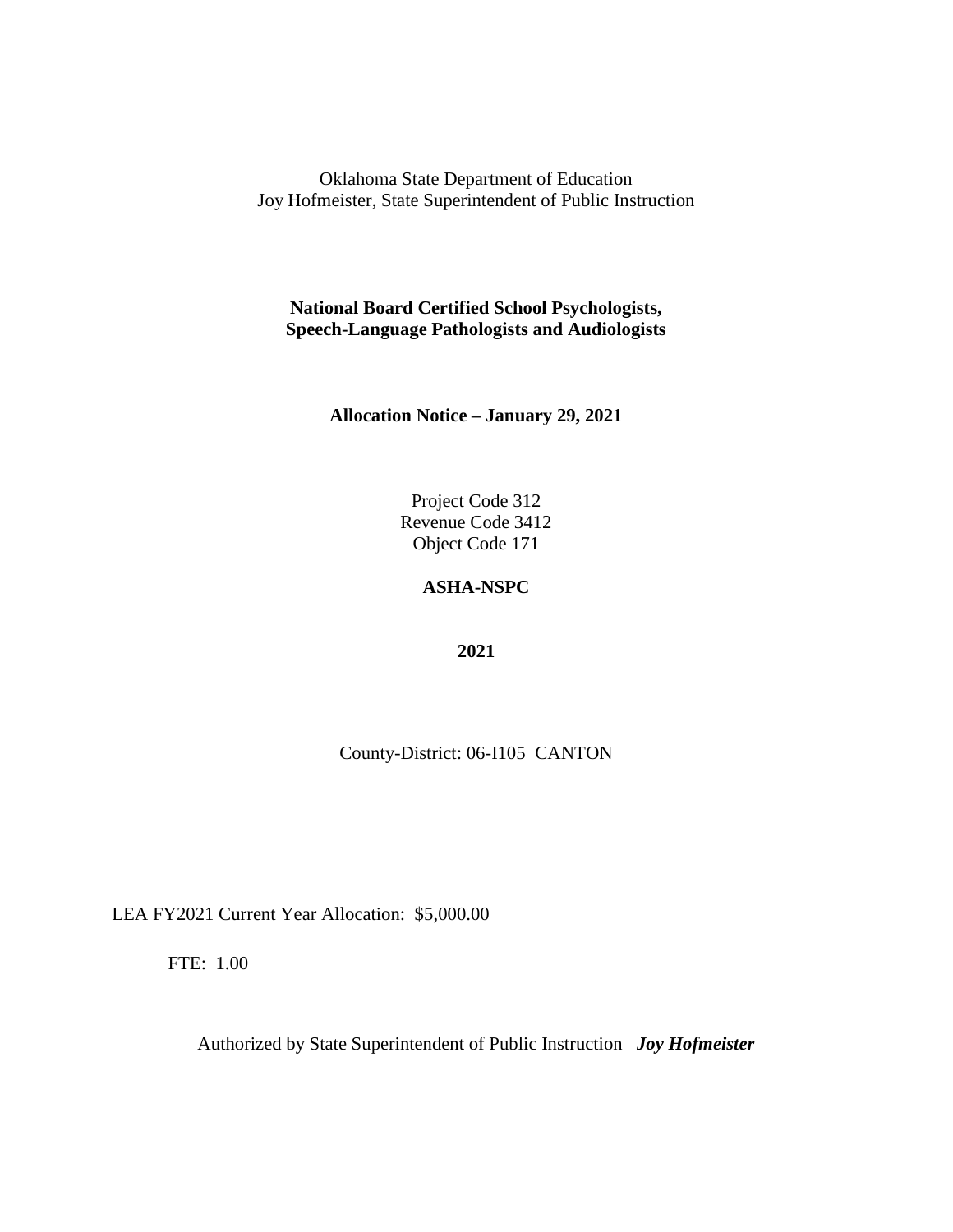**National Board Certified School Psychologists, Speech-Language Pathologists and Audiologists**

**Allocation Notice – January 29, 2021**

Project Code 312 Revenue Code 3412 Object Code 171

# **ASHA-NSPC**

**2021**

County-District: 07-I003 ACHILLE

LEA FY2021 Current Year Allocation: \$5,000.00

FTE: 1.00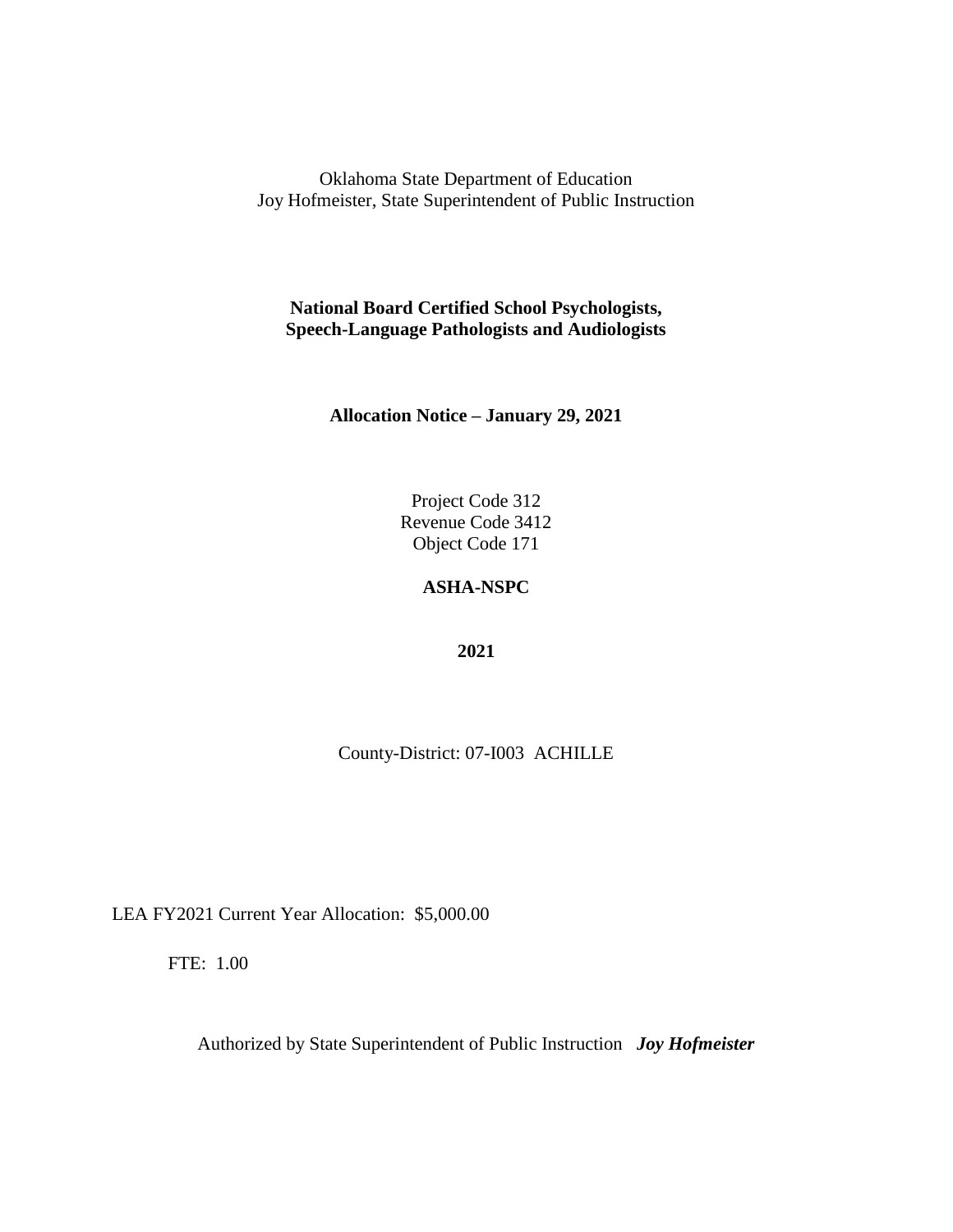**National Board Certified School Psychologists, Speech-Language Pathologists and Audiologists**

**Allocation Notice – January 29, 2021**

Project Code 312 Revenue Code 3412 Object Code 171

# **ASHA-NSPC**

**2021**

County-District: 07-I004 COLBERT

LEA FY2021 Current Year Allocation: \$5,000.00

FTE: 1.00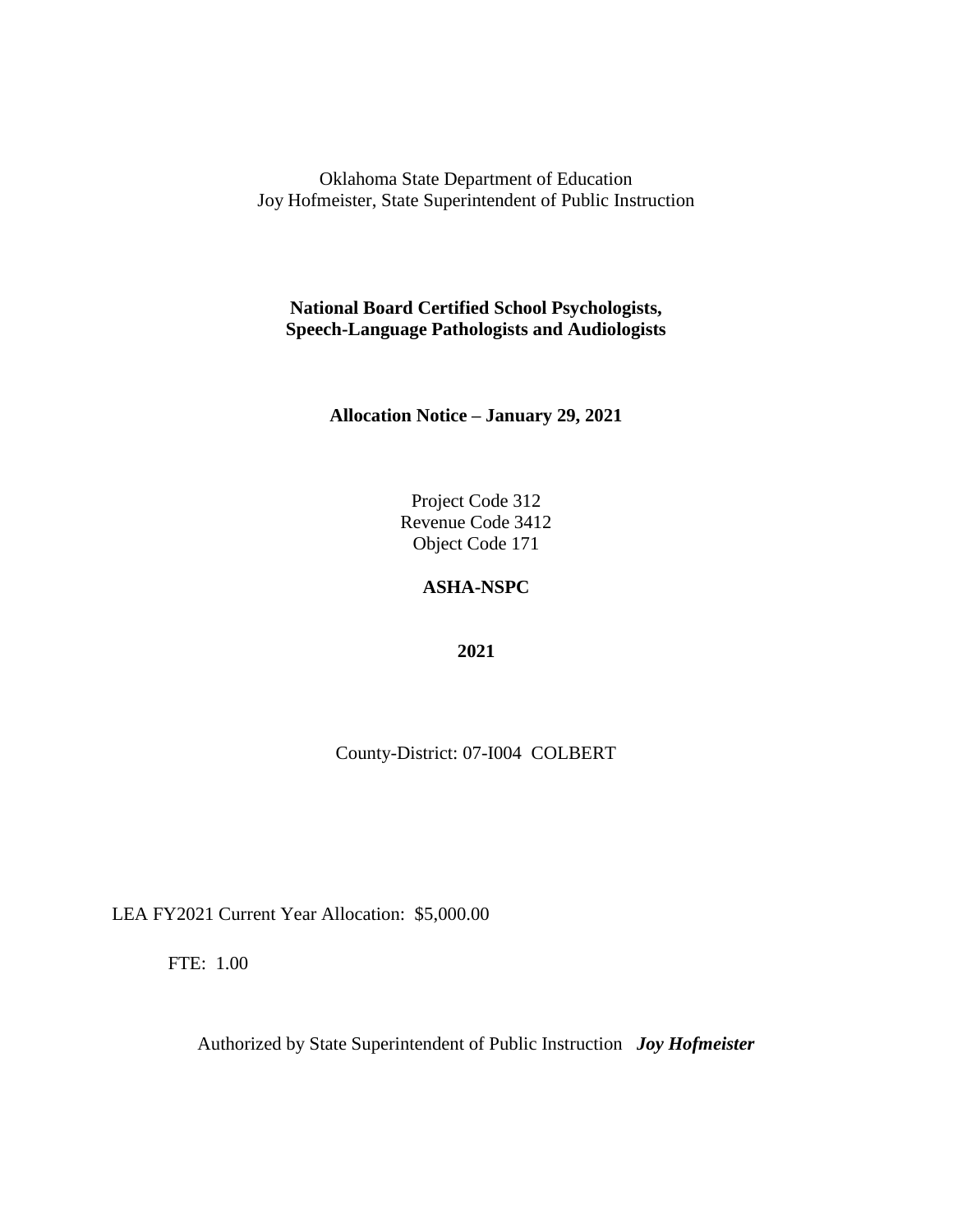**National Board Certified School Psychologists, Speech-Language Pathologists and Audiologists**

**Allocation Notice – January 29, 2021**

Project Code 312 Revenue Code 3412 Object Code 171

# **ASHA-NSPC**

**2021**

County-District: 07-I072 DURANT

LEA FY2021 Current Year Allocation: \$25,000.00

FTE: 5.00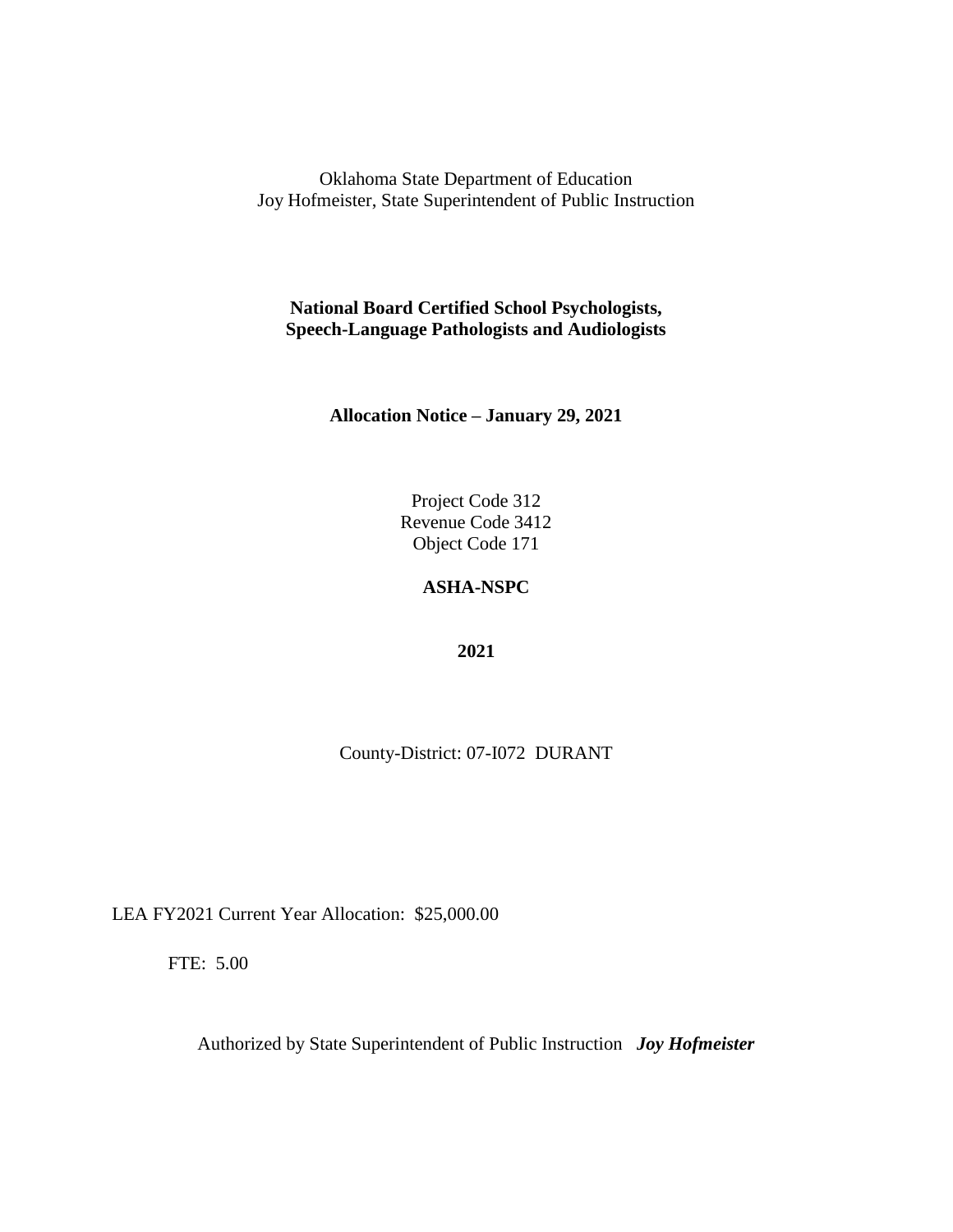**National Board Certified School Psychologists, Speech-Language Pathologists and Audiologists**

**Allocation Notice – January 29, 2021**

Project Code 312 Revenue Code 3412 Object Code 171

# **ASHA-NSPC**

**2021**

County-District: 08-I011 HYDRO-EAKLY

LEA FY2021 Current Year Allocation: \$5,000.00

FTE: 1.00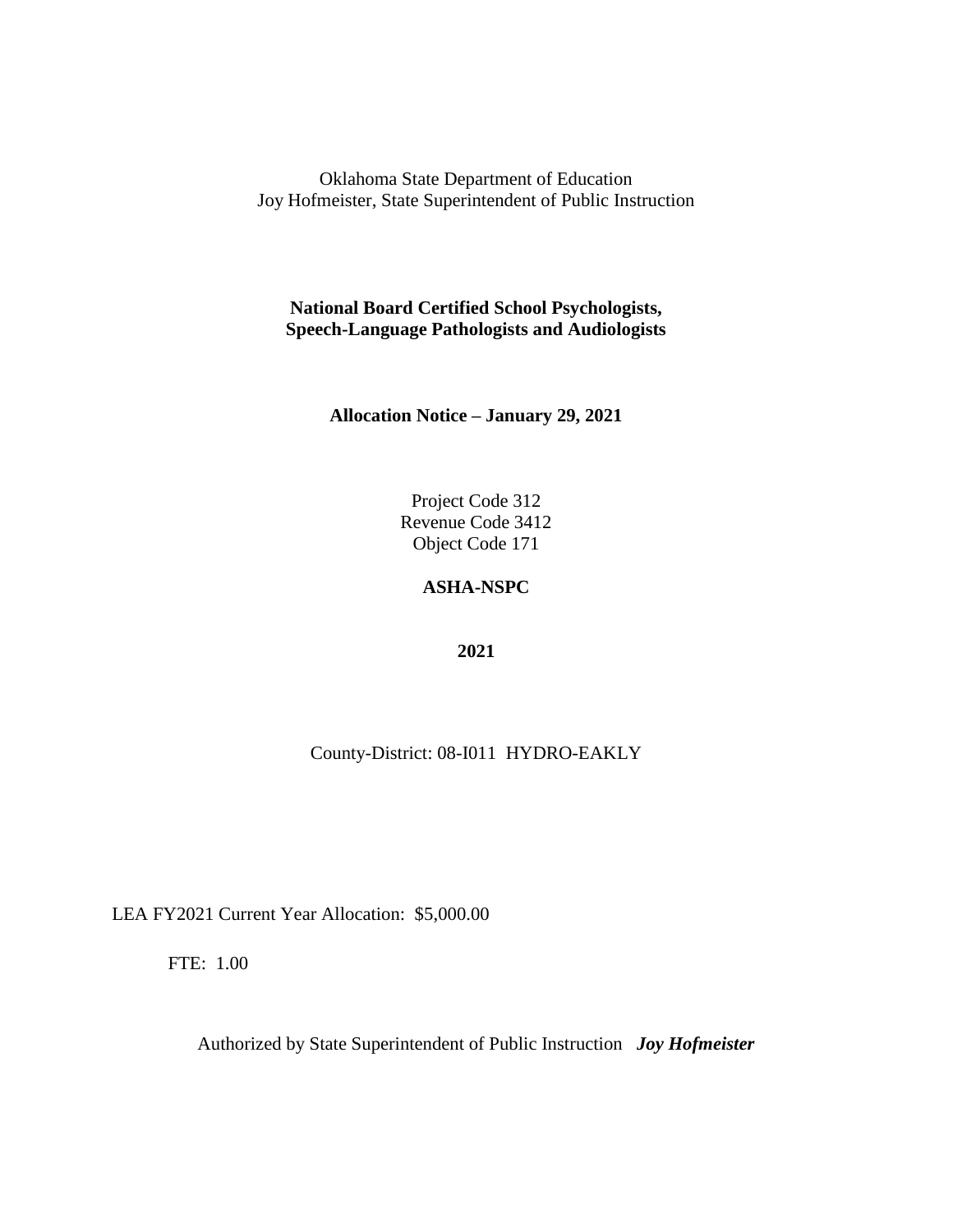**National Board Certified School Psychologists, Speech-Language Pathologists and Audiologists**

**Allocation Notice – January 29, 2021**

Project Code 312 Revenue Code 3412 Object Code 171

# **ASHA-NSPC**

**2021**

County-District: 08-I033 CARNEGIE

LEA FY2021 Current Year Allocation: \$5,000.00

FTE: 1.00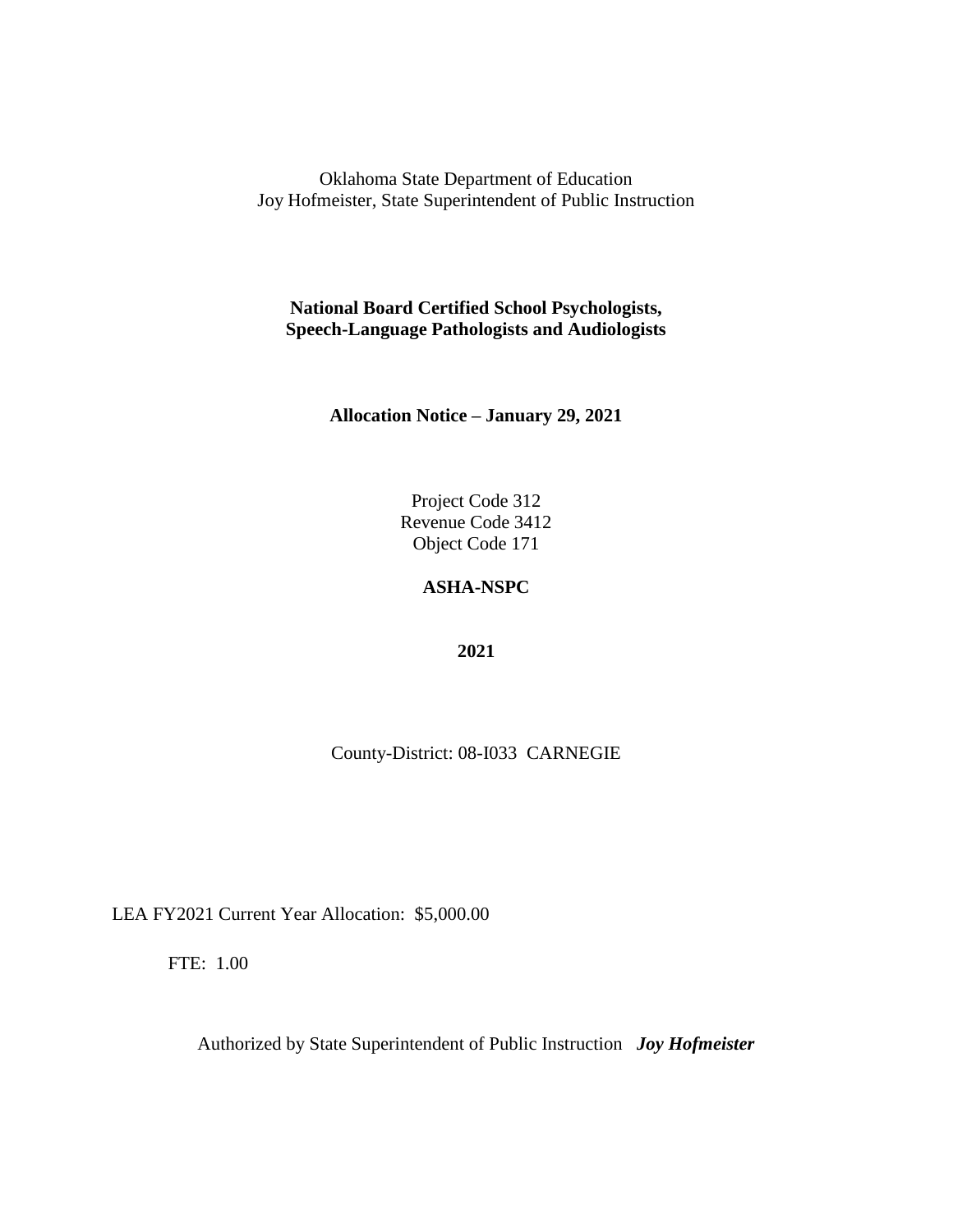**National Board Certified School Psychologists, Speech-Language Pathologists and Audiologists**

**Allocation Notice – January 29, 2021**

Project Code 312 Revenue Code 3412 Object Code 171

# **ASHA-NSPC**

**2021**

County-District: 08-I168 BINGER-ONEY

LEA FY2021 Current Year Allocation: \$5,000.00

FTE: 1.00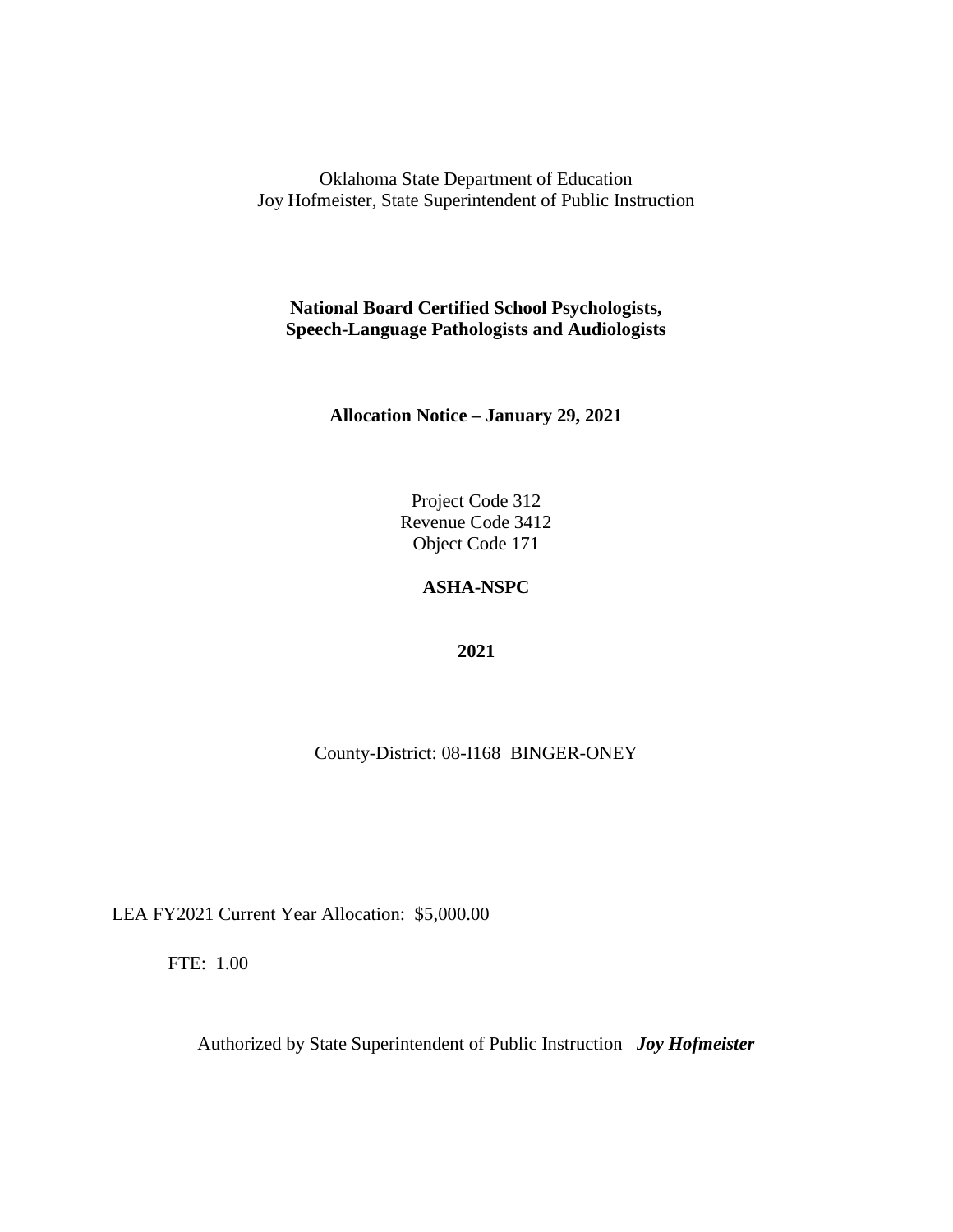**National Board Certified School Psychologists, Speech-Language Pathologists and Audiologists**

**Allocation Notice – January 29, 2021**

Project Code 312 Revenue Code 3412 Object Code 171

# **ASHA-NSPC**

**2021**

County-District: 09-I022 PIEDMONT

LEA FY2021 Current Year Allocation: \$34,300.00

FTE: 6.86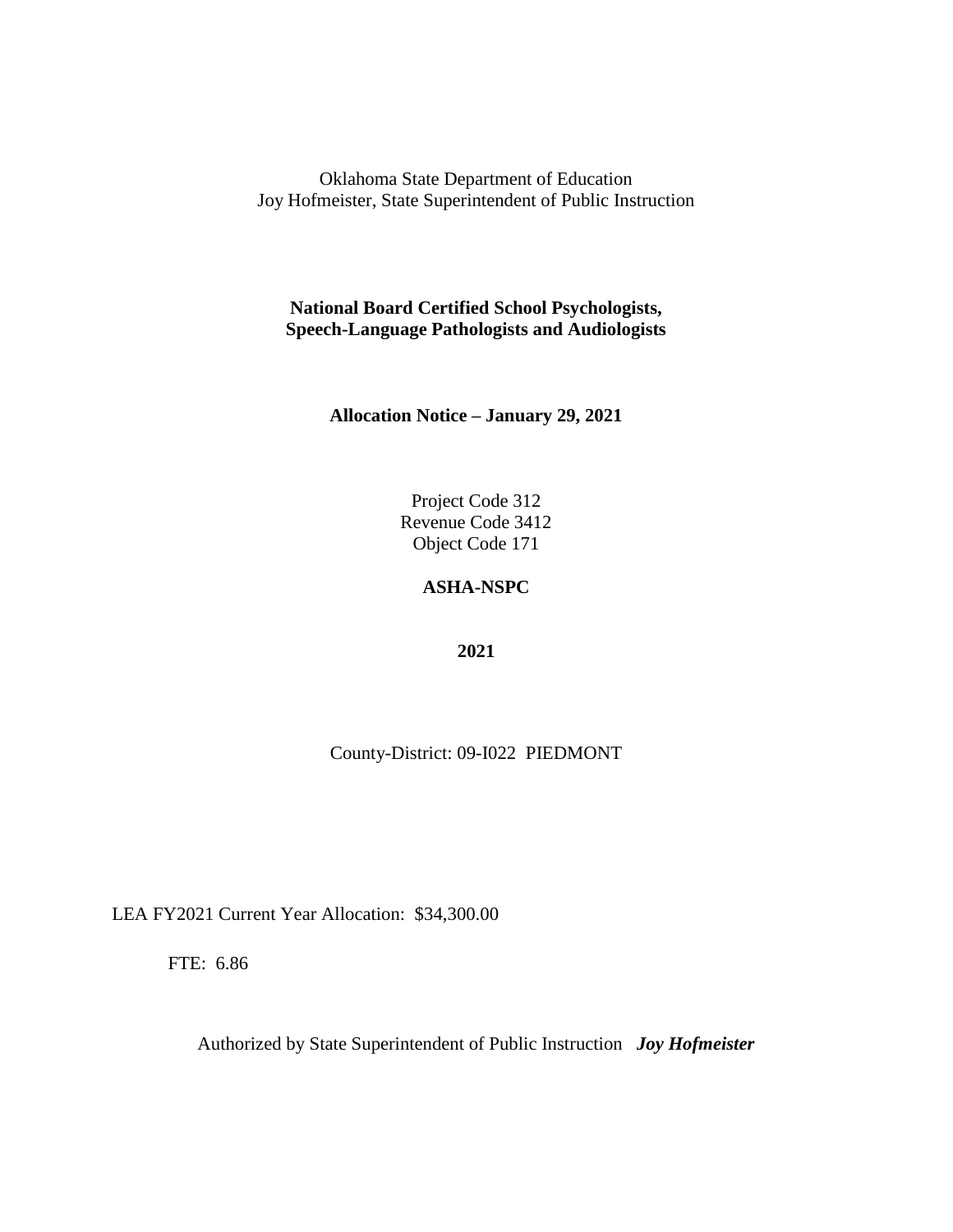**National Board Certified School Psychologists, Speech-Language Pathologists and Audiologists**

**Allocation Notice – January 29, 2021**

Project Code 312 Revenue Code 3412 Object Code 171

### **ASHA-NSPC**

**2021**

County-District: 09-I027 YUKON

LEA FY2021 Current Year Allocation: \$73,600.00

FTE: 14.72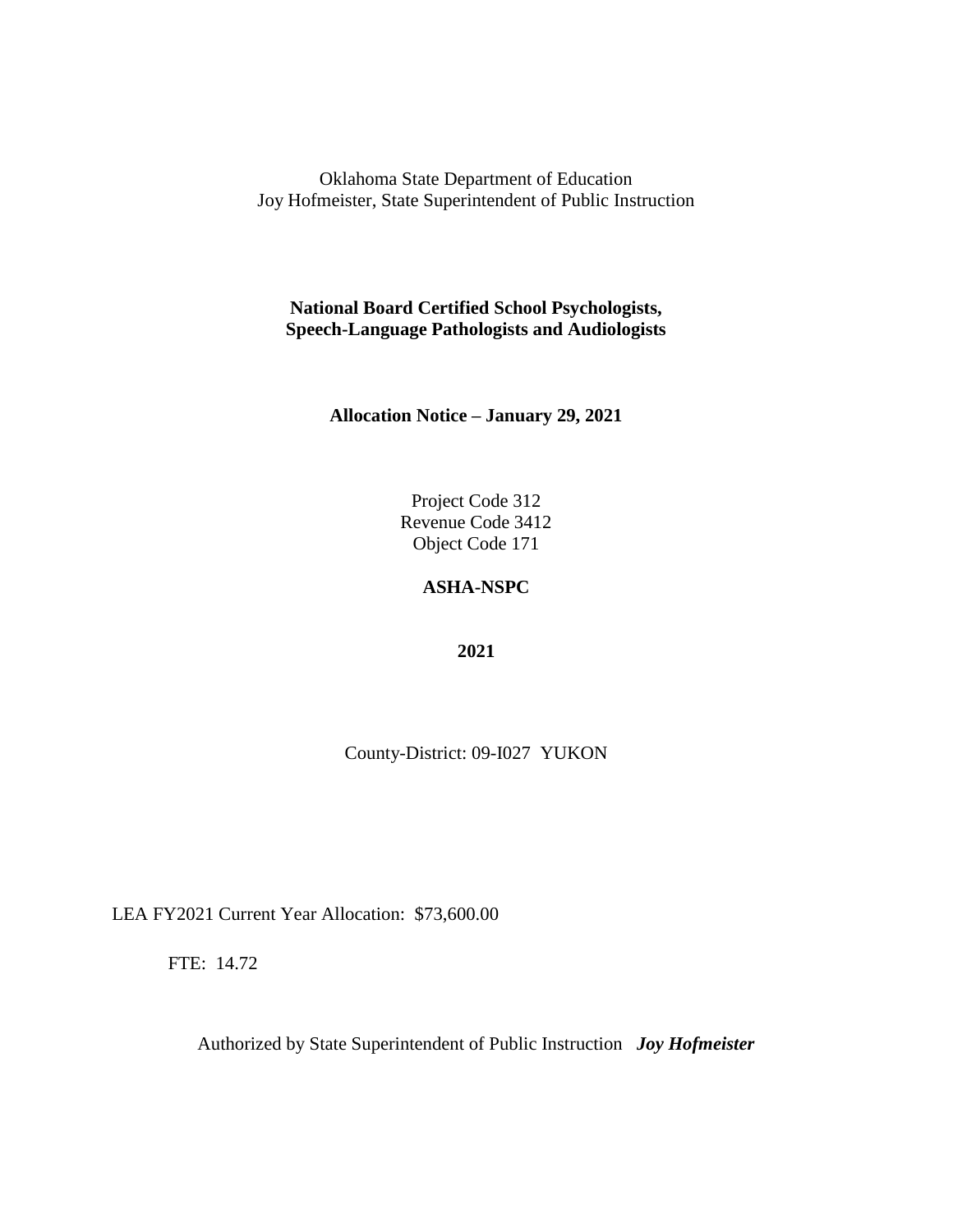**National Board Certified School Psychologists, Speech-Language Pathologists and Audiologists**

**Allocation Notice – January 29, 2021**

Project Code 312 Revenue Code 3412 Object Code 171

### **ASHA-NSPC**

**2021**

County-District: 09-I034 EL RENO

LEA FY2021 Current Year Allocation: \$25,000.00

FTE: 5.00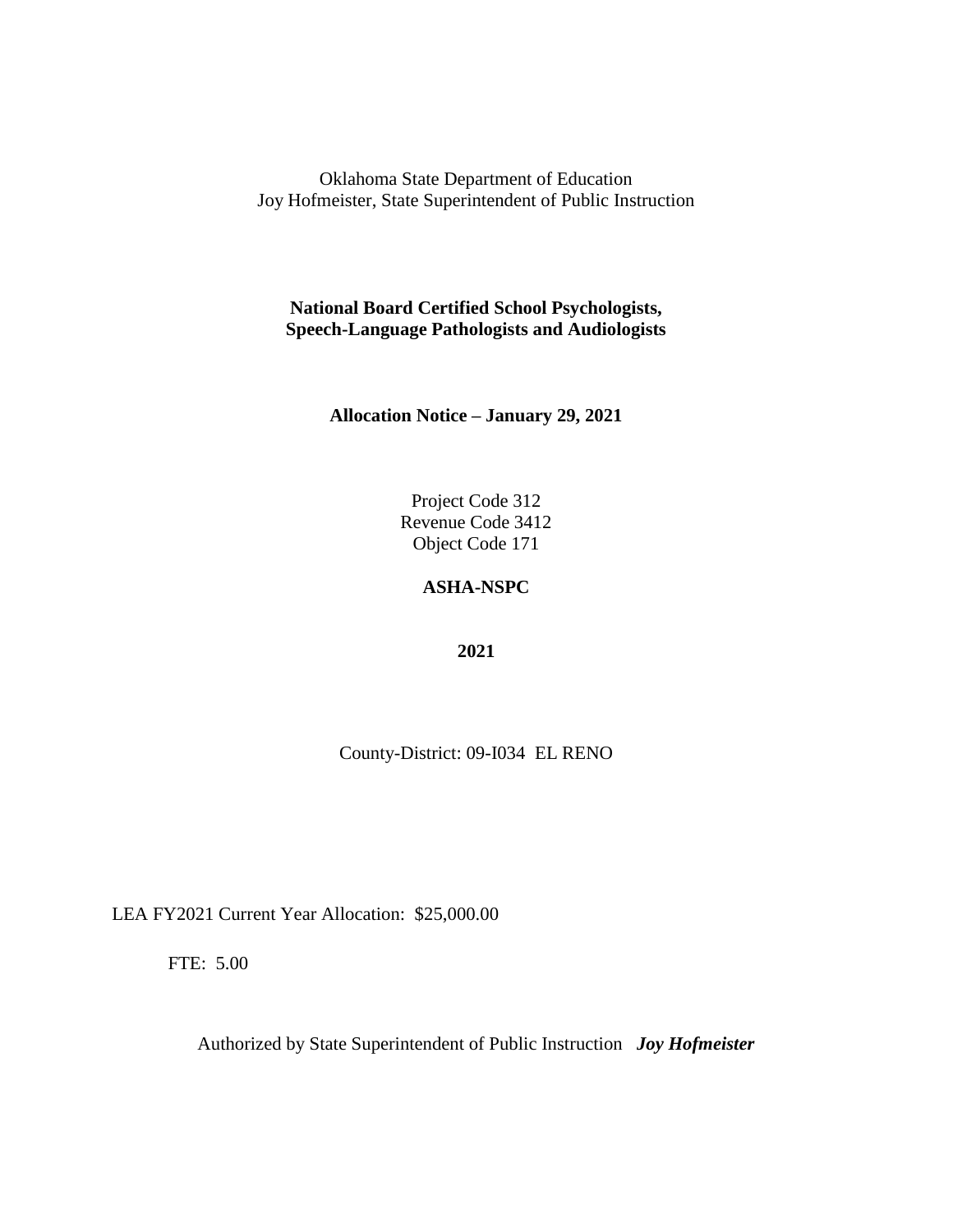**National Board Certified School Psychologists, Speech-Language Pathologists and Audiologists**

**Allocation Notice – January 29, 2021**

Project Code 312 Revenue Code 3412 Object Code 171

# **ASHA-NSPC**

**2021**

County-District: 09-I069 MUSTANG

LEA FY2021 Current Year Allocation: \$38,100.00

FTE: 7.62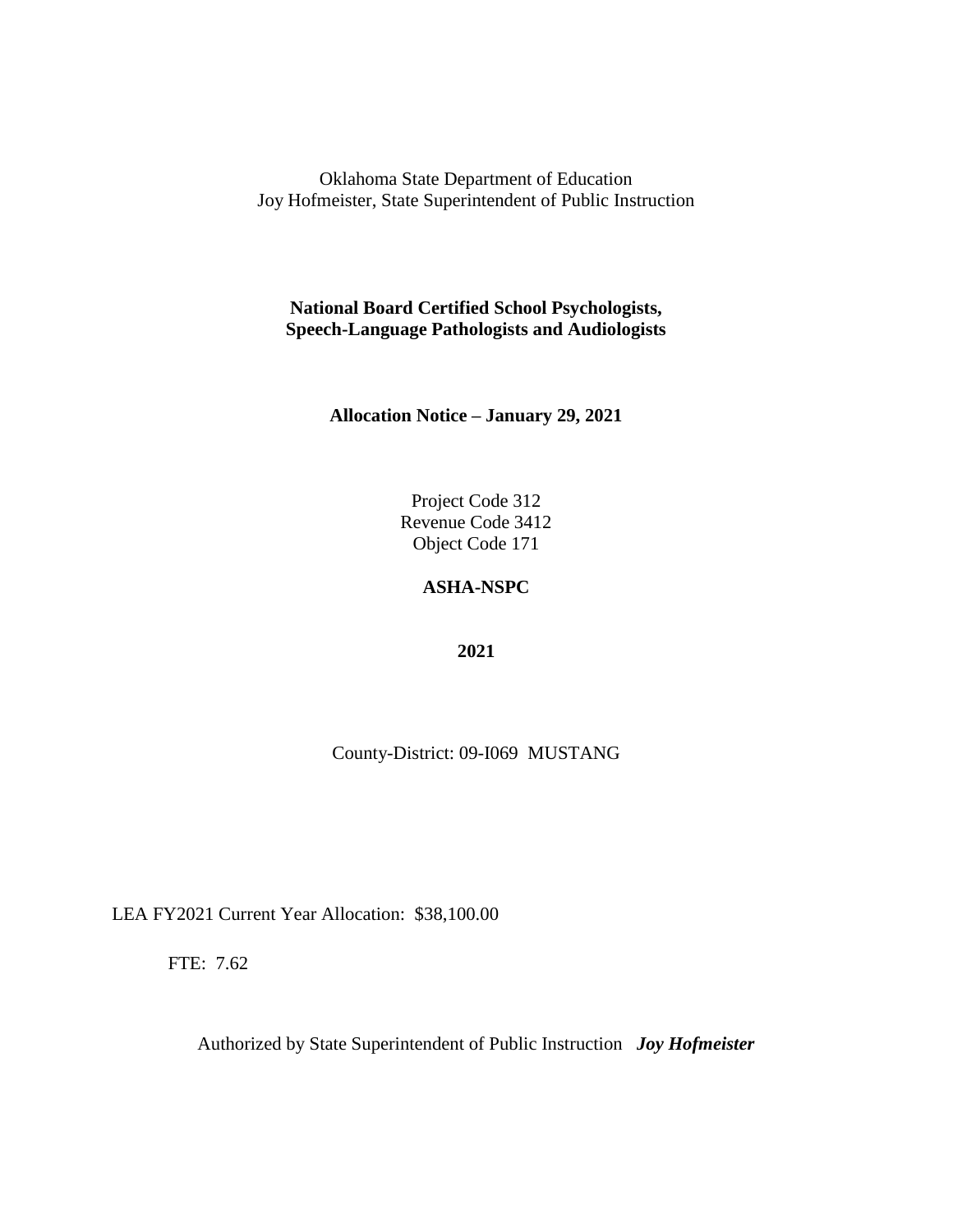**National Board Certified School Psychologists, Speech-Language Pathologists and Audiologists**

**Allocation Notice – January 29, 2021**

Project Code 312 Revenue Code 3412 Object Code 171

# **ASHA-NSPC**

**2021**

County-District: 10-I019 ARDMORE

LEA FY2021 Current Year Allocation: \$15,000.00

FTE: 3.00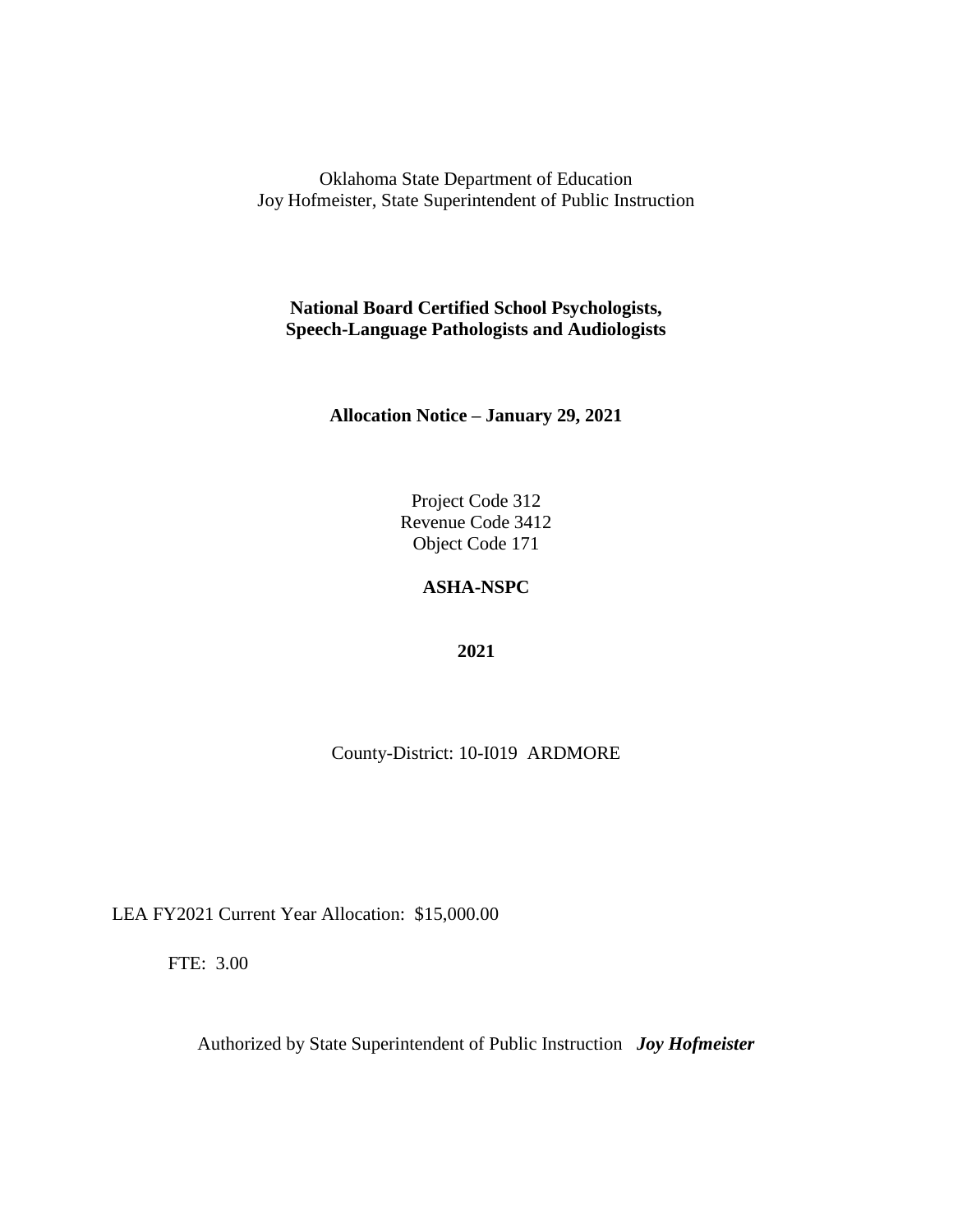**National Board Certified School Psychologists, Speech-Language Pathologists and Audiologists**

**Allocation Notice – January 29, 2021**

Project Code 312 Revenue Code 3412 Object Code 171

# **ASHA-NSPC**

**2021**

County-District: 10-I032 LONE GROVE

LEA FY2021 Current Year Allocation: \$5,000.00

FTE: 1.00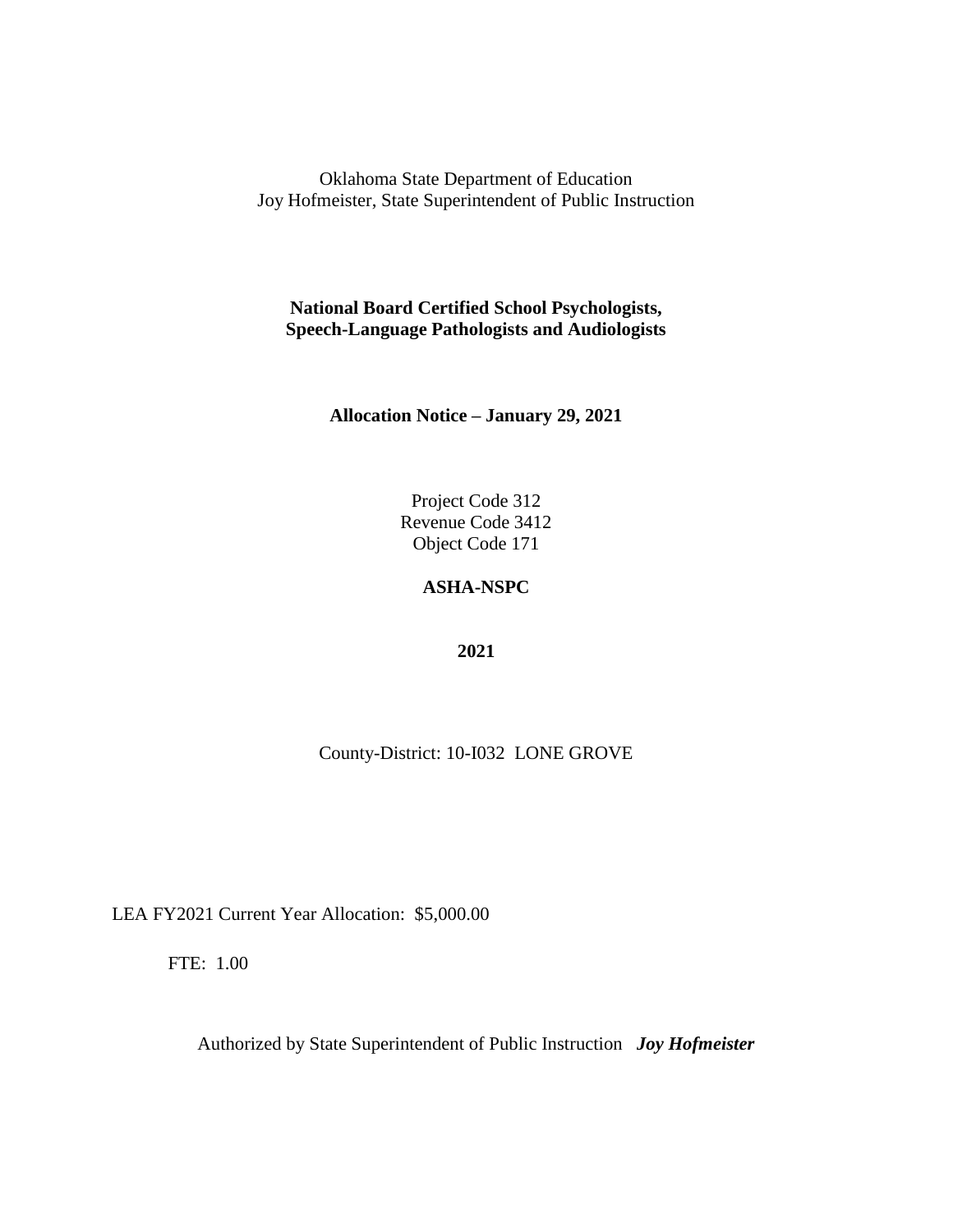**National Board Certified School Psychologists, Speech-Language Pathologists and Audiologists**

**Allocation Notice – January 29, 2021**

Project Code 312 Revenue Code 3412 Object Code 171

### **ASHA-NSPC**

**2021**

County-District: 10-I077 DICKSON

LEA FY2021 Current Year Allocation: \$5,000.00

FTE: 1.00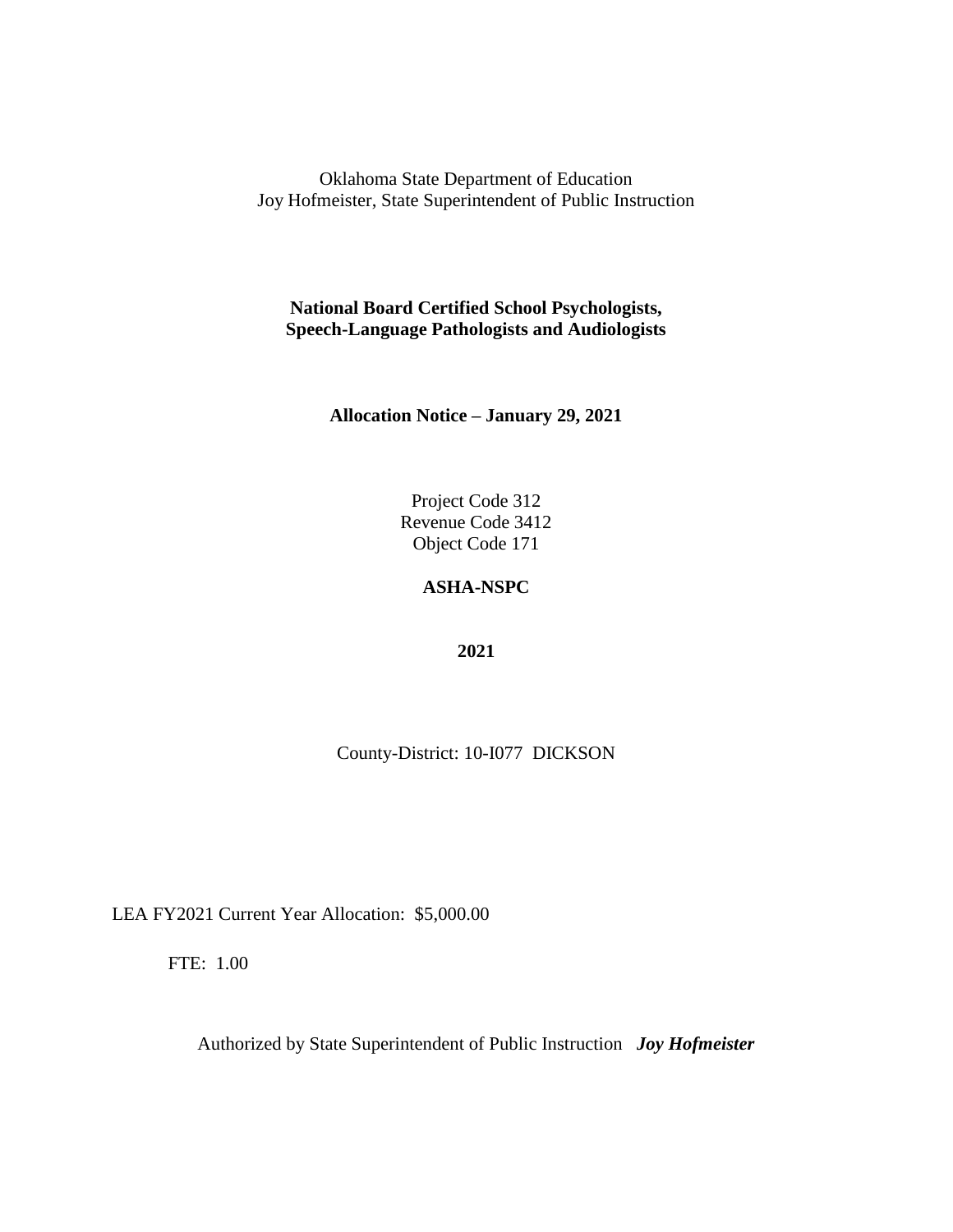**National Board Certified School Psychologists, Speech-Language Pathologists and Audiologists**

**Allocation Notice – January 29, 2021**

Project Code 312 Revenue Code 3412 Object Code 171

# **ASHA-NSPC**

**2021**

County-District: 10-K001 (ILC) TRI-COUNTY

LEA FY2021 Current Year Allocation: \$20,000.00

FTE: 4.00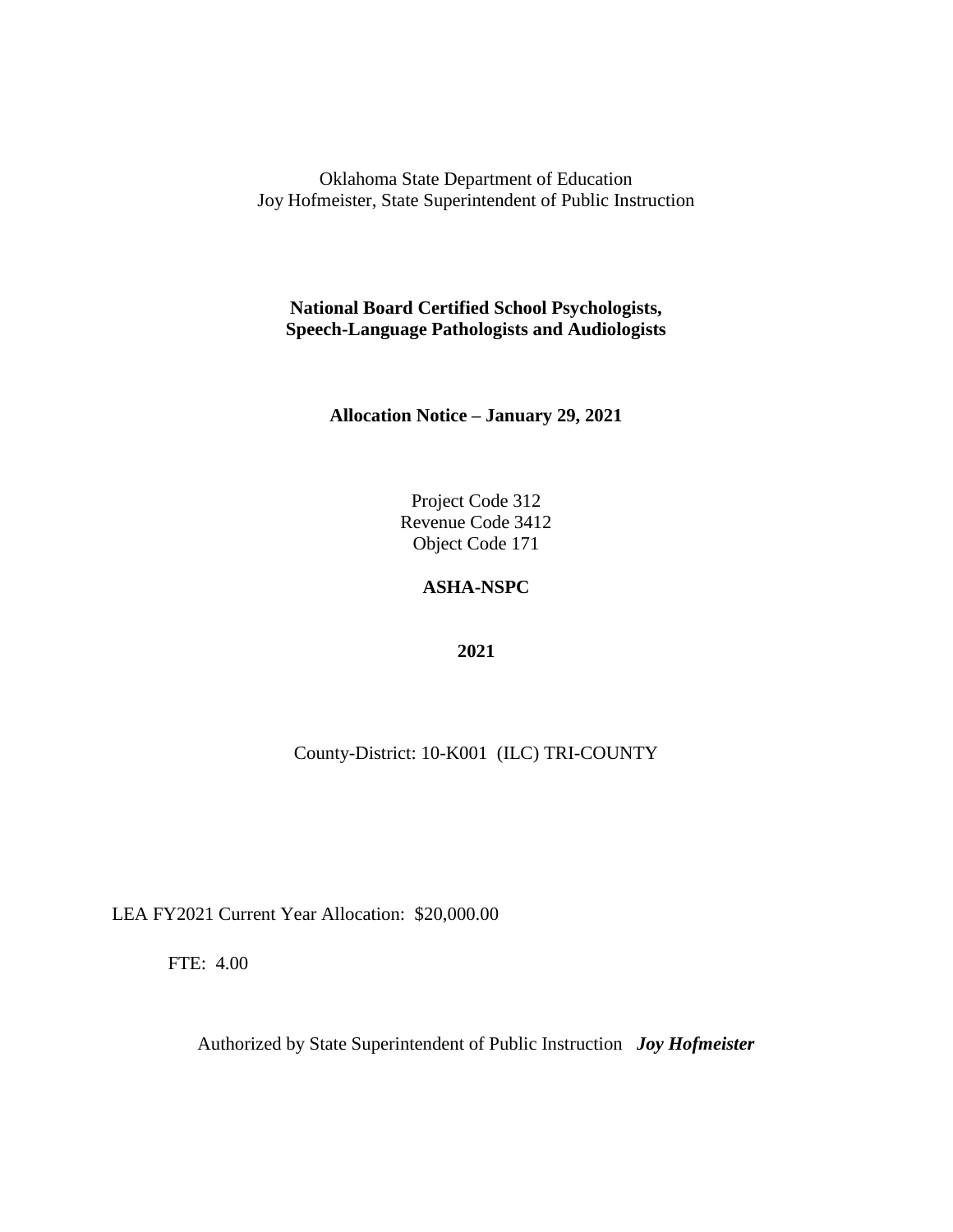**National Board Certified School Psychologists, Speech-Language Pathologists and Audiologists**

**Allocation Notice – January 29, 2021**

Project Code 312 Revenue Code 3412 Object Code 171

# **ASHA-NSPC**

**2021**

County-District: 11-C014 NORWOOD

LEA FY2021 Current Year Allocation: \$5,000.00

FTE: 1.00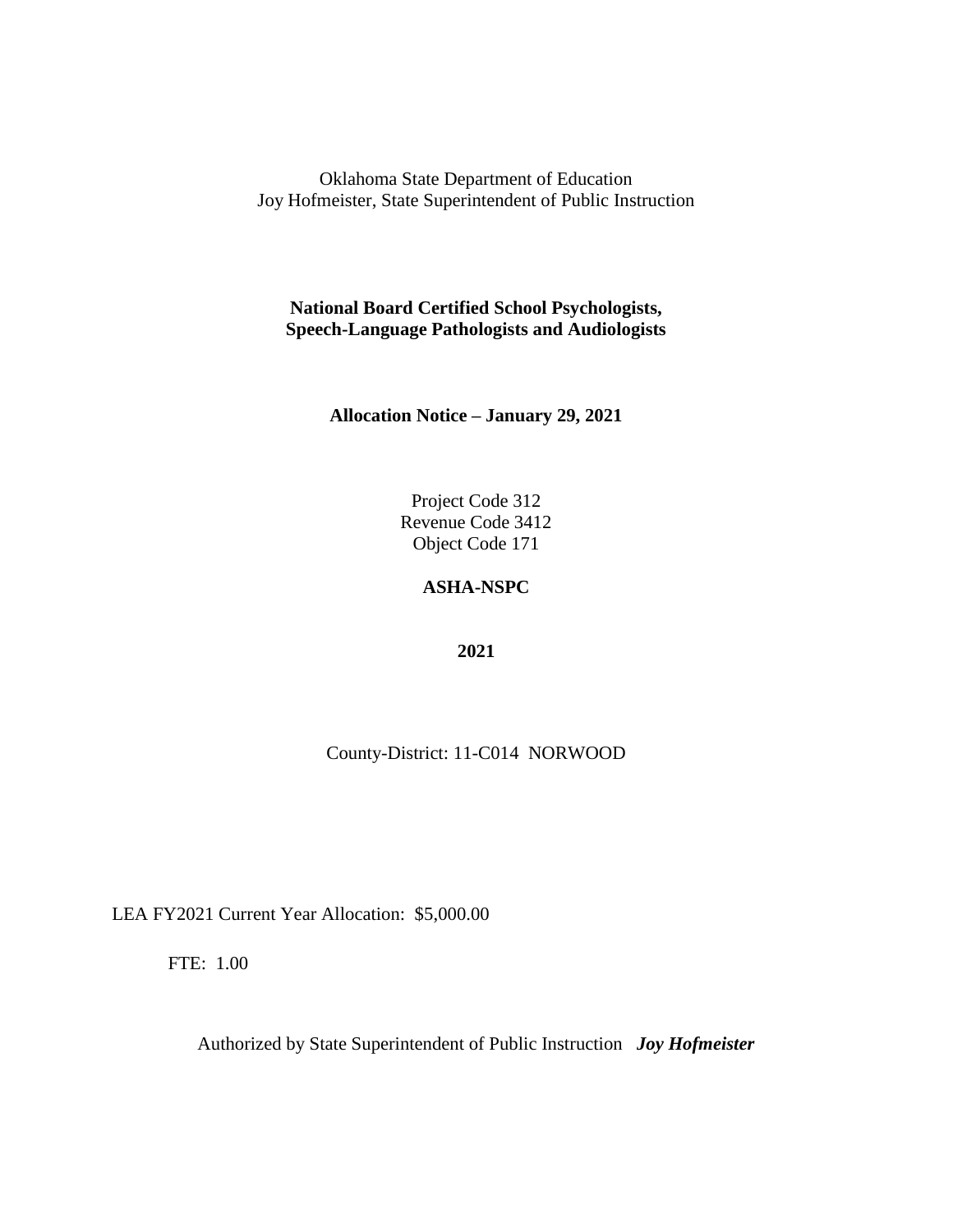**National Board Certified School Psychologists, Speech-Language Pathologists and Audiologists**

**Allocation Notice – January 29, 2021**

Project Code 312 Revenue Code 3412 Object Code 171

# **ASHA-NSPC**

**2021**

County-District: 11-C044 BRIGGS

LEA FY2021 Current Year Allocation: \$5,000.00

FTE: 1.00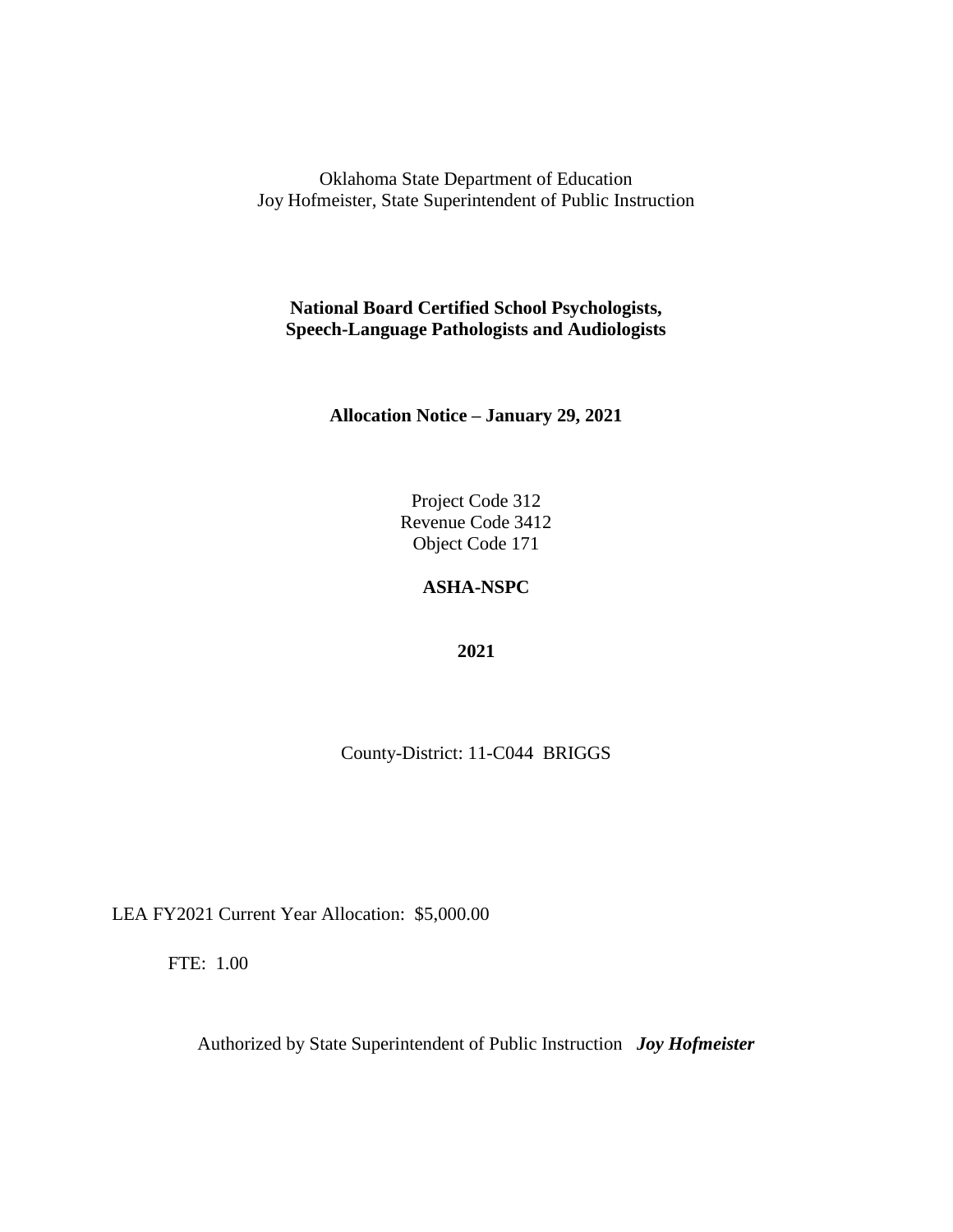**National Board Certified School Psychologists, Speech-Language Pathologists and Audiologists**

**Allocation Notice – January 29, 2021**

Project Code 312 Revenue Code 3412 Object Code 171

### **ASHA-NSPC**

**2021**

County-District: 11-I016 HULBERT

LEA FY2021 Current Year Allocation: \$5,000.00

FTE: 1.00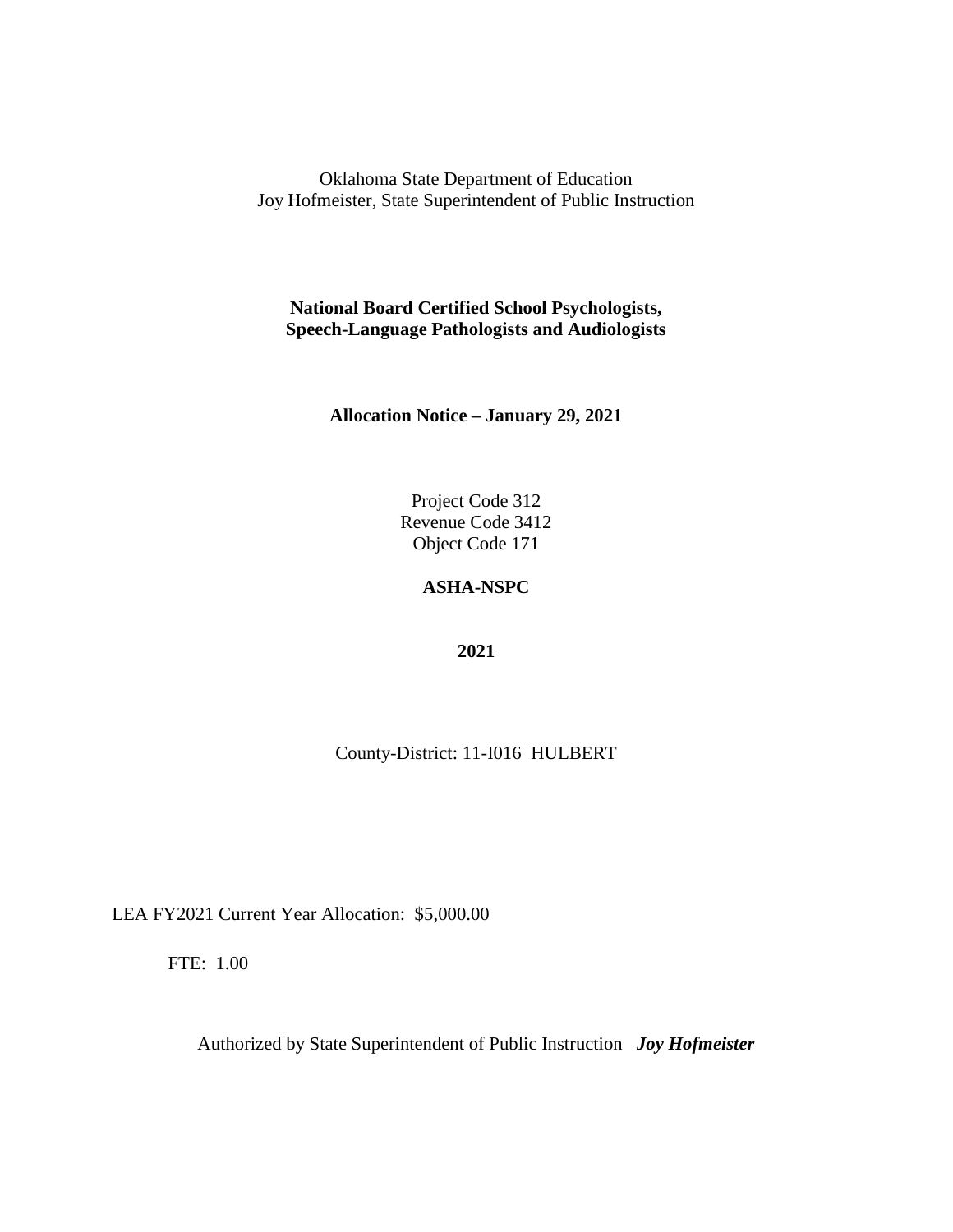**National Board Certified School Psychologists, Speech-Language Pathologists and Audiologists**

**Allocation Notice – January 29, 2021**

Project Code 312 Revenue Code 3412 Object Code 171

# **ASHA-NSPC**

**2021**

County-District: 11-I035 TAHLEQUAH

LEA FY2021 Current Year Allocation: \$25,000.00

FTE: 5.00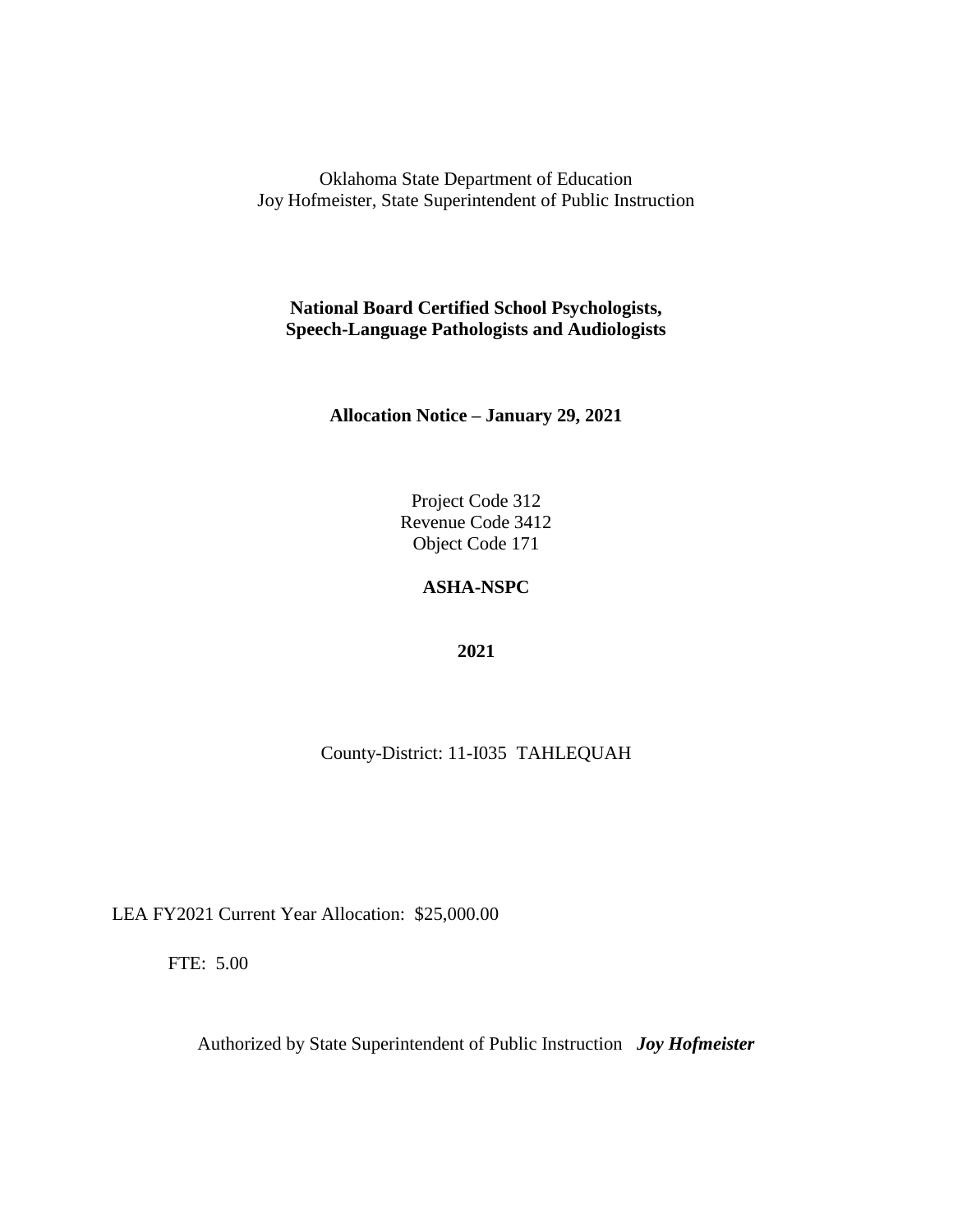**National Board Certified School Psychologists, Speech-Language Pathologists and Audiologists**

**Allocation Notice – January 29, 2021**

Project Code 312 Revenue Code 3412 Object Code 171

### **ASHA-NSPC**

**2021**

County-District: 12-I001 BOSWELL

LEA FY2021 Current Year Allocation: \$5,000.00

FTE: 1.00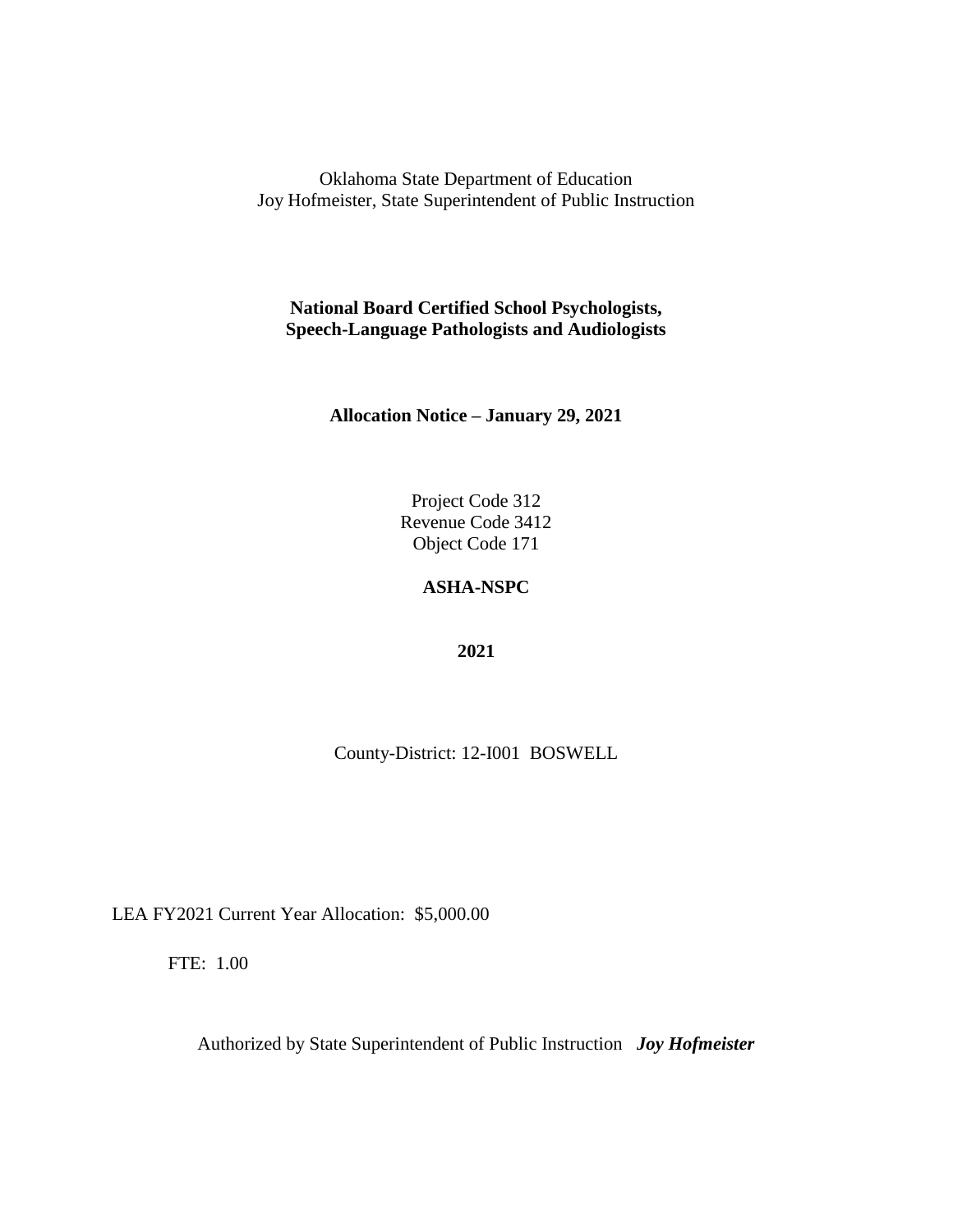**National Board Certified School Psychologists, Speech-Language Pathologists and Audiologists**

**Allocation Notice – January 29, 2021**

Project Code 312 Revenue Code 3412 Object Code 171

### **ASHA-NSPC**

**2021**

County-District: 12-I004 SOPER

LEA FY2021 Current Year Allocation: \$5,000.00

FTE: 1.00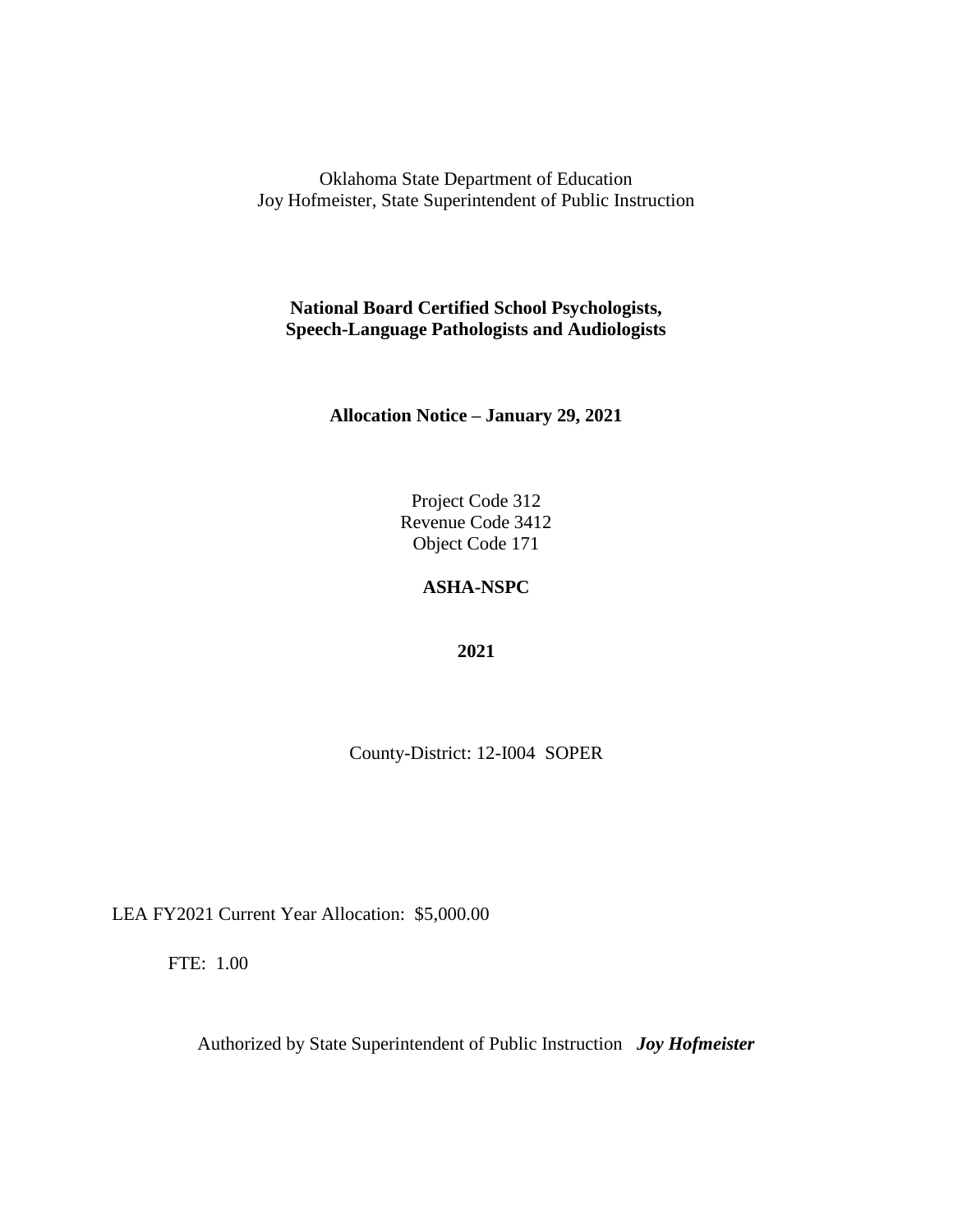**National Board Certified School Psychologists, Speech-Language Pathologists and Audiologists**

**Allocation Notice – January 29, 2021**

Project Code 312 Revenue Code 3412 Object Code 171

### **ASHA-NSPC**

**2021**

County-District: 12-I039 HUGO

LEA FY2021 Current Year Allocation: \$5,000.00

FTE: 1.00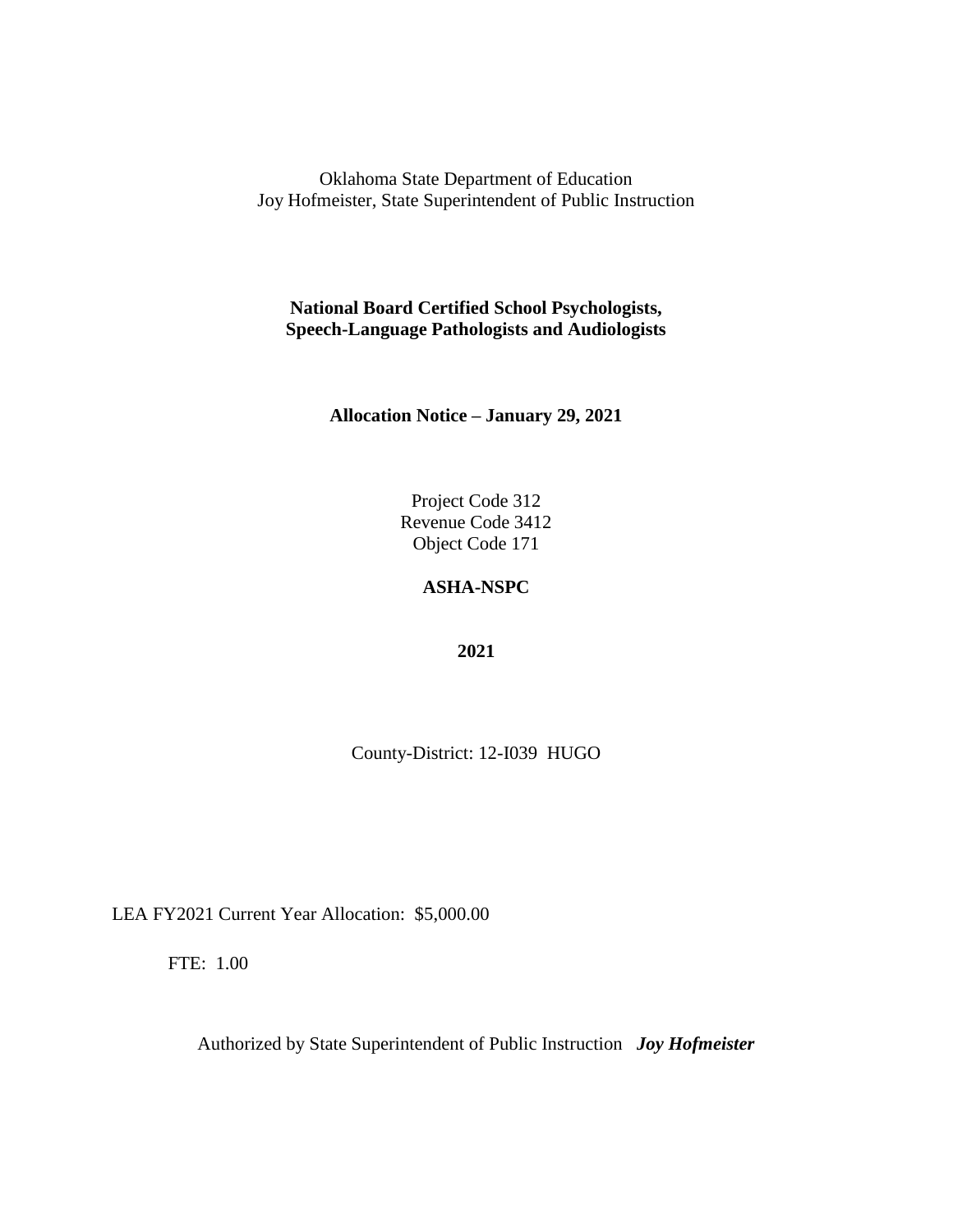**National Board Certified School Psychologists, Speech-Language Pathologists and Audiologists**

**Allocation Notice – January 29, 2021**

Project Code 312 Revenue Code 3412 Object Code 171

# **ASHA-NSPC**

**2021**

County-District: 14-C016 ROBIN HILL

LEA FY2021 Current Year Allocation: \$4,700.00

FTE: 0.94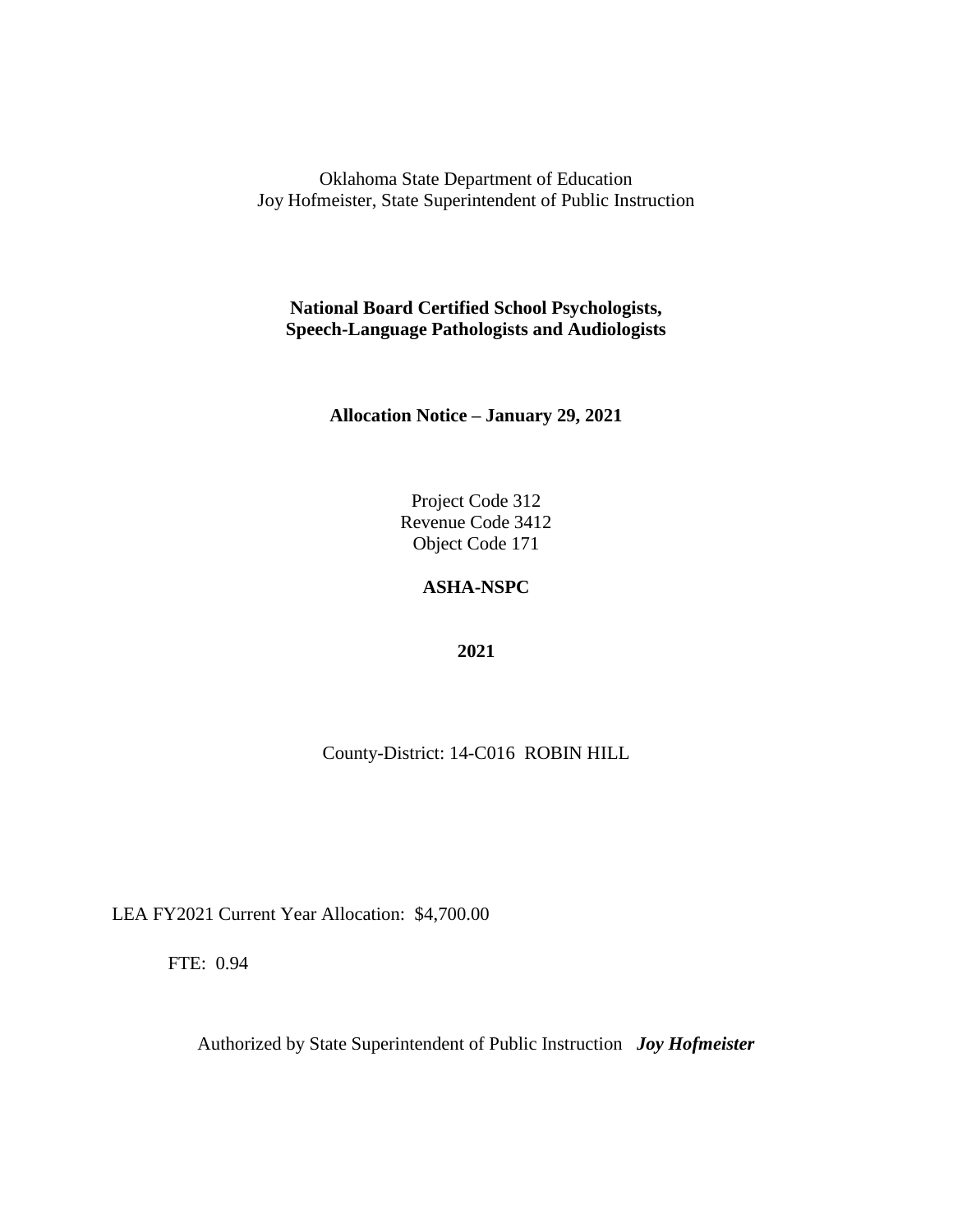**National Board Certified School Psychologists, Speech-Language Pathologists and Audiologists**

**Allocation Notice – January 29, 2021**

Project Code 312 Revenue Code 3412 Object Code 171

# **ASHA-NSPC**

**2021**

County-District: 14-I002 MOORE

LEA FY2021 Current Year Allocation: \$244,000.00

FTE: 48.80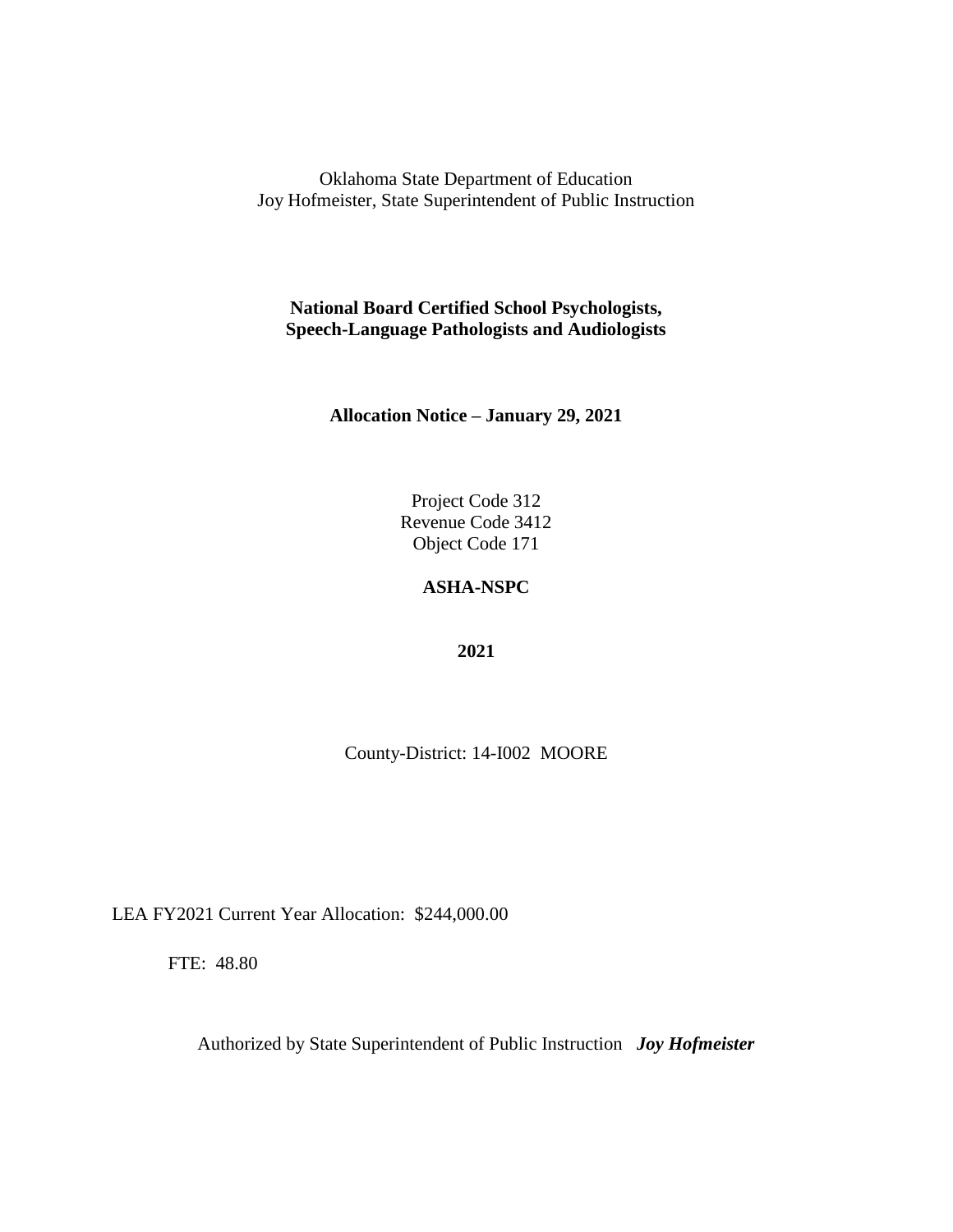**National Board Certified School Psychologists, Speech-Language Pathologists and Audiologists**

**Allocation Notice – January 29, 2021**

Project Code 312 Revenue Code 3412 Object Code 171

### **ASHA-NSPC**

**2021**

County-District: 14-I029 NORMAN

LEA FY2021 Current Year Allocation: \$120,000.00

FTE: 24.00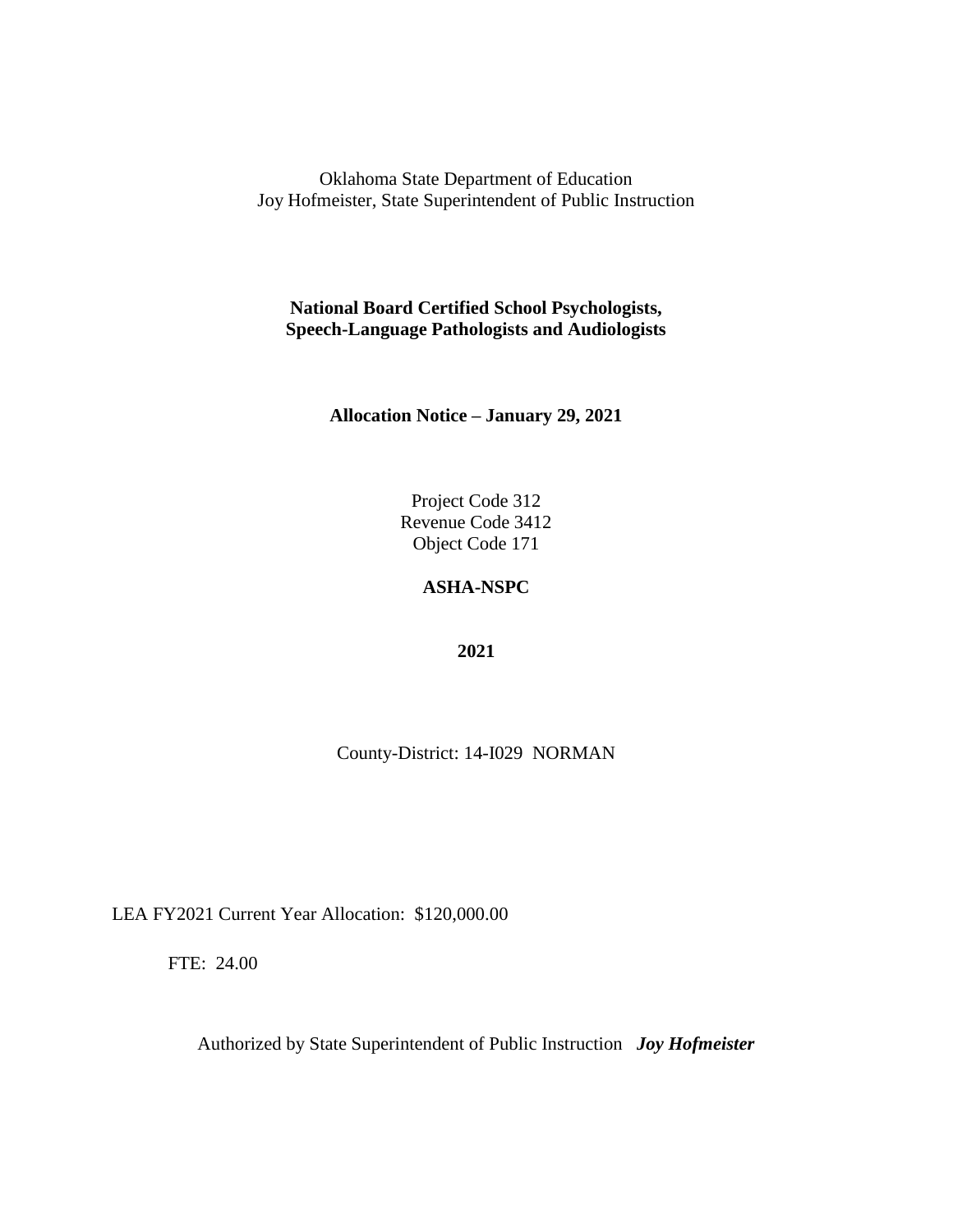**National Board Certified School Psychologists, Speech-Language Pathologists and Audiologists**

**Allocation Notice – January 29, 2021**

Project Code 312 Revenue Code 3412 Object Code 171

### **ASHA-NSPC**

**2021**

County-District: 14-I040 NOBLE

LEA FY2021 Current Year Allocation: \$15,000.00

FTE: 3.00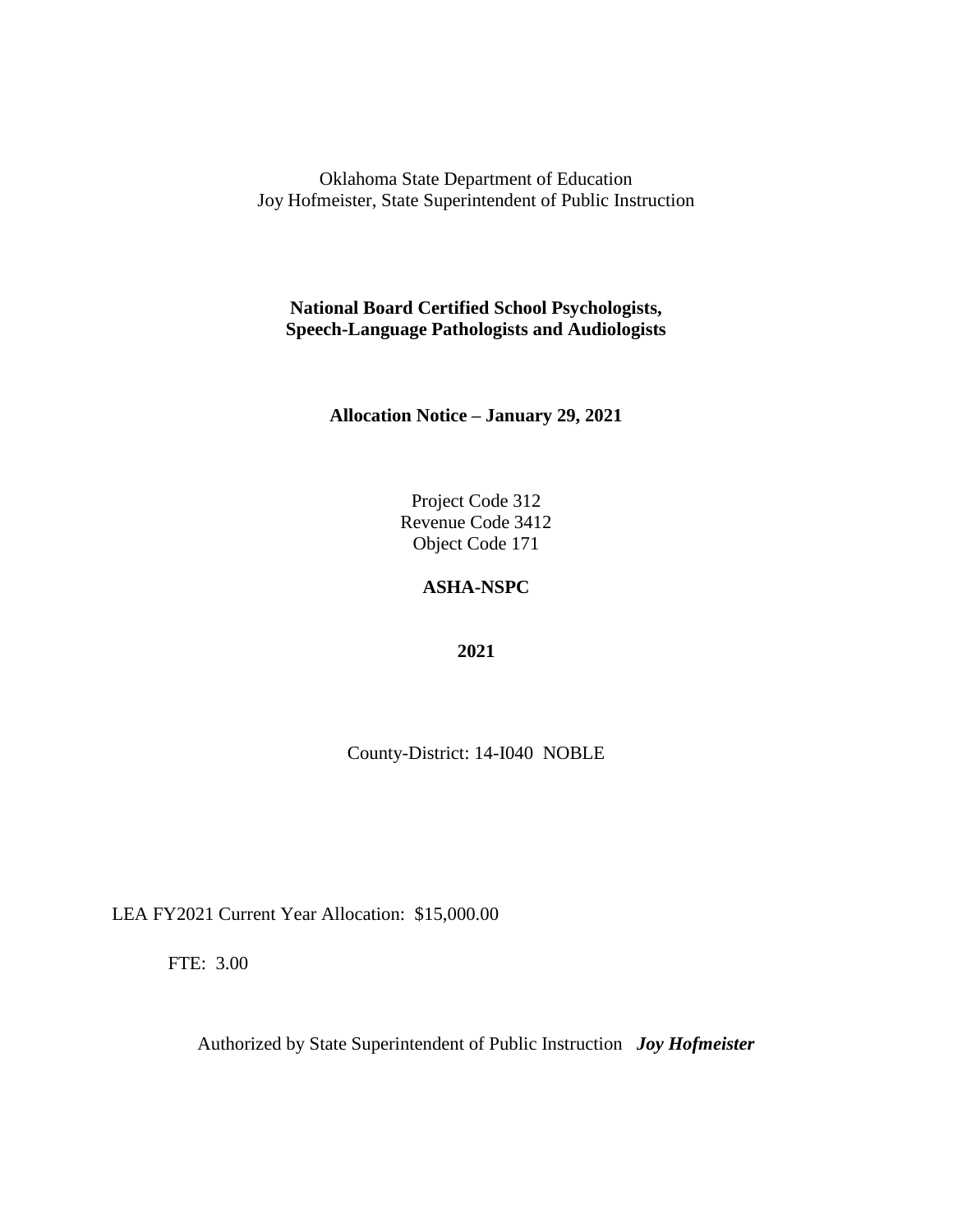**National Board Certified School Psychologists, Speech-Language Pathologists and Audiologists**

**Allocation Notice – January 29, 2021**

Project Code 312 Revenue Code 3412 Object Code 171

# **ASHA-NSPC**

**2021**

County-District: 14-I057 LEXINGTON

LEA FY2021 Current Year Allocation: \$2,200.00

FTE: 0.44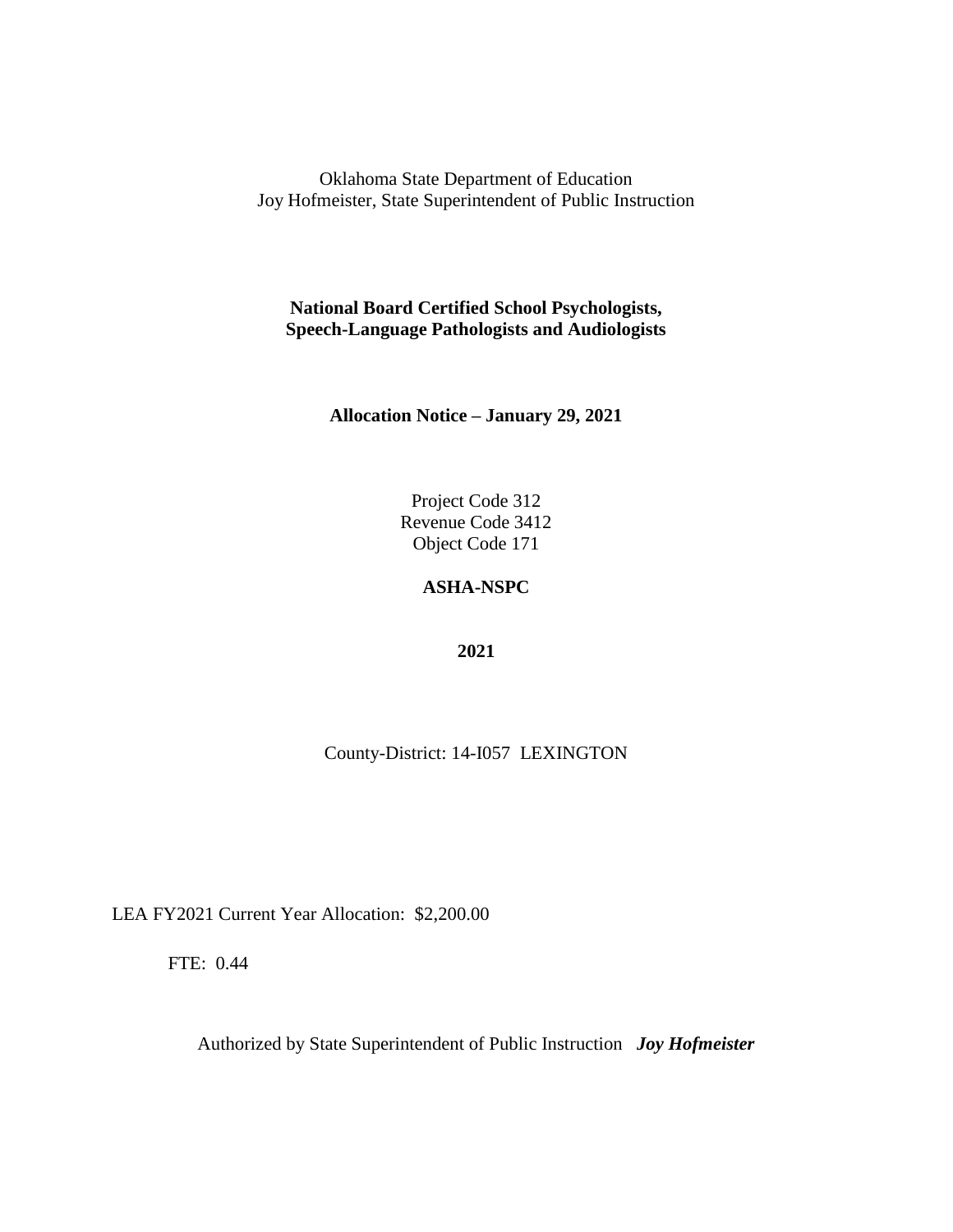**National Board Certified School Psychologists, Speech-Language Pathologists and Audiologists**

**Allocation Notice – January 29, 2021**

Project Code 312 Revenue Code 3412 Object Code 171

# **ASHA-NSPC**

**2021**

County-District: 16-I001 CACHE

LEA FY2021 Current Year Allocation: \$10,000.00

FTE: 2.00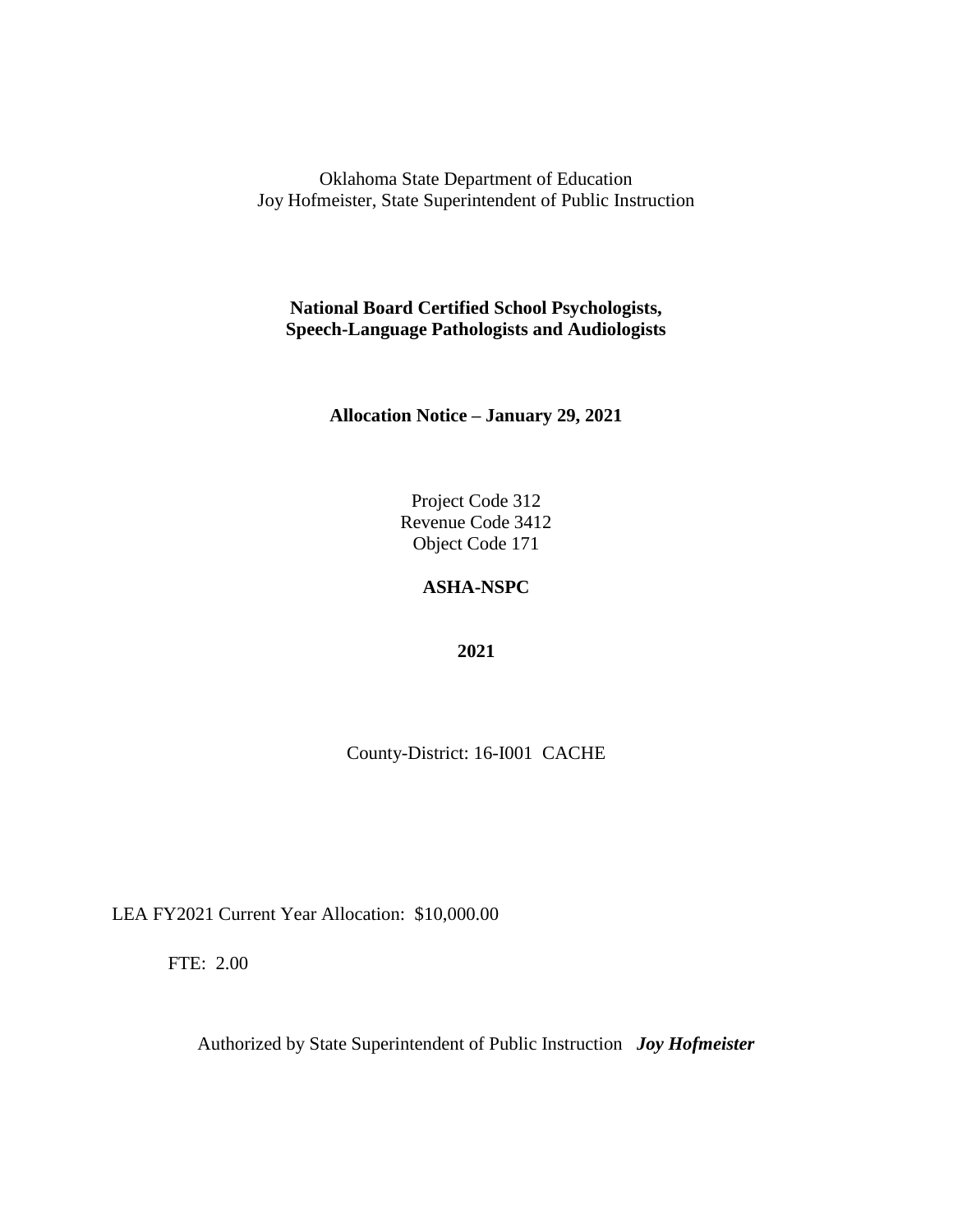**National Board Certified School Psychologists, Speech-Language Pathologists and Audiologists**

**Allocation Notice – January 29, 2021**

Project Code 312 Revenue Code 3412 Object Code 171

## **ASHA-NSPC**

**2021**

County-District: 16-I008 LAWTON

LEA FY2021 Current Year Allocation: \$81,700.00

FTE: 16.34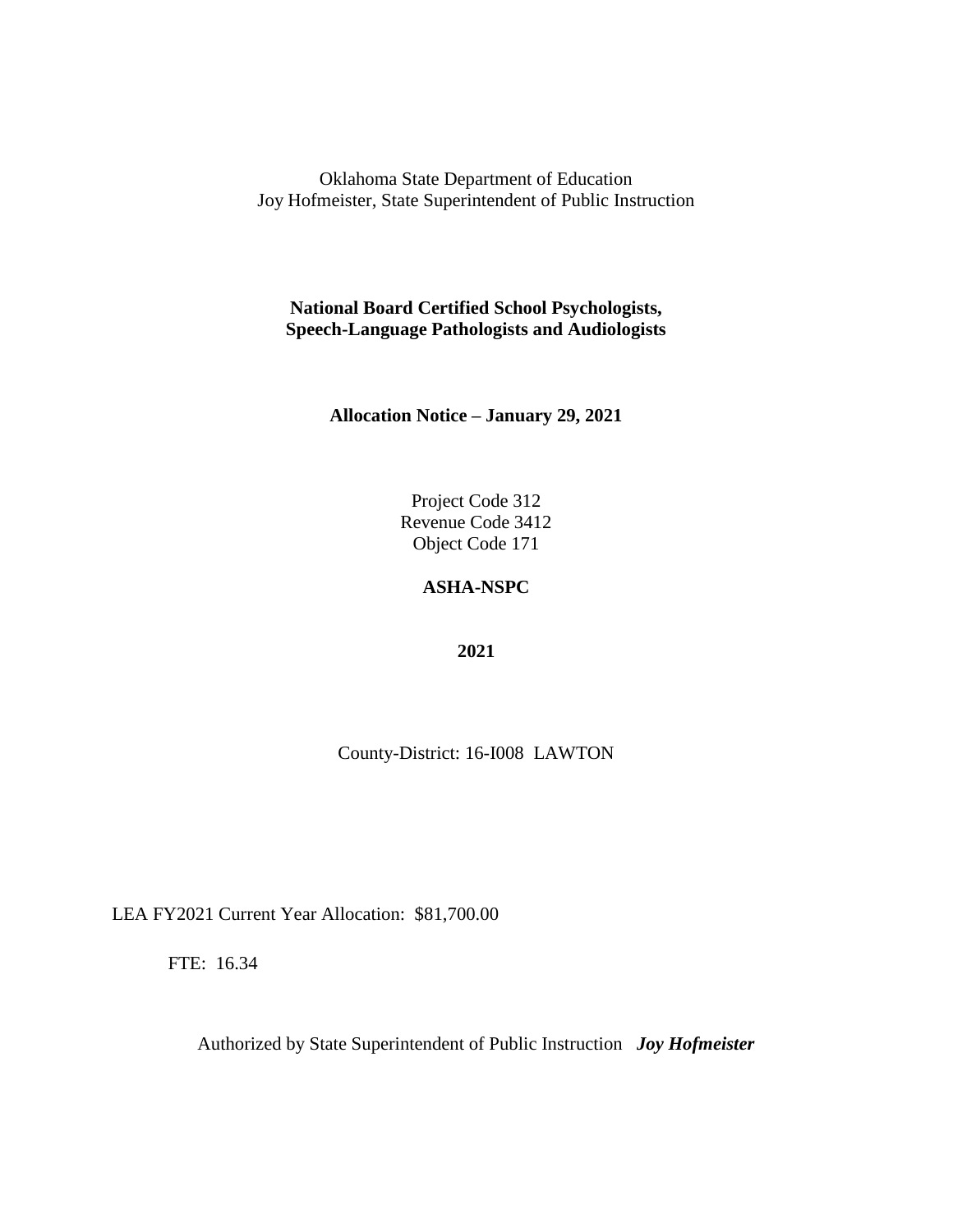**National Board Certified School Psychologists, Speech-Language Pathologists and Audiologists**

**Allocation Notice – January 29, 2021**

Project Code 312 Revenue Code 3412 Object Code 171

## **ASHA-NSPC**

**2021**

County-District: 16-I016 ELGIN

LEA FY2021 Current Year Allocation: \$10,000.00

FTE: 2.00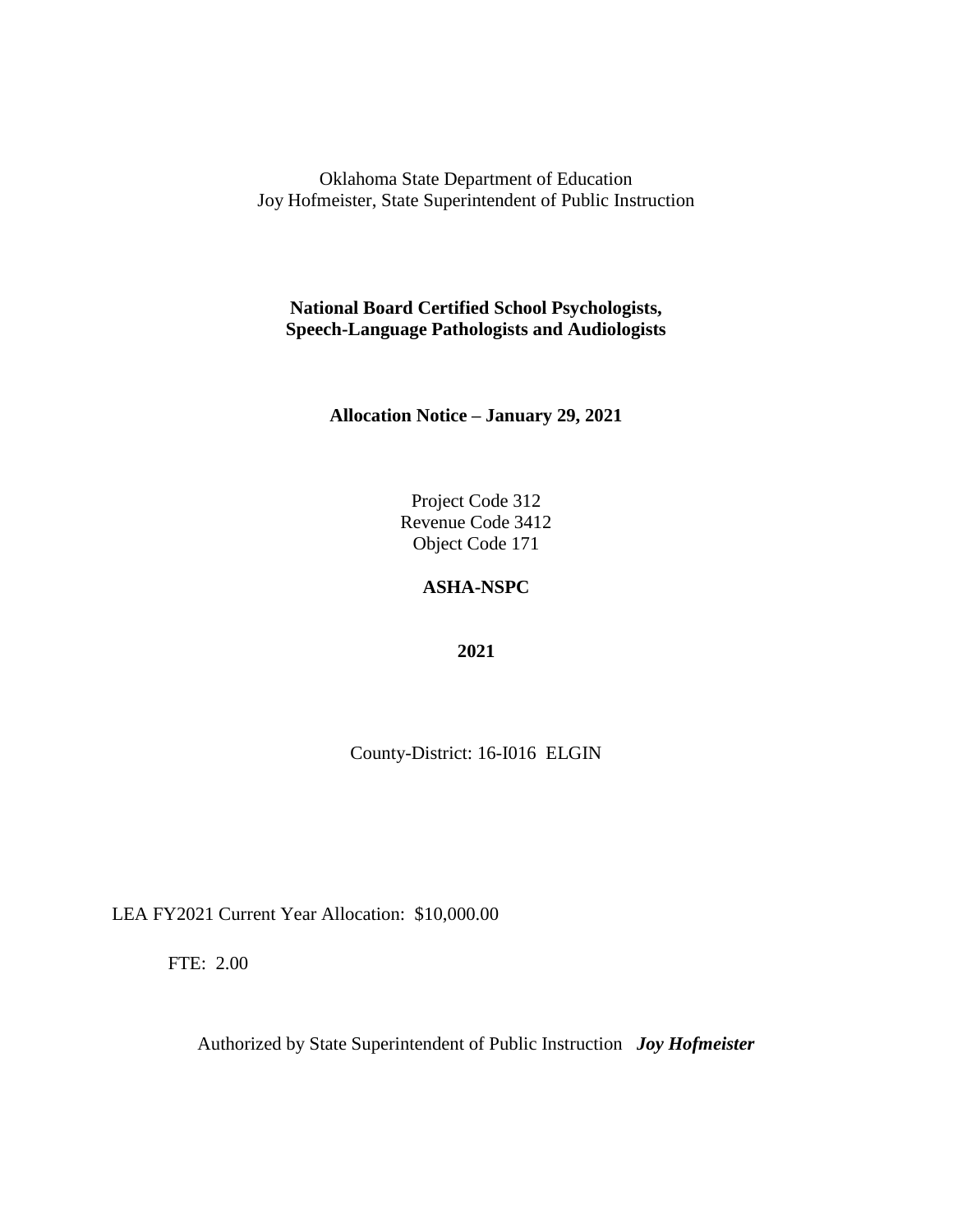**National Board Certified School Psychologists, Speech-Language Pathologists and Audiologists**

**Allocation Notice – January 29, 2021**

Project Code 312 Revenue Code 3412 Object Code 171

# **ASHA-NSPC**

**2021**

County-District: 17-I333 BIG PASTURE

LEA FY2021 Current Year Allocation: \$2,000.00

FTE: 0.40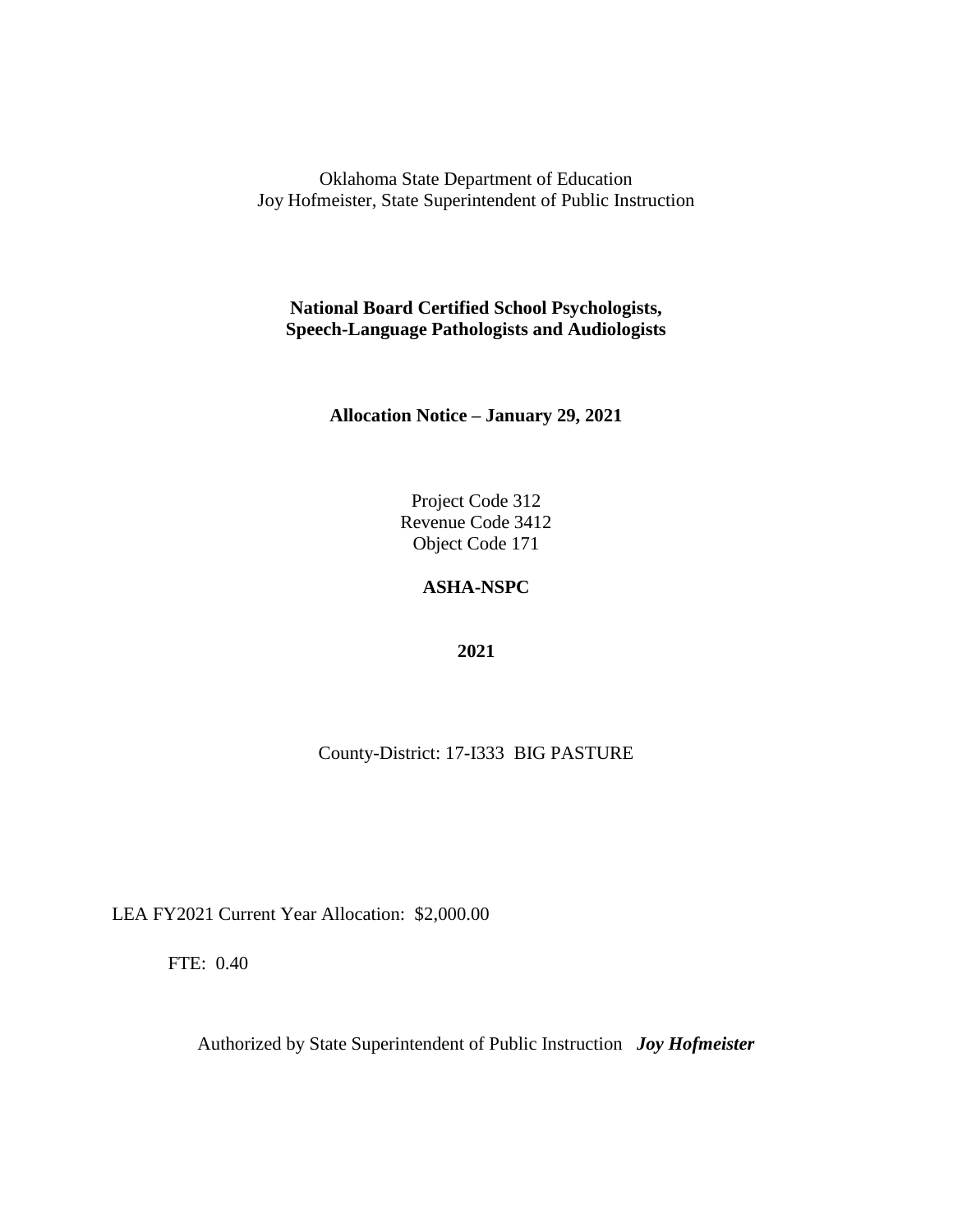**National Board Certified School Psychologists, Speech-Language Pathologists and Audiologists**

**Allocation Notice – January 29, 2021**

Project Code 312 Revenue Code 3412 Object Code 171

# **ASHA-NSPC**

**2021**

County-District: 18-I006 KETCHUM

LEA FY2021 Current Year Allocation: \$10,000.00

FTE: 2.00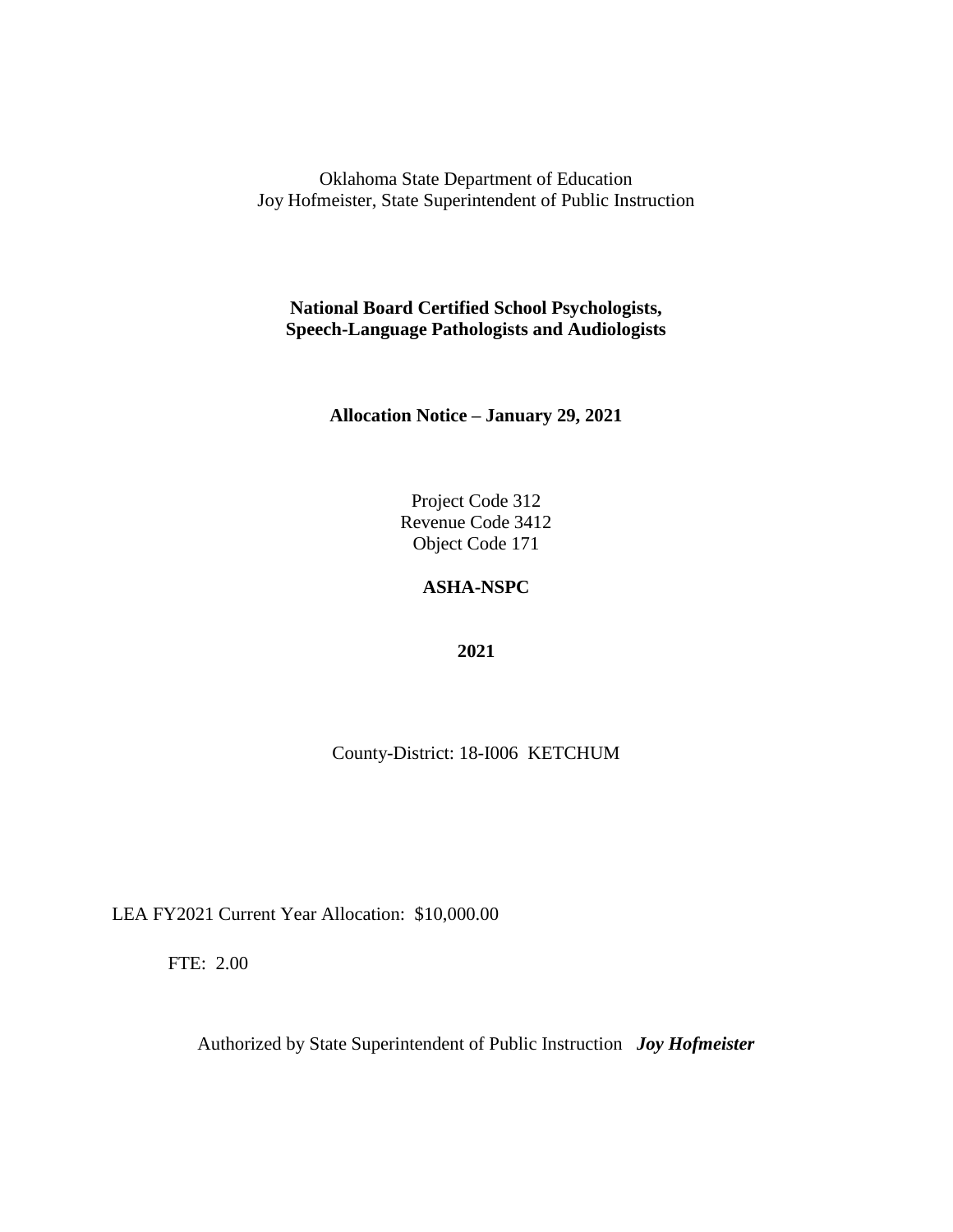**National Board Certified School Psychologists, Speech-Language Pathologists and Audiologists**

**Allocation Notice – January 29, 2021**

Project Code 312 Revenue Code 3412 Object Code 171

# **ASHA-NSPC**

**2021**

County-District: 19-C034 PRETTY WATER

LEA FY2021 Current Year Allocation: \$5,000.00

FTE: 1.00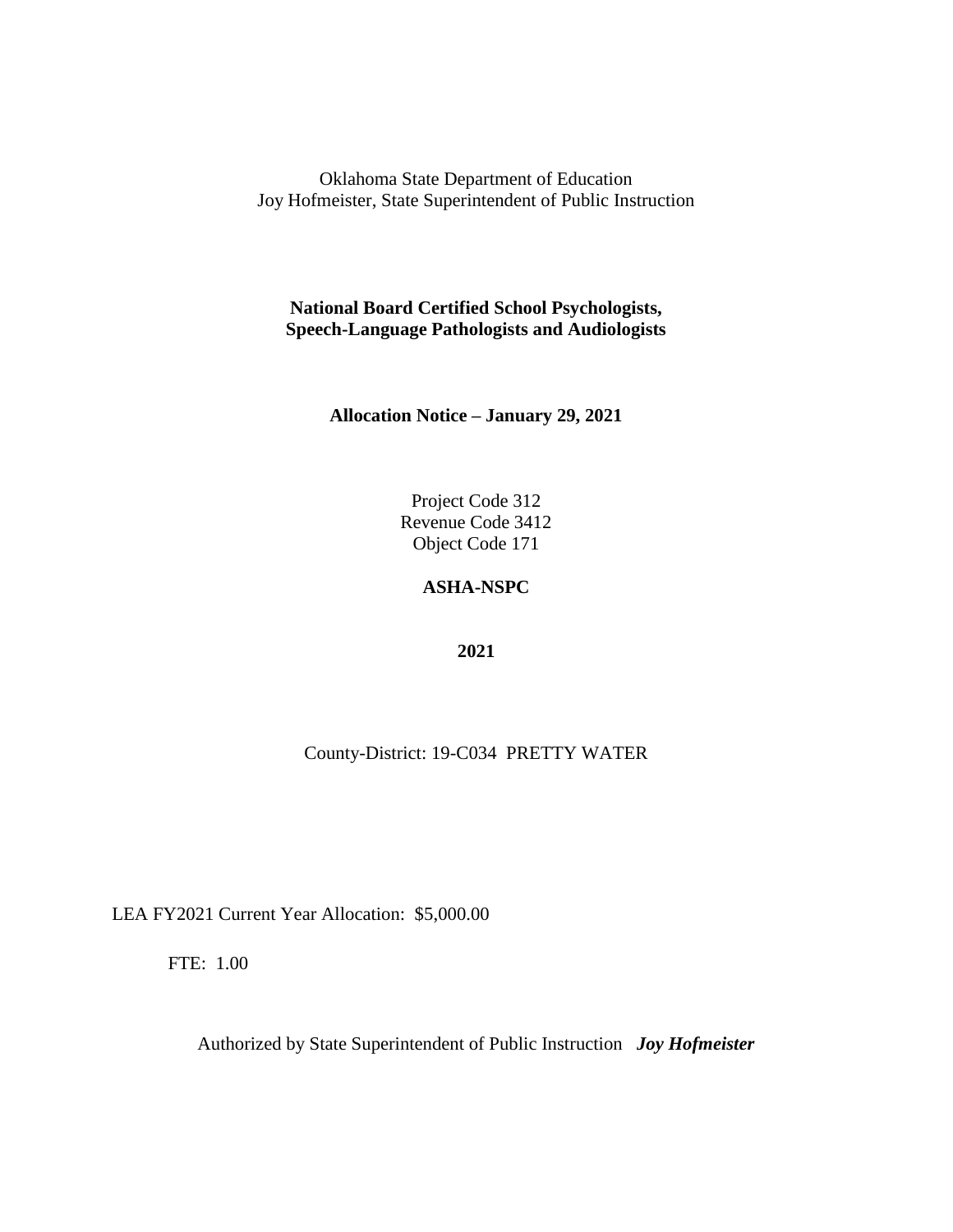**National Board Certified School Psychologists, Speech-Language Pathologists and Audiologists**

**Allocation Notice – January 29, 2021**

Project Code 312 Revenue Code 3412 Object Code 171

# **ASHA-NSPC**

**2021**

County-District: 19-C035 ALLEN-BOWDEN

LEA FY2021 Current Year Allocation: \$4,100.00

FTE: 0.82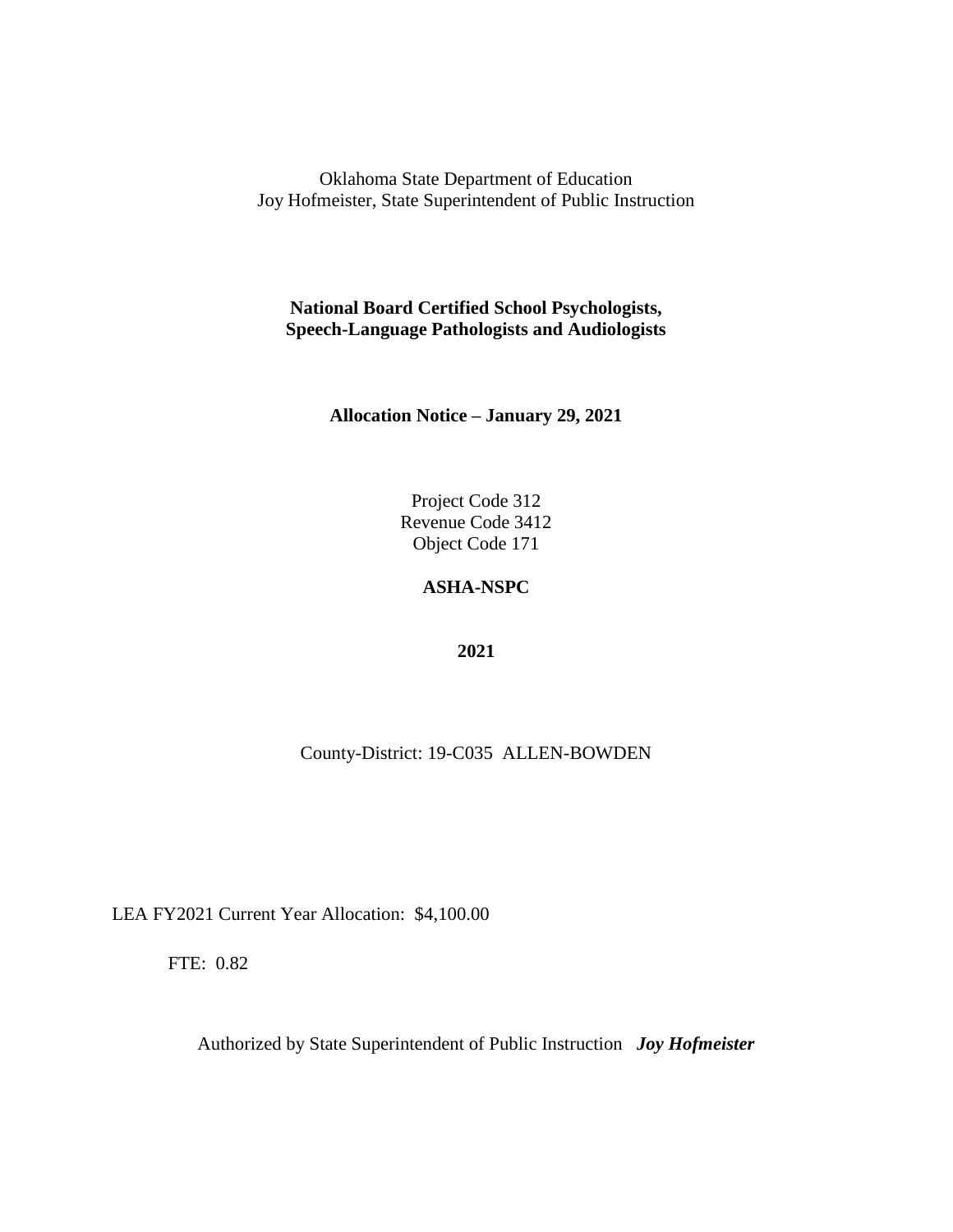**National Board Certified School Psychologists, Speech-Language Pathologists and Audiologists**

**Allocation Notice – January 29, 2021**

Project Code 312 Revenue Code 3412 Object Code 171

## **ASHA-NSPC**

**2021**

County-District: 19-I002 BRISTOW

LEA FY2021 Current Year Allocation: \$10,000.00

FTE: 2.00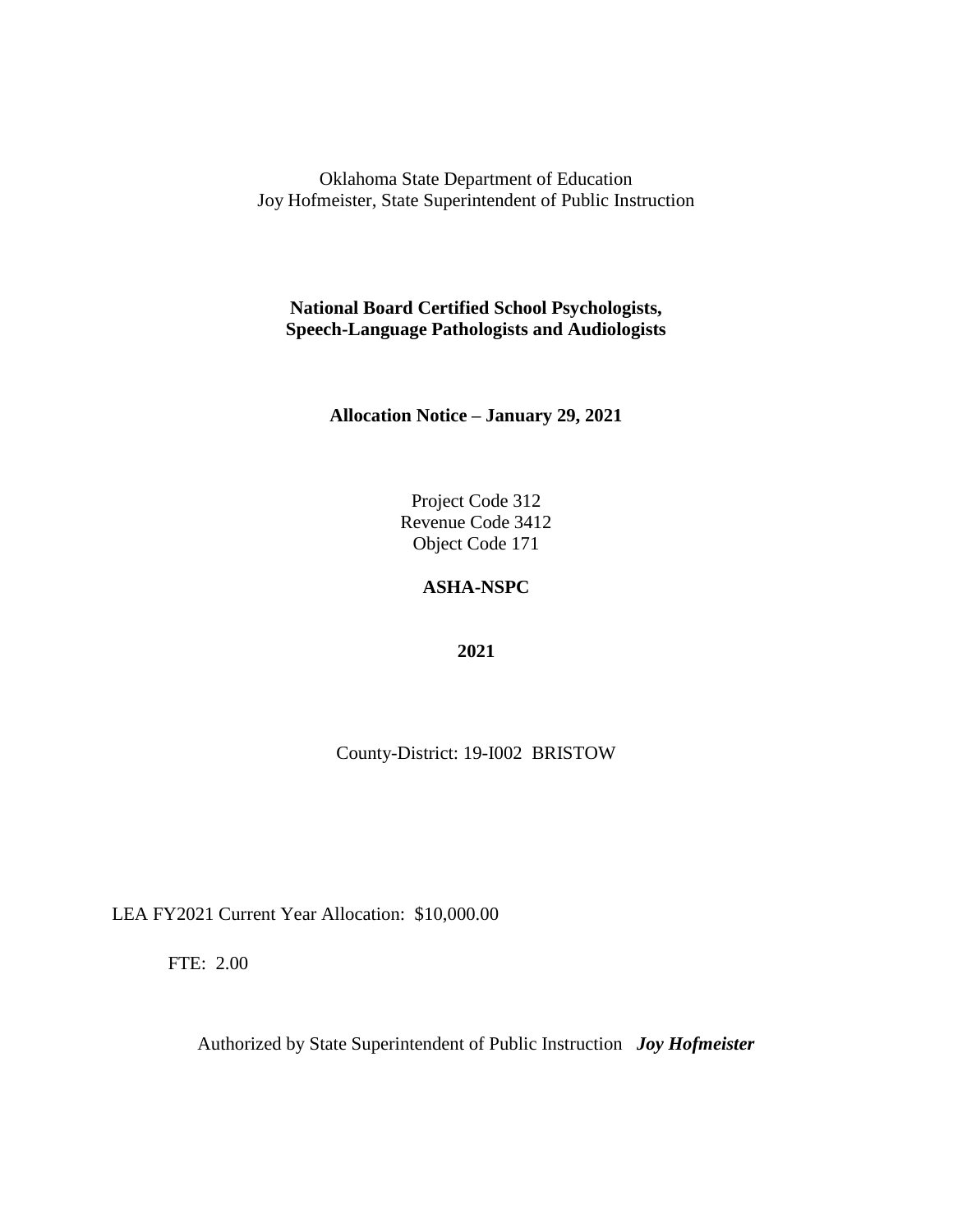**National Board Certified School Psychologists, Speech-Language Pathologists and Audiologists**

**Allocation Notice – January 29, 2021**

Project Code 312 Revenue Code 3412 Object Code 171

## **ASHA-NSPC**

**2021**

County-District: 19-I018 KIEFER

LEA FY2021 Current Year Allocation: \$5,000.00

FTE: 1.00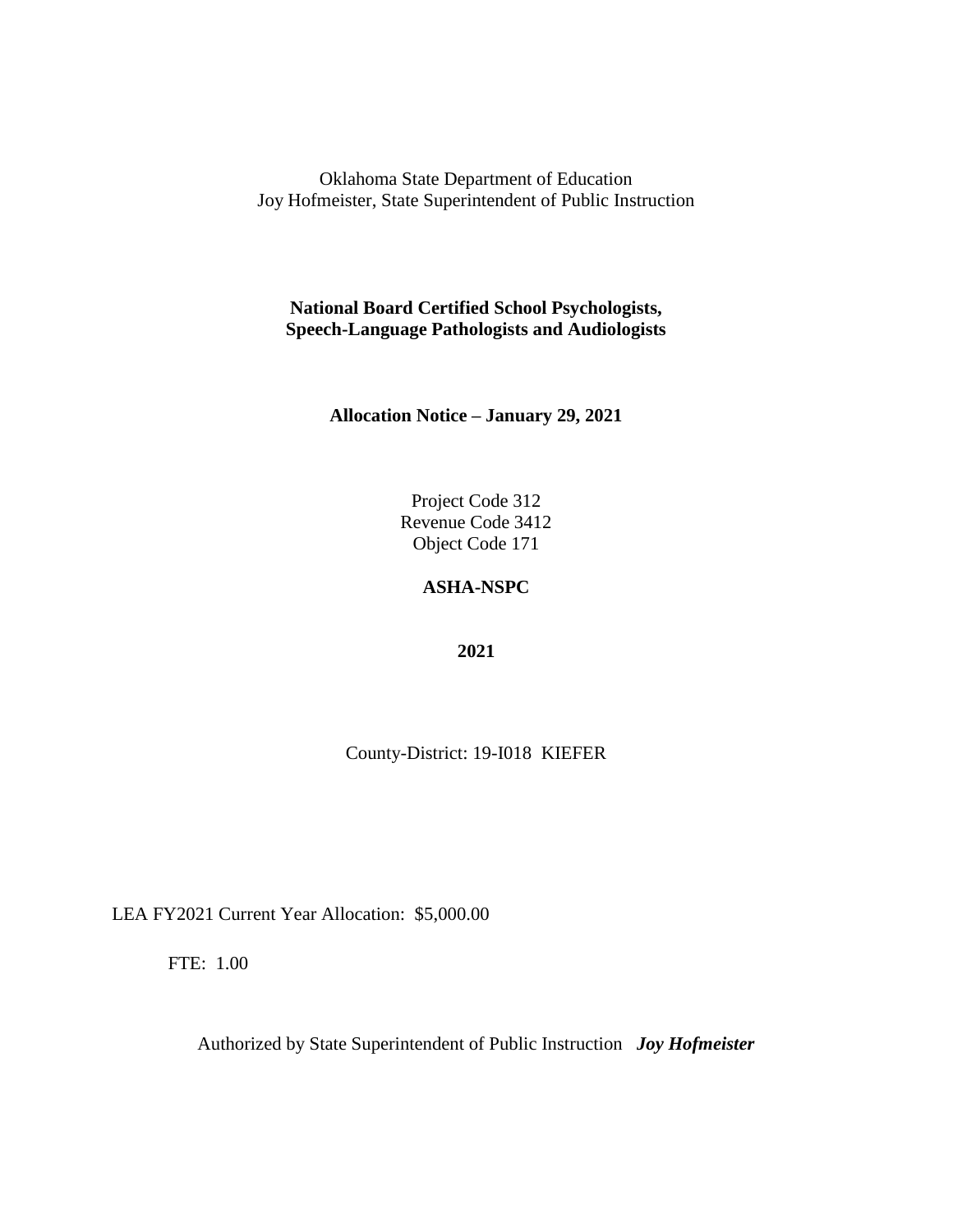**National Board Certified School Psychologists, Speech-Language Pathologists and Audiologists**

**Allocation Notice – January 29, 2021**

Project Code 312 Revenue Code 3412 Object Code 171

# **ASHA-NSPC**

**2021**

County-District: 19-I021 DEPEW

LEA FY2021 Current Year Allocation: \$2,700.00

FTE: 0.54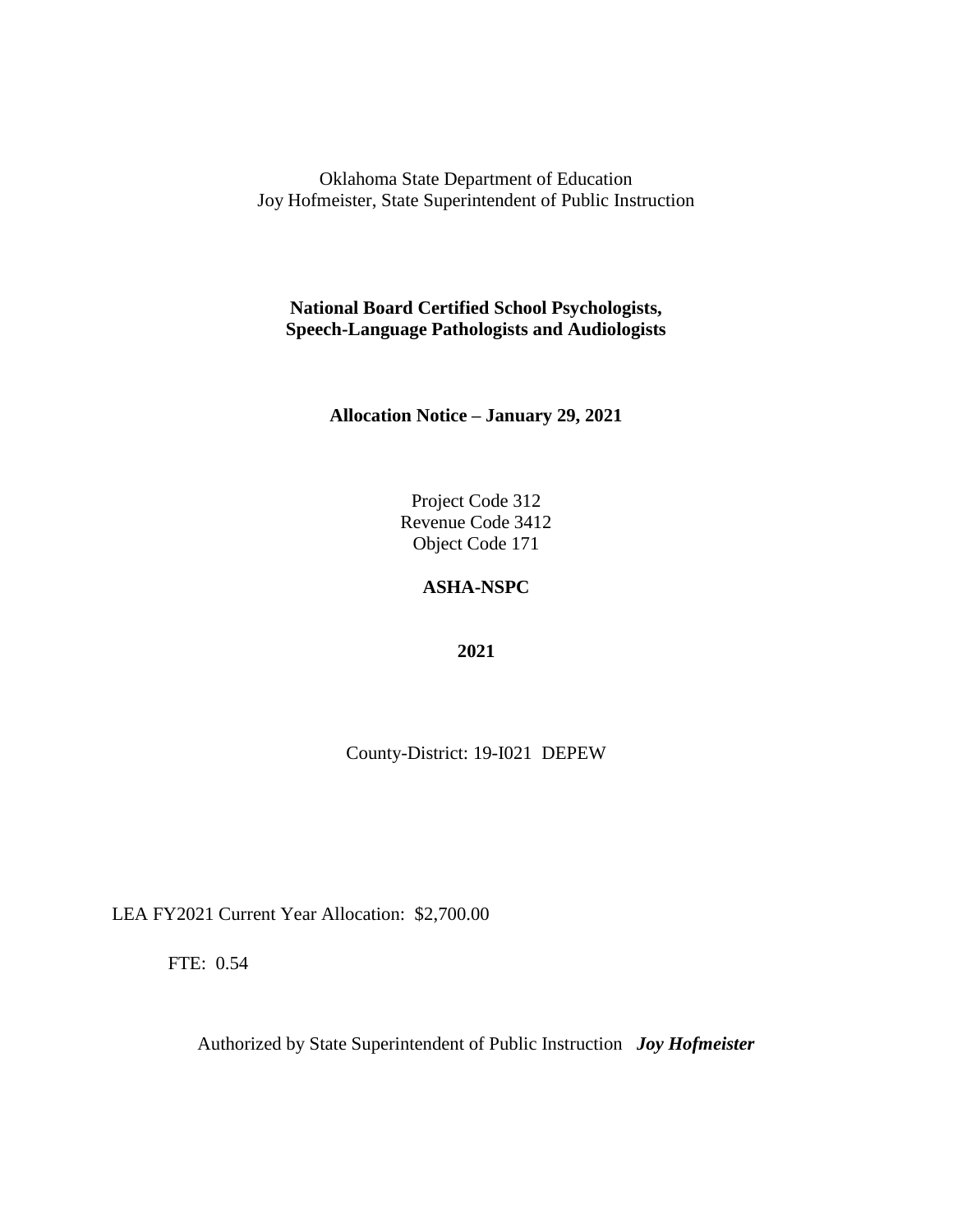**National Board Certified School Psychologists, Speech-Language Pathologists and Audiologists**

**Allocation Notice – January 29, 2021**

Project Code 312 Revenue Code 3412 Object Code 171

# **ASHA-NSPC**

**2021**

County-District: 19-I031 KELLYVILLE

LEA FY2021 Current Year Allocation: \$5,000.00

FTE: 1.00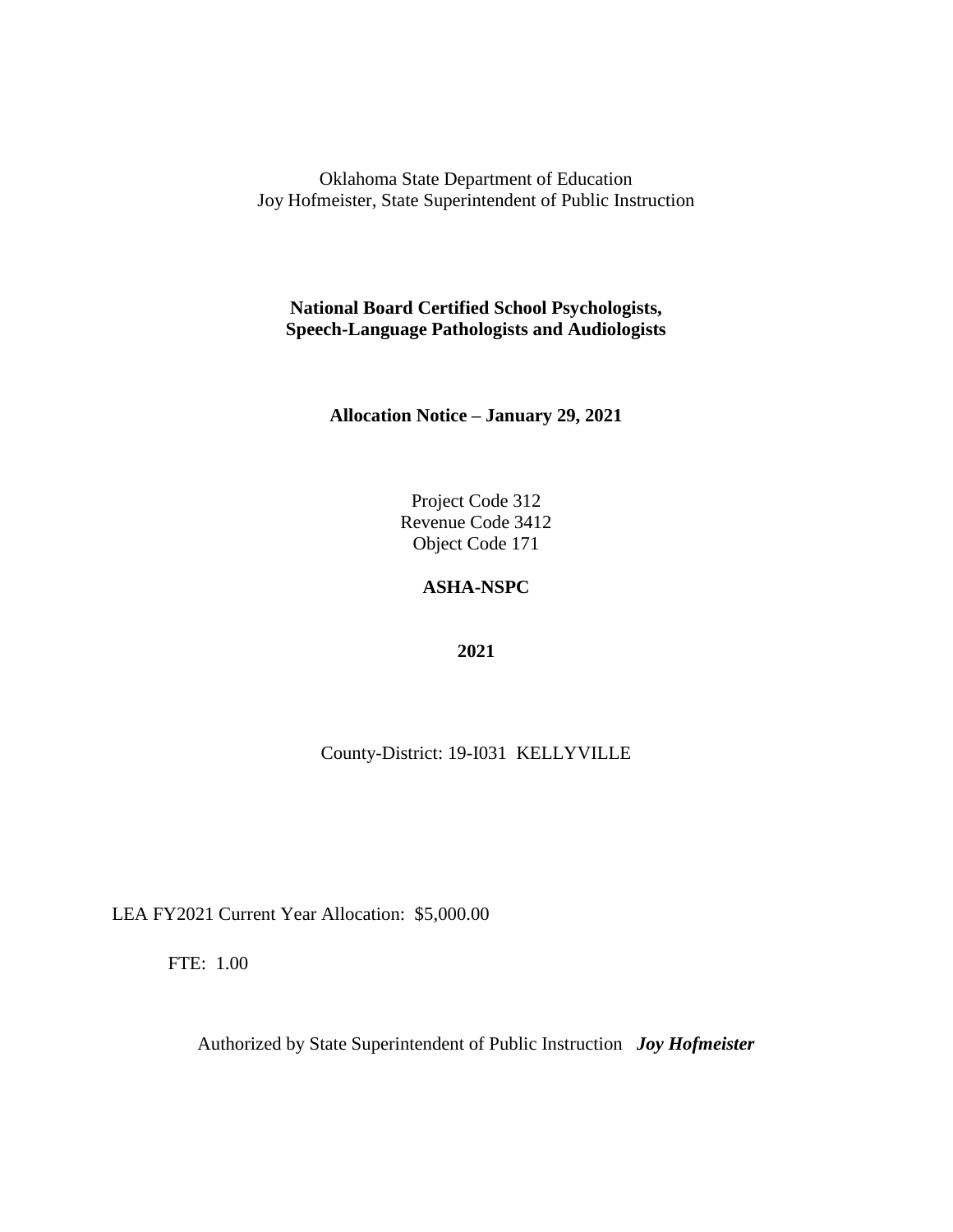**National Board Certified School Psychologists, Speech-Language Pathologists and Audiologists**

**Allocation Notice – January 29, 2021**

Project Code 312 Revenue Code 3412 Object Code 171

## **ASHA-NSPC**

**2021**

County-District: 19-I033 SAPULPA

LEA FY2021 Current Year Allocation: \$22,700.00

FTE: 4.54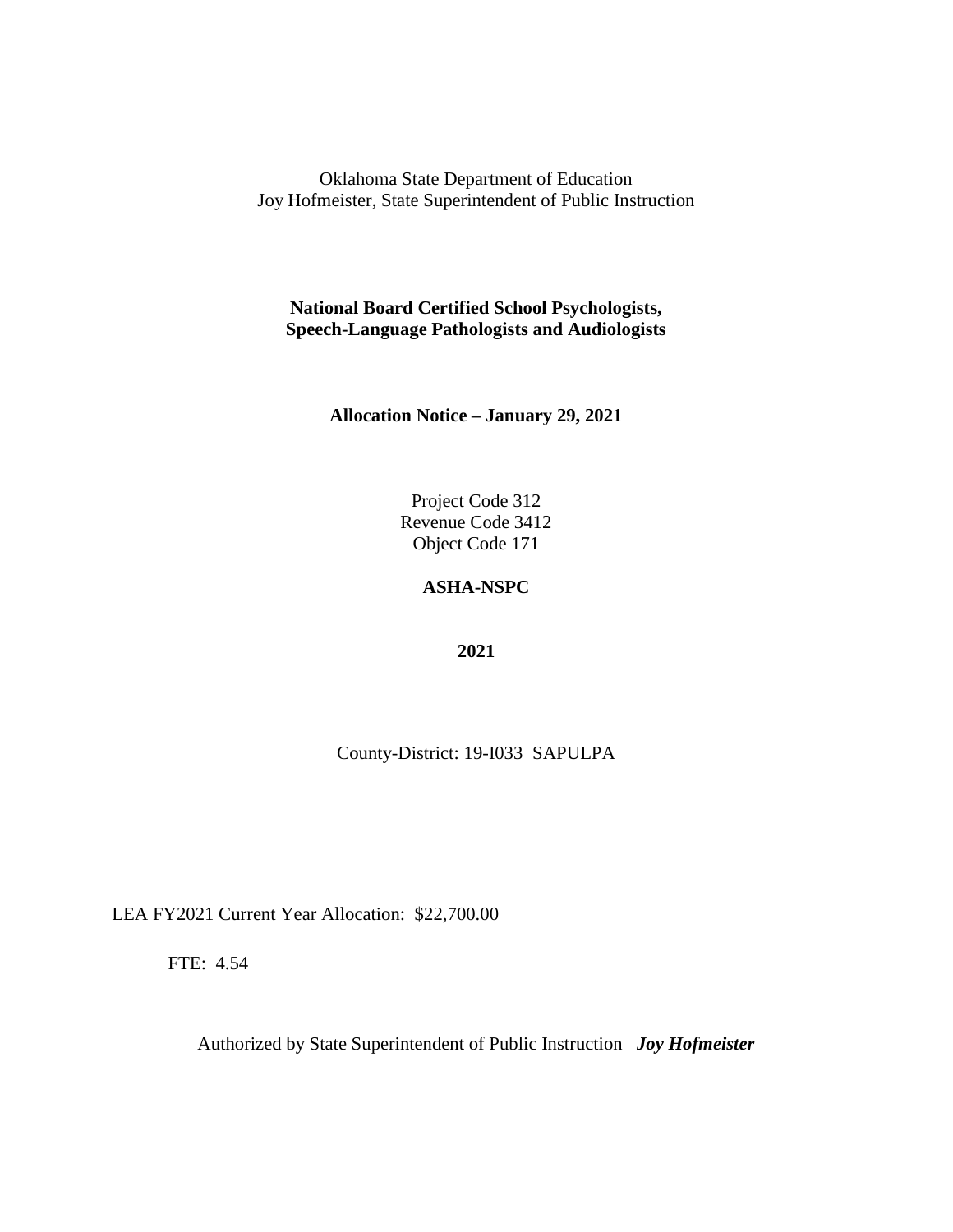**National Board Certified School Psychologists, Speech-Language Pathologists and Audiologists**

**Allocation Notice – January 29, 2021**

Project Code 312 Revenue Code 3412 Object Code 171

# **ASHA-NSPC**

**2021**

County-District: 20-I005 ARAPAHO-BUTLER

LEA FY2021 Current Year Allocation: \$4,950.00

FTE: 0.99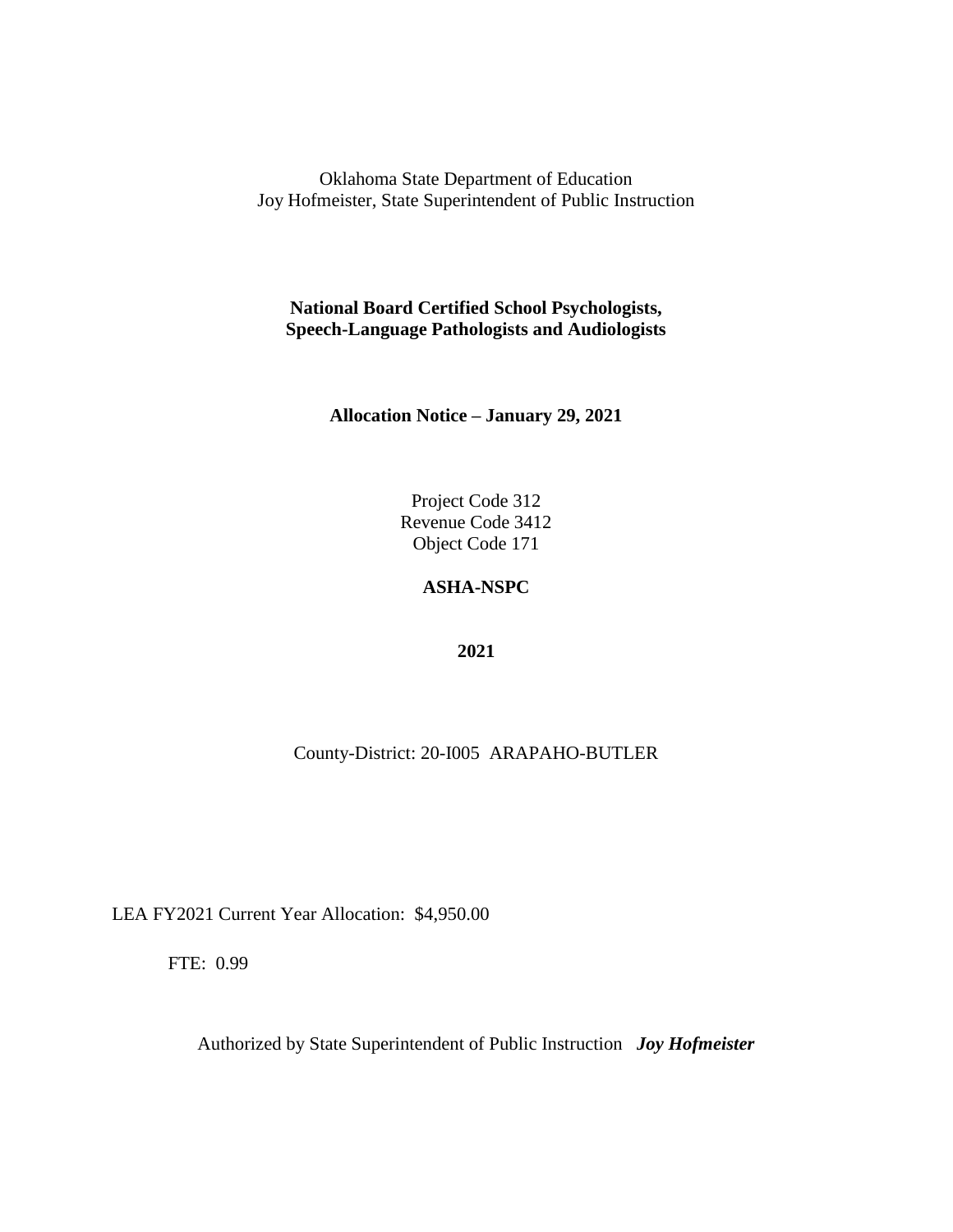**National Board Certified School Psychologists, Speech-Language Pathologists and Audiologists**

**Allocation Notice – January 29, 2021**

Project Code 312 Revenue Code 3412 Object Code 171

# **ASHA-NSPC**

**2021**

County-District: 20-I026 WEATHERFORD

LEA FY2021 Current Year Allocation: \$14,950.00

FTE: 2.99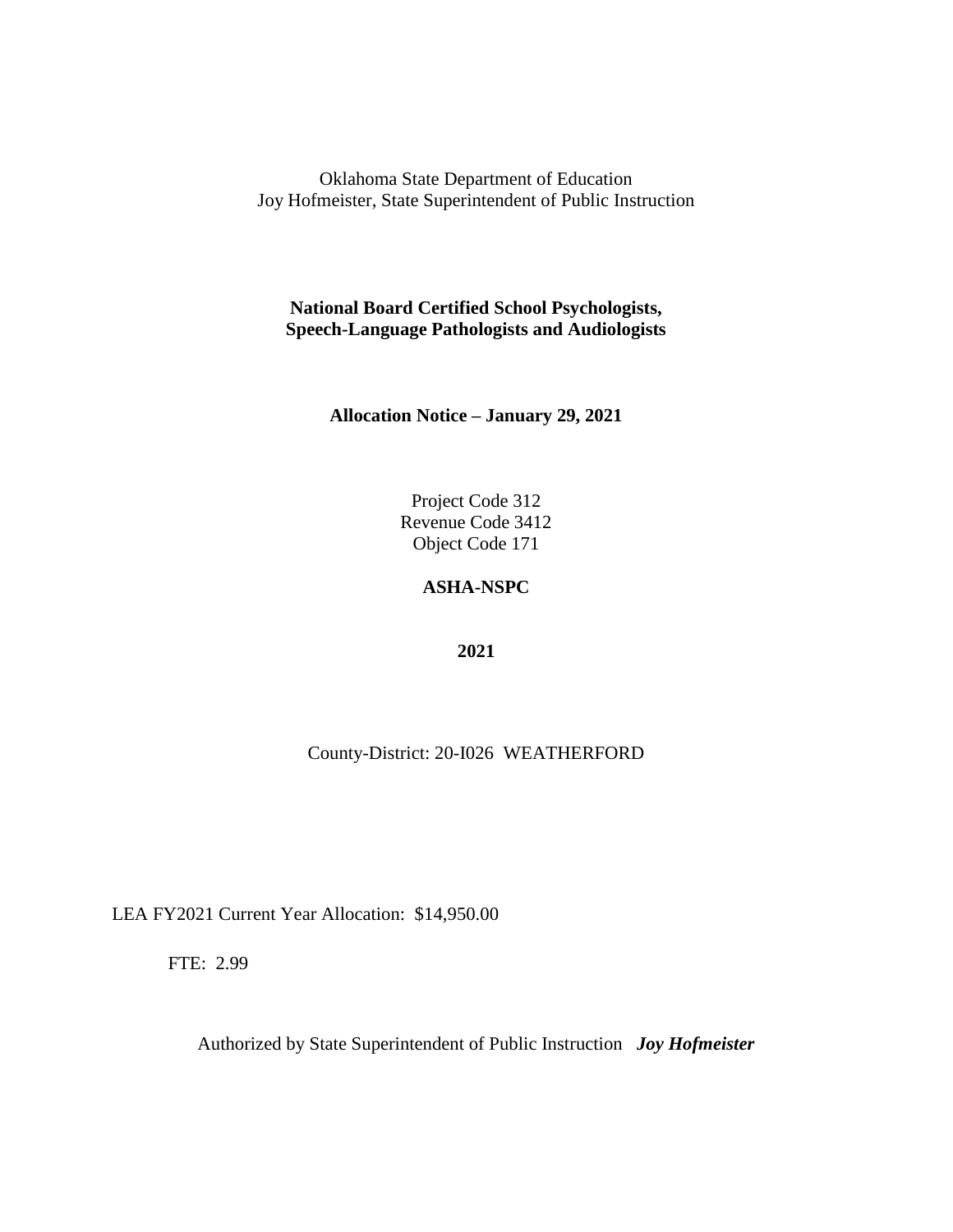**National Board Certified School Psychologists, Speech-Language Pathologists and Audiologists**

**Allocation Notice – January 29, 2021**

Project Code 312 Revenue Code 3412 Object Code 171

# **ASHA-NSPC**

**2021**

County-District: 20-I099 CLINTON

LEA FY2021 Current Year Allocation: \$4,900.00

FTE: 0.98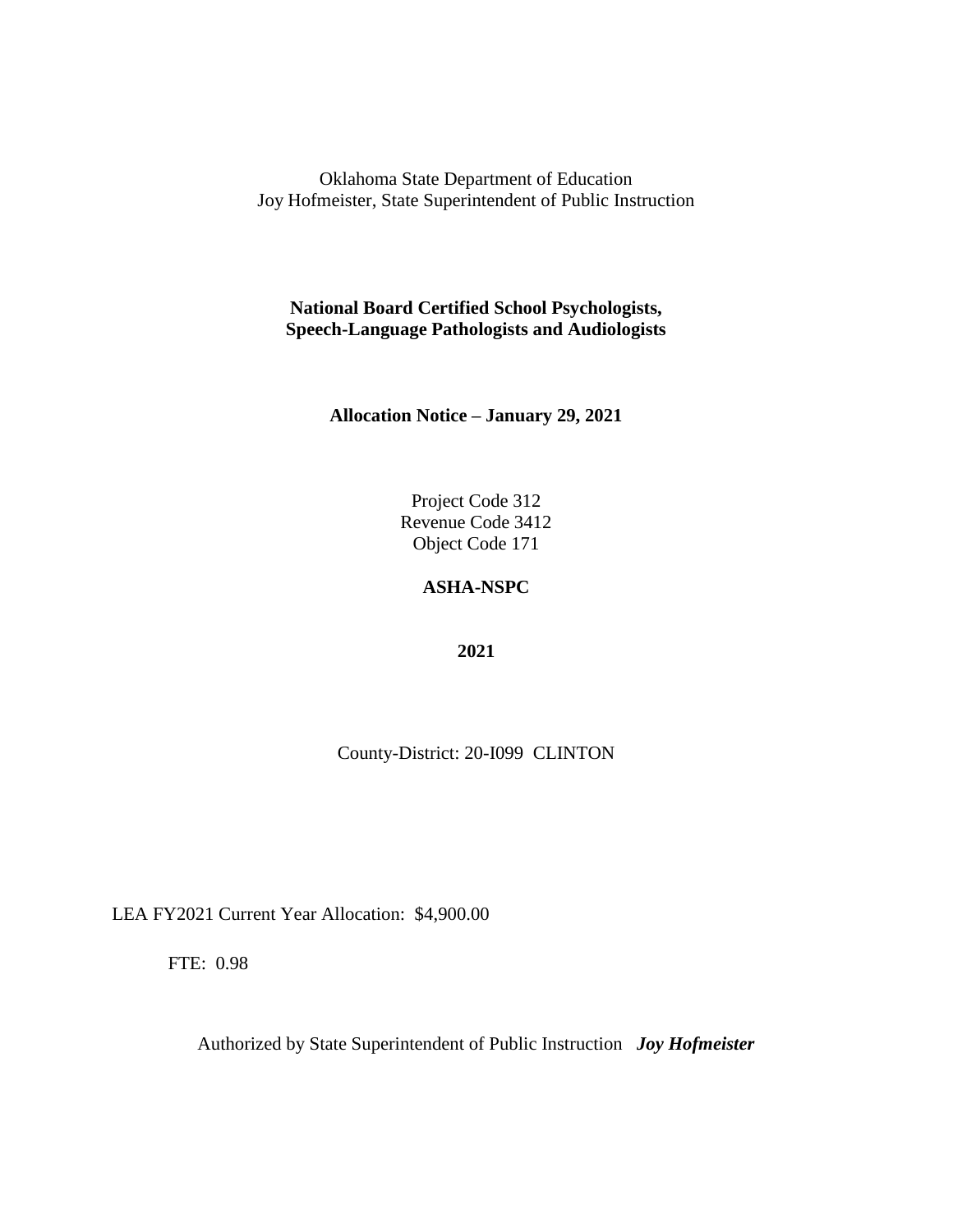**National Board Certified School Psychologists, Speech-Language Pathologists and Audiologists**

**Allocation Notice – January 29, 2021**

Project Code 312 Revenue Code 3412 Object Code 171

## **ASHA-NSPC**

**2021**

County-District: 21-I002 GROVE

LEA FY2021 Current Year Allocation: \$9,100.00

FTE: 1.82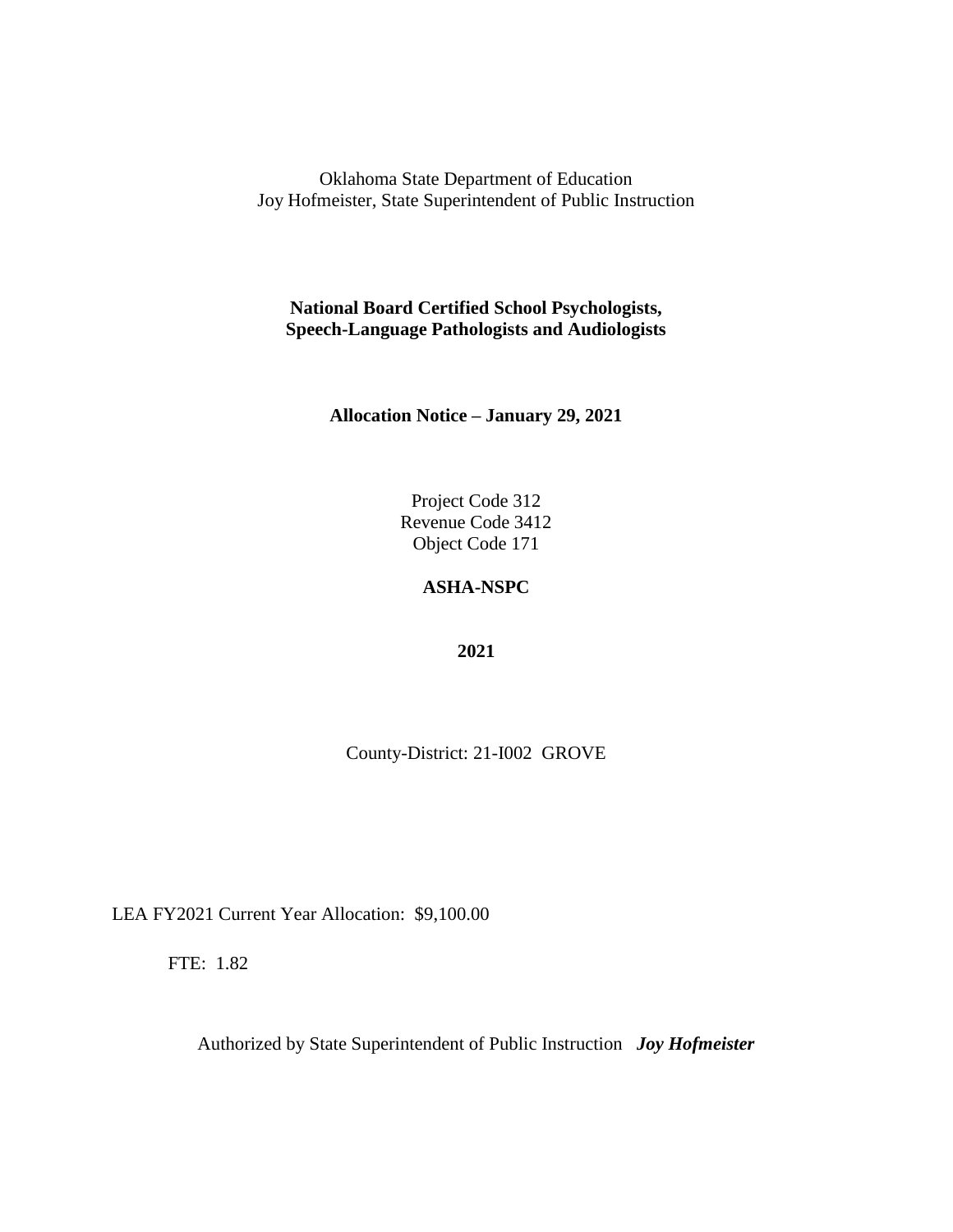**National Board Certified School Psychologists, Speech-Language Pathologists and Audiologists**

**Allocation Notice – January 29, 2021**

Project Code 312 Revenue Code 3412 Object Code 171

## **ASHA-NSPC**

**2021**

County-District: 21-I003 KANSAS

LEA FY2021 Current Year Allocation: \$5,000.00

FTE: 1.00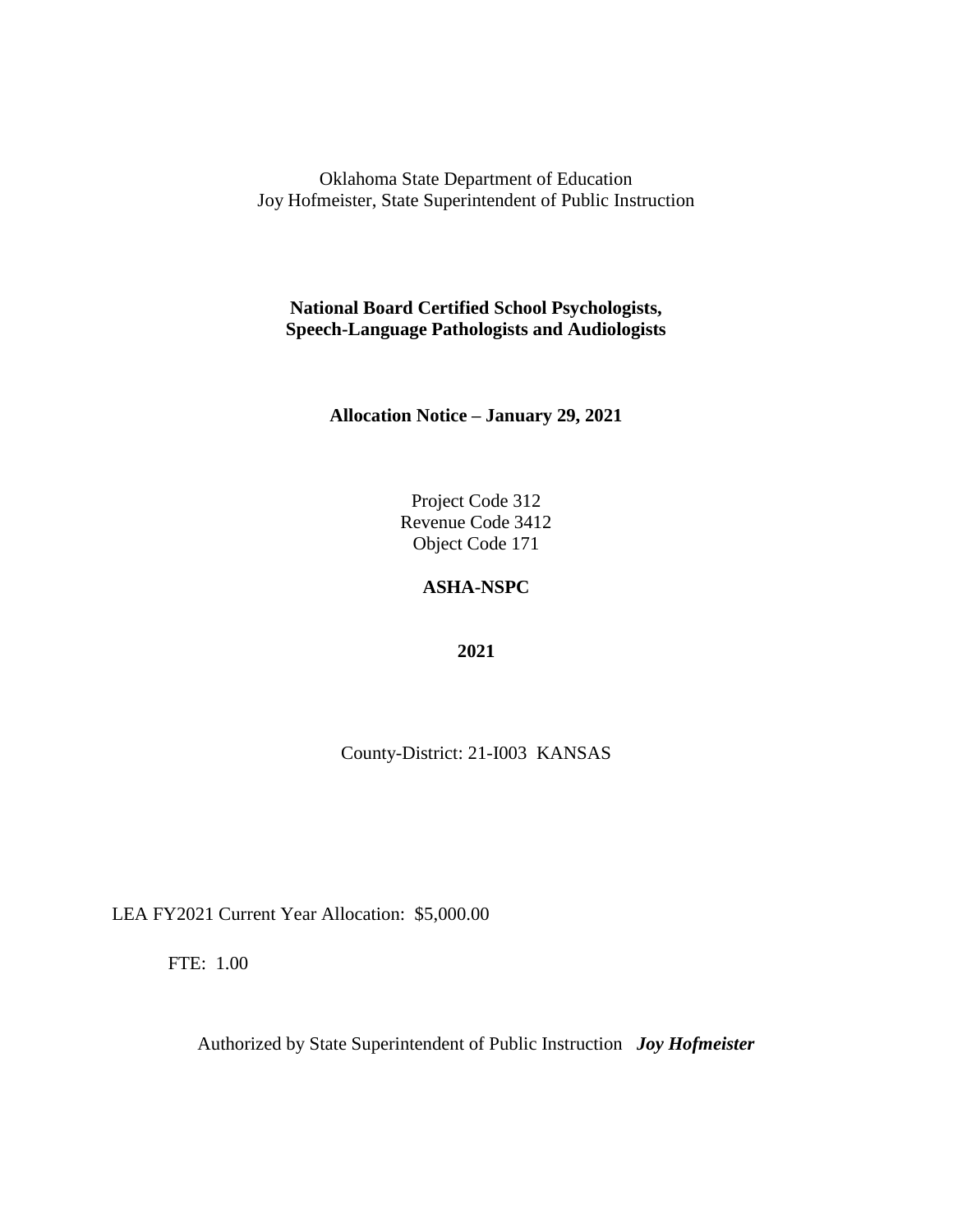**National Board Certified School Psychologists, Speech-Language Pathologists and Audiologists**

**Allocation Notice – January 29, 2021**

Project Code 312 Revenue Code 3412 Object Code 171

## **ASHA-NSPC**

**2021**

County-District: 21-I004 COLCORD

LEA FY2021 Current Year Allocation: \$5,000.00

FTE: 1.00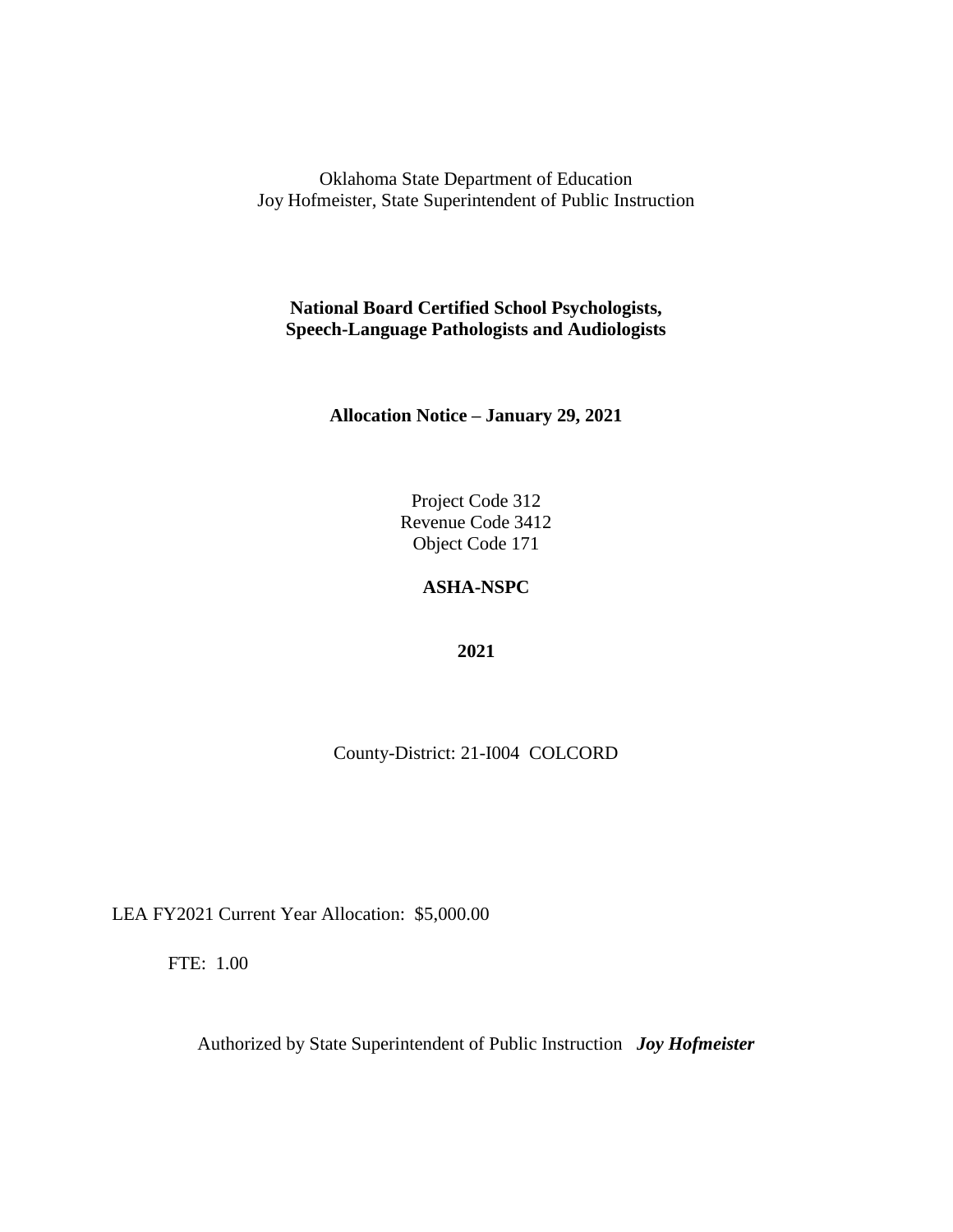**National Board Certified School Psychologists, Speech-Language Pathologists and Audiologists**

**Allocation Notice – January 29, 2021**

Project Code 312 Revenue Code 3412 Object Code 171

## **ASHA-NSPC**

**2021**

County-District: 22-I008 SEILING

LEA FY2021 Current Year Allocation: \$3,300.00

FTE: 0.66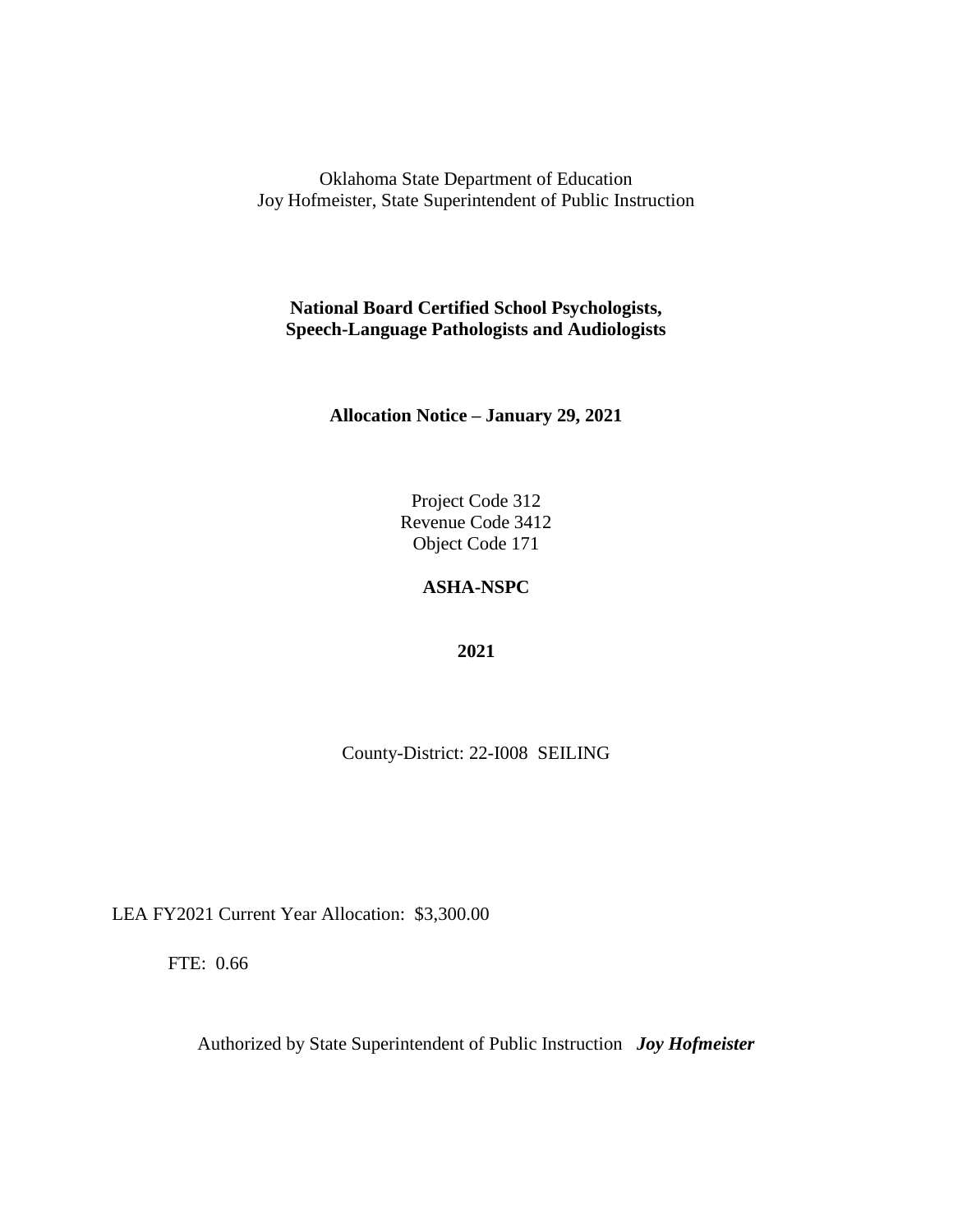**National Board Certified School Psychologists, Speech-Language Pathologists and Audiologists**

**Allocation Notice – January 29, 2021**

Project Code 312 Revenue Code 3412 Object Code 171

# **ASHA-NSPC**

**2021**

County-District: 22-I010 TALOGA

LEA FY2021 Current Year Allocation: \$3,000.00

FTE: 0.60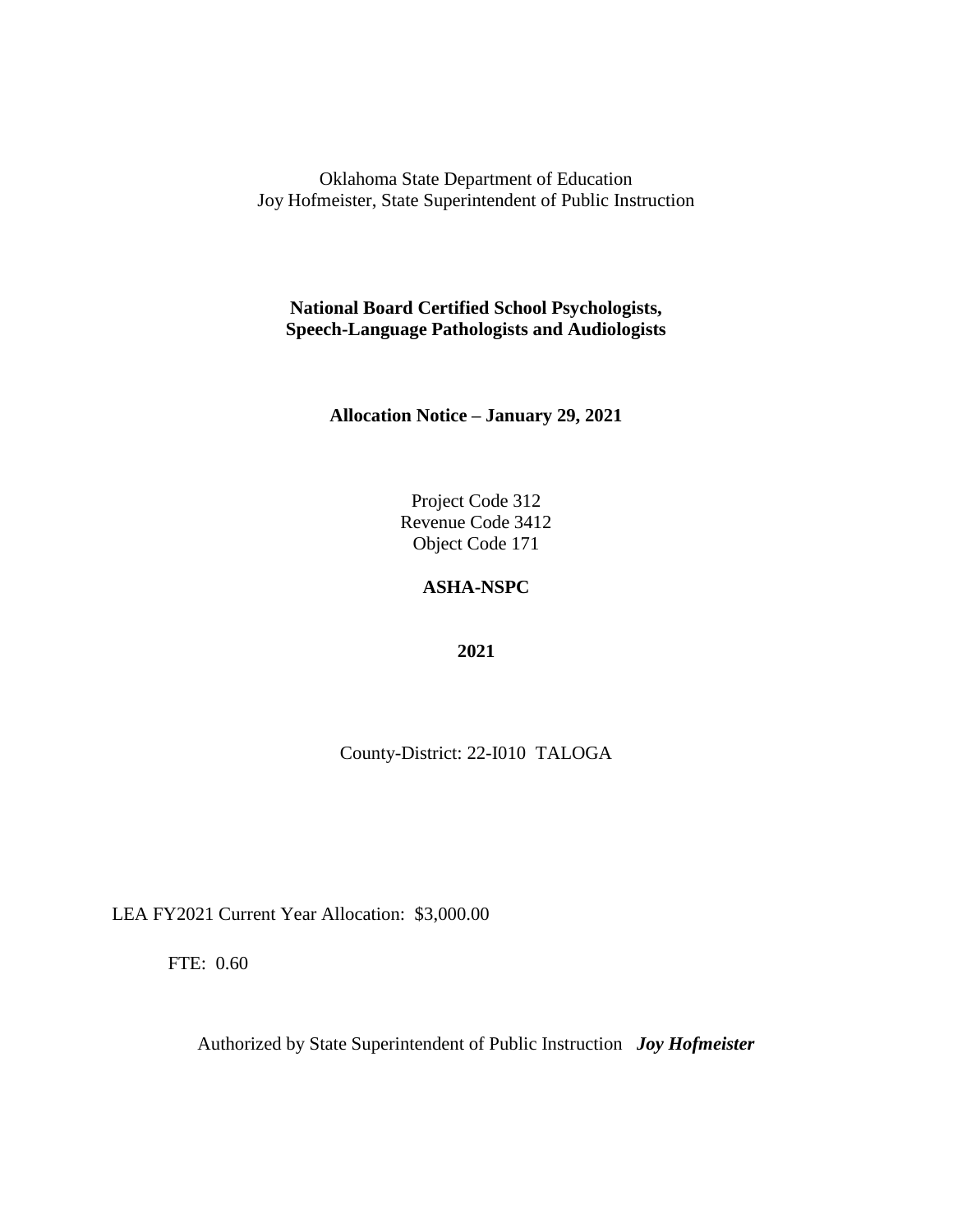**National Board Certified School Psychologists, Speech-Language Pathologists and Audiologists**

**Allocation Notice – January 29, 2021**

Project Code 312 Revenue Code 3412 Object Code 171

# **ASHA-NSPC**

**2021**

County-District: 24-I042 CHISHOLM

LEA FY2021 Current Year Allocation: \$10,000.00

FTE: 2.00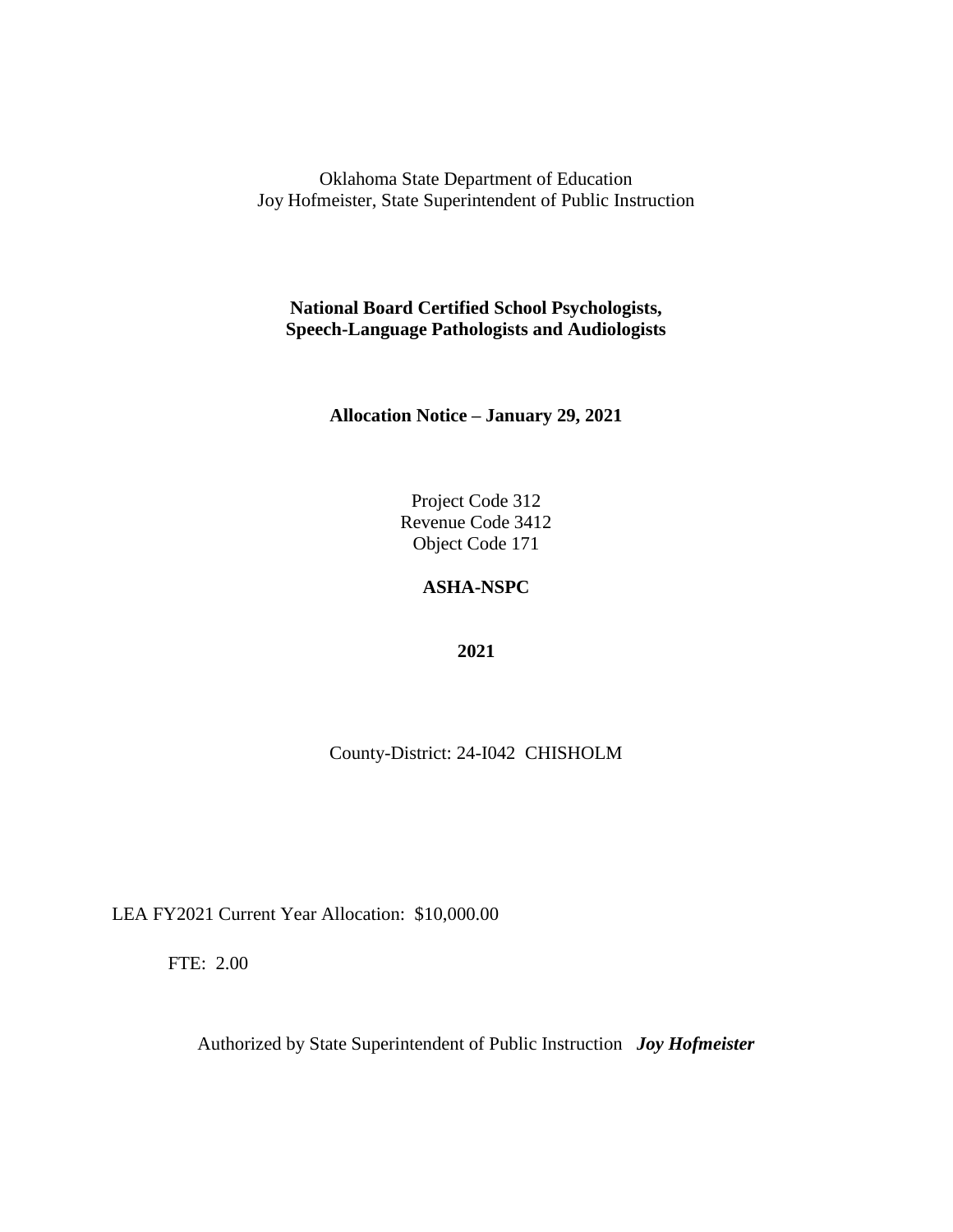**National Board Certified School Psychologists, Speech-Language Pathologists and Audiologists**

**Allocation Notice – January 29, 2021**

Project Code 312 Revenue Code 3412 Object Code 171

## **ASHA-NSPC**

**2021**

County-District: 24-I057 ENID

LEA FY2021 Current Year Allocation: \$35,000.00

FTE: 7.00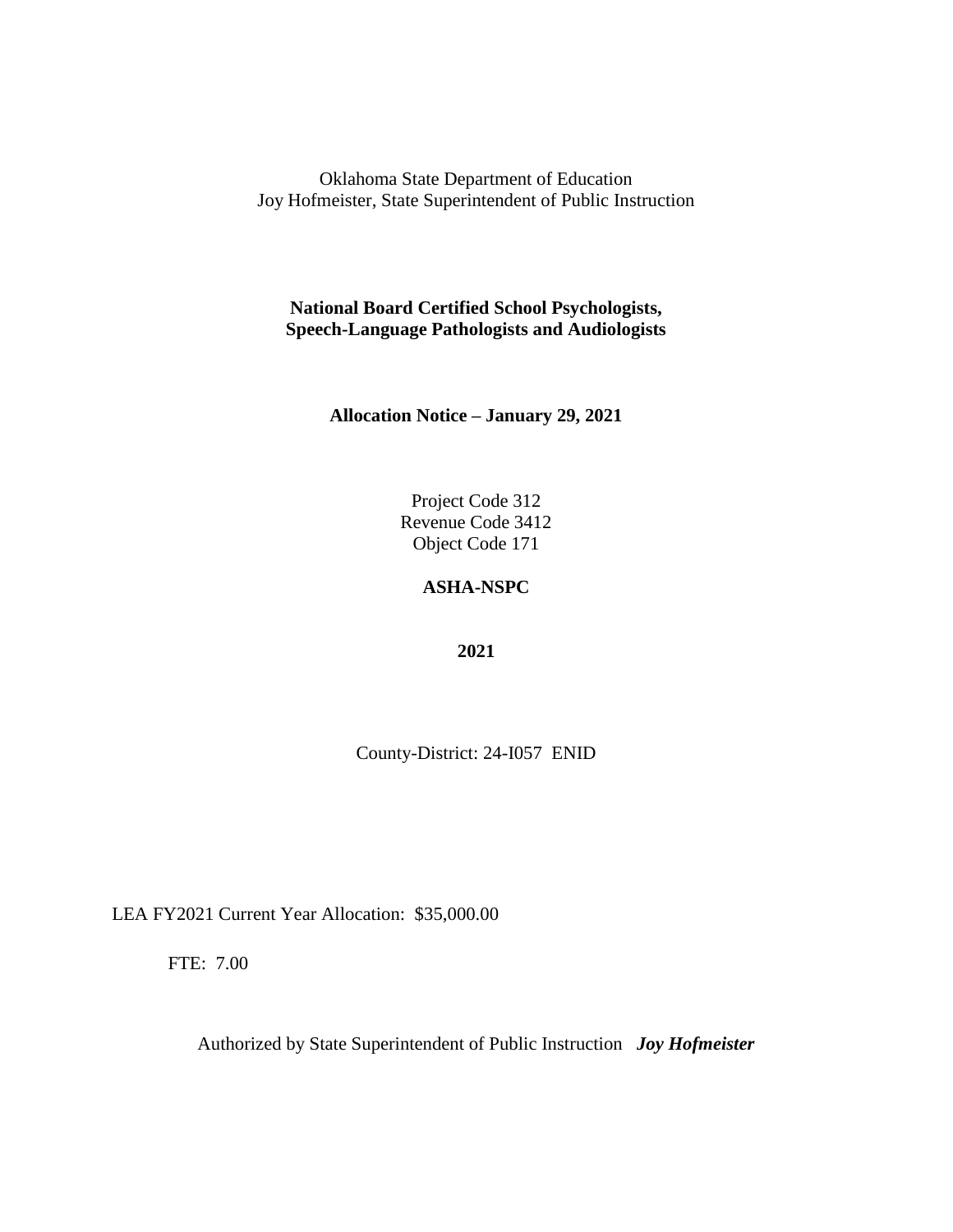**National Board Certified School Psychologists, Speech-Language Pathologists and Audiologists**

**Allocation Notice – January 29, 2021**

Project Code 312 Revenue Code 3412 Object Code 171

# **ASHA-NSPC**

**2021**

County-District: 25-I002 STRATFORD

LEA FY2021 Current Year Allocation: \$5,000.00

FTE: 1.00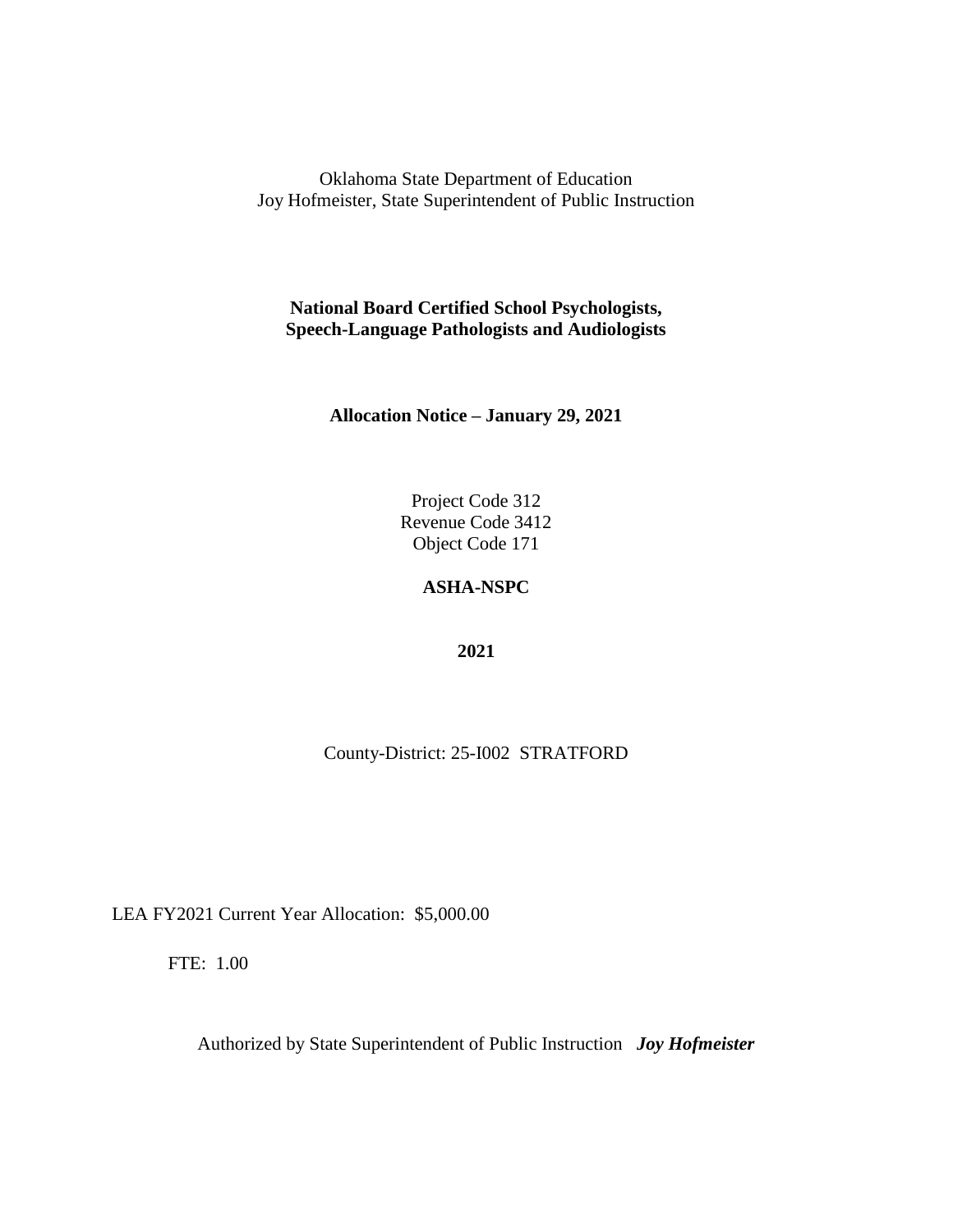**National Board Certified School Psychologists, Speech-Language Pathologists and Audiologists**

**Allocation Notice – January 29, 2021**

Project Code 312 Revenue Code 3412 Object Code 171

# **ASHA-NSPC**

**2021**

County-District: 25-I005 PAOLI

LEA FY2021 Current Year Allocation: \$1,850.00

FTE: 0.37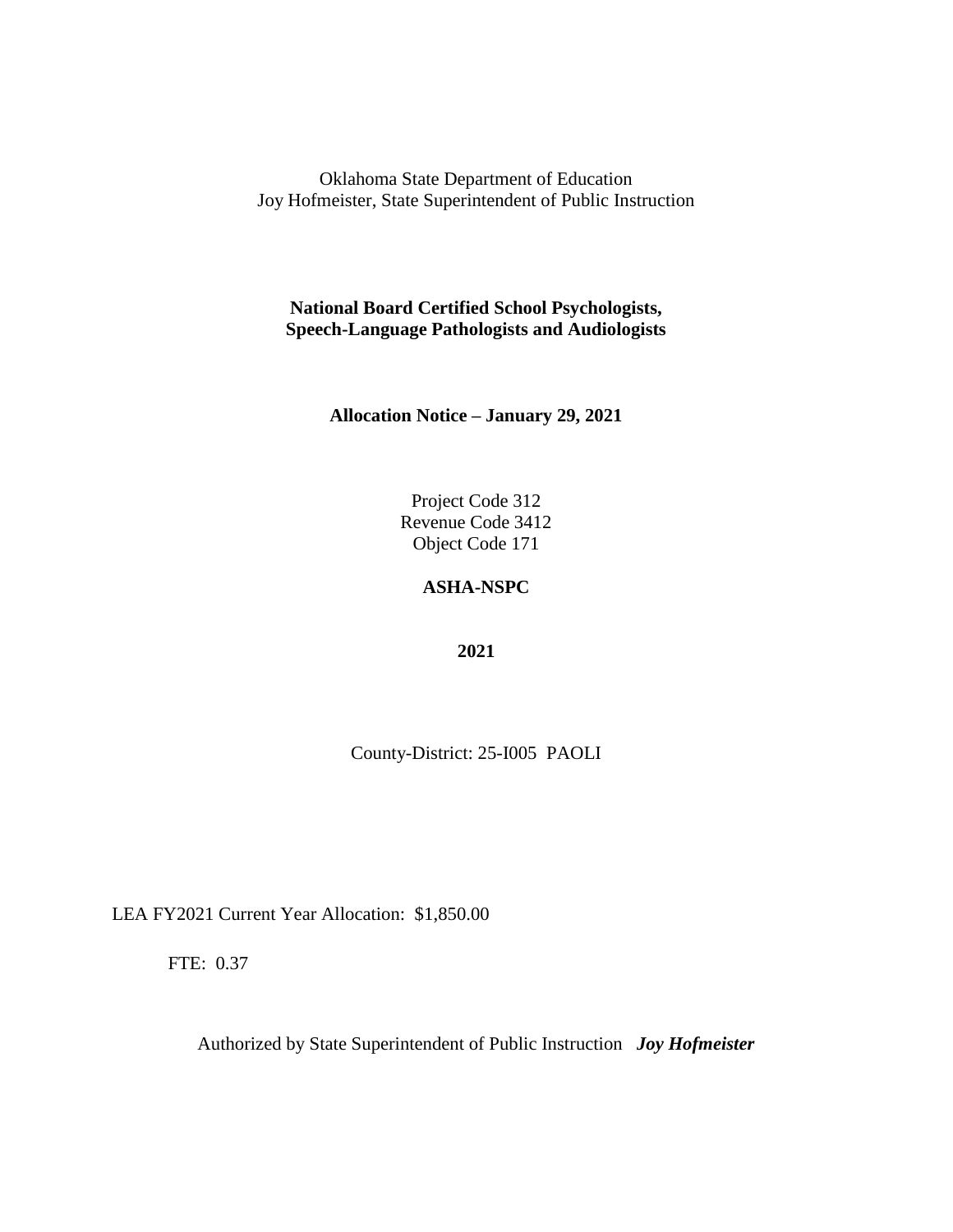**National Board Certified School Psychologists, Speech-Language Pathologists and Audiologists**

**Allocation Notice – January 29, 2021**

Project Code 312 Revenue Code 3412 Object Code 171

# **ASHA-NSPC**

**2021**

County-District: 26-I001 CHICKASHA

LEA FY2021 Current Year Allocation: \$10,000.00

FTE: 2.00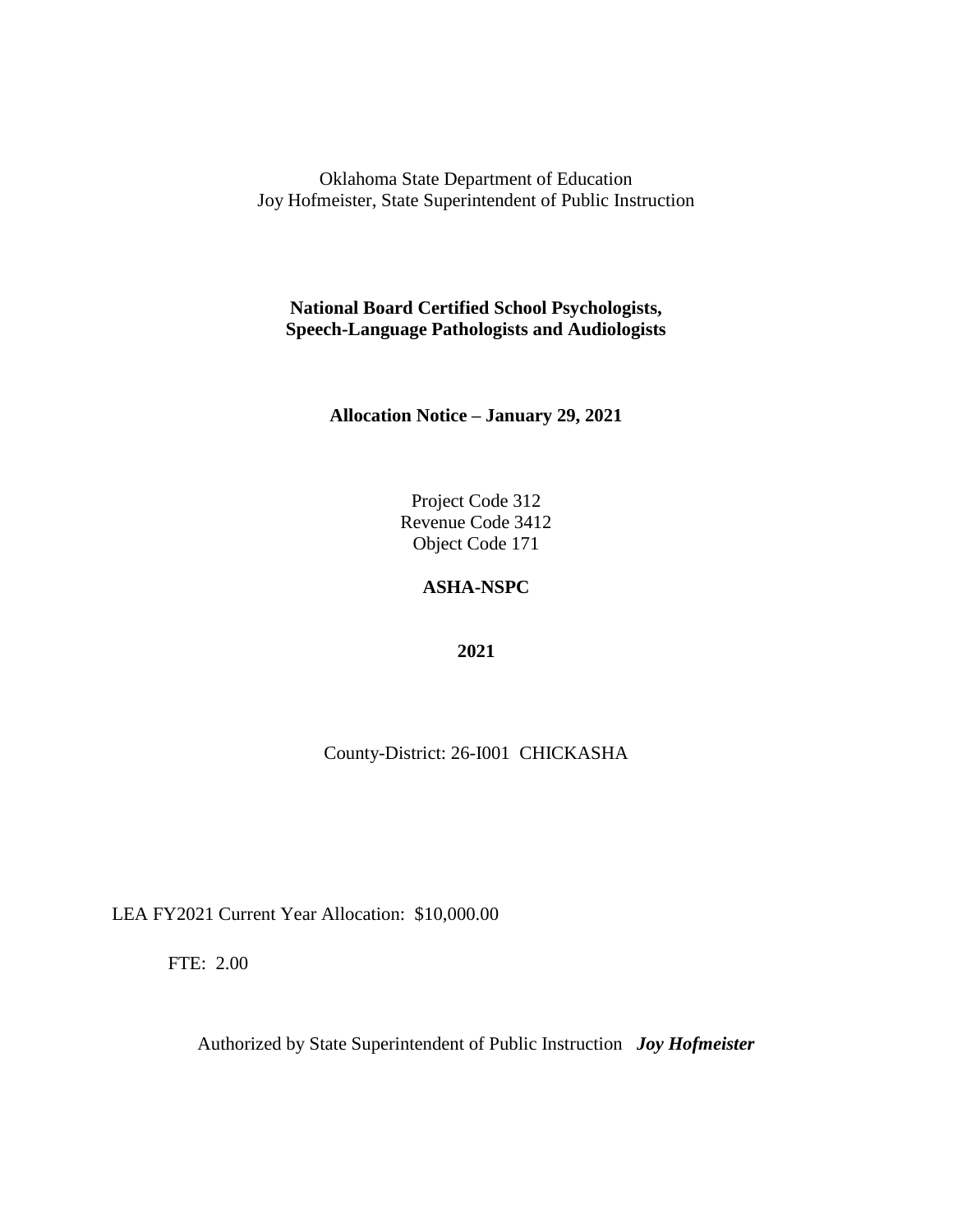**National Board Certified School Psychologists, Speech-Language Pathologists and Audiologists**

**Allocation Notice – January 29, 2021**

Project Code 312 Revenue Code 3412 Object Code 171

# **ASHA-NSPC**

**2021**

County-District: 26-I068 RUSH SPRINGS

LEA FY2021 Current Year Allocation: \$5,000.00

FTE: 1.00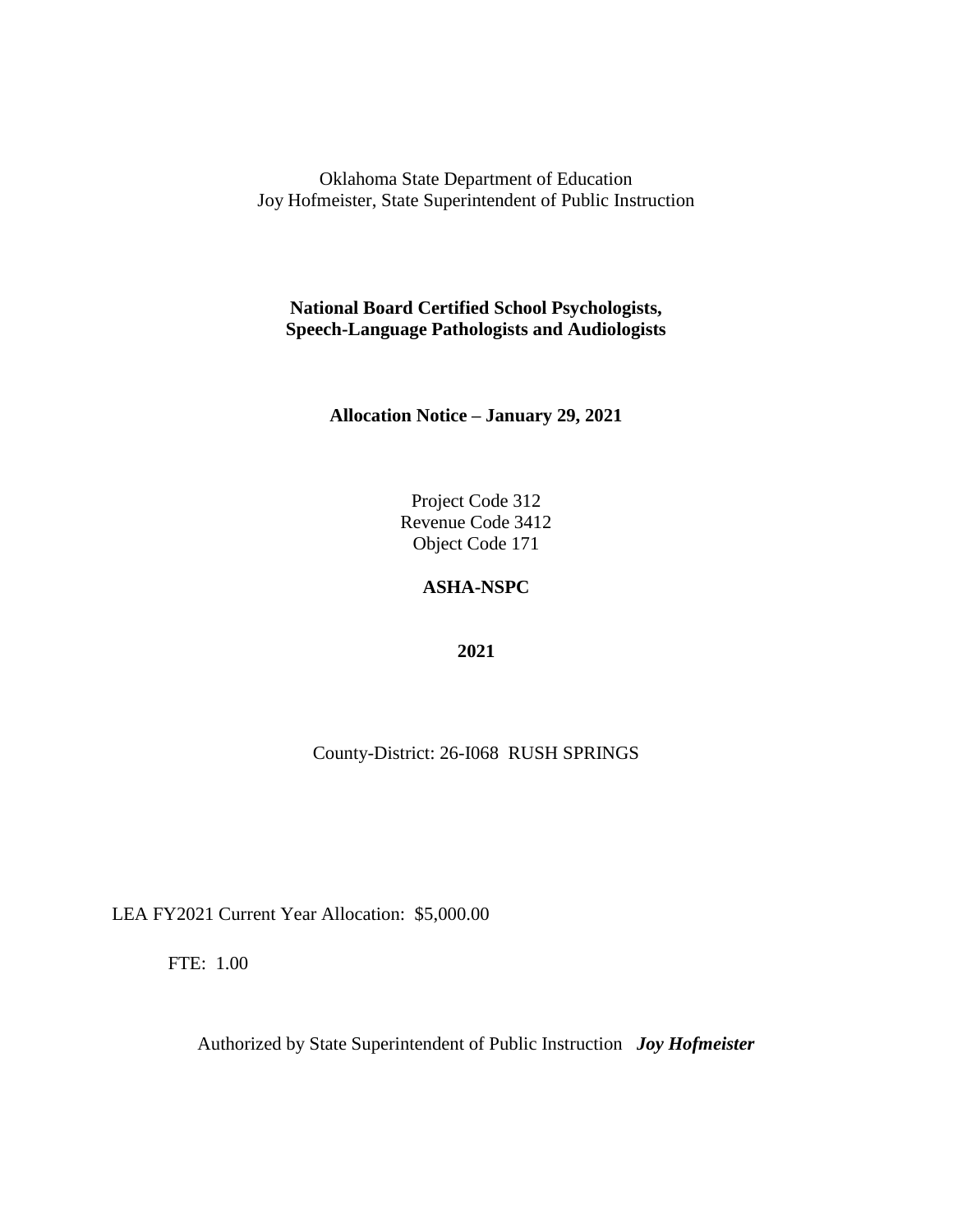**National Board Certified School Psychologists, Speech-Language Pathologists and Audiologists**

**Allocation Notice – January 29, 2021**

Project Code 312 Revenue Code 3412 Object Code 171

# **ASHA-NSPC**

**2021**

County-District: 26-I095 BRIDGE CREEK

LEA FY2021 Current Year Allocation: \$13,100.00

FTE: 2.62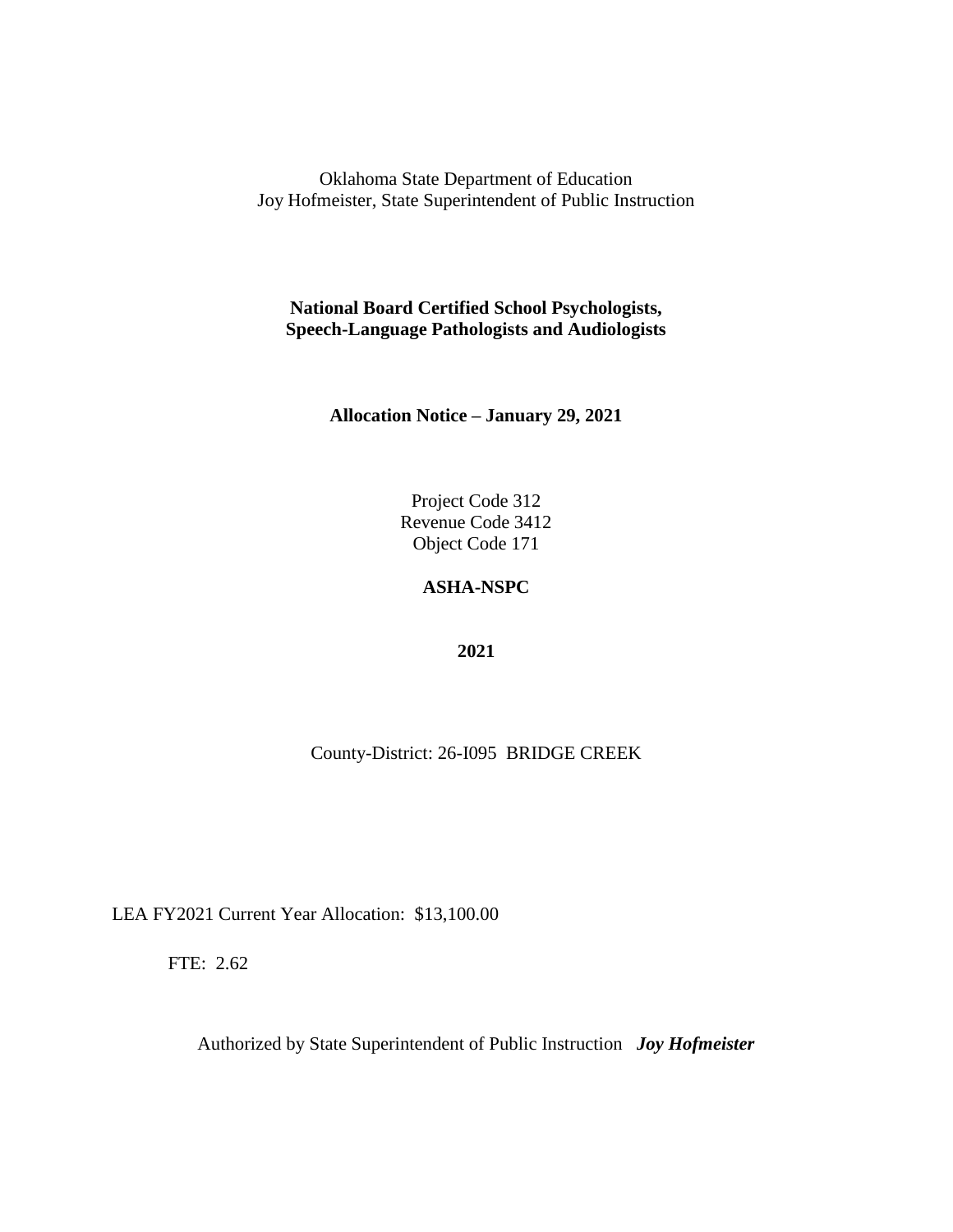**National Board Certified School Psychologists, Speech-Language Pathologists and Audiologists**

**Allocation Notice – January 29, 2021**

Project Code 312 Revenue Code 3412 Object Code 171

# **ASHA-NSPC**

**2021**

County-District: 26-I097 TUTTLE

LEA FY2021 Current Year Allocation: \$15,000.00

FTE: 3.00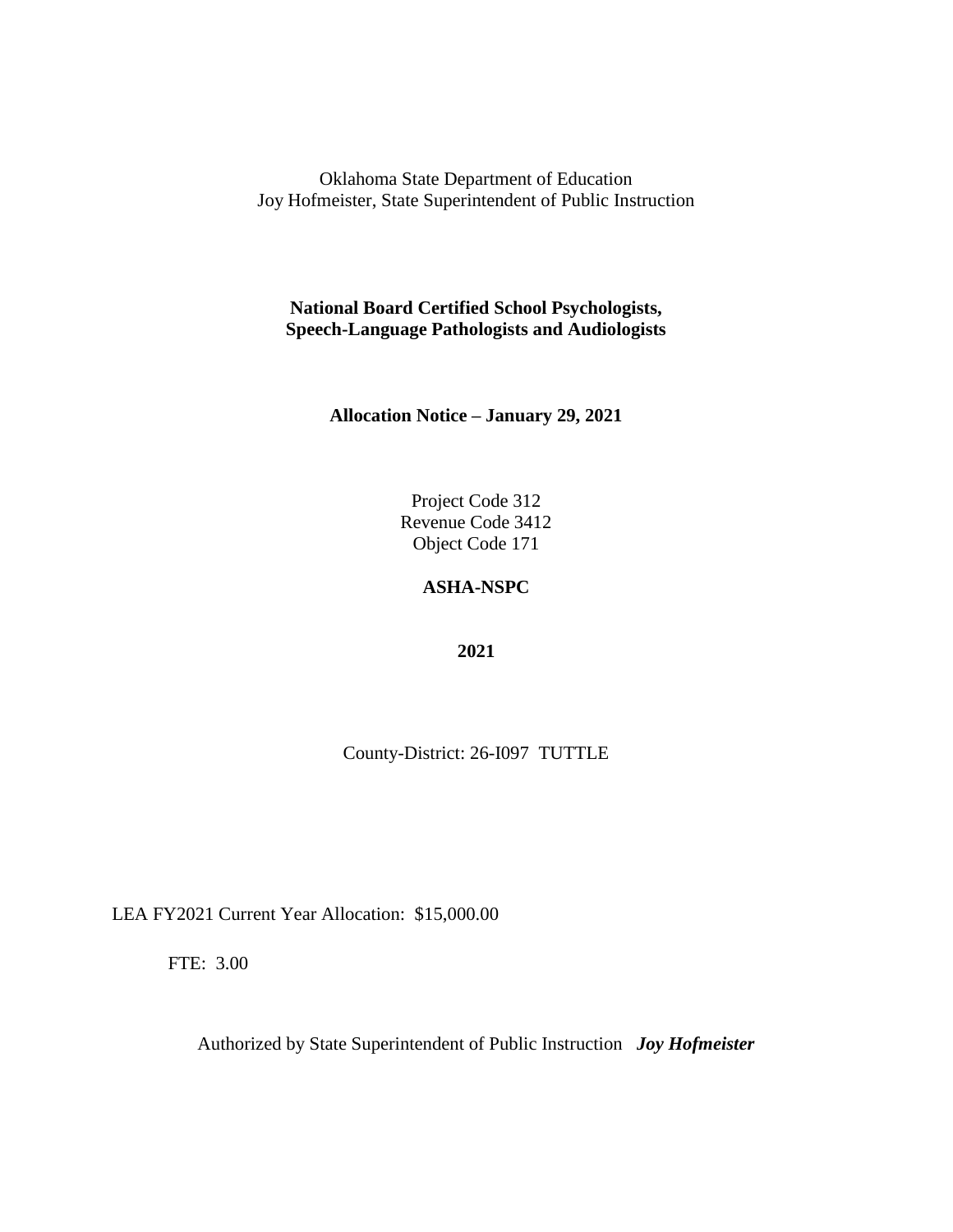**National Board Certified School Psychologists, Speech-Language Pathologists and Audiologists**

**Allocation Notice – January 29, 2021**

Project Code 312 Revenue Code 3412 Object Code 171

# **ASHA-NSPC**

**2021**

County-District: 26-I128 AMBER-POCASSET

LEA FY2021 Current Year Allocation: \$5,000.00

FTE: 1.00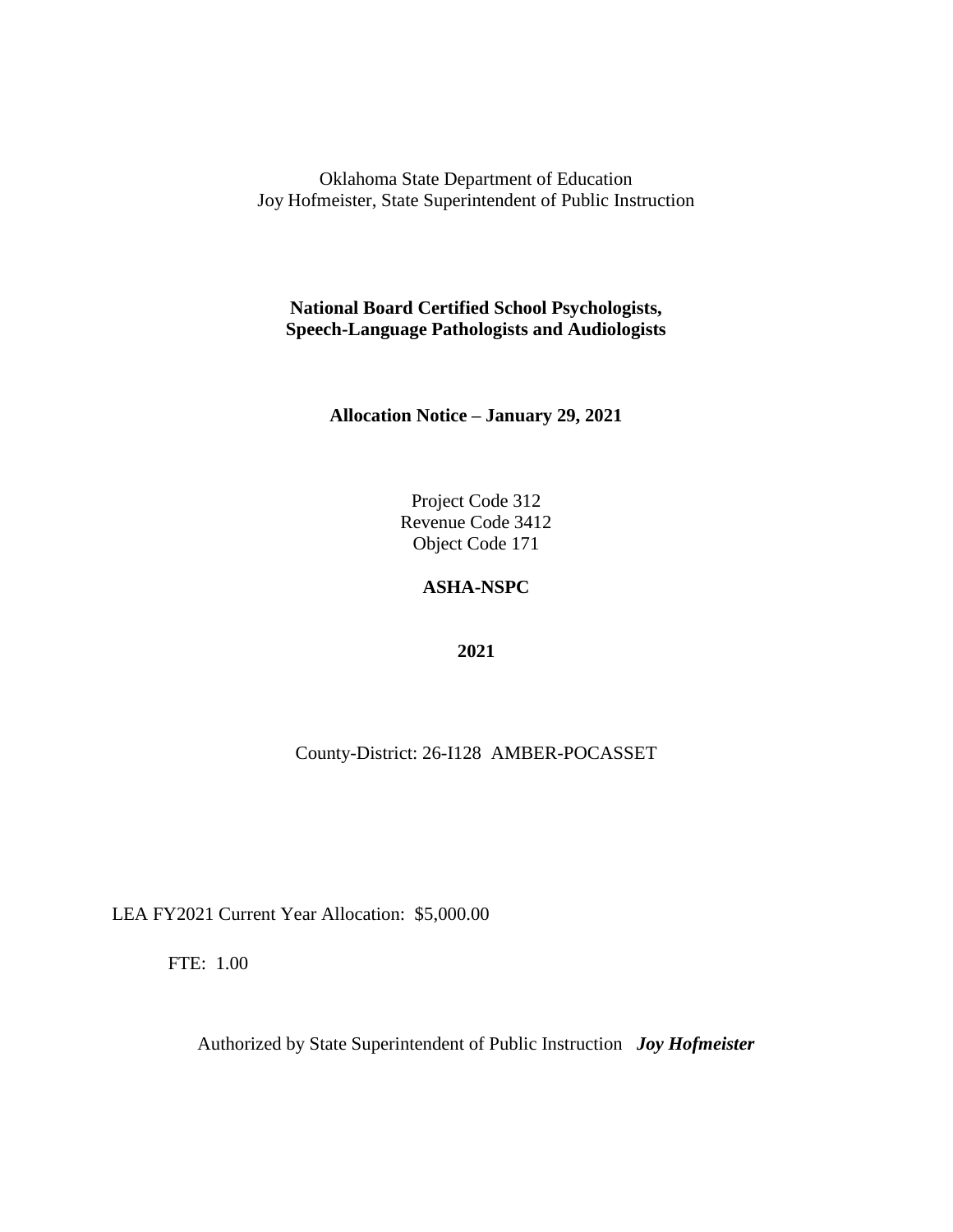**National Board Certified School Psychologists, Speech-Language Pathologists and Audiologists**

**Allocation Notice – January 29, 2021**

Project Code 312 Revenue Code 3412 Object Code 171

# **ASHA-NSPC**

**2021**

County-District: 27-I090 POND CREEK-HUNTER

LEA FY2021 Current Year Allocation: \$3,600.00

FTE: 0.72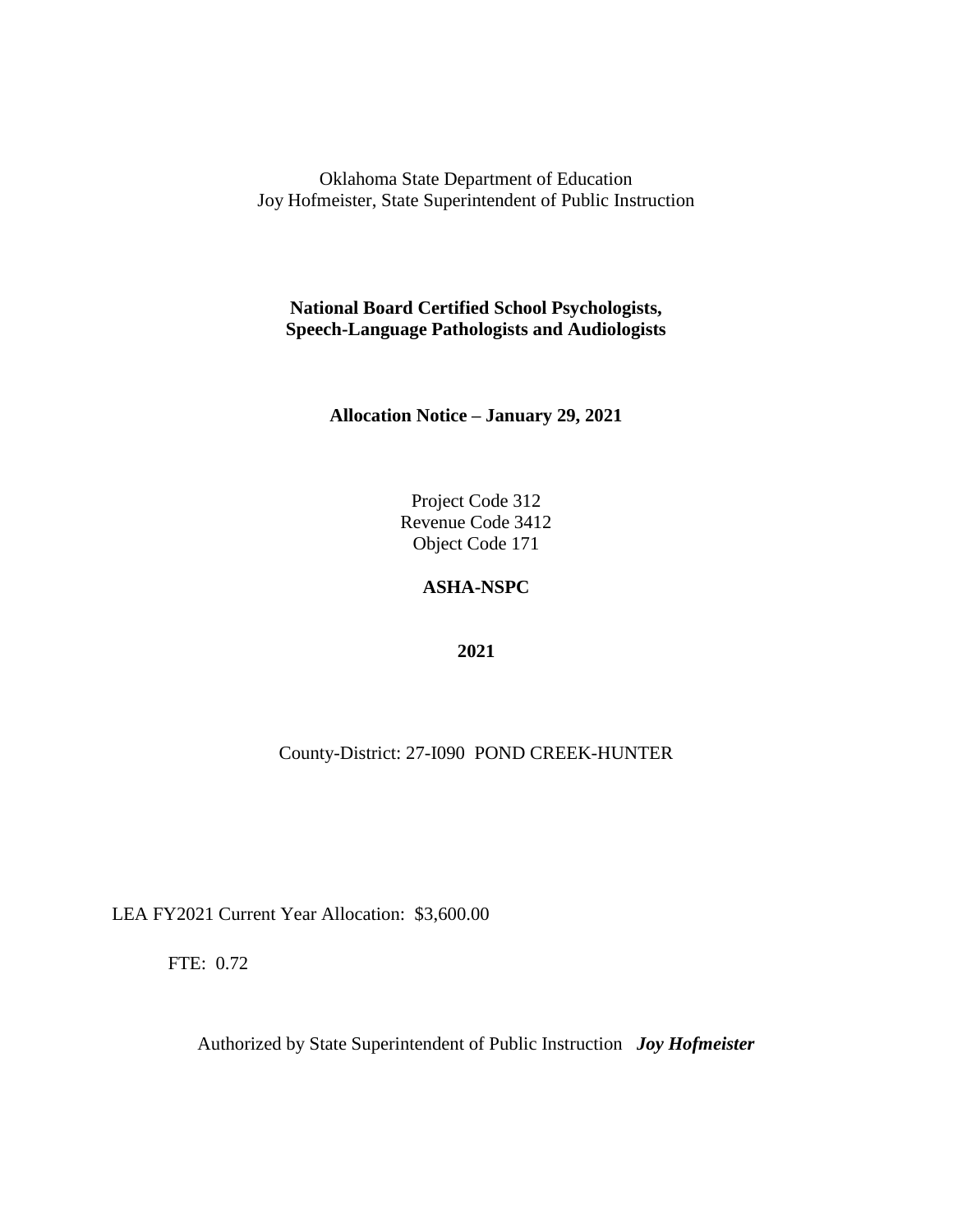**National Board Certified School Psychologists, Speech-Language Pathologists and Audiologists**

**Allocation Notice – January 29, 2021**

Project Code 312 Revenue Code 3412 Object Code 171

## **ASHA-NSPC**

**2021**

County-District: 28-I001 MANGUM

LEA FY2021 Current Year Allocation: \$5,000.00

FTE: 1.00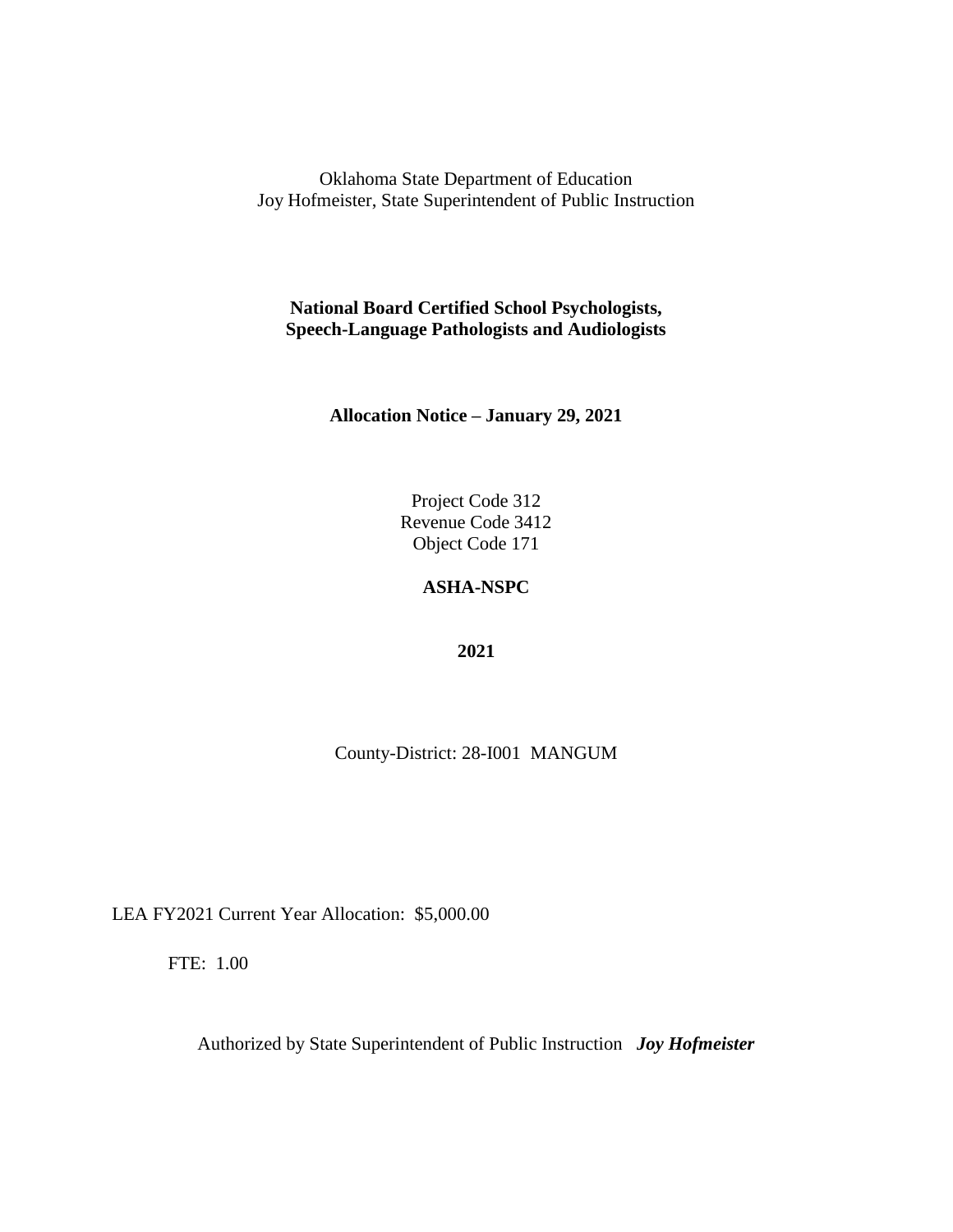**National Board Certified School Psychologists, Speech-Language Pathologists and Audiologists**

**Allocation Notice – January 29, 2021**

Project Code 312 Revenue Code 3412 Object Code 171

## **ASHA-NSPC**

**2021**

County-District: 30-I001 Laverne

LEA FY2021 Current Year Allocation: \$1,500.00

FTE: 0.30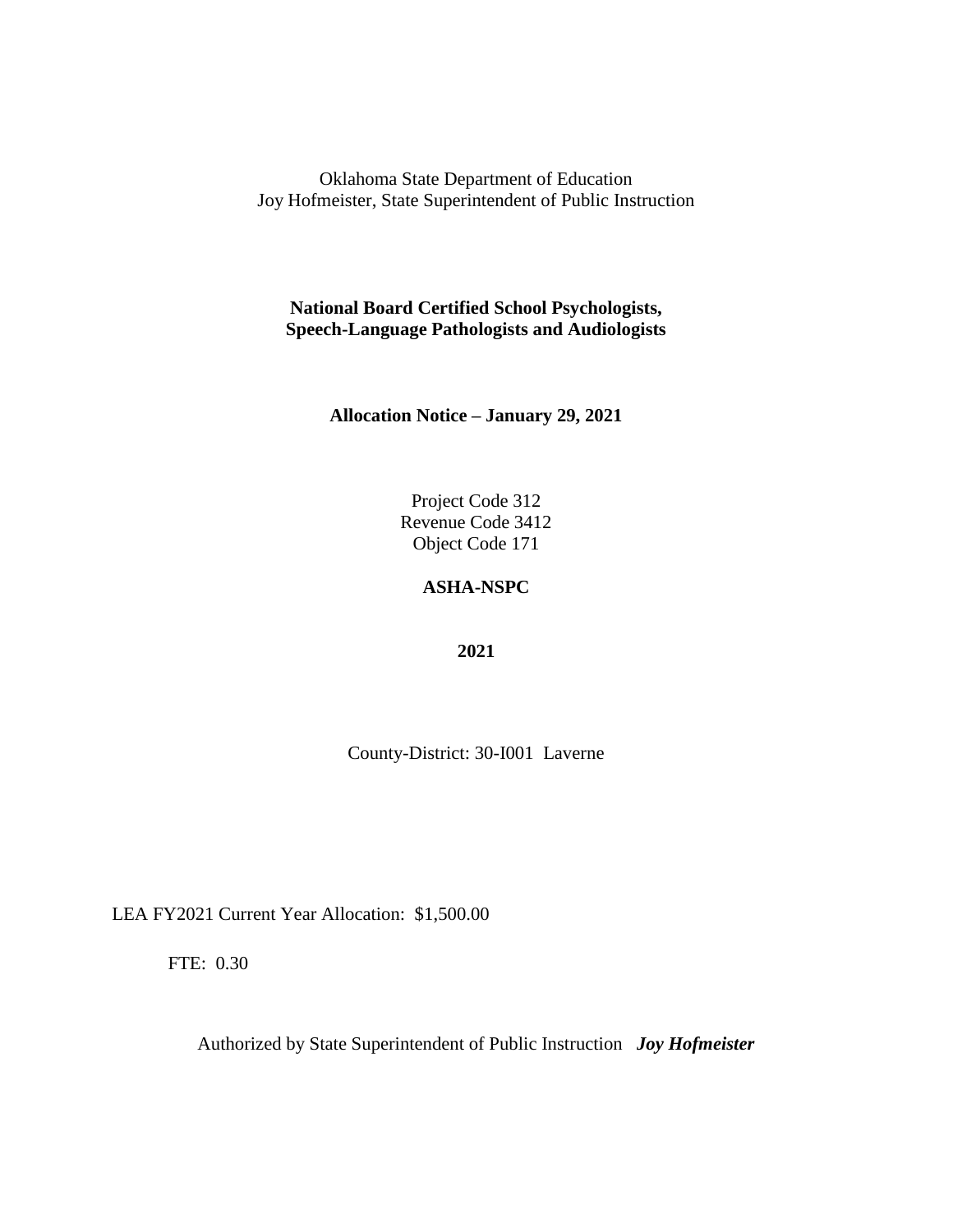**National Board Certified School Psychologists, Speech-Language Pathologists and Audiologists**

**Allocation Notice – January 29, 2021**

Project Code 312 Revenue Code 3412 Object Code 171

# **ASHA-NSPC**

**2021**

County-District: 31-I020 STIGLER

LEA FY2021 Current Year Allocation: \$10,000.00

FTE: 2.00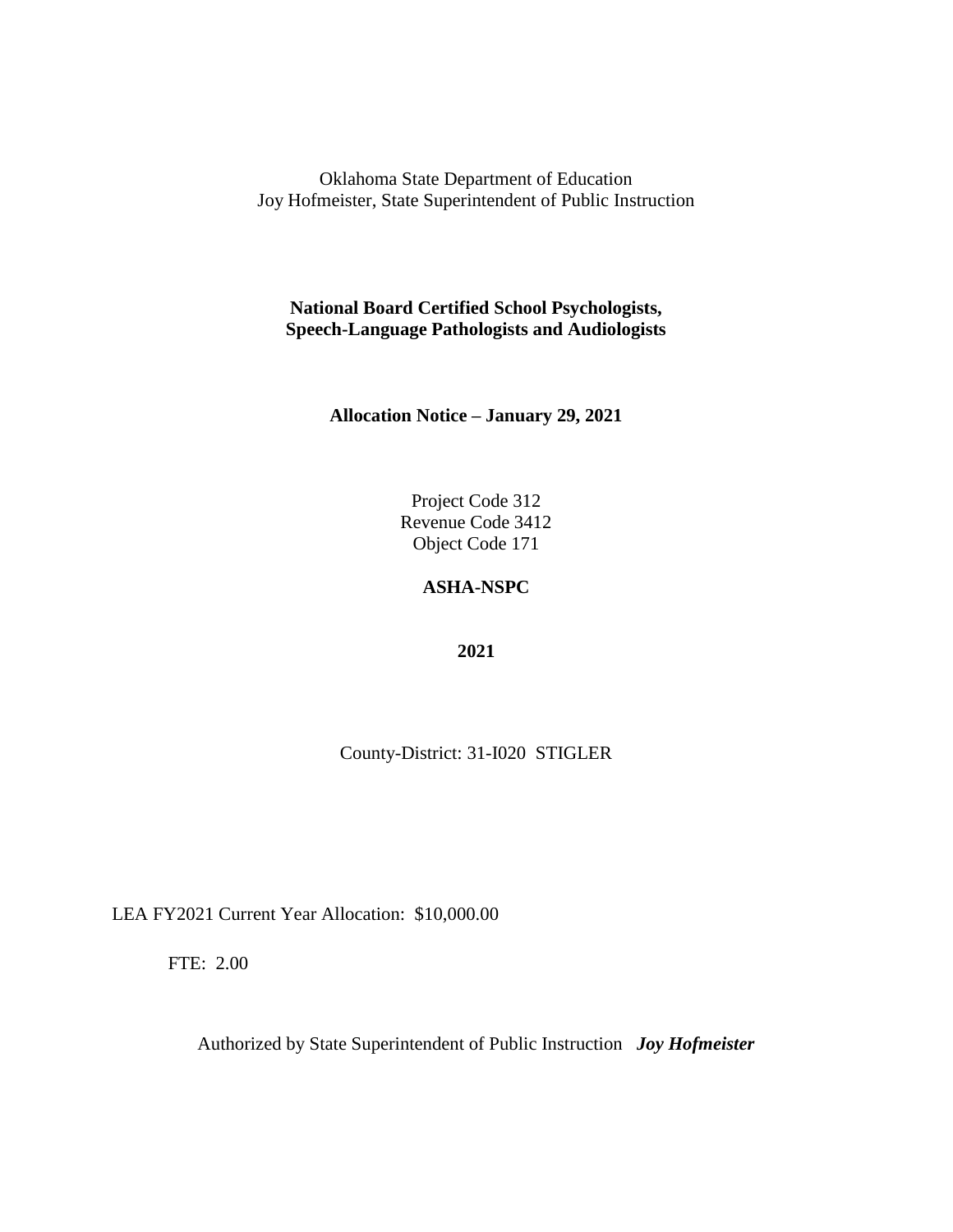**National Board Certified School Psychologists, Speech-Language Pathologists and Audiologists**

**Allocation Notice – January 29, 2021**

Project Code 312 Revenue Code 3412 Object Code 171

## **ASHA-NSPC**

**2021**

County-District: 31-I043 KEOTA

LEA FY2021 Current Year Allocation: \$5,000.00

FTE: 1.00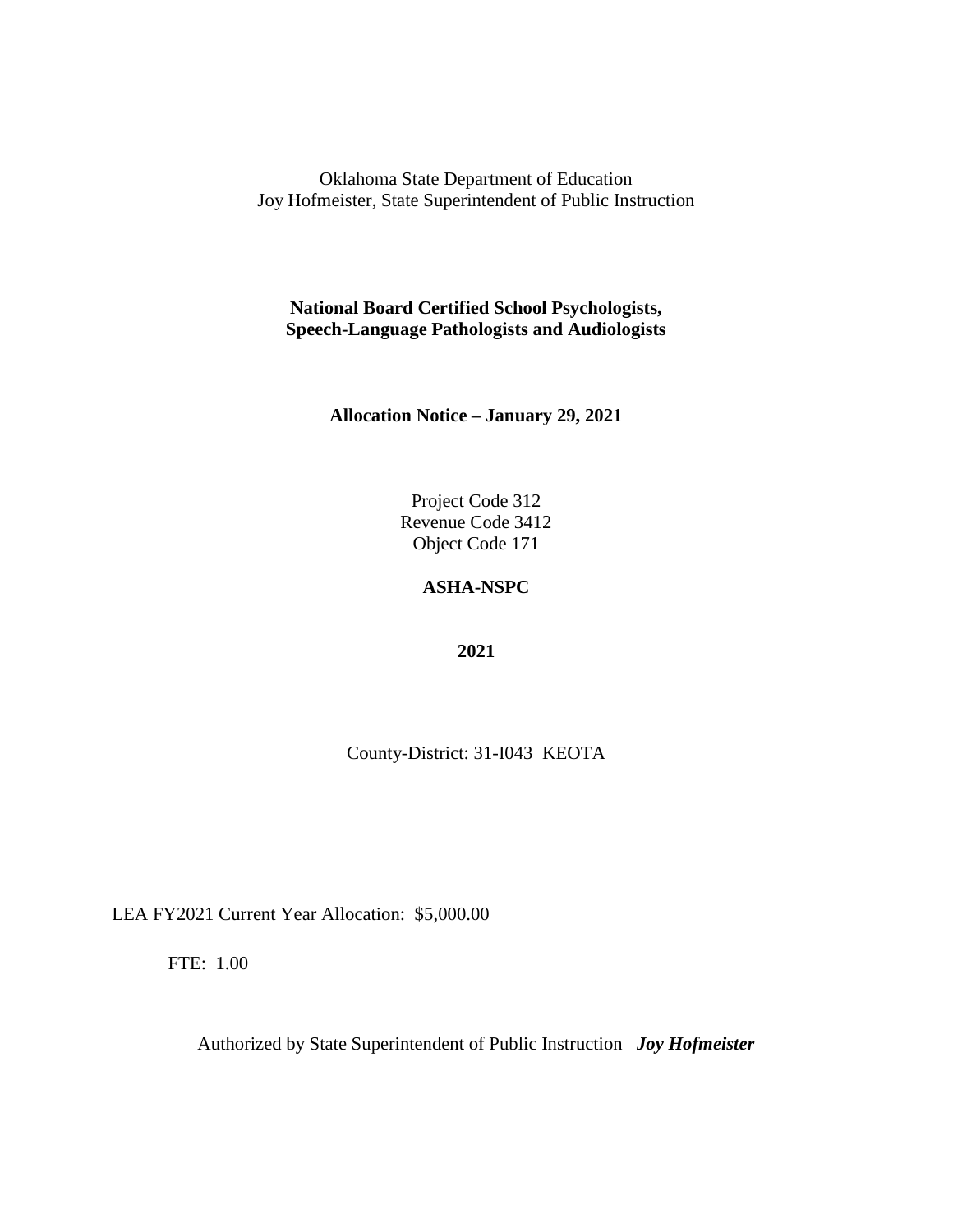**National Board Certified School Psychologists, Speech-Language Pathologists and Audiologists**

**Allocation Notice – January 29, 2021**

Project Code 312 Revenue Code 3412 Object Code 171

## **ASHA-NSPC**

**2021**

County-District: 33-I001 NAVAJO

LEA FY2021 Current Year Allocation: \$5,000.00

FTE: 1.00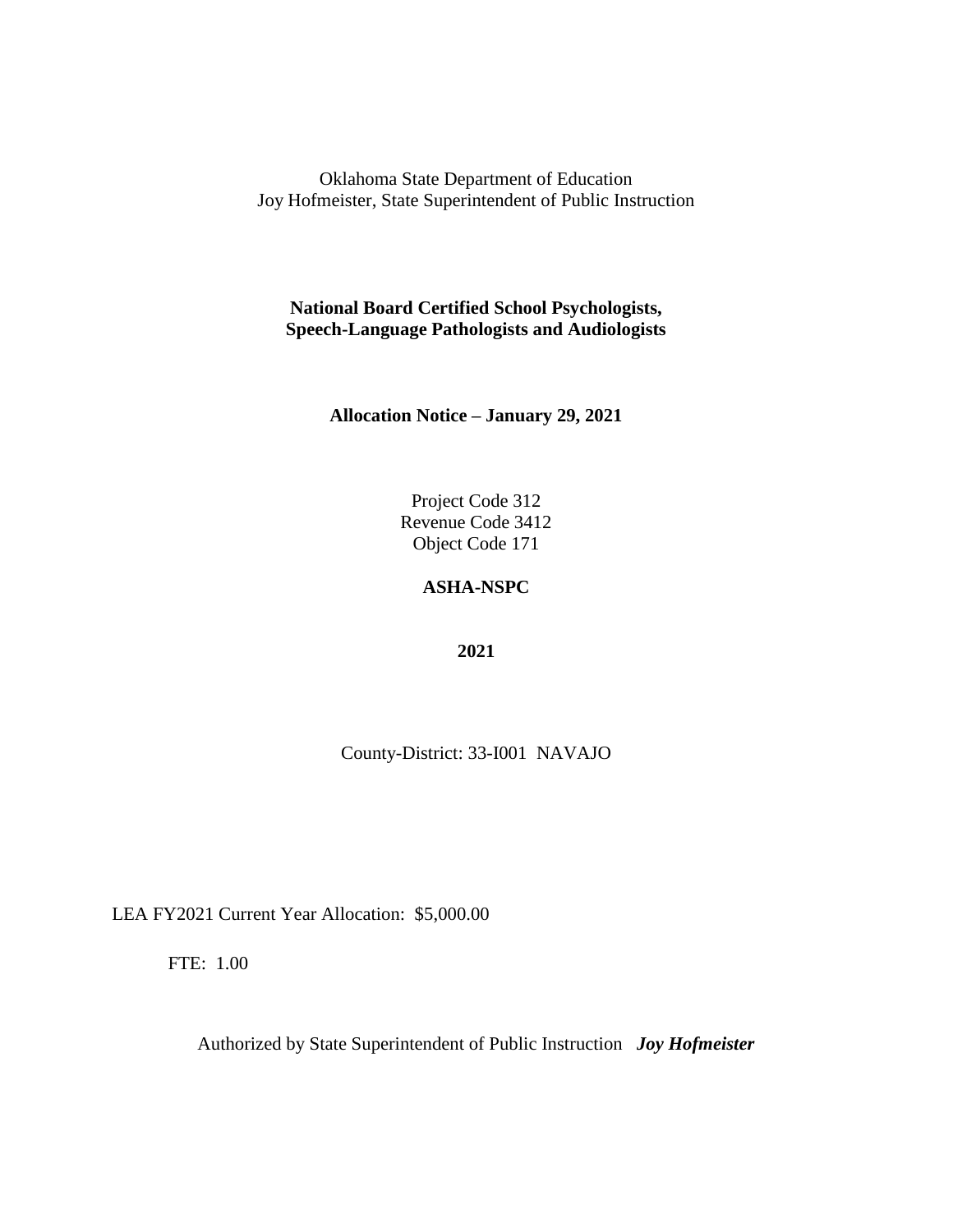**National Board Certified School Psychologists, Speech-Language Pathologists and Audiologists**

**Allocation Notice – January 29, 2021**

Project Code 312 Revenue Code 3412 Object Code 171

## **ASHA-NSPC**

**2021**

County-District: 33-I018 ALTUS

LEA FY2021 Current Year Allocation: \$12,150.00

FTE: 2.43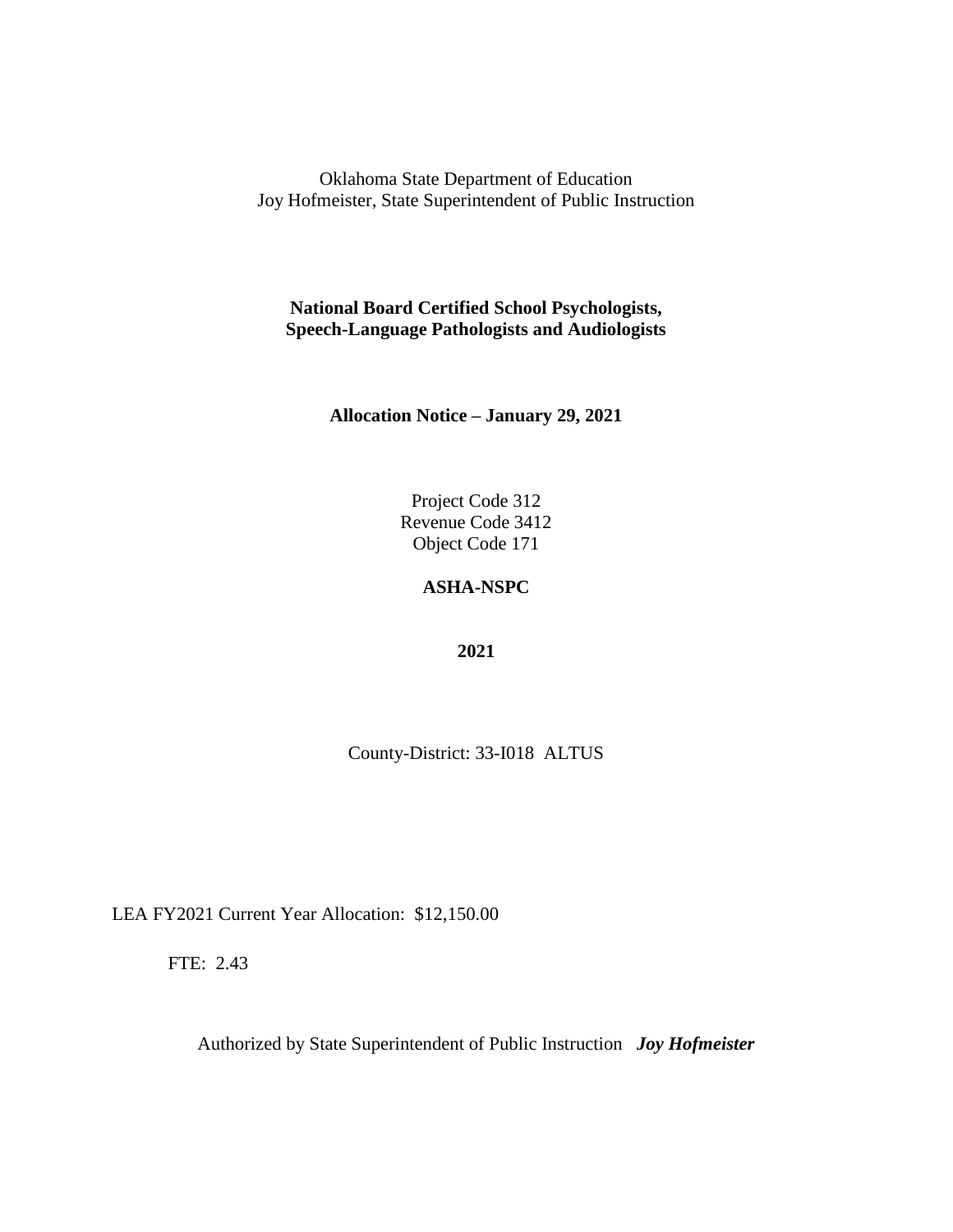**National Board Certified School Psychologists, Speech-Language Pathologists and Audiologists**

**Allocation Notice – January 29, 2021**

Project Code 312 Revenue Code 3412 Object Code 171

# **ASHA-NSPC**

**2021**

County-District: 35-I020 TISHOMINGO

LEA FY2021 Current Year Allocation: \$10,000.00

FTE: 2.00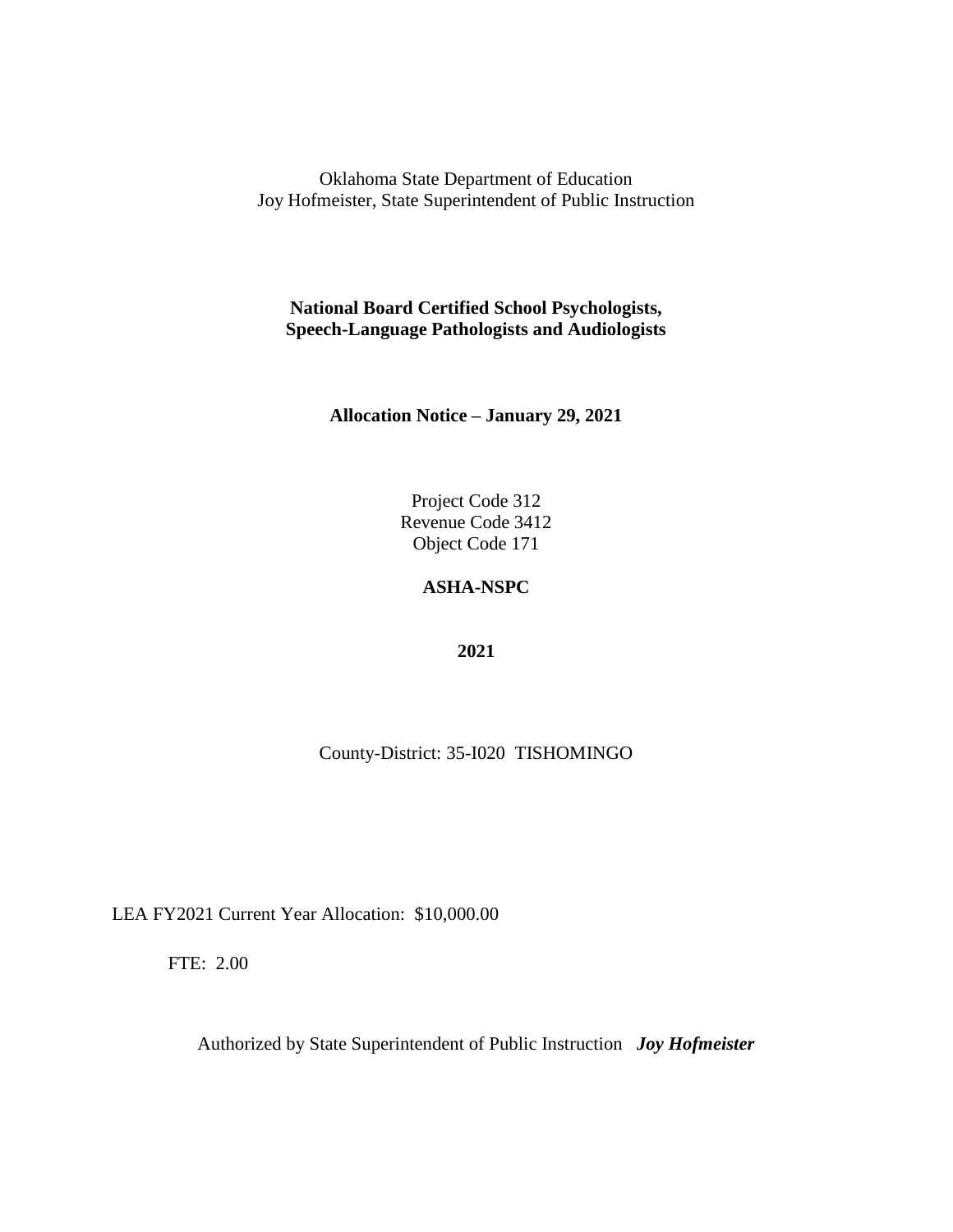**National Board Certified School Psychologists, Speech-Language Pathologists and Audiologists**

**Allocation Notice – January 29, 2021**

Project Code 312 Revenue Code 3412 Object Code 171

# **ASHA-NSPC**

**2021**

County-District: 36-I045 BLACKWELL

LEA FY2021 Current Year Allocation: \$4,000.00

FTE: 0.80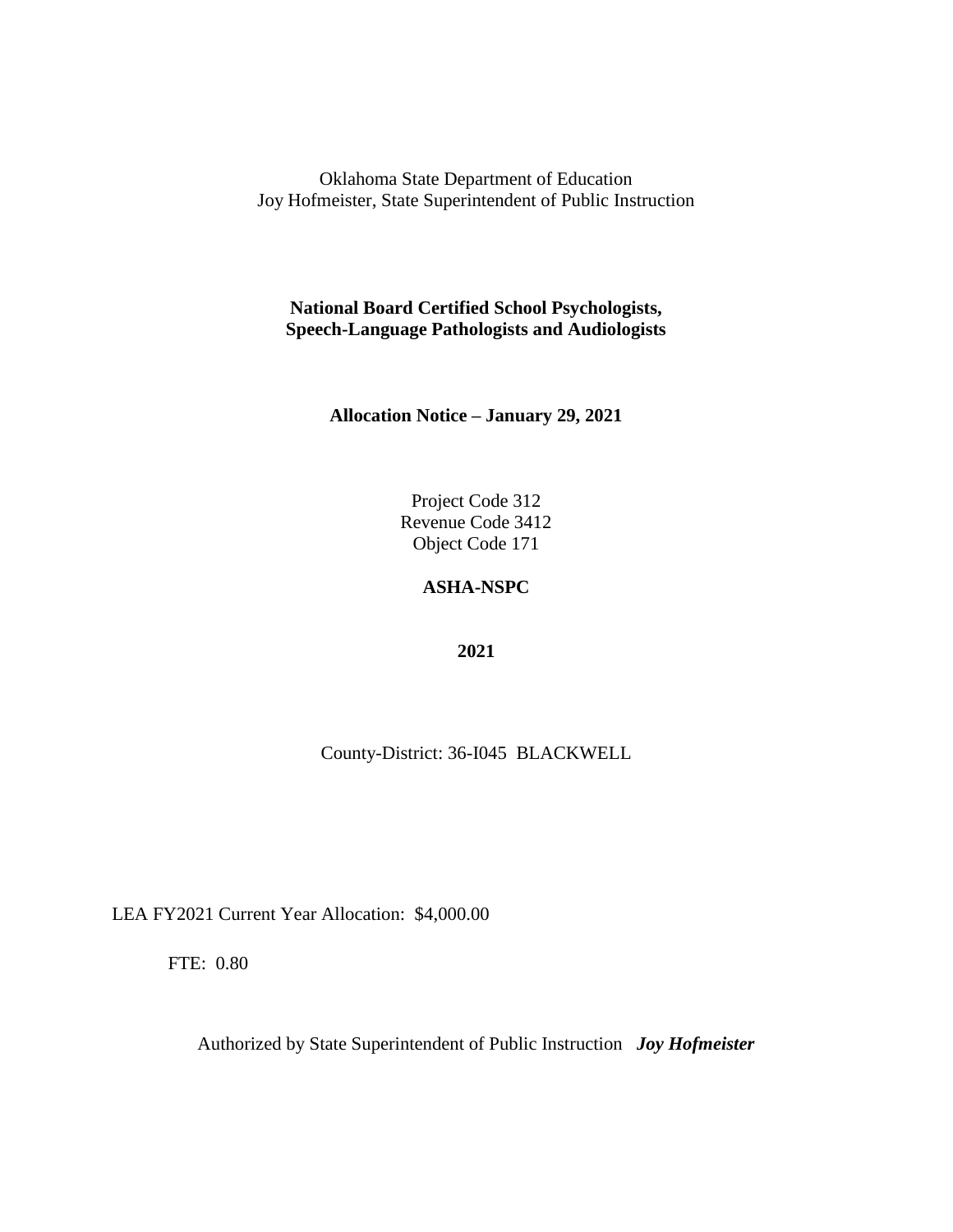**National Board Certified School Psychologists, Speech-Language Pathologists and Audiologists**

**Allocation Notice – January 29, 2021**

Project Code 312 Revenue Code 3412 Object Code 171

# **ASHA-NSPC**

**2021**

County-District: 36-I071 PONCA CITY

LEA FY2021 Current Year Allocation: \$14,750.00

FTE: 2.95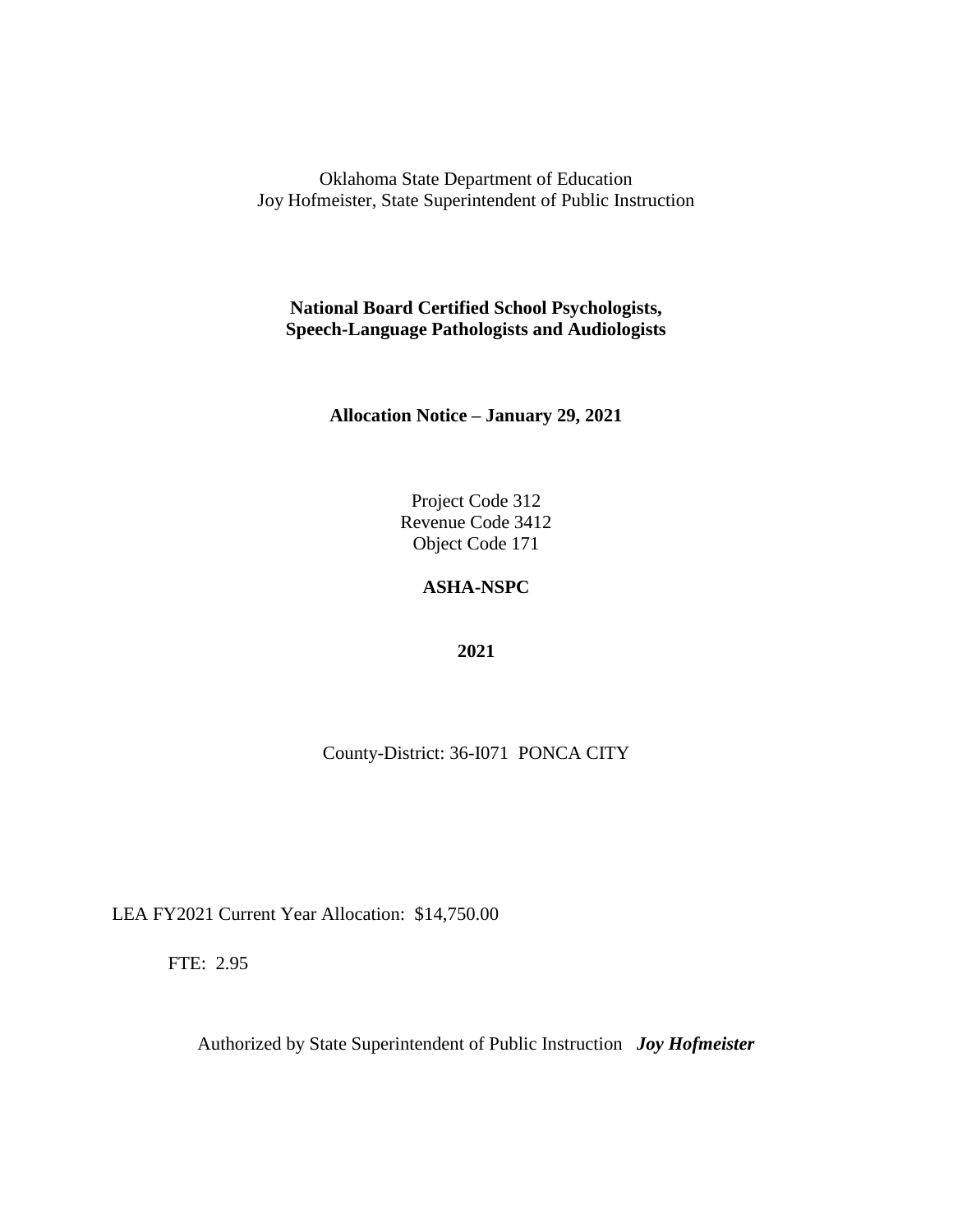**National Board Certified School Psychologists, Speech-Language Pathologists and Audiologists**

**Allocation Notice – January 29, 2021**

Project Code 312 Revenue Code 3412 Object Code 171

## **ASHA-NSPC**

**2021**

County-District: 36-I125 NEWKIRK

LEA FY2021 Current Year Allocation: \$5,000.00

FTE: 1.00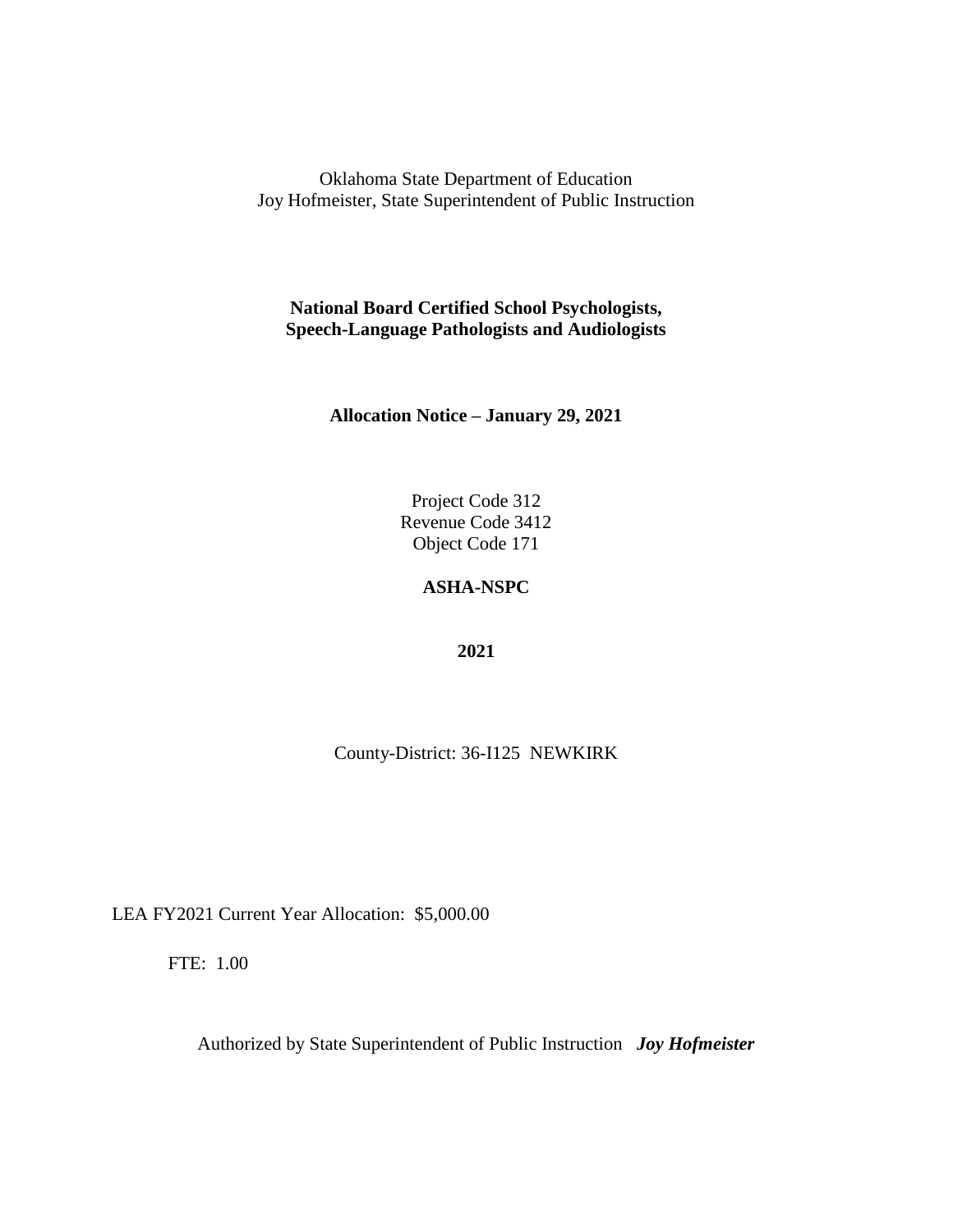**National Board Certified School Psychologists, Speech-Language Pathologists and Audiologists**

**Allocation Notice – January 29, 2021**

Project Code 312 Revenue Code 3412 Object Code 171

# **ASHA-NSPC**

**2021**

County-District: 37-I007 KINGFISHER

LEA FY2021 Current Year Allocation: \$5,000.00

FTE: 1.00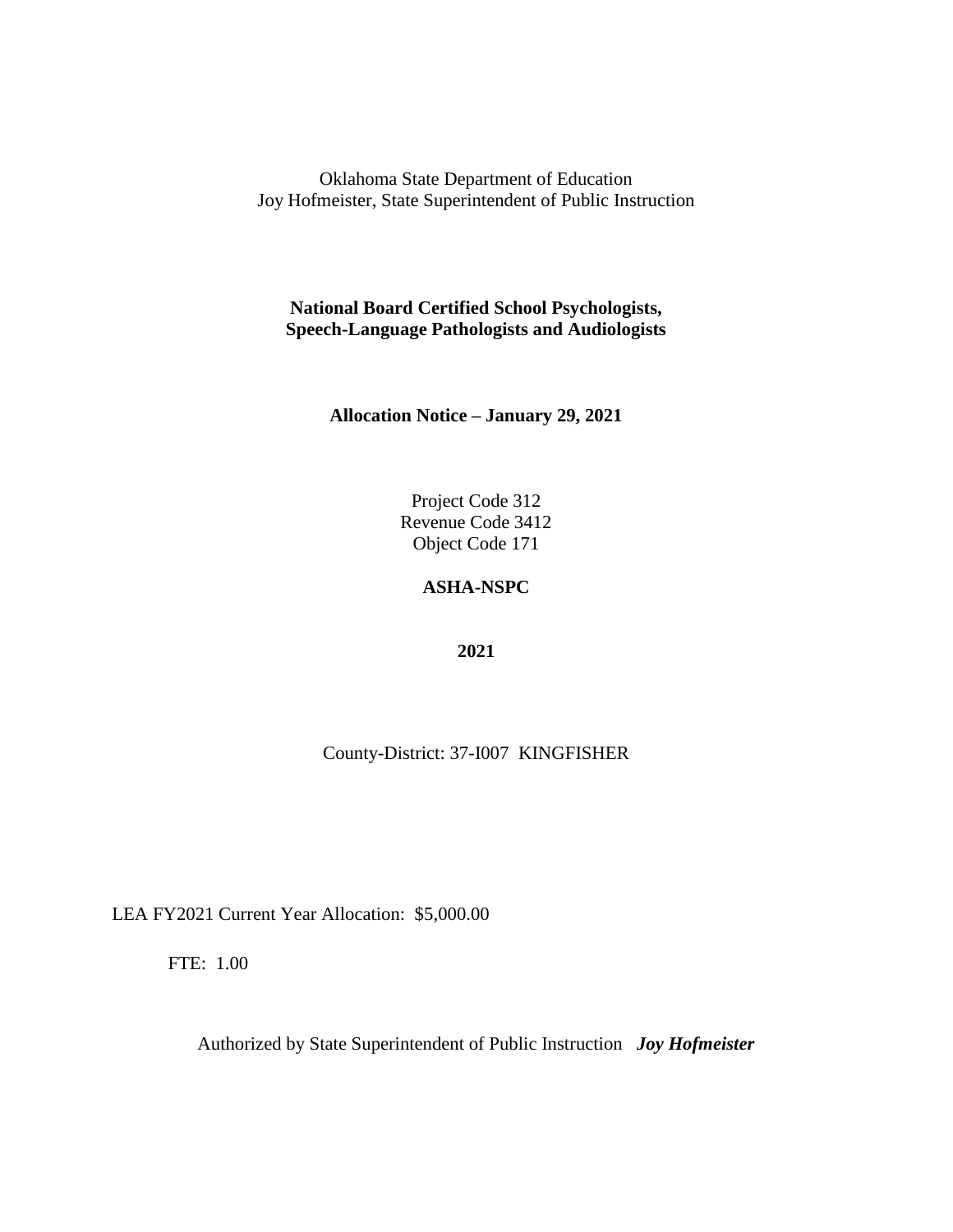**National Board Certified School Psychologists, Speech-Language Pathologists and Audiologists**

**Allocation Notice – January 29, 2021**

Project Code 312 Revenue Code 3412 Object Code 171

# **ASHA-NSPC**

**2021**

County-District: 37-I016 HENNESSEY

LEA FY2021 Current Year Allocation: \$5,000.00

FTE: 1.00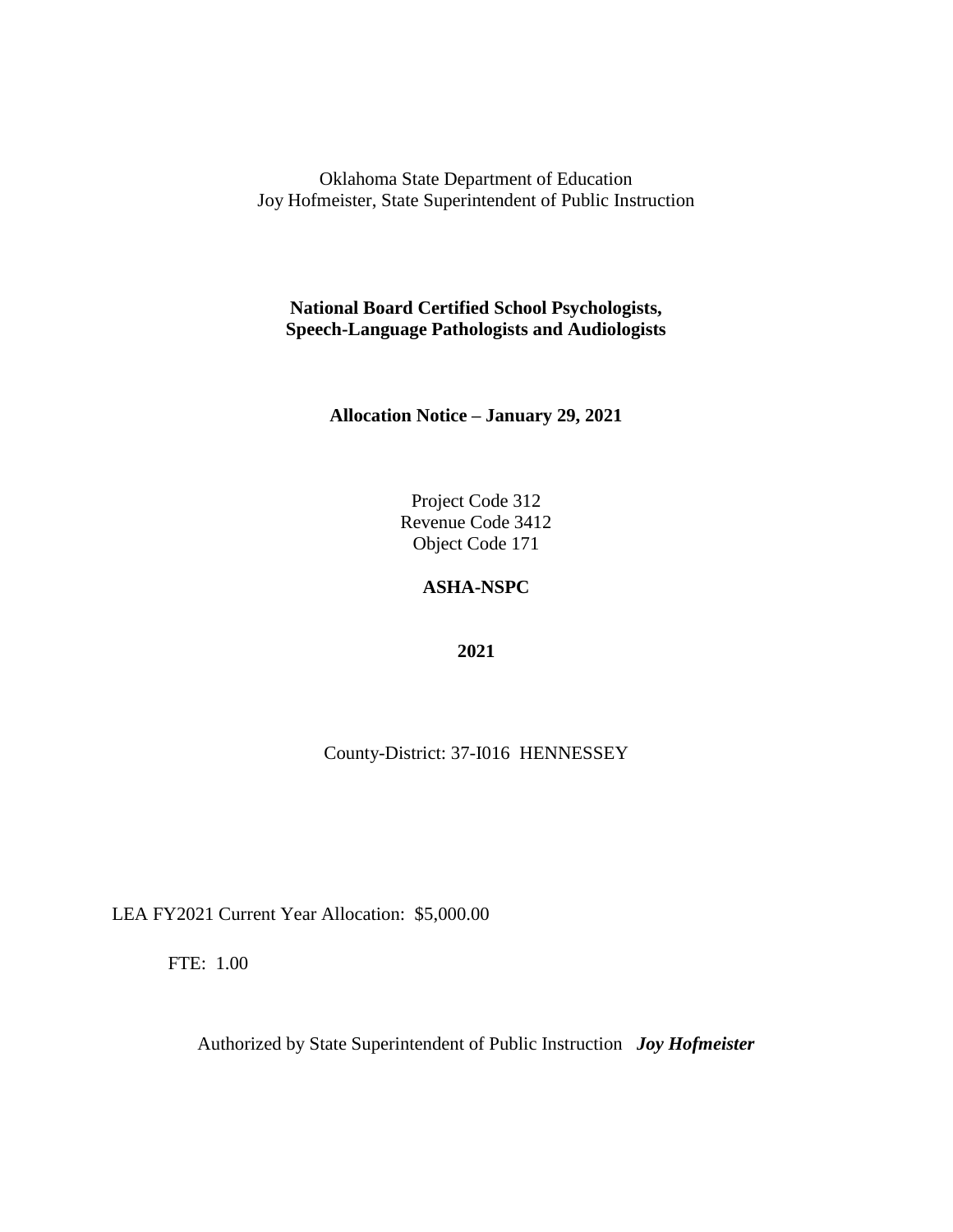**National Board Certified School Psychologists, Speech-Language Pathologists and Audiologists**

**Allocation Notice – January 29, 2021**

Project Code 312 Revenue Code 3412 Object Code 171

## **ASHA-NSPC**

**2021**

County-District: 38-I001 HOBART

LEA FY2021 Current Year Allocation: \$5,000.00

FTE: 1.00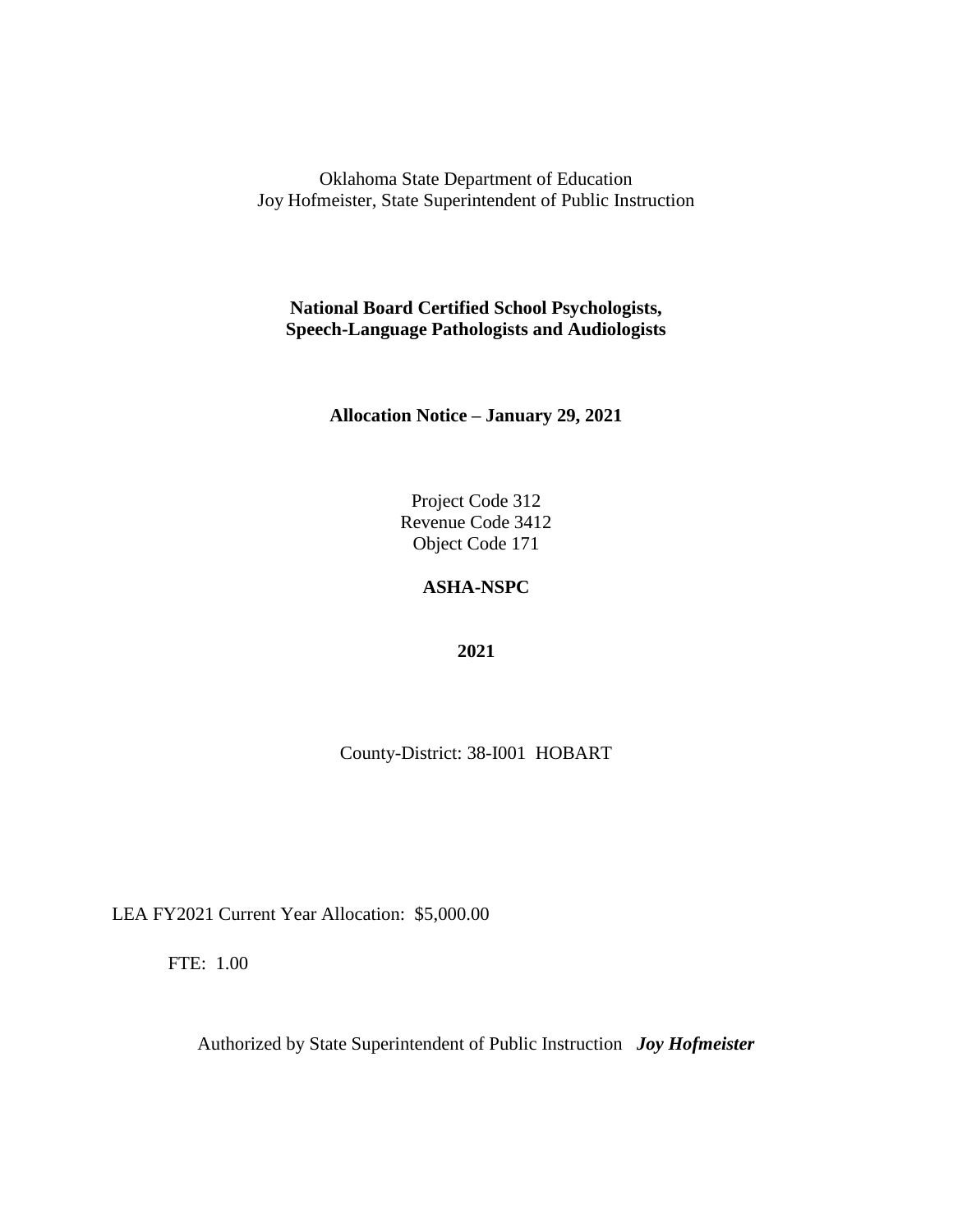**National Board Certified School Psychologists, Speech-Language Pathologists and Audiologists**

**Allocation Notice – January 29, 2021**

Project Code 312 Revenue Code 3412 Object Code 171

## **ASHA-NSPC**

**2021**

County-District: 38-I004 SNYDER

LEA FY2021 Current Year Allocation: \$5,000.00

FTE: 1.00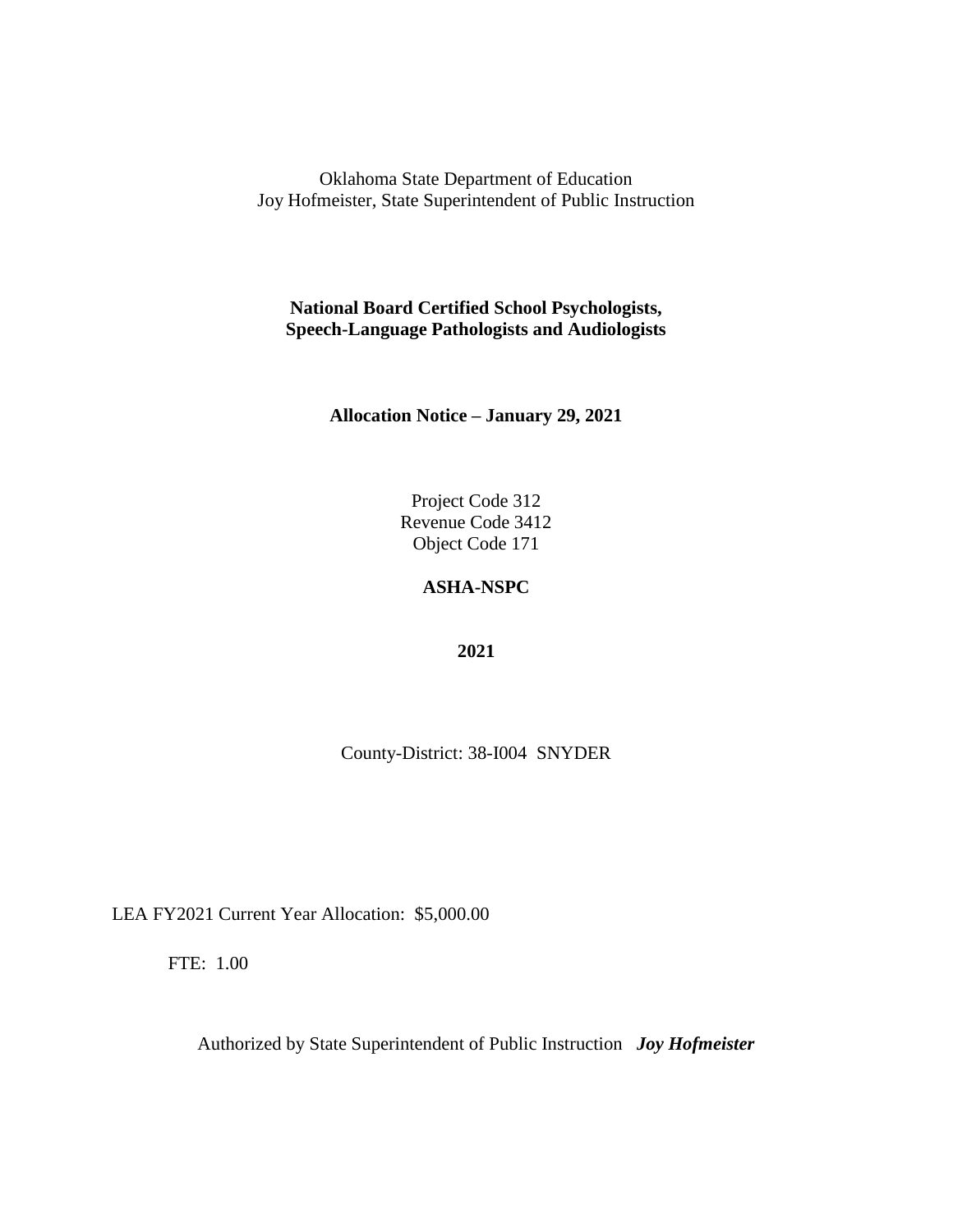**National Board Certified School Psychologists, Speech-Language Pathologists and Audiologists**

**Allocation Notice – January 29, 2021**

Project Code 312 Revenue Code 3412 Object Code 171

# **ASHA-NSPC**

**2021**

County-District: 40-C014 HODGEN

LEA FY2021 Current Year Allocation: \$5,000.00

FTE: 1.00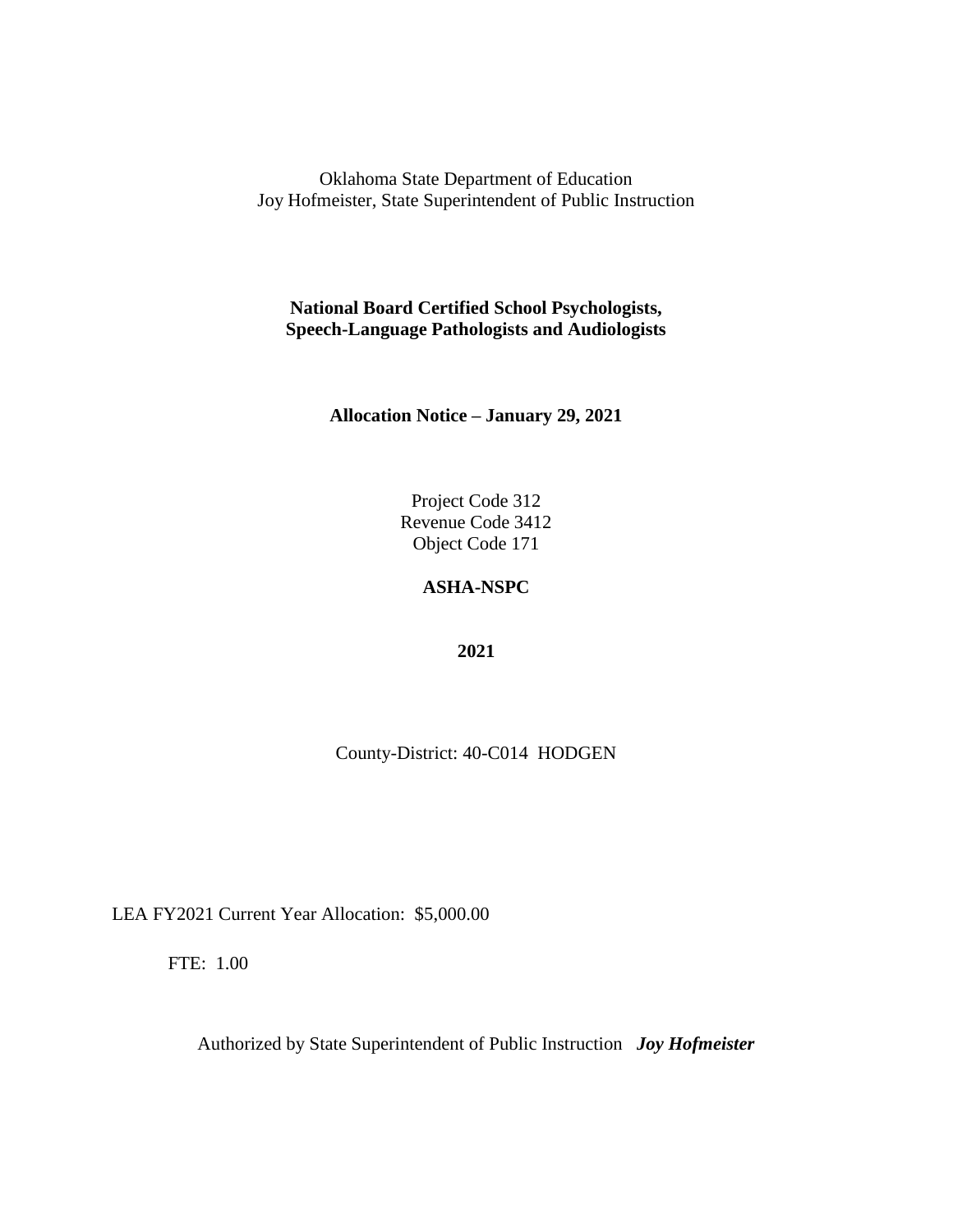**National Board Certified School Psychologists, Speech-Language Pathologists and Audiologists**

**Allocation Notice – January 29, 2021**

Project Code 312 Revenue Code 3412 Object Code 171

# **ASHA-NSPC**

**2021**

County-District: 40-I002 SPIRO

LEA FY2021 Current Year Allocation: \$4,750.00

FTE: 0.95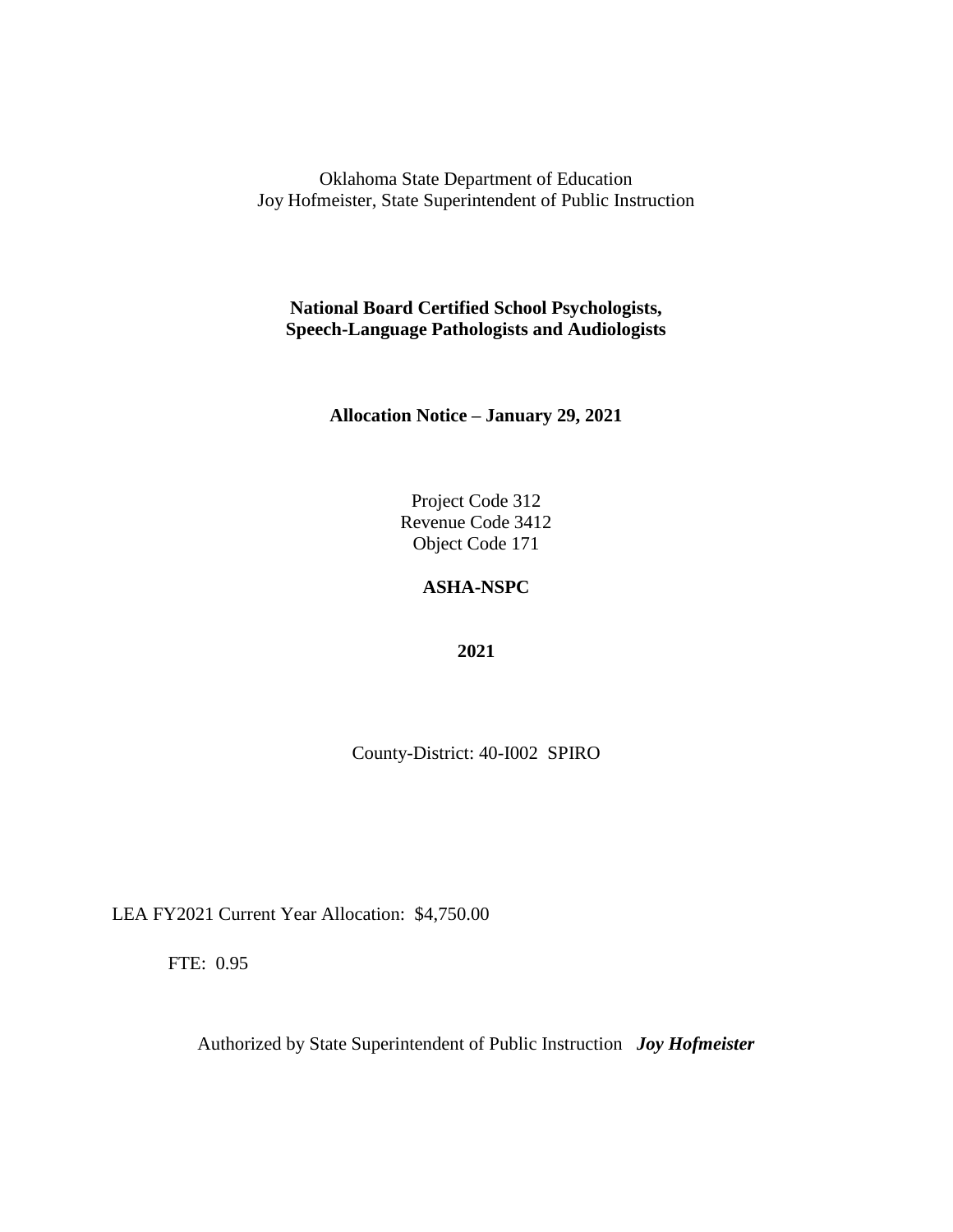**National Board Certified School Psychologists, Speech-Language Pathologists and Audiologists**

**Allocation Notice – January 29, 2021**

Project Code 312 Revenue Code 3412 Object Code 171

## **ASHA-NSPC**

**2021**

County-District: 40-I003 HEAVENER

LEA FY2021 Current Year Allocation: \$5,000.00

FTE: 1.00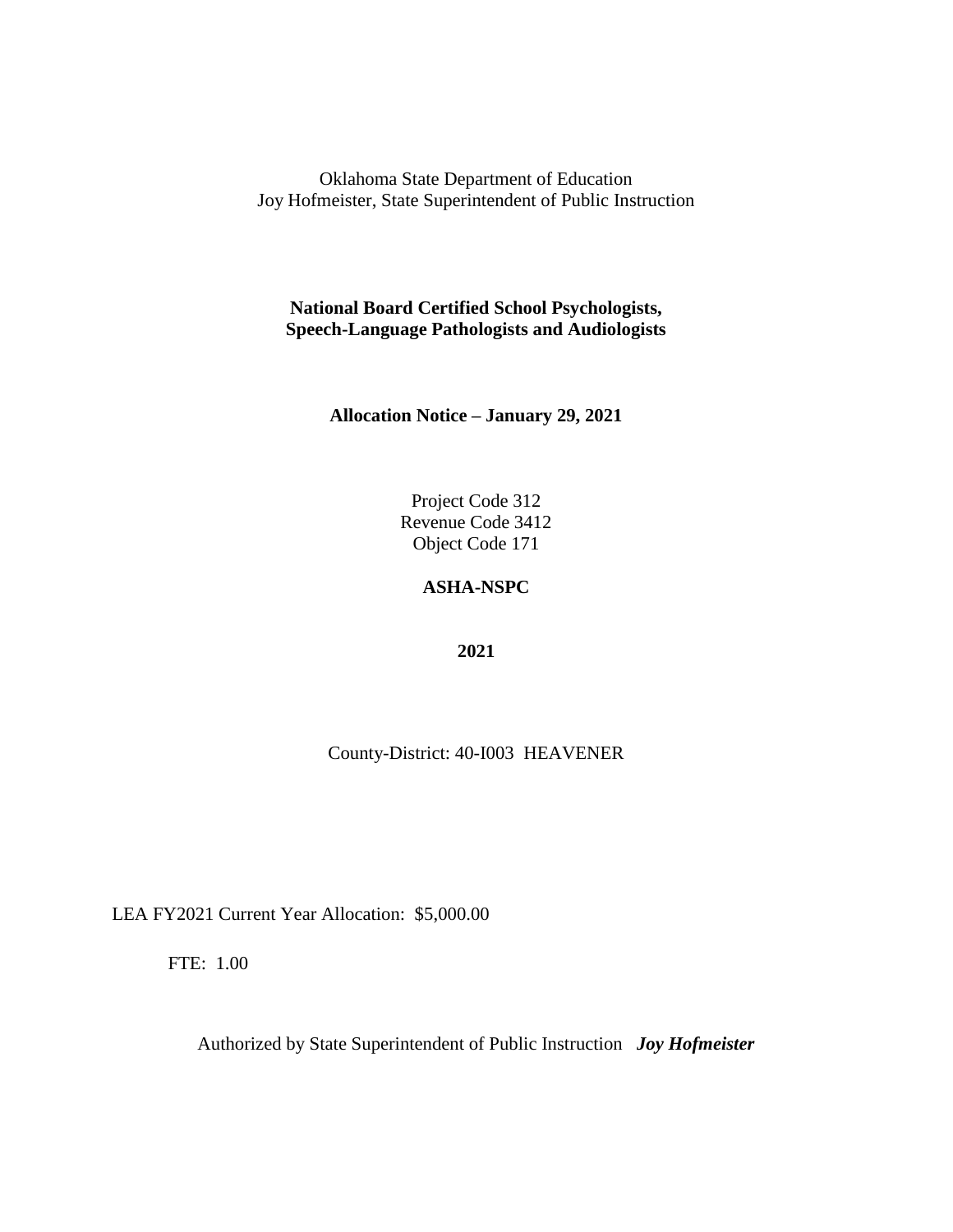**National Board Certified School Psychologists, Speech-Language Pathologists and Audiologists**

**Allocation Notice – January 29, 2021**

Project Code 312 Revenue Code 3412 Object Code 171

## **ASHA-NSPC**

**2021**

County-District: 40-I020 PANAMA

LEA FY2021 Current Year Allocation: \$5,000.00

FTE: 1.00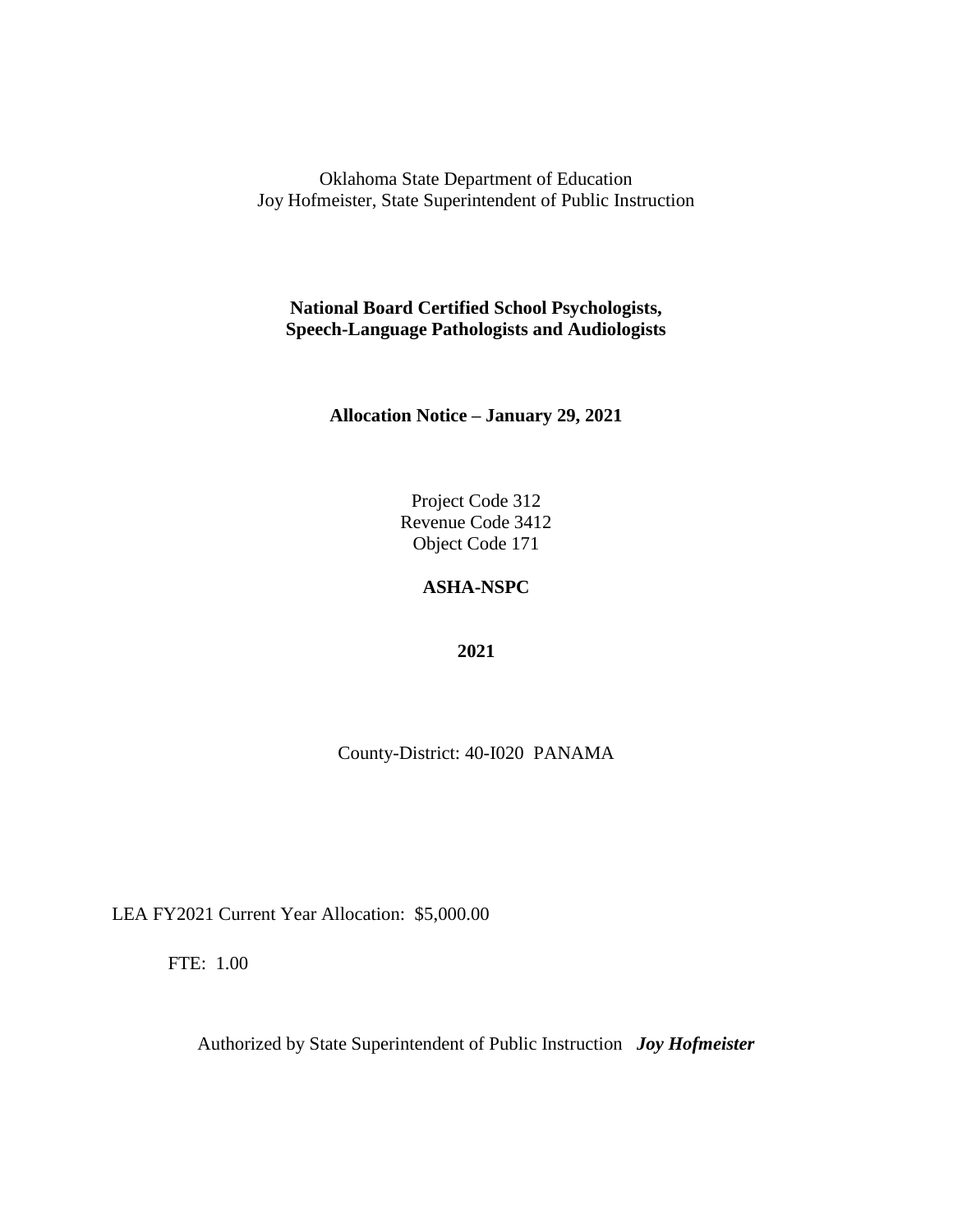**National Board Certified School Psychologists, Speech-Language Pathologists and Audiologists**

**Allocation Notice – January 29, 2021**

Project Code 312 Revenue Code 3412 Object Code 171

## **ASHA-NSPC**

**2021**

County-District: 40-I026 Bokoshe

LEA FY2021 Current Year Allocation: \$1,250.00

FTE: 0.25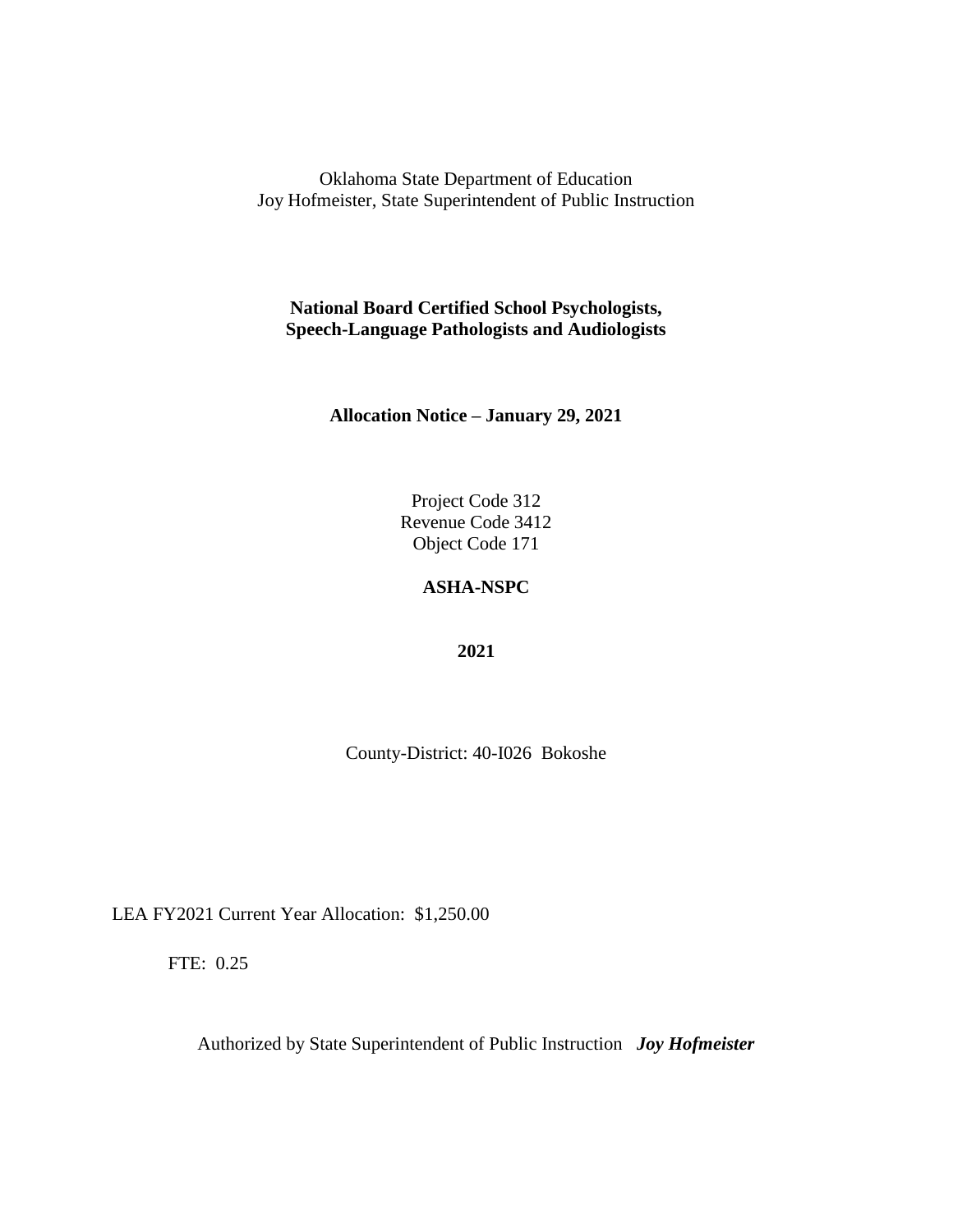**National Board Certified School Psychologists, Speech-Language Pathologists and Audiologists**

**Allocation Notice – January 29, 2021**

Project Code 312 Revenue Code 3412 Object Code 171

# **ASHA-NSPC**

**2021**

County-District: 40-I029 POTEAU

LEA FY2021 Current Year Allocation: \$5,000.00

FTE: 1.00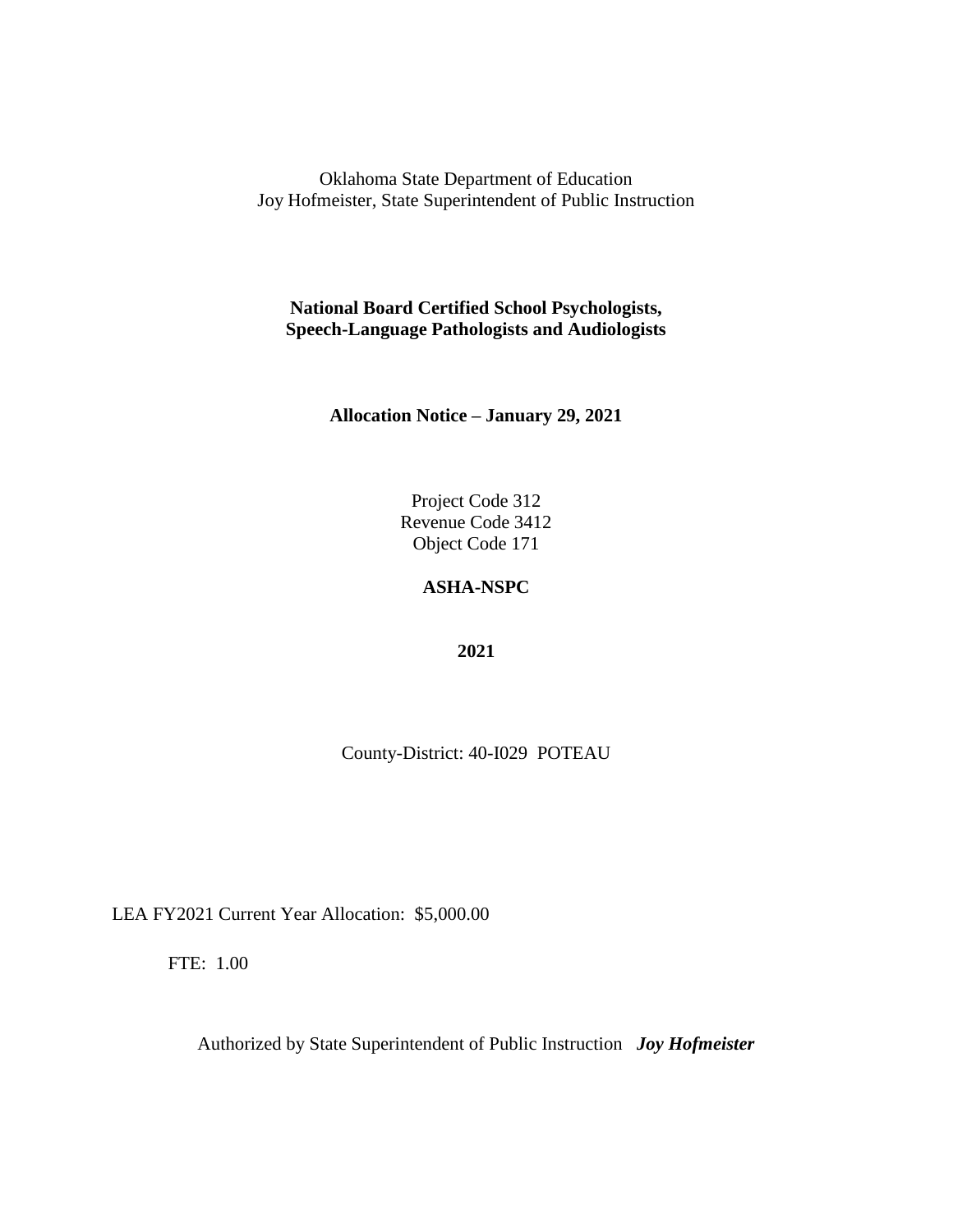**National Board Certified School Psychologists, Speech-Language Pathologists and Audiologists**

**Allocation Notice – January 29, 2021**

Project Code 312 Revenue Code 3412 Object Code 171

## **ASHA-NSPC**

**2021**

County-District: 40-I052 TALIHINA

LEA FY2021 Current Year Allocation: \$5,000.00

FTE: 1.00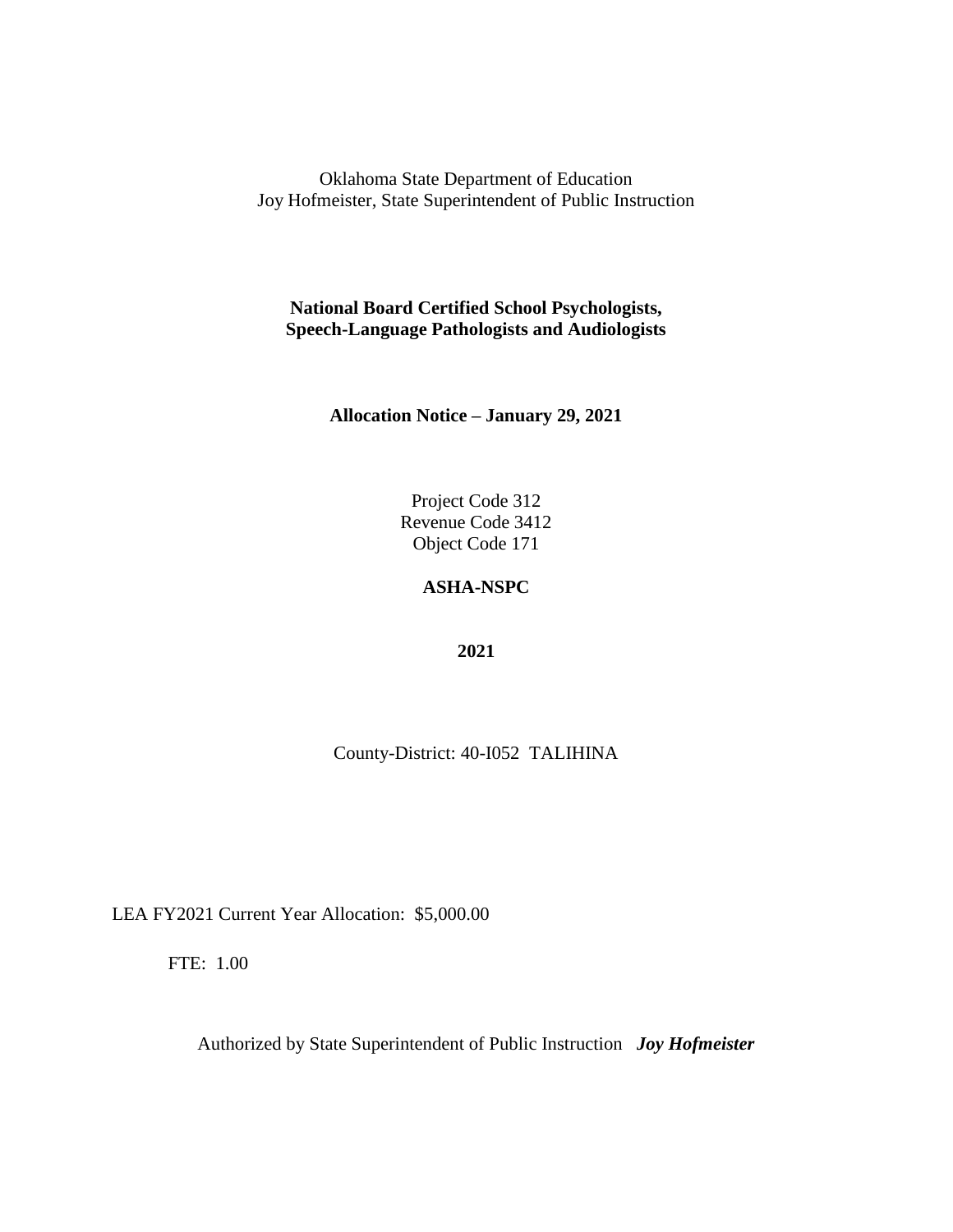**National Board Certified School Psychologists, Speech-Language Pathologists and Audiologists**

**Allocation Notice – January 29, 2021**

Project Code 312 Revenue Code 3412 Object Code 171

## **ASHA-NSPC**

**2021**

County-District: 40-I091 ARKOMA

LEA FY2021 Current Year Allocation: \$5,000.00

FTE: 1.00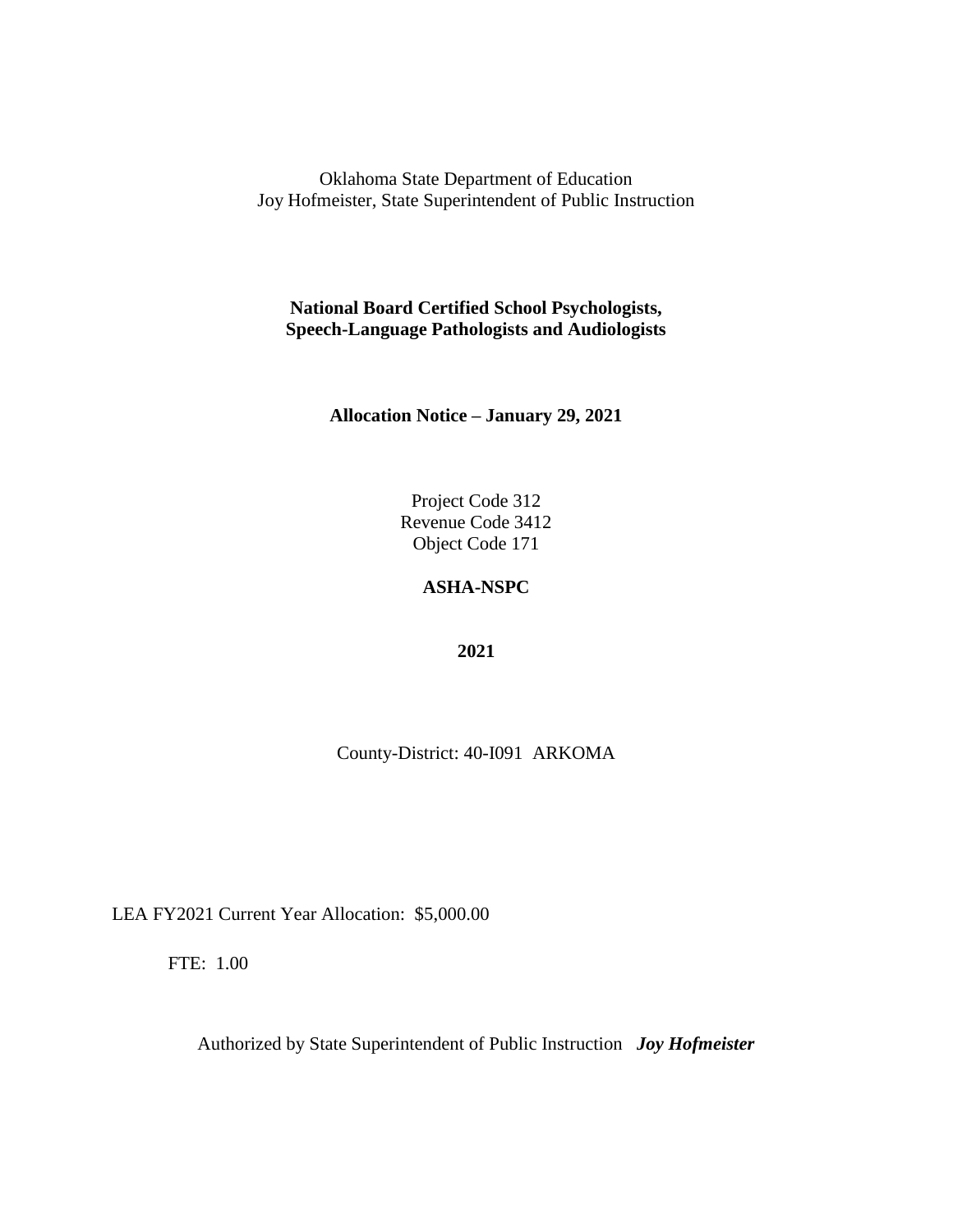**National Board Certified School Psychologists, Speech-Language Pathologists and Audiologists**

**Allocation Notice – January 29, 2021**

Project Code 312 Revenue Code 3412 Object Code 171

# **ASHA-NSPC**

**2021**

County-District: 41-I001 CHANDLER

LEA FY2021 Current Year Allocation: \$10,000.00

FTE: 2.00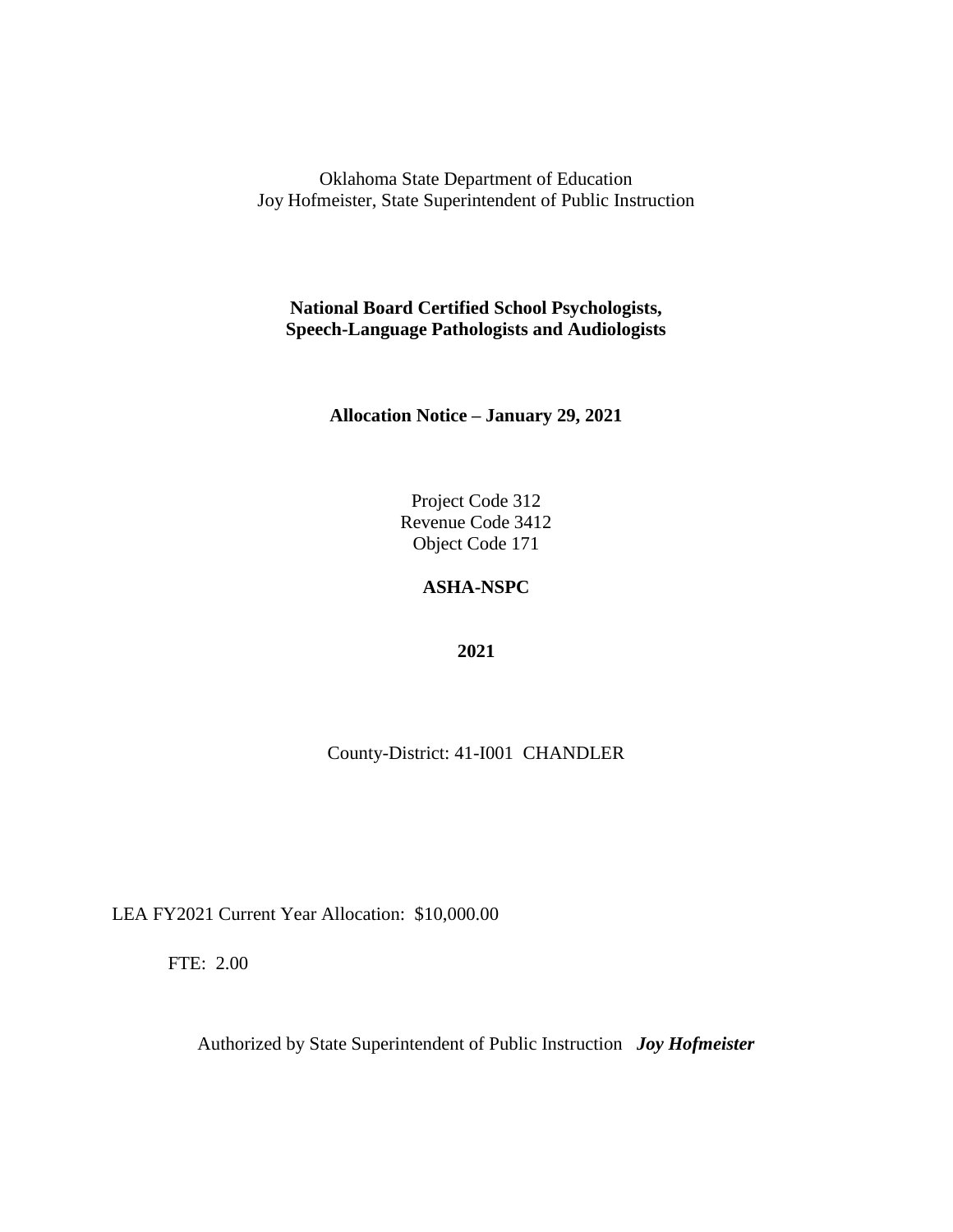**National Board Certified School Psychologists, Speech-Language Pathologists and Audiologists**

**Allocation Notice – January 29, 2021**

Project Code 312 Revenue Code 3412 Object Code 171

# **ASHA-NSPC**

**2021**

County-District: 41-I103 PRAGUE

LEA FY2021 Current Year Allocation: \$5,000.00

FTE: 1.00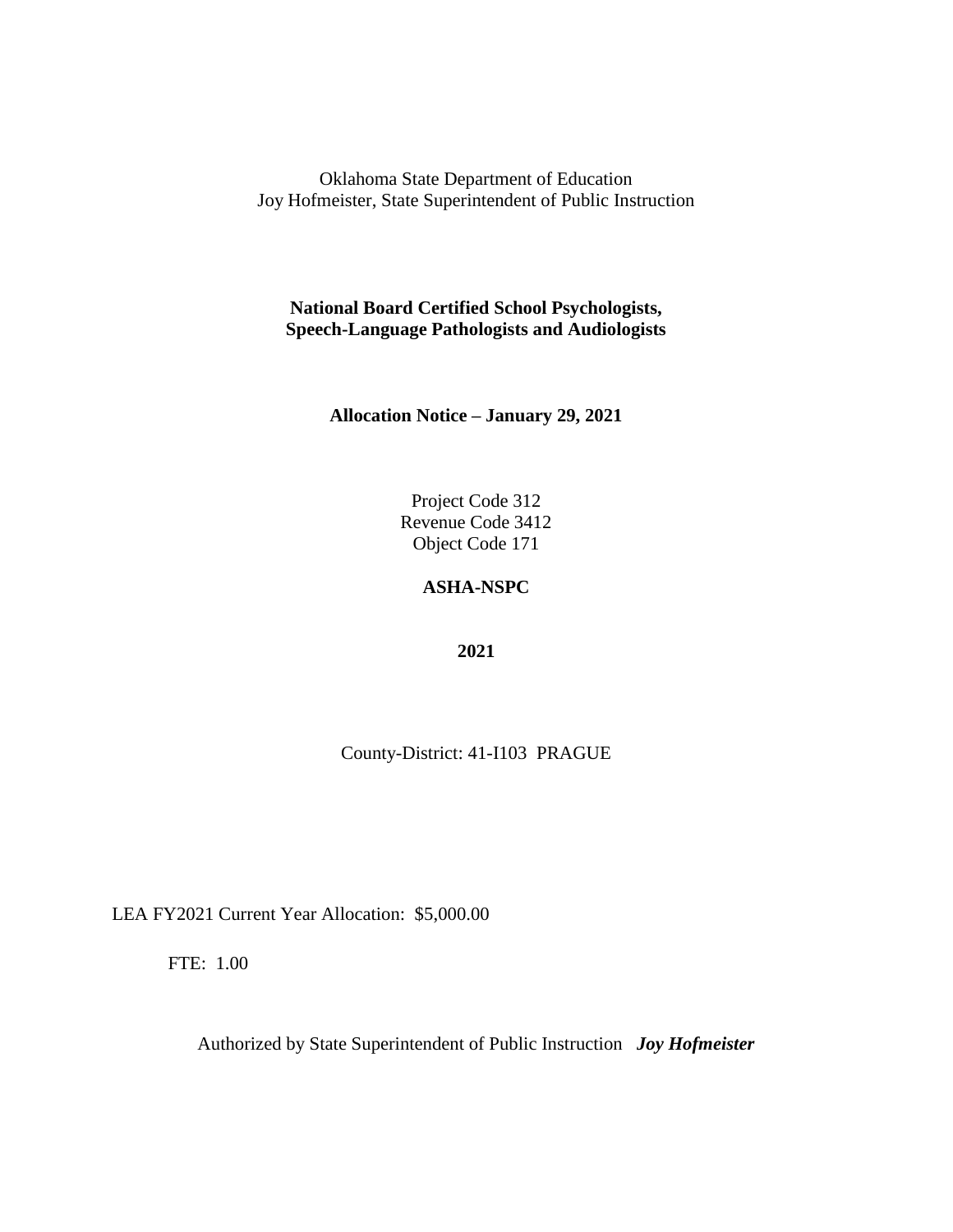**National Board Certified School Psychologists, Speech-Language Pathologists and Audiologists**

**Allocation Notice – January 29, 2021**

Project Code 312 Revenue Code 3412 Object Code 171

## **ASHA-NSPC**

**2021**

County-District: 42-I001 GUTHRIE

LEA FY2021 Current Year Allocation: \$20,000.00

FTE: 4.00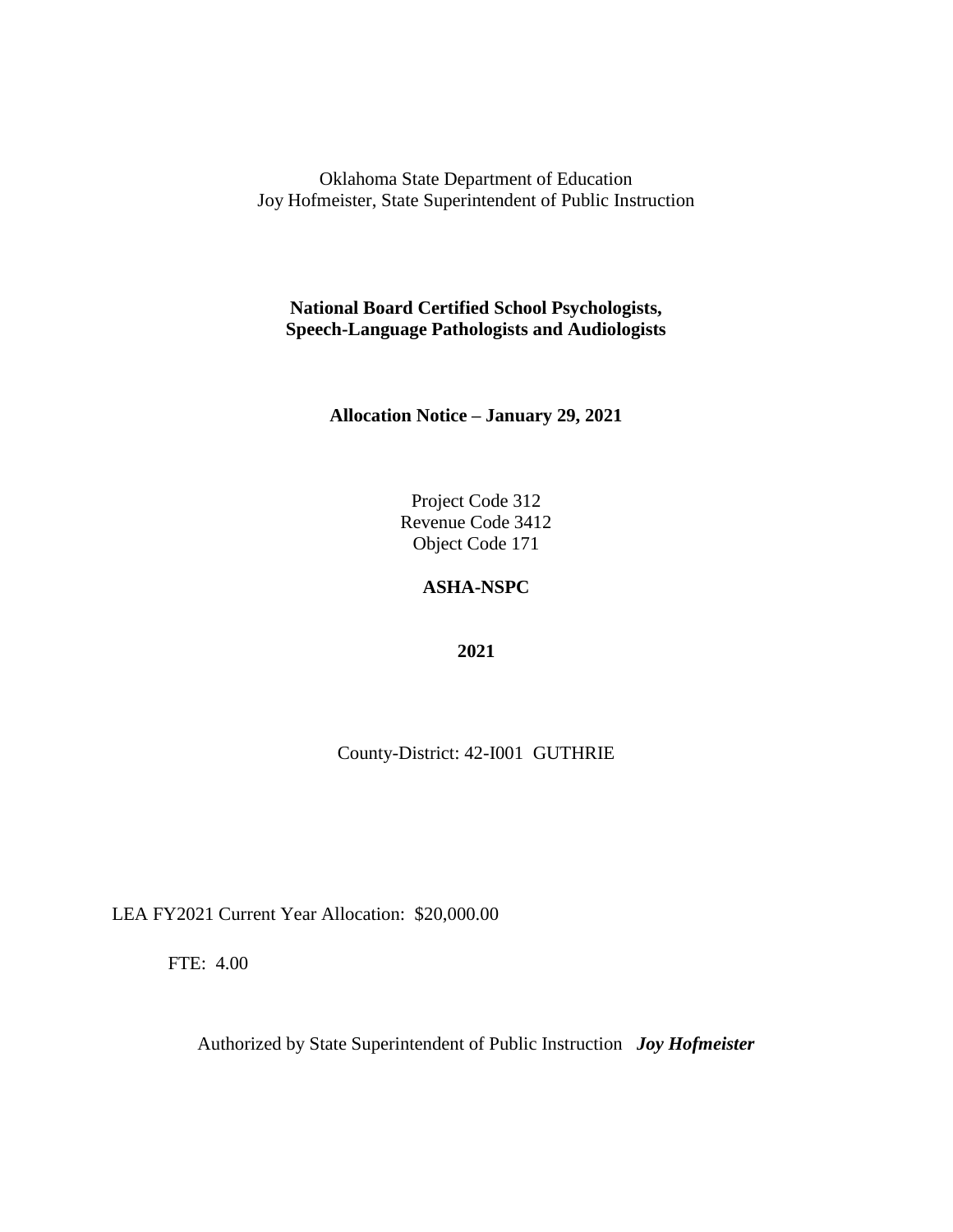**National Board Certified School Psychologists, Speech-Language Pathologists and Audiologists**

**Allocation Notice – January 29, 2021**

Project Code 312 Revenue Code 3412 Object Code 171

# **ASHA-NSPC**

**2021**

County-District: 42-I003 MULHALL-ORLANDO

LEA FY2021 Current Year Allocation: \$2,500.00

FTE: 0.50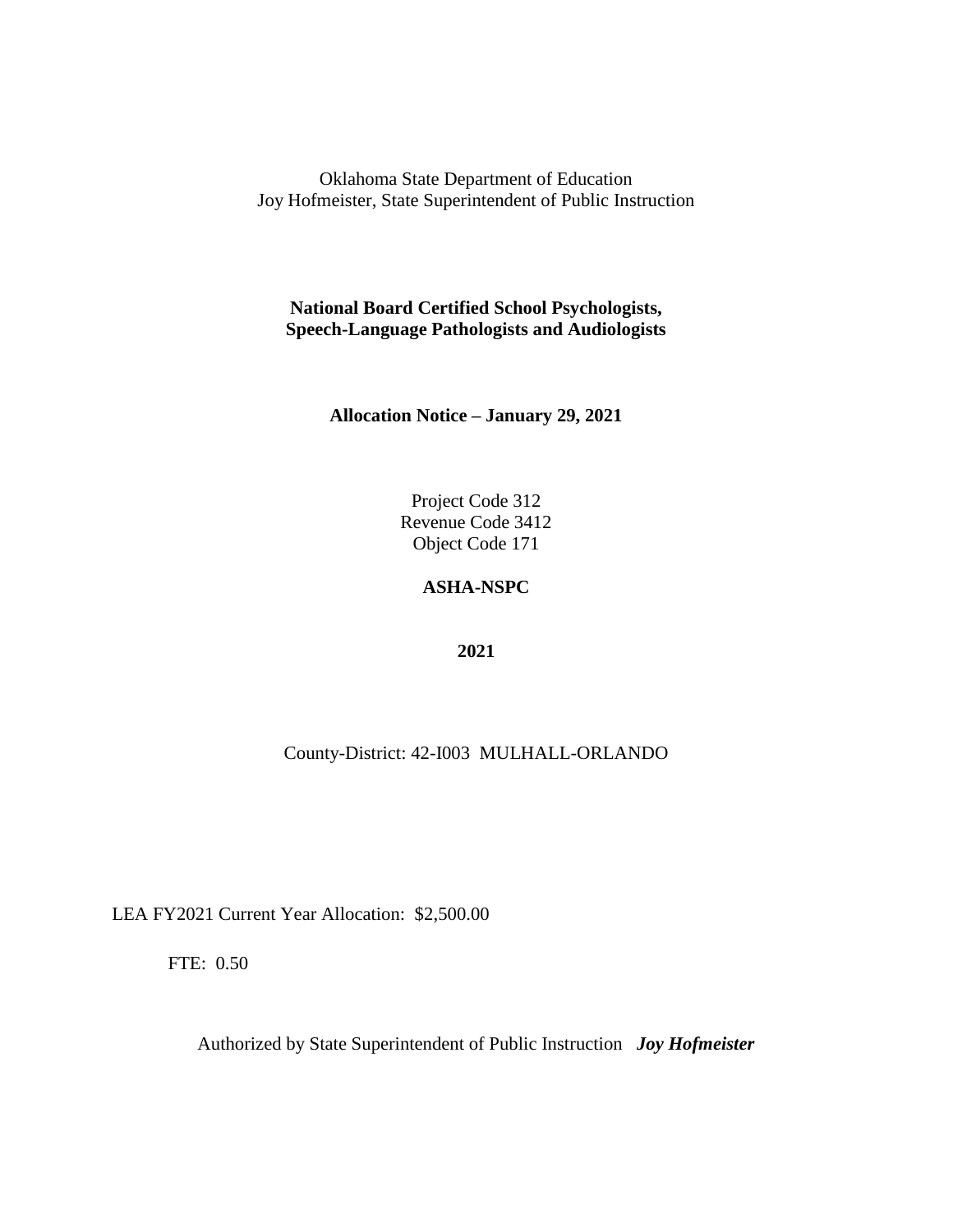**National Board Certified School Psychologists, Speech-Language Pathologists and Audiologists**

**Allocation Notice – January 29, 2021**

Project Code 312 Revenue Code 3412 Object Code 171

## **ASHA-NSPC**

**2021**

County-District: 44-I084 FAIRVIEW

LEA FY2021 Current Year Allocation: \$10,000.00

FTE: 2.00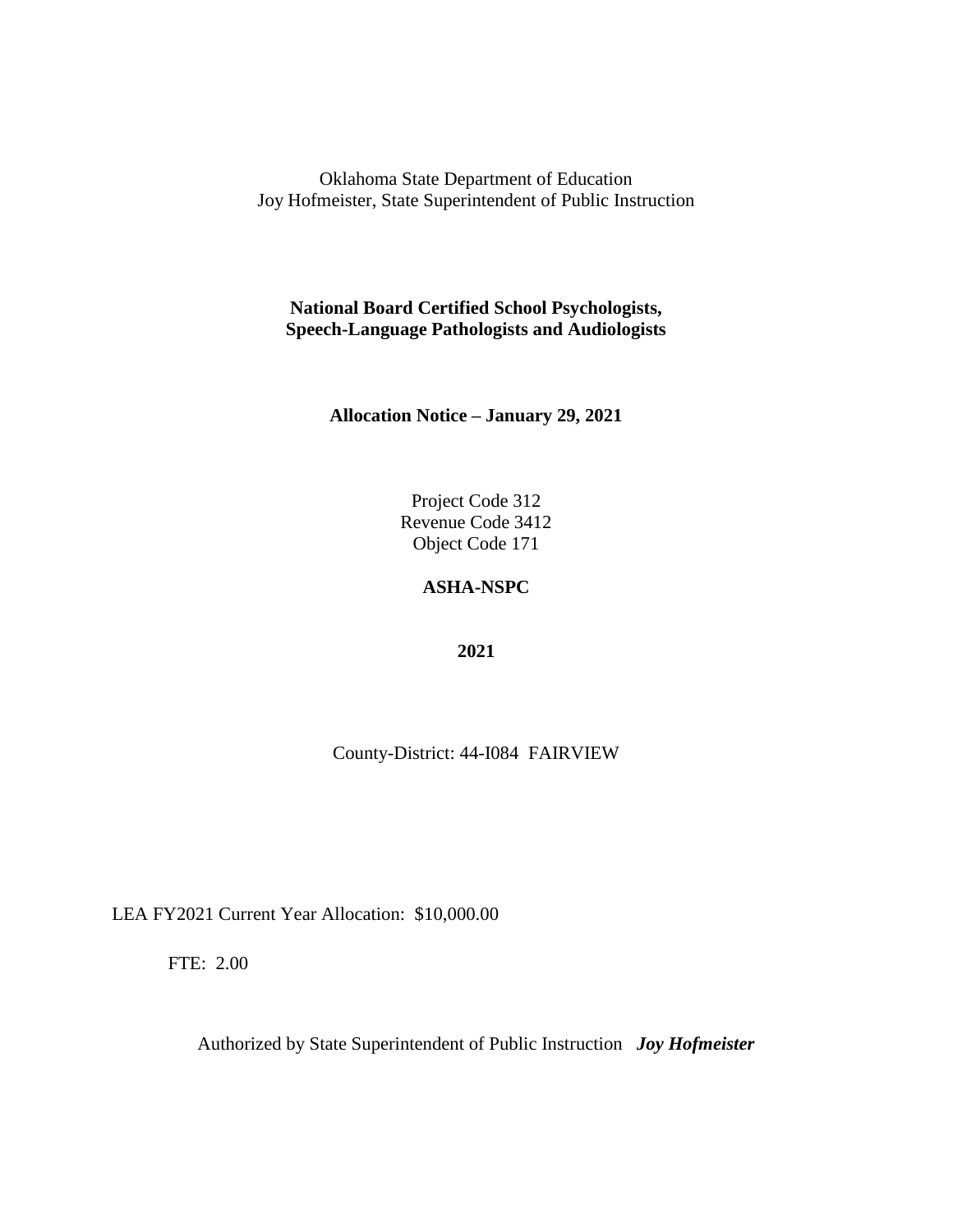**National Board Certified School Psychologists, Speech-Language Pathologists and Audiologists**

**Allocation Notice – January 29, 2021**

Project Code 312 Revenue Code 3412 Object Code 171

## **ASHA-NSPC**

**2021**

County-District: 46-I001 PRYOR

LEA FY2021 Current Year Allocation: \$25,000.00

FTE: 5.00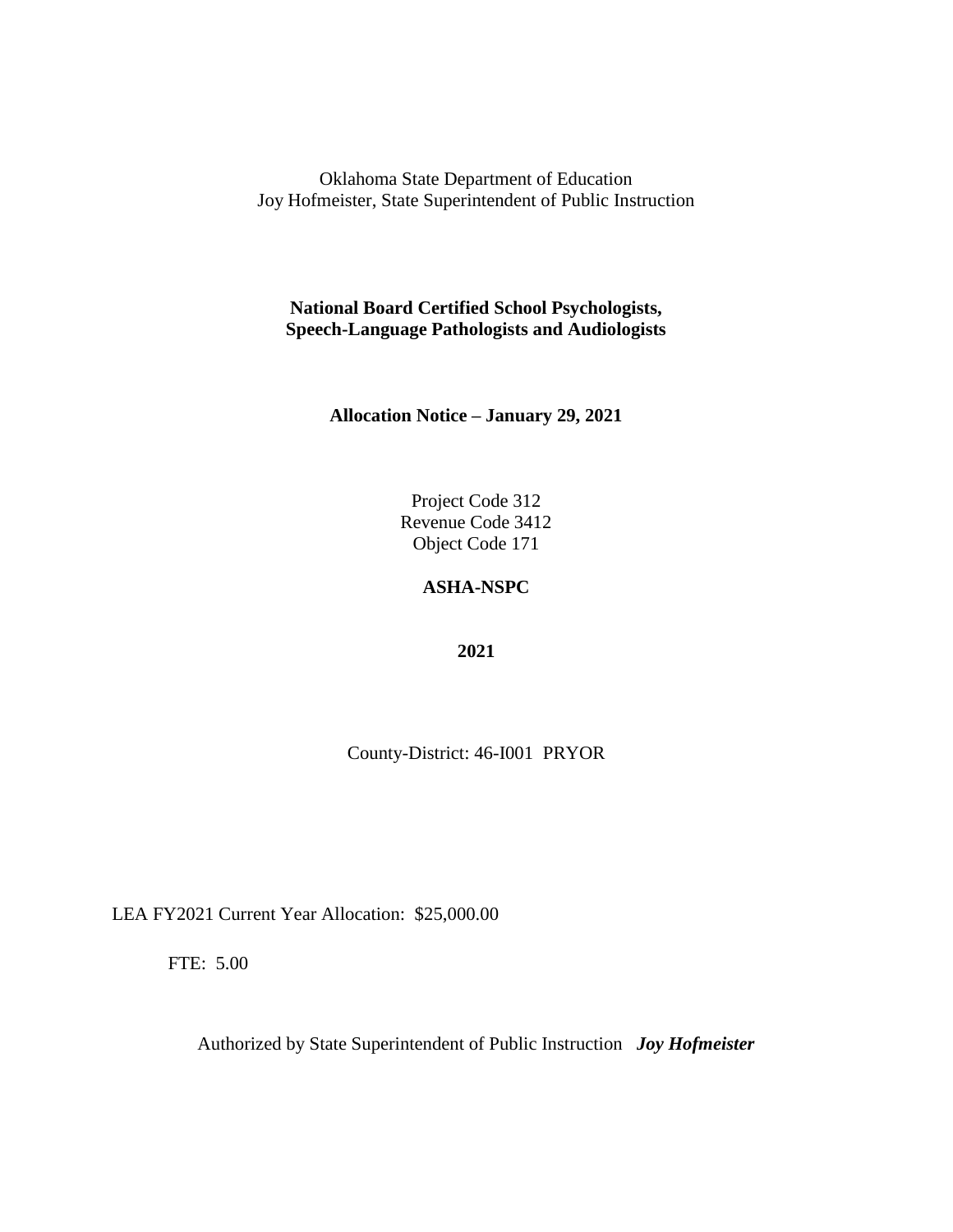**National Board Certified School Psychologists, Speech-Language Pathologists and Audiologists**

**Allocation Notice – January 29, 2021**

Project Code 312 Revenue Code 3412 Object Code 171

## **ASHA-NSPC**

**2021**

County-District: 46-I002 ADAIR

LEA FY2021 Current Year Allocation: \$5,000.00

FTE: 1.00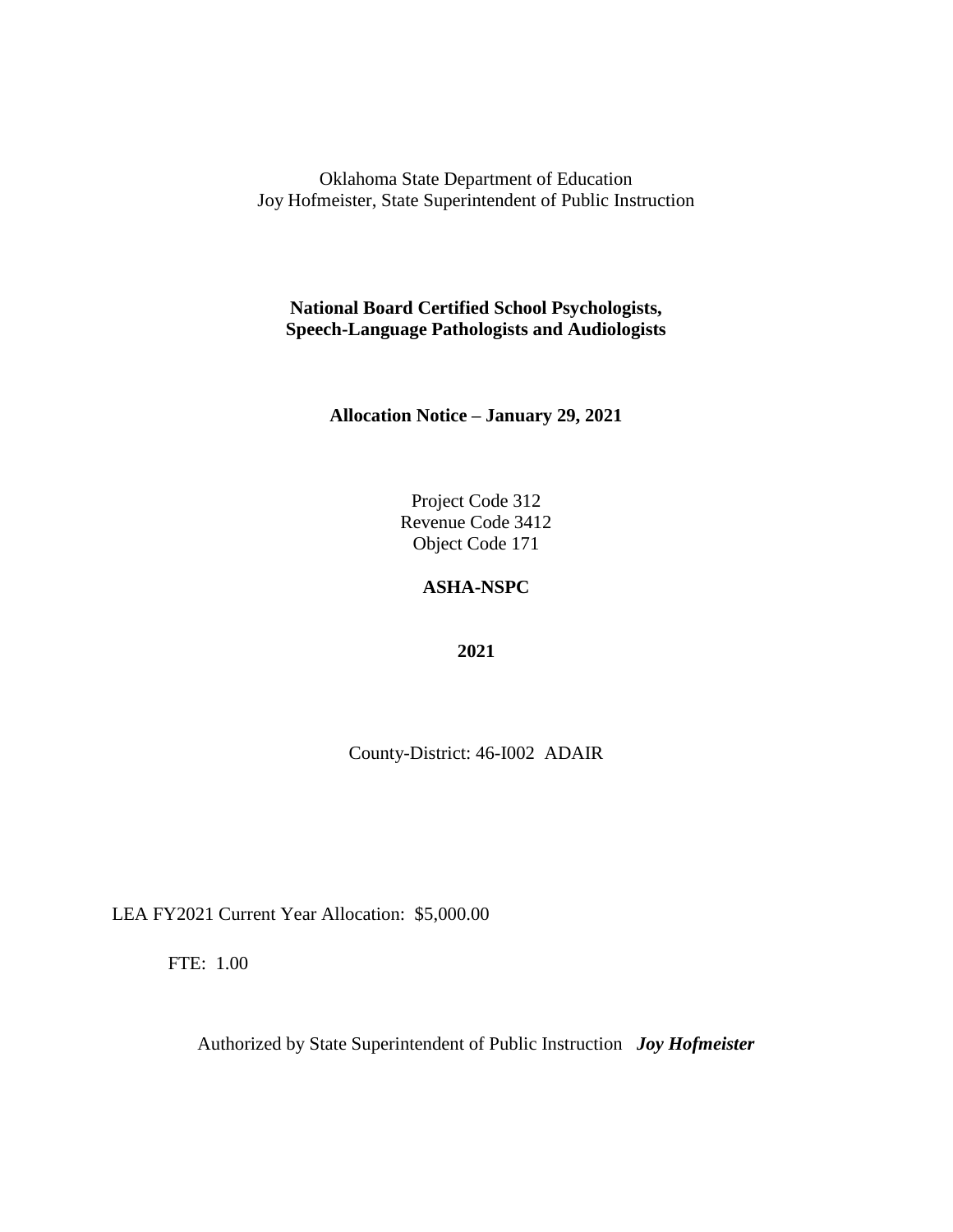**National Board Certified School Psychologists, Speech-Language Pathologists and Audiologists**

**Allocation Notice – January 29, 2021**

Project Code 312 Revenue Code 3412 Object Code 171

# **ASHA-NSPC**

**2021**

County-District: 46-I016 SALINA

LEA FY2021 Current Year Allocation: \$5,000.00

FTE: 1.00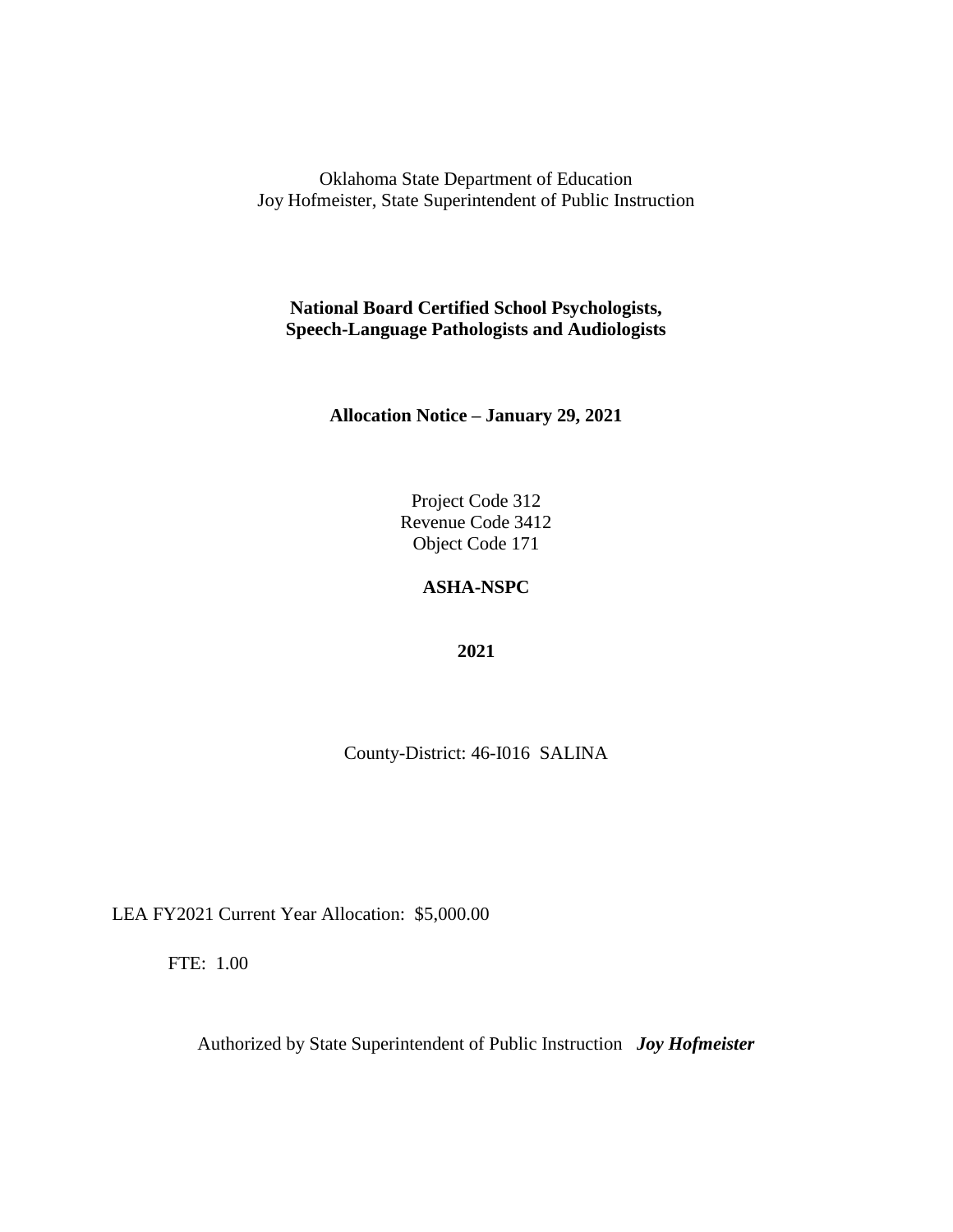**National Board Certified School Psychologists, Speech-Language Pathologists and Audiologists**

**Allocation Notice – January 29, 2021**

Project Code 312 Revenue Code 3412 Object Code 171

# **ASHA-NSPC**

**2021**

County-District: 46-I017 LOCUST GROVE

LEA FY2021 Current Year Allocation: \$15,000.00

FTE: 3.00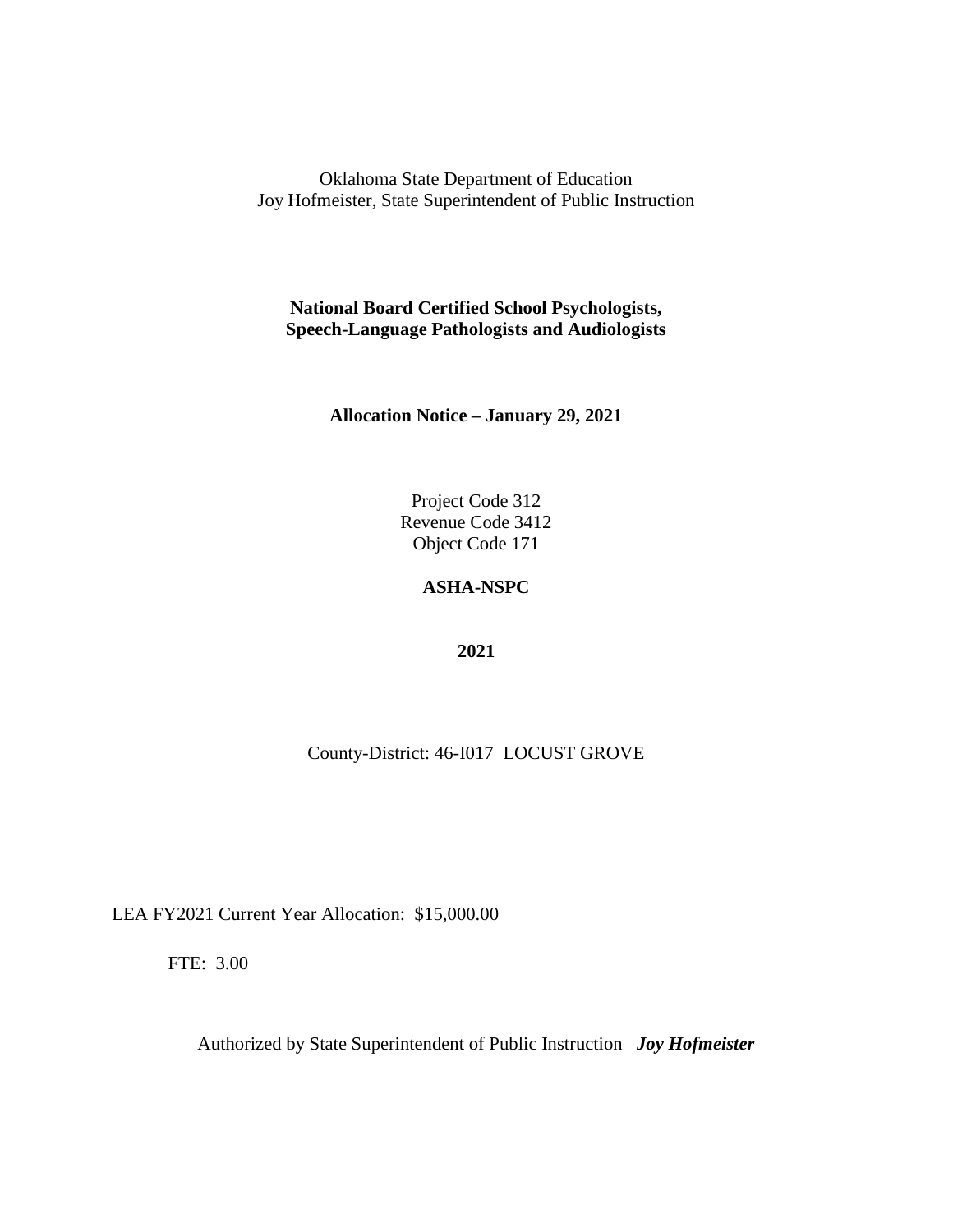**National Board Certified School Psychologists, Speech-Language Pathologists and Audiologists**

**Allocation Notice – January 29, 2021**

Project Code 312 Revenue Code 3412 Object Code 171

# **ASHA-NSPC**

**2021**

County-District: 47-I001 NEWCASTLE

LEA FY2021 Current Year Allocation: \$10,000.00

FTE: 2.00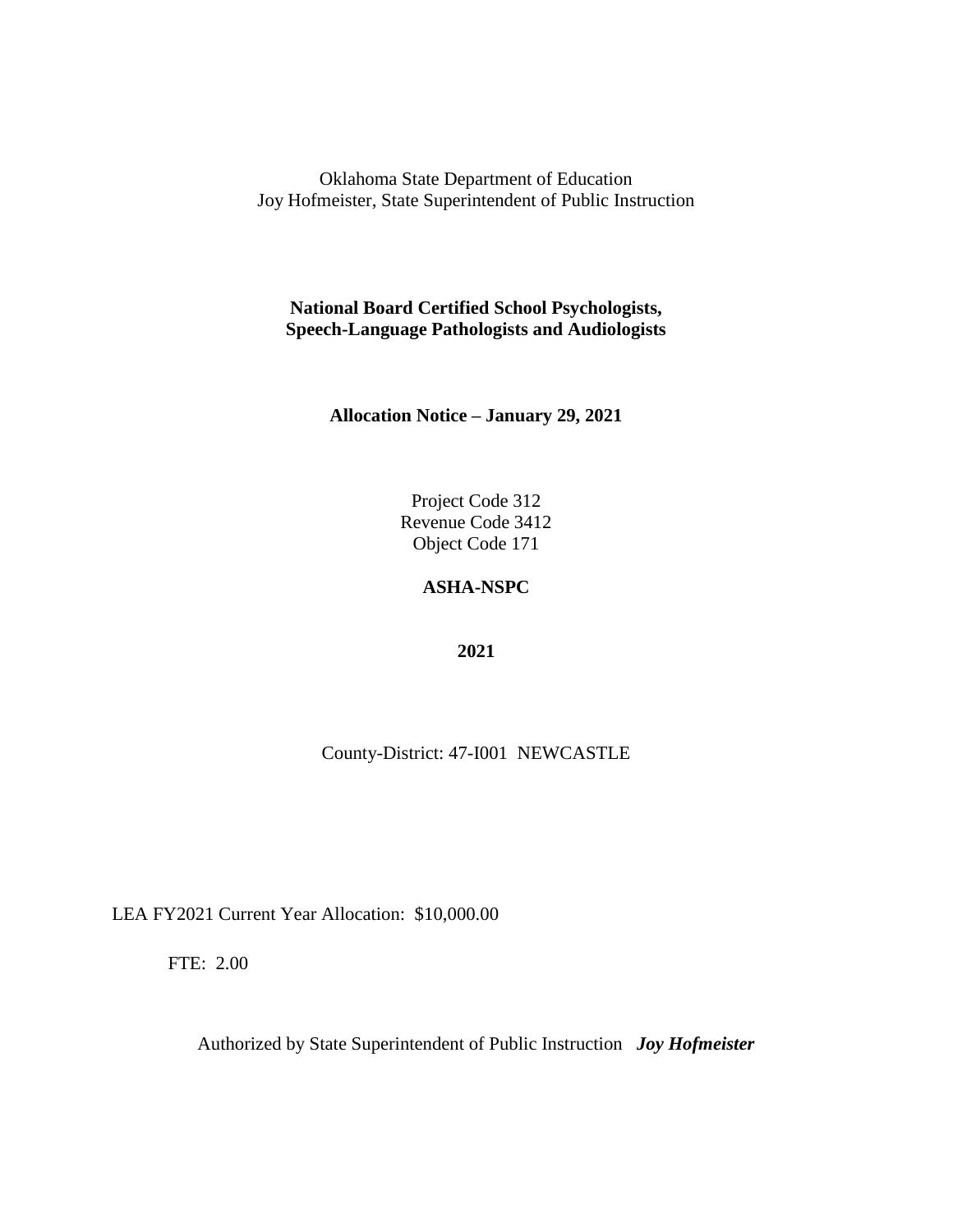**National Board Certified School Psychologists, Speech-Language Pathologists and Audiologists**

**Allocation Notice – January 29, 2021**

Project Code 312 Revenue Code 3412 Object Code 171

# **ASHA-NSPC**

**2021**

County-District: 47-I005 WASHINGTON

LEA FY2021 Current Year Allocation: \$5,000.00

FTE: 1.00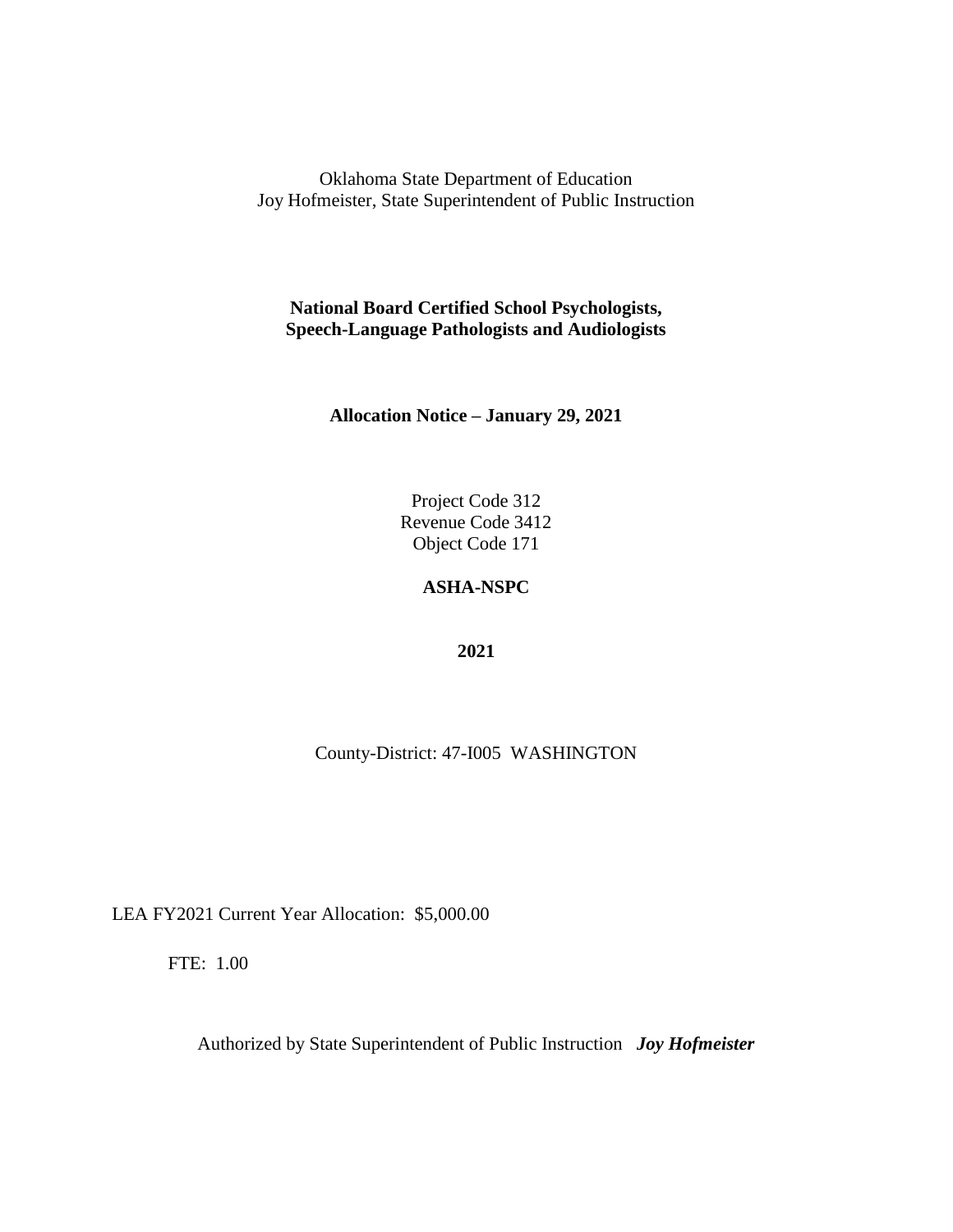**National Board Certified School Psychologists, Speech-Language Pathologists and Audiologists**

**Allocation Notice – January 29, 2021**

Project Code 312 Revenue Code 3412 Object Code 171

## **ASHA-NSPC**

**2021**

County-District: 47-I015 PURCELL

LEA FY2021 Current Year Allocation: \$5,000.00

FTE: 1.00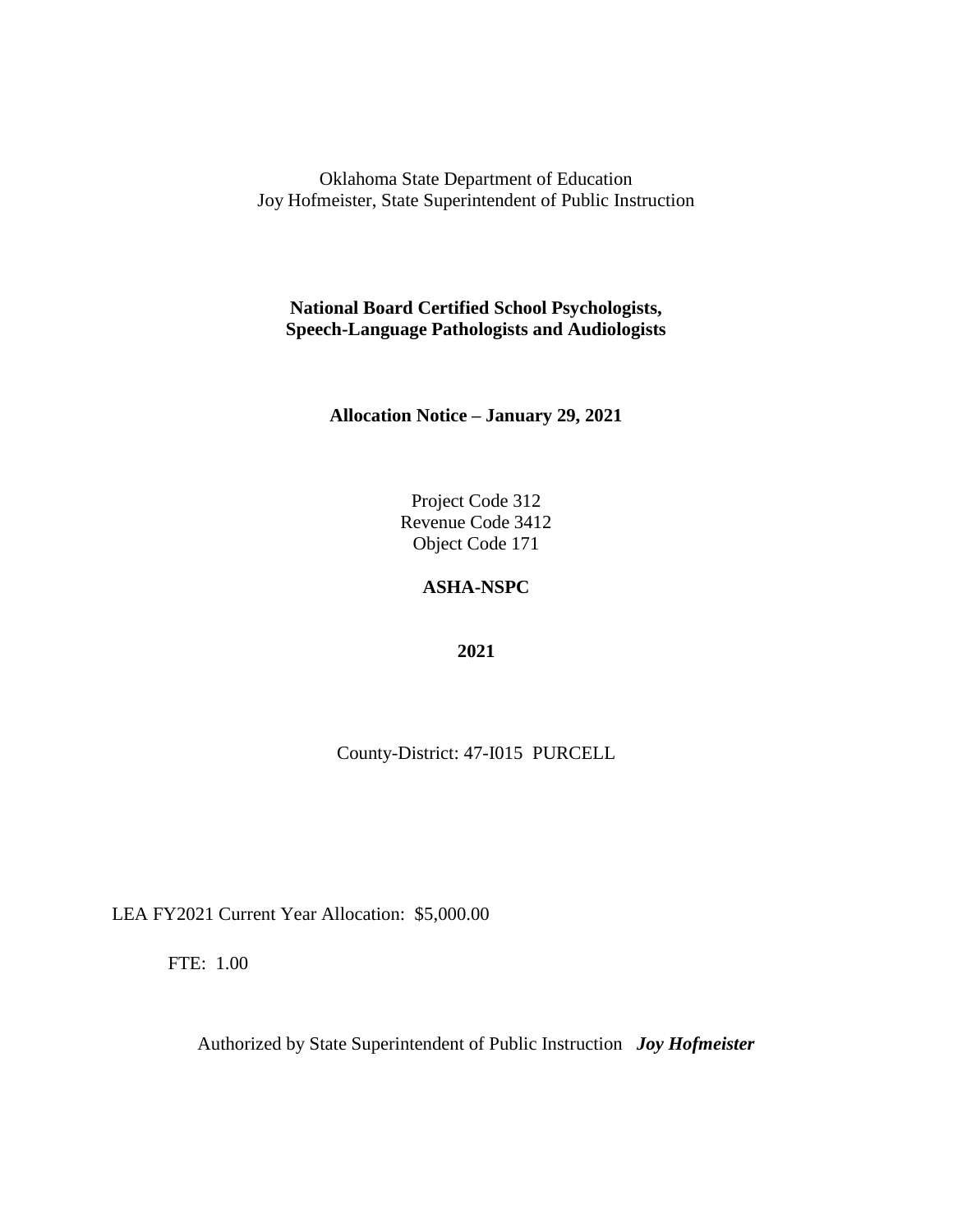**National Board Certified School Psychologists, Speech-Language Pathologists and Audiologists**

**Allocation Notice – January 29, 2021**

Project Code 312 Revenue Code 3412 Object Code 171

# **ASHA-NSPC**

**2021**

County-District: 47-I029 BLANCHARD

LEA FY2021 Current Year Allocation: \$5,000.00

FTE: 1.00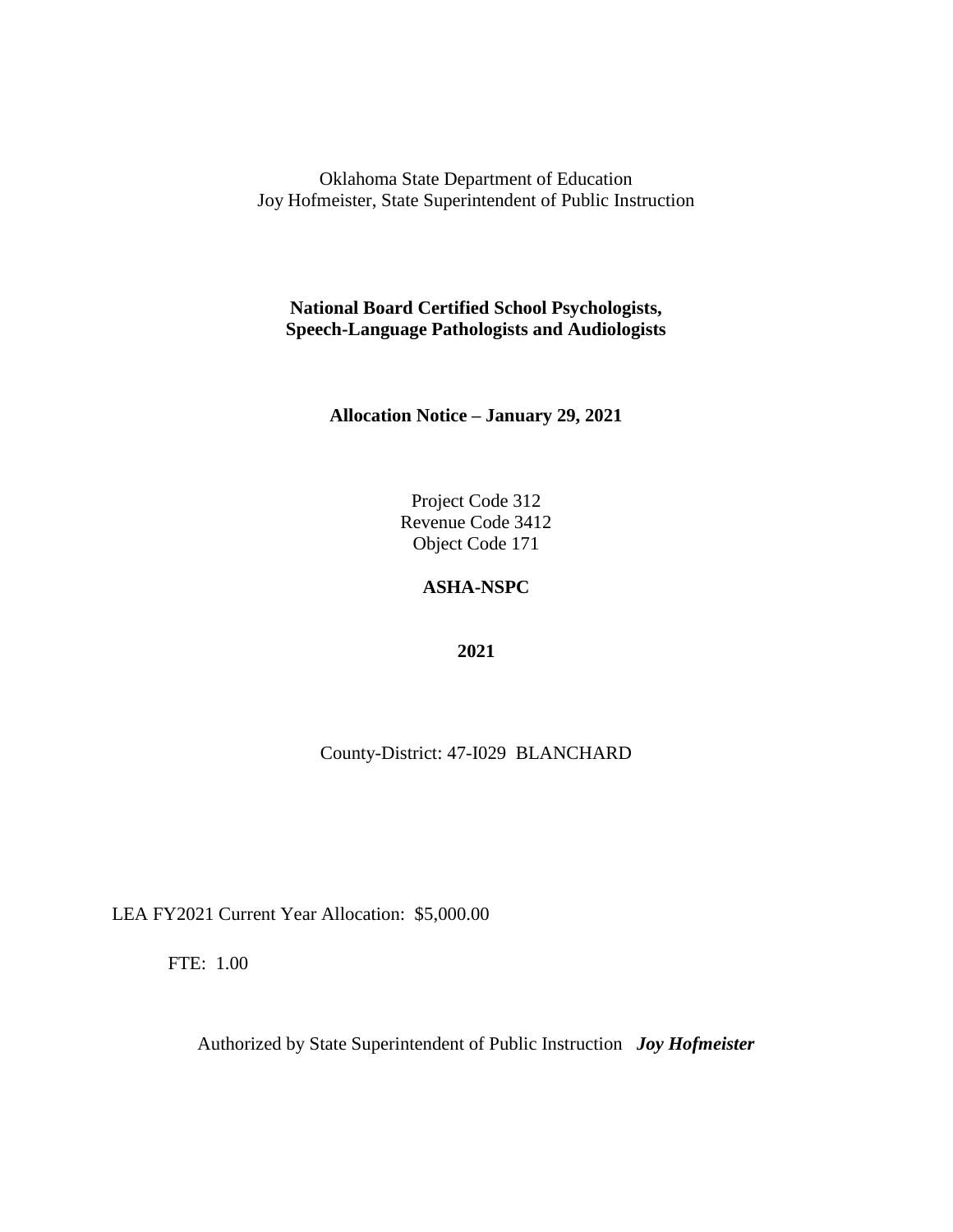**National Board Certified School Psychologists, Speech-Language Pathologists and Audiologists**

**Allocation Notice – January 29, 2021**

Project Code 312 Revenue Code 3412 Object Code 171

# **ASHA-NSPC**

**2021**

County-District: 48-I039 WRIGHT CITY

LEA FY2021 Current Year Allocation: \$5,000.00

FTE: 1.00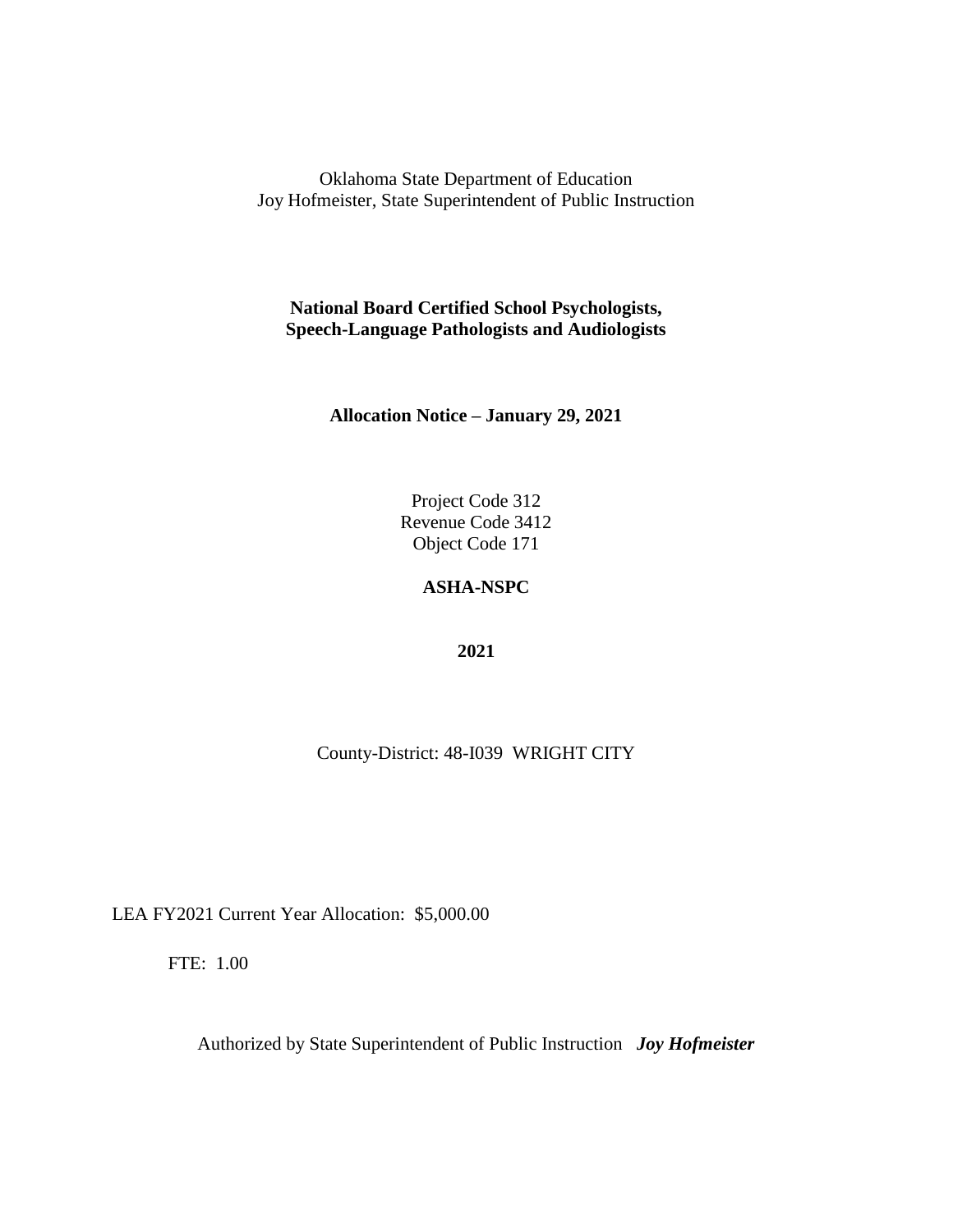**National Board Certified School Psychologists, Speech-Language Pathologists and Audiologists**

**Allocation Notice – January 29, 2021**

Project Code 312 Revenue Code 3412 Object Code 171

## **ASHA-NSPC**

**2021**

County-District: 48-I071 BATTIEST

LEA FY2021 Current Year Allocation: \$5,000.00

FTE: 1.00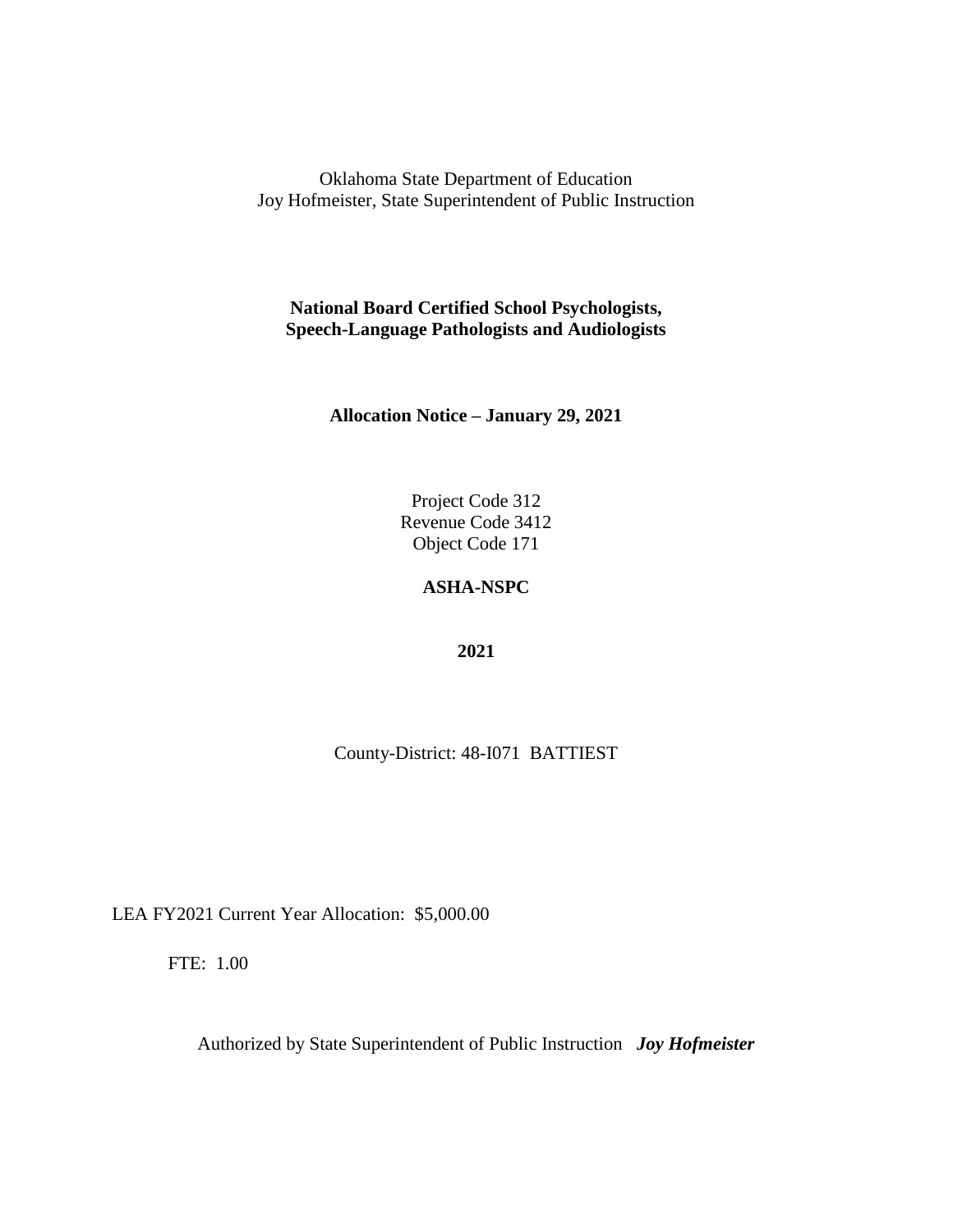**National Board Certified School Psychologists, Speech-Language Pathologists and Audiologists**

**Allocation Notice – January 29, 2021**

Project Code 312 Revenue Code 3412 Object Code 171

# **ASHA-NSPC**

**2021**

County-District: 48-I074 BROKEN BOW

LEA FY2021 Current Year Allocation: \$5,000.00

FTE: 1.00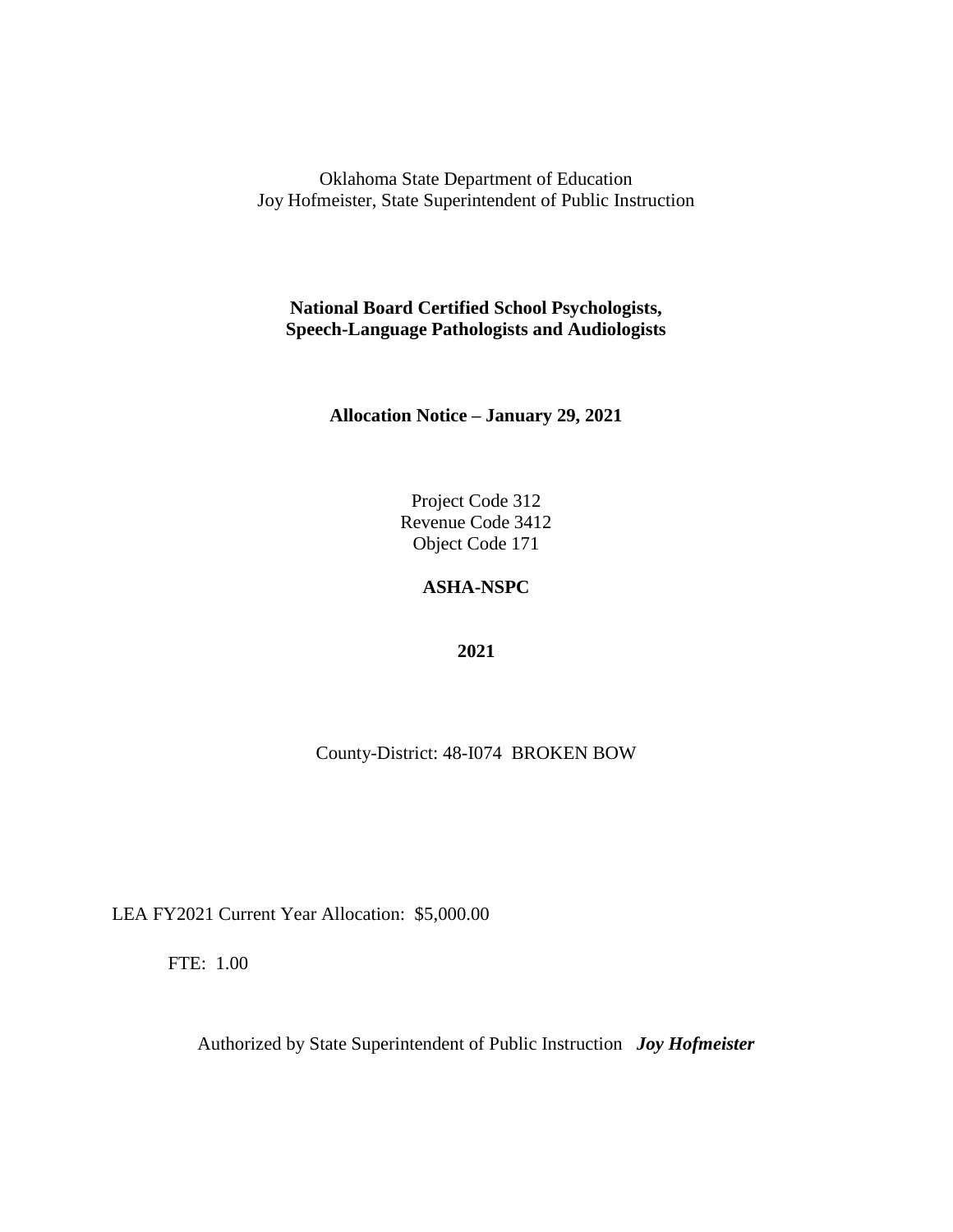**National Board Certified School Psychologists, Speech-Language Pathologists and Audiologists**

**Allocation Notice – January 29, 2021**

Project Code 312 Revenue Code 3412 Object Code 171

# **ASHA-NSPC**

**2021**

County-District: 50-I001 SULPHUR

LEA FY2021 Current Year Allocation: \$10,000.00

FTE: 2.00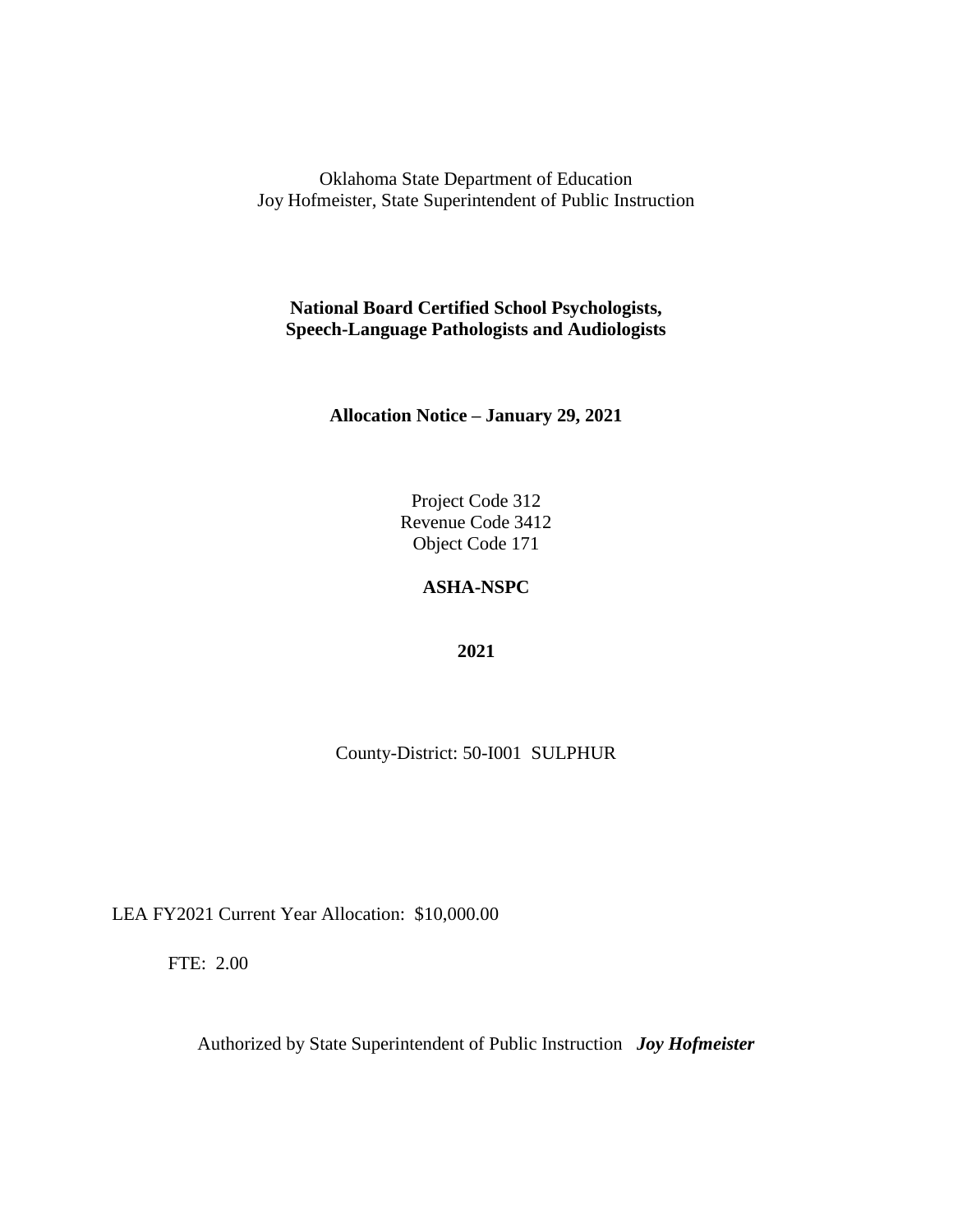**National Board Certified School Psychologists, Speech-Language Pathologists and Audiologists**

**Allocation Notice – January 29, 2021**

Project Code 312 Revenue Code 3412 Object Code 171

## **ASHA-NSPC**

**2021**

County-District: 50-I010 DAVIS

LEA FY2021 Current Year Allocation: \$5,000.00

FTE: 1.00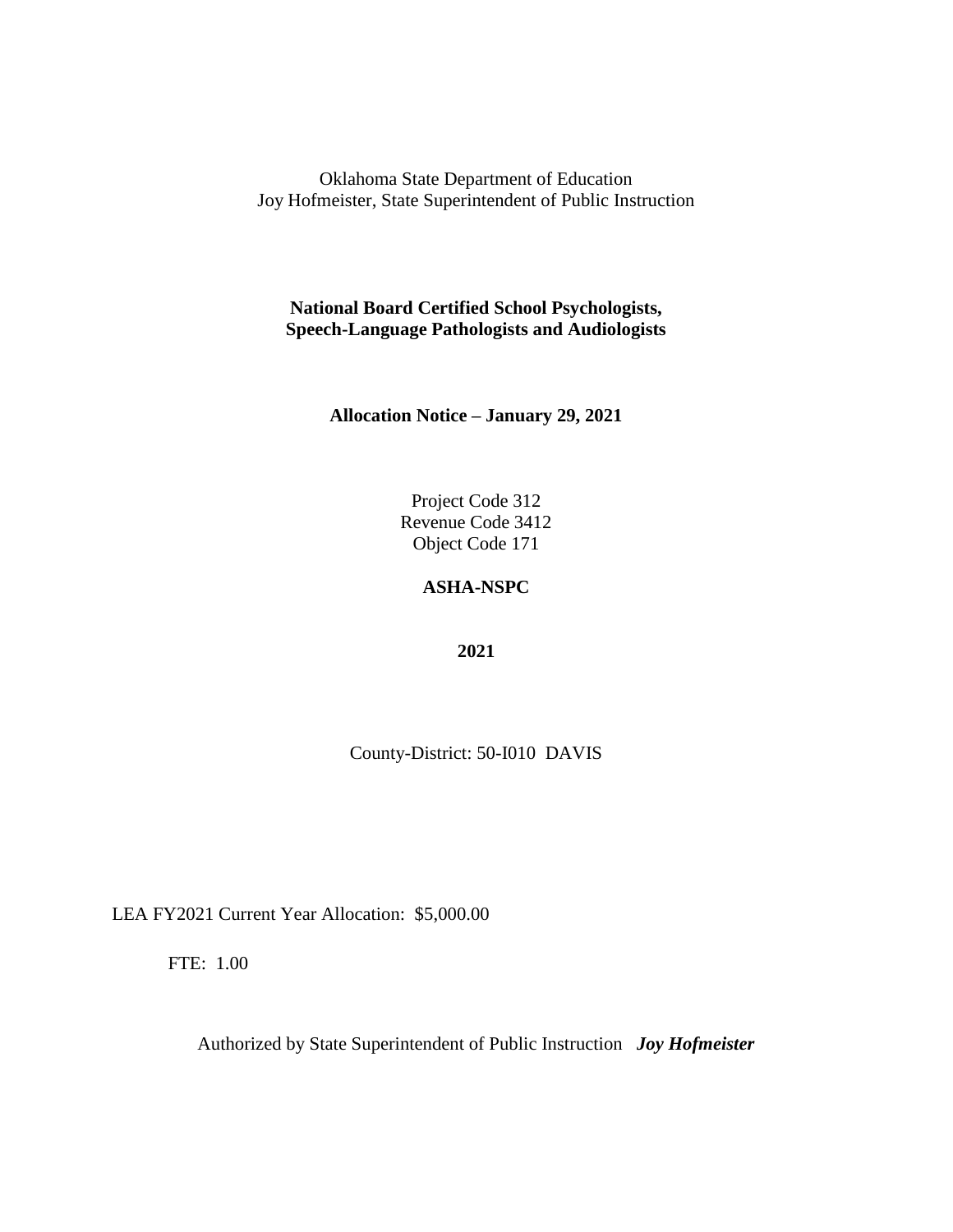**National Board Certified School Psychologists, Speech-Language Pathologists and Audiologists**

**Allocation Notice – January 29, 2021**

Project Code 312 Revenue Code 3412 Object Code 171

## **ASHA-NSPC**

**2021**

County-District: 51-H000 School for the Blind

LEA FY2021 Current Year Allocation: \$5,000.00

FTE: 1.00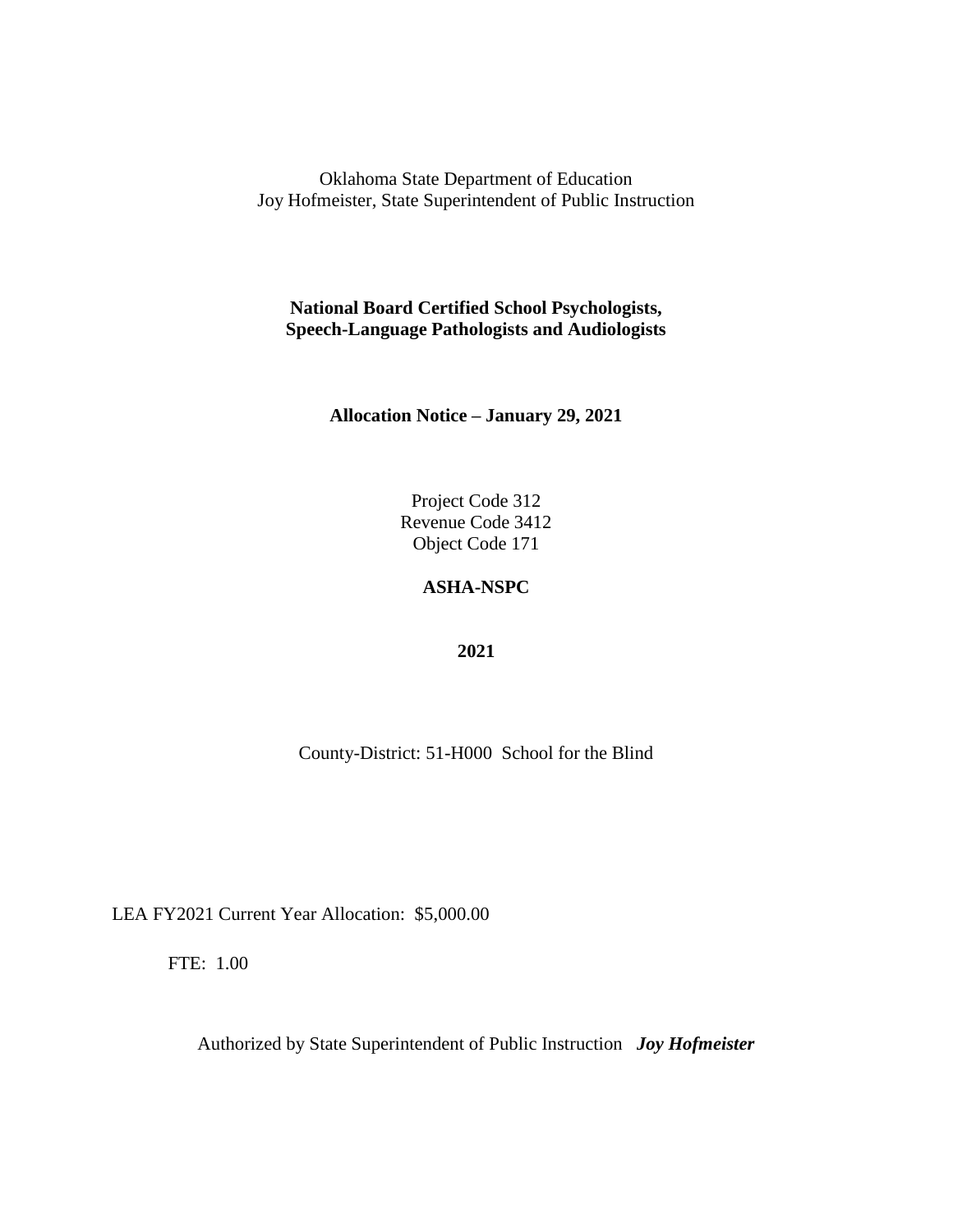**National Board Certified School Psychologists, Speech-Language Pathologists and Audiologists**

**Allocation Notice – January 29, 2021**

Project Code 312 Revenue Code 3412 Object Code 171

### **ASHA-NSPC**

**2021**

County-District: 51-I003 FORT GIBSON

LEA FY2021 Current Year Allocation: \$10,000.00

FTE: 2.00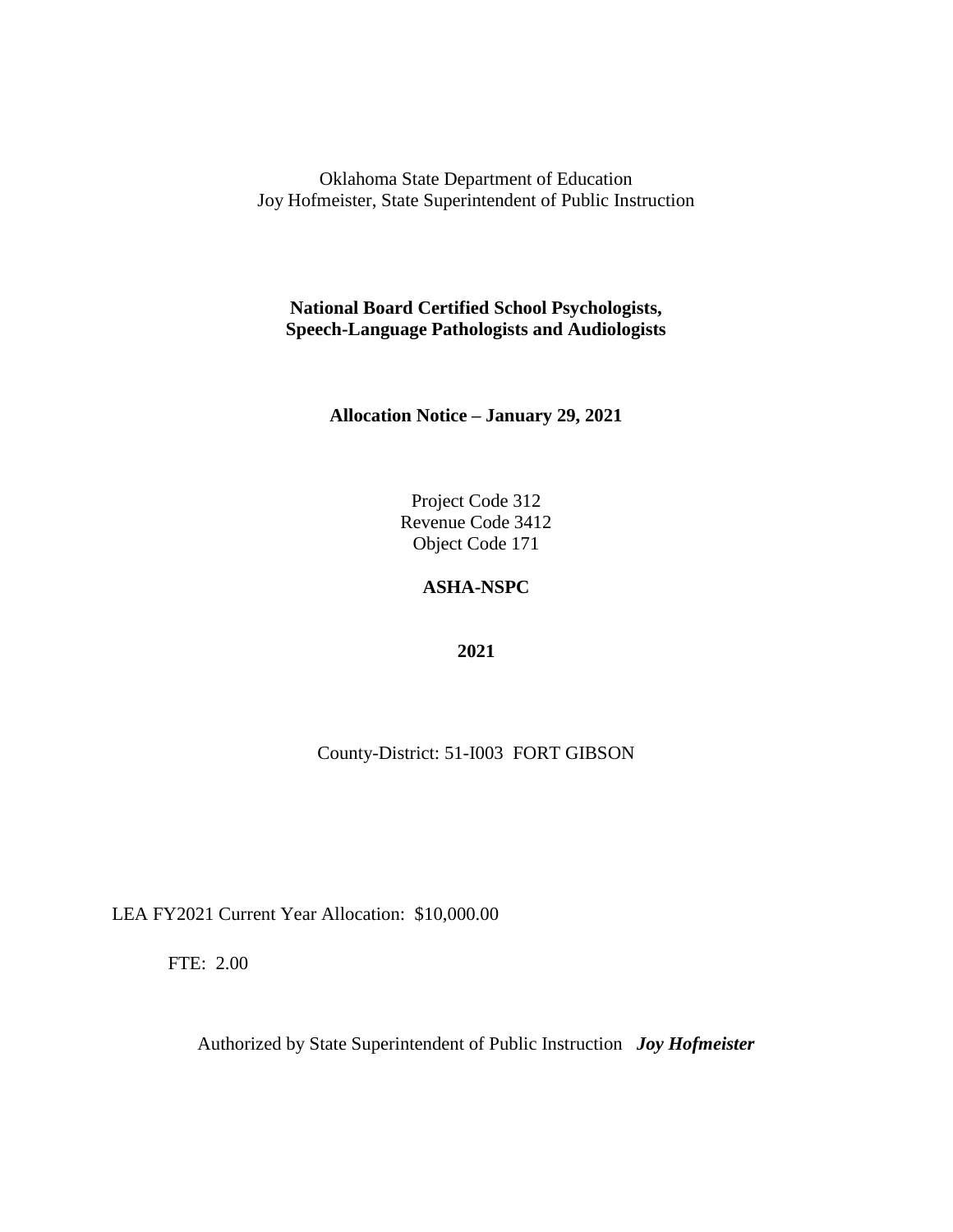**National Board Certified School Psychologists, Speech-Language Pathologists and Audiologists**

**Allocation Notice – January 29, 2021**

Project Code 312 Revenue Code 3412 Object Code 171

### **ASHA-NSPC**

**2021**

County-District: 51-I020 MUSKOGEE

LEA FY2021 Current Year Allocation: \$35,000.00

FTE: 7.00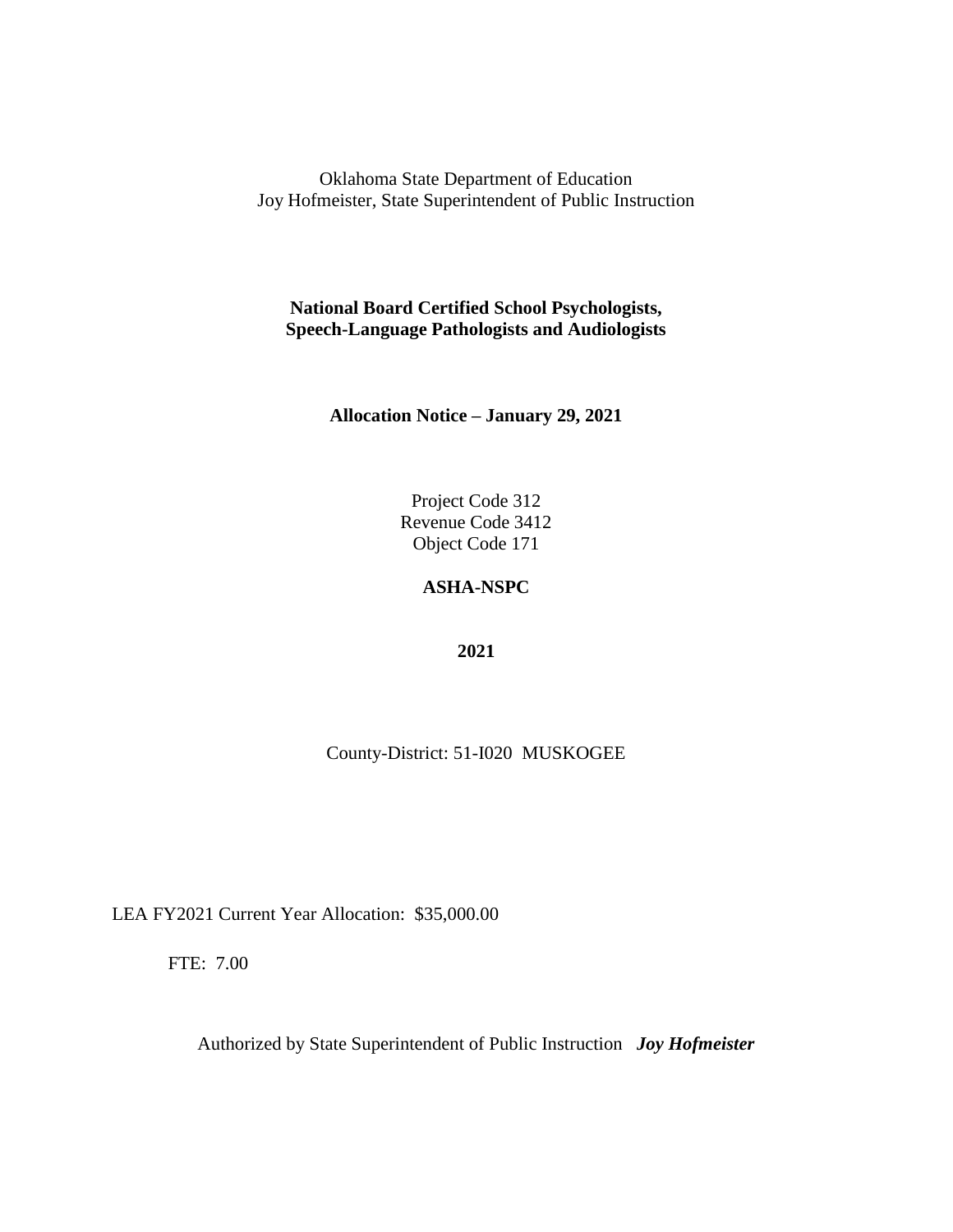**National Board Certified School Psychologists, Speech-Language Pathologists and Audiologists**

**Allocation Notice – January 29, 2021**

Project Code 312 Revenue Code 3412 Object Code 171

#### **ASHA-NSPC**

**2021**

County-District: 51-I029 HILLDALE

LEA FY2021 Current Year Allocation: \$7,900.00

FTE: 1.58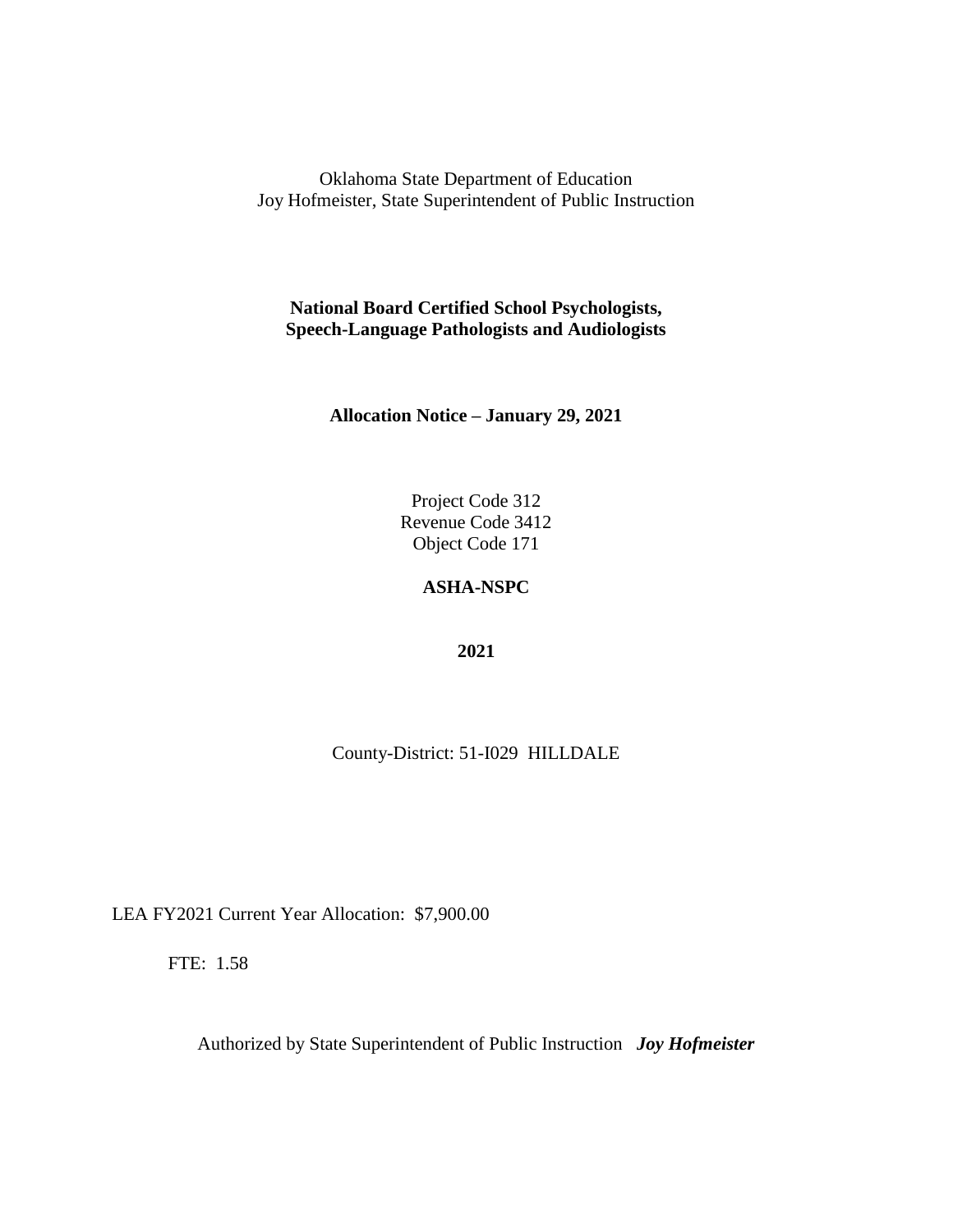**National Board Certified School Psychologists, Speech-Language Pathologists and Audiologists**

**Allocation Notice – January 29, 2021**

Project Code 312 Revenue Code 3412 Object Code 171

#### **ASHA-NSPC**

**2021**

County-District: 51-I074 WARNER

LEA FY2021 Current Year Allocation: \$5,000.00

FTE: 1.00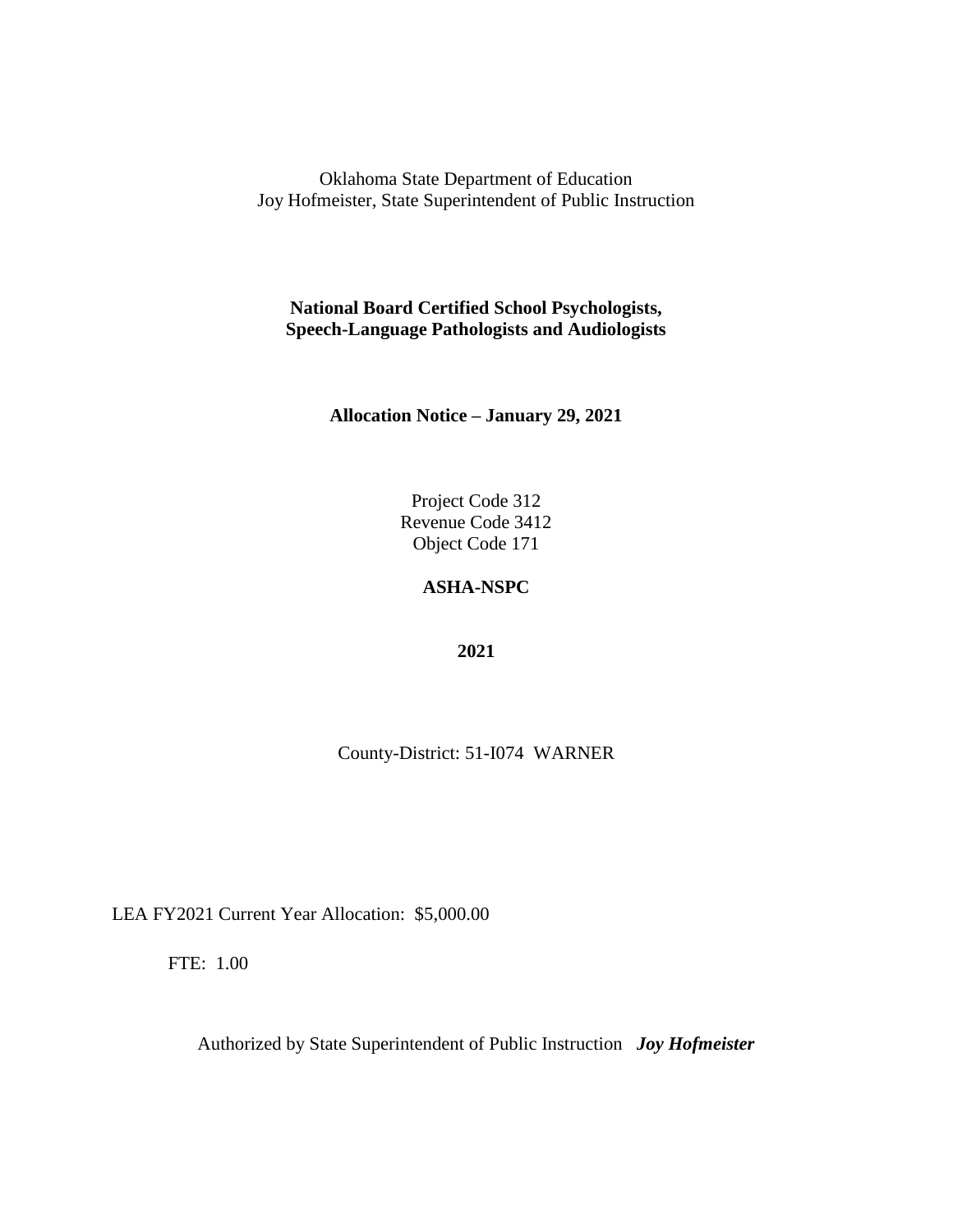**National Board Certified School Psychologists, Speech-Language Pathologists and Audiologists**

**Allocation Notice – January 29, 2021**

Project Code 312 Revenue Code 3412 Object Code 171

#### **ASHA-NSPC**

**2021**

County-District: 52-I001 PERRY

LEA FY2021 Current Year Allocation: \$5,000.00

FTE: 1.00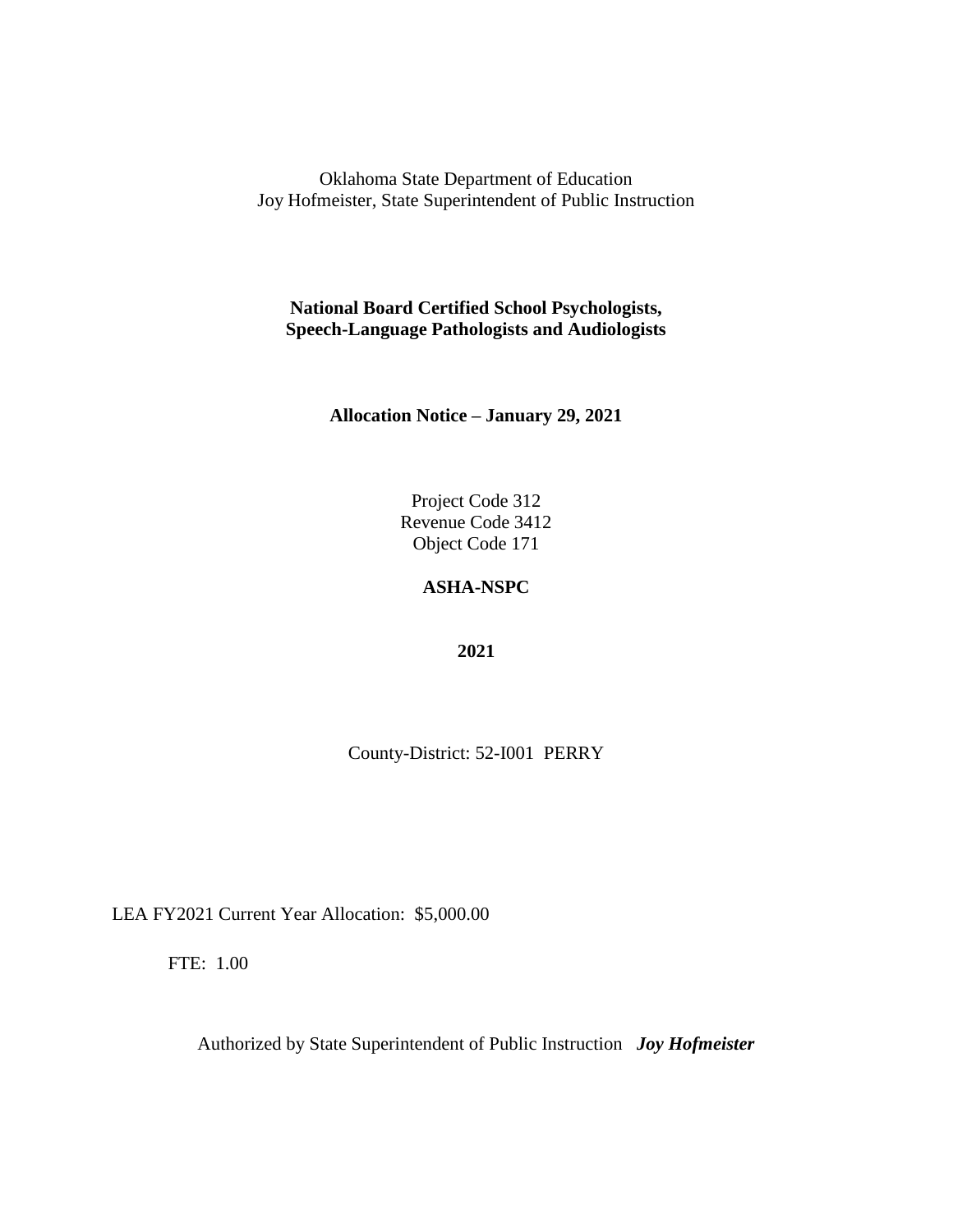**National Board Certified School Psychologists, Speech-Language Pathologists and Audiologists**

**Allocation Notice – January 29, 2021**

Project Code 312 Revenue Code 3412 Object Code 171

#### **ASHA-NSPC**

**2021**

County-District: 52-I004 FRONTIER

LEA FY2021 Current Year Allocation: \$5,000.00

FTE: 1.00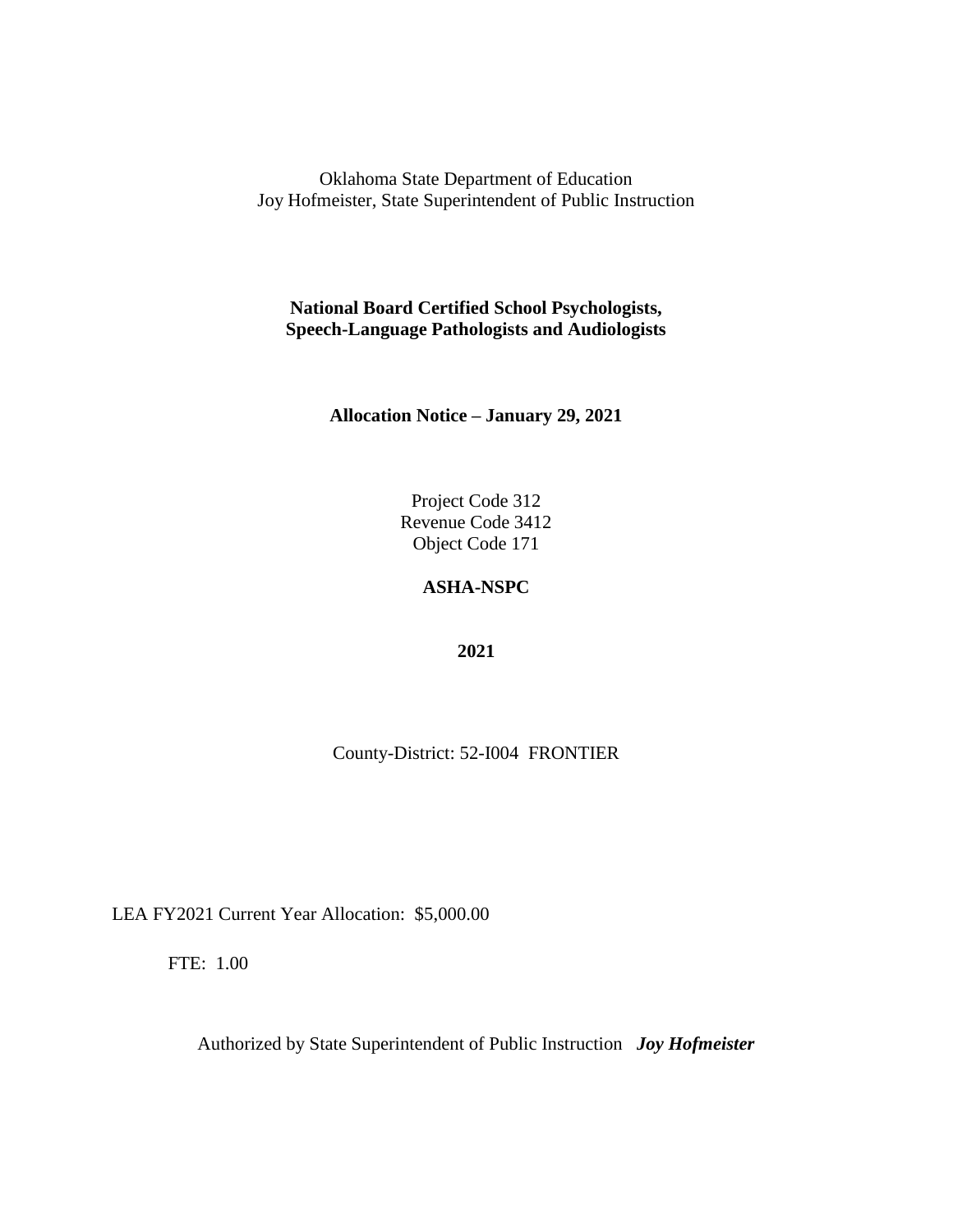**National Board Certified School Psychologists, Speech-Language Pathologists and Audiologists**

**Allocation Notice – January 29, 2021**

Project Code 312 Revenue Code 3412 Object Code 171

#### **ASHA-NSPC**

**2021**

County-District: 52-I006 MORRISON

LEA FY2021 Current Year Allocation: \$5,000.00

FTE: 1.00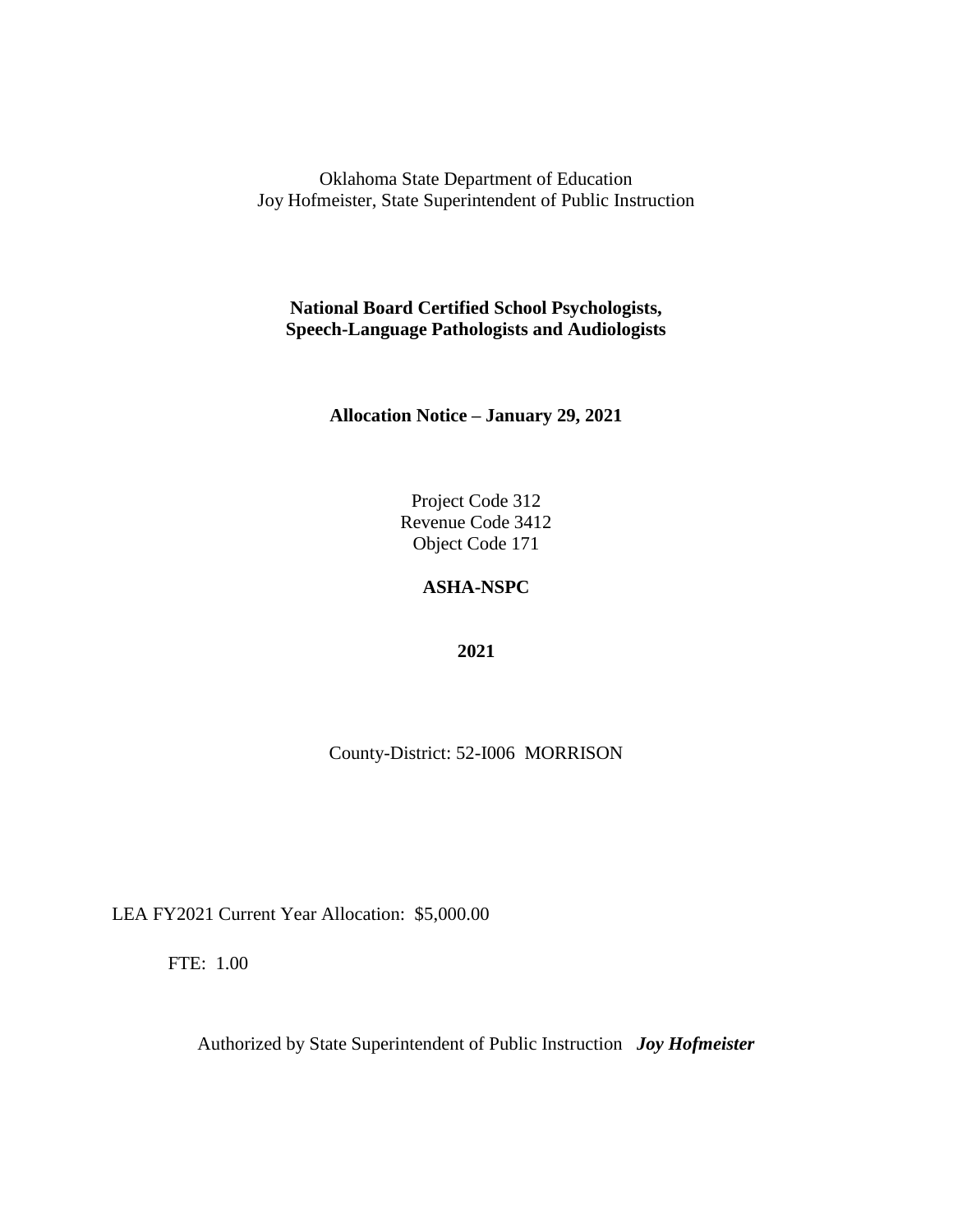**National Board Certified School Psychologists, Speech-Language Pathologists and Audiologists**

**Allocation Notice – January 29, 2021**

Project Code 312 Revenue Code 3412 Object Code 171

### **ASHA-NSPC**

**2021**

County-District: 55-I001 PUTNAM CITY

LEA FY2021 Current Year Allocation: \$221,500.00

FTE: 44.30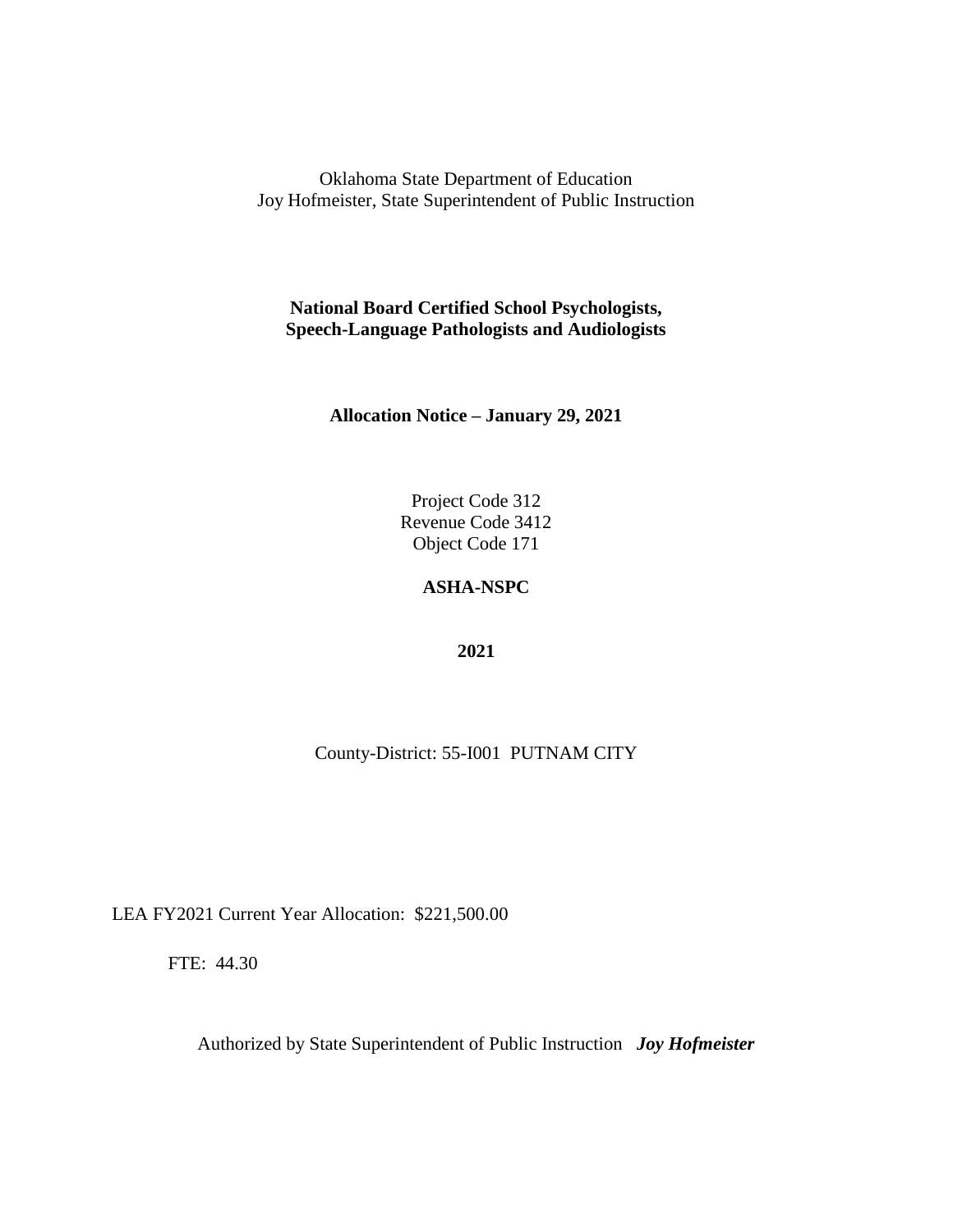**National Board Certified School Psychologists, Speech-Language Pathologists and Audiologists**

**Allocation Notice – January 29, 2021**

Project Code 312 Revenue Code 3412 Object Code 171

### **ASHA-NSPC**

**2021**

# County-District: 55-I004 CHOCTAW-NICOMA PARK

LEA FY2021 Current Year Allocation: \$25,000.00

FTE: 5.00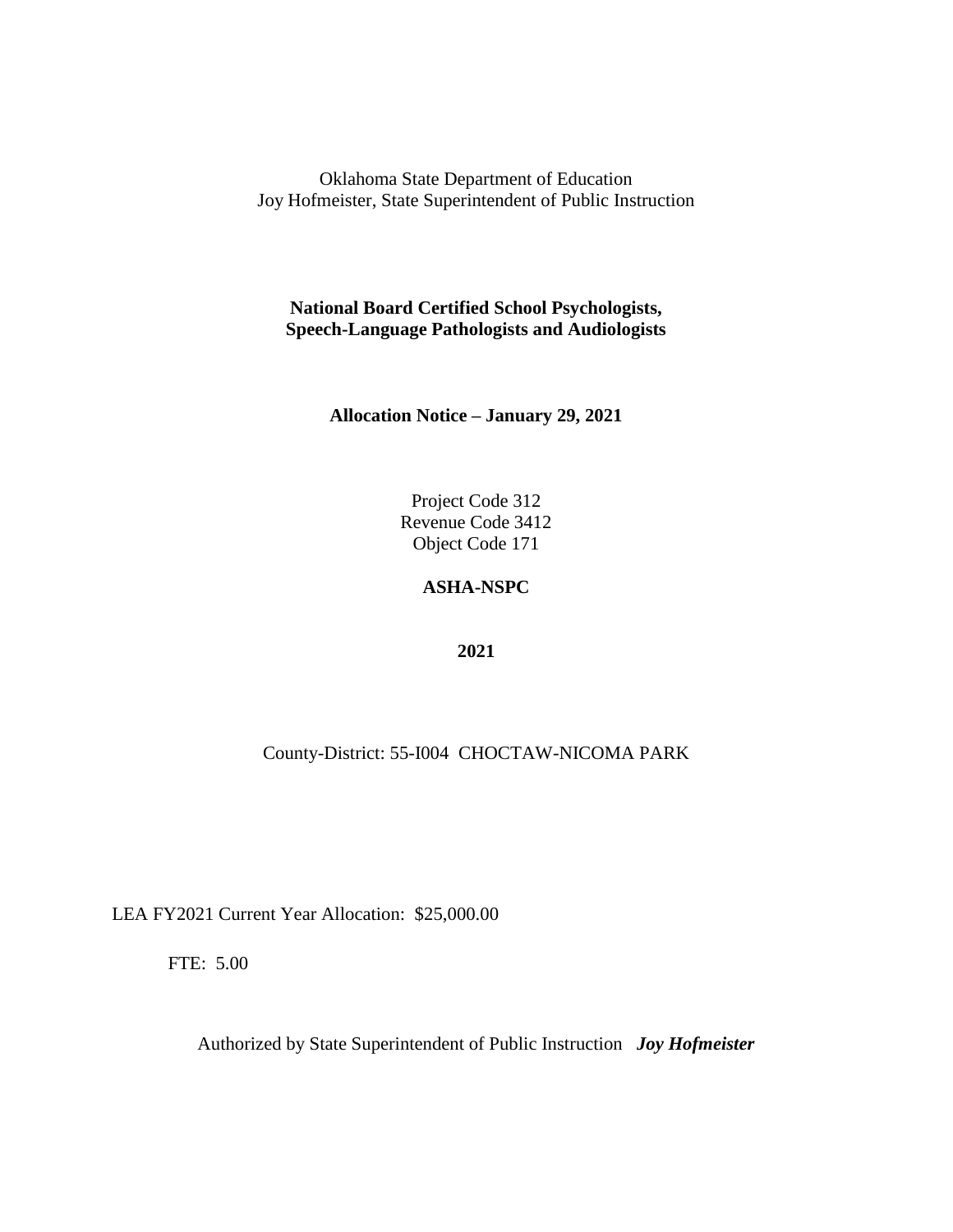**National Board Certified School Psychologists, Speech-Language Pathologists and Audiologists**

**Allocation Notice – January 29, 2021**

Project Code 312 Revenue Code 3412 Object Code 171

### **ASHA-NSPC**

**2021**

County-District: 55-I006 DEER CREEK

LEA FY2021 Current Year Allocation: \$35,000.00

FTE: 7.00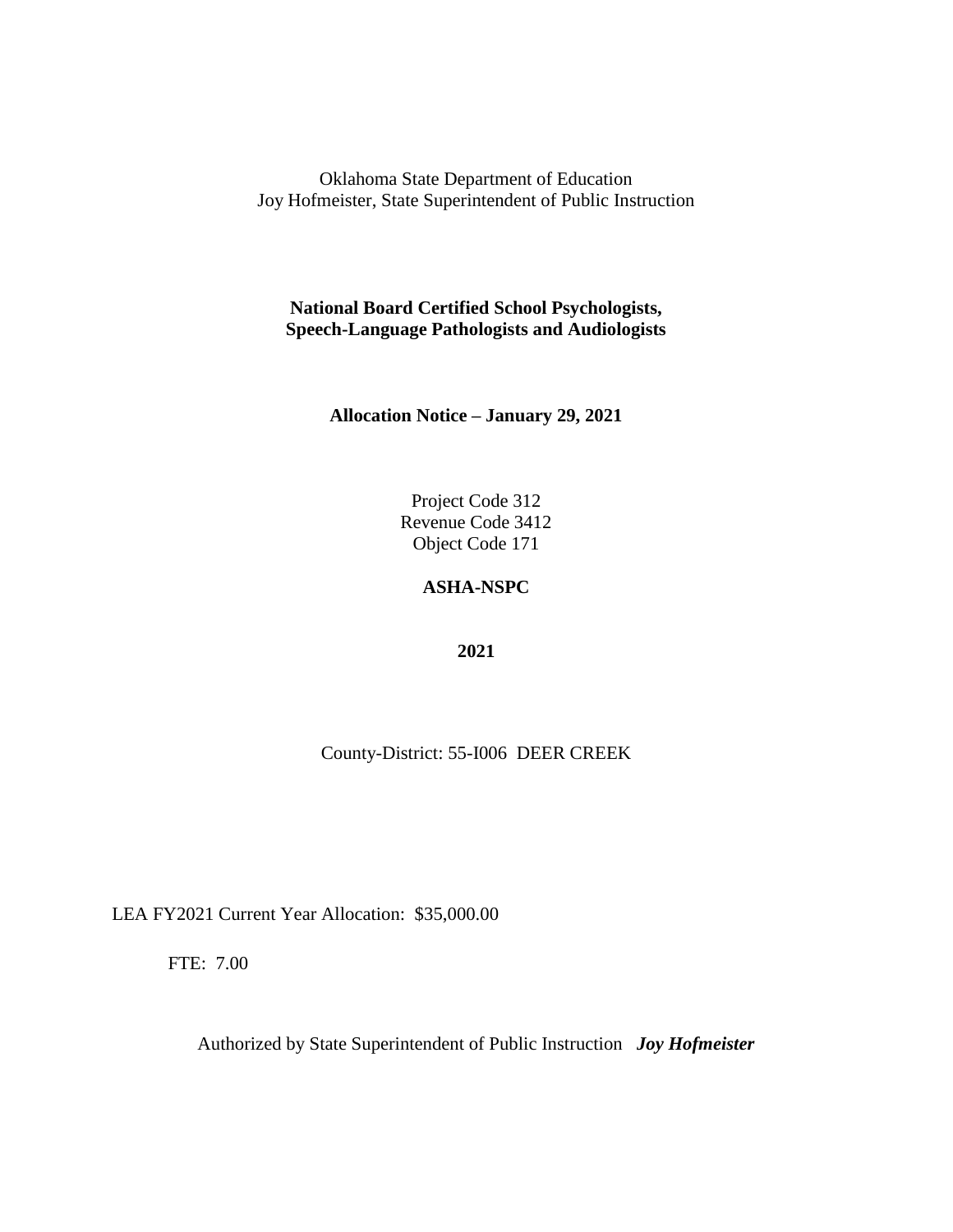**National Board Certified School Psychologists, Speech-Language Pathologists and Audiologists**

**Allocation Notice – January 29, 2021**

Project Code 312 Revenue Code 3412 Object Code 171

#### **ASHA-NSPC**

**2021**

County-District: 55-I007 HARRAH

LEA FY2021 Current Year Allocation: \$15,000.00

FTE: 3.00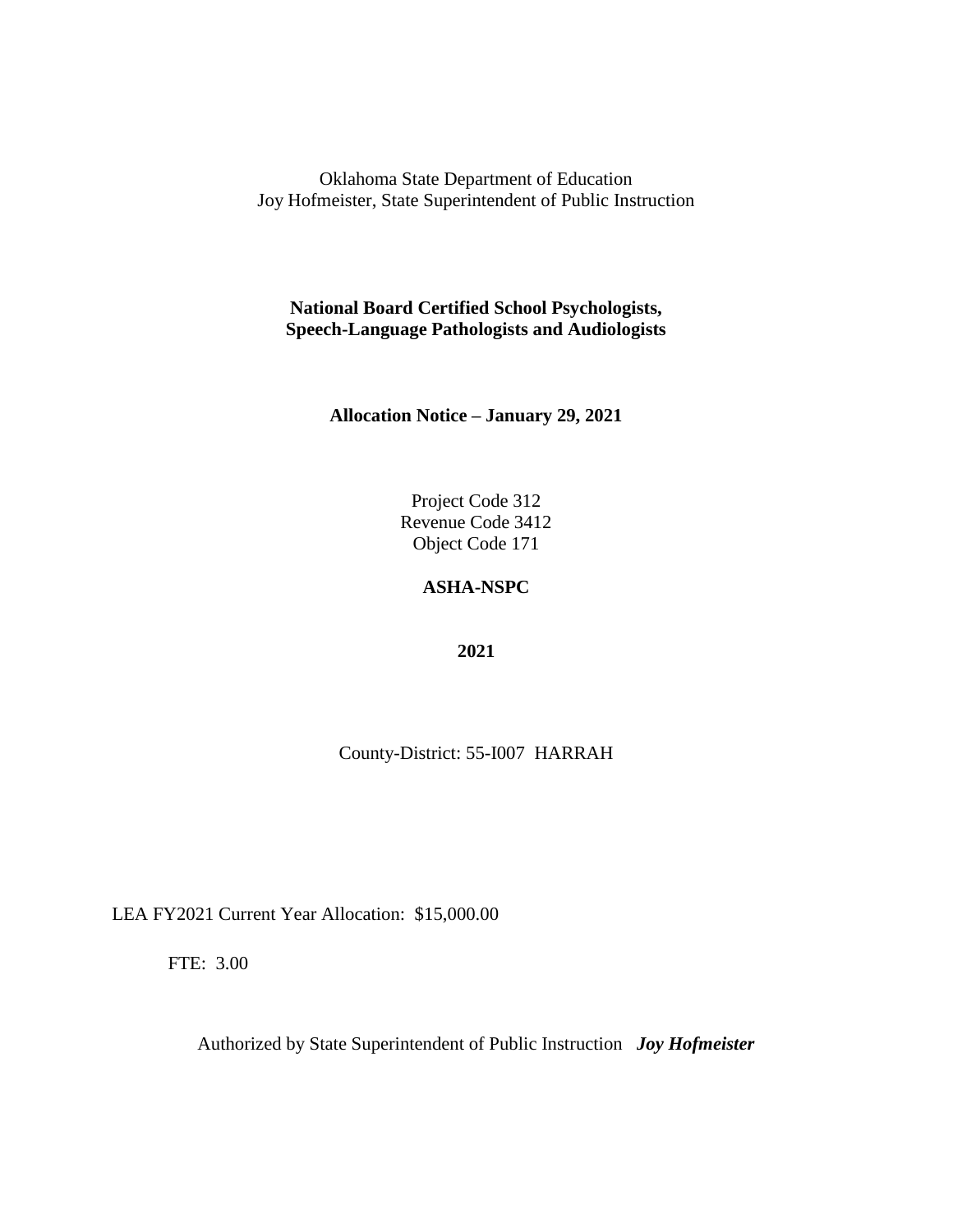**National Board Certified School Psychologists, Speech-Language Pathologists and Audiologists**

**Allocation Notice – January 29, 2021**

Project Code 312 Revenue Code 3412 Object Code 171

#### **ASHA-NSPC**

**2021**

County-District: 55-I009 JONES

LEA FY2021 Current Year Allocation: \$5,000.00

FTE: 1.00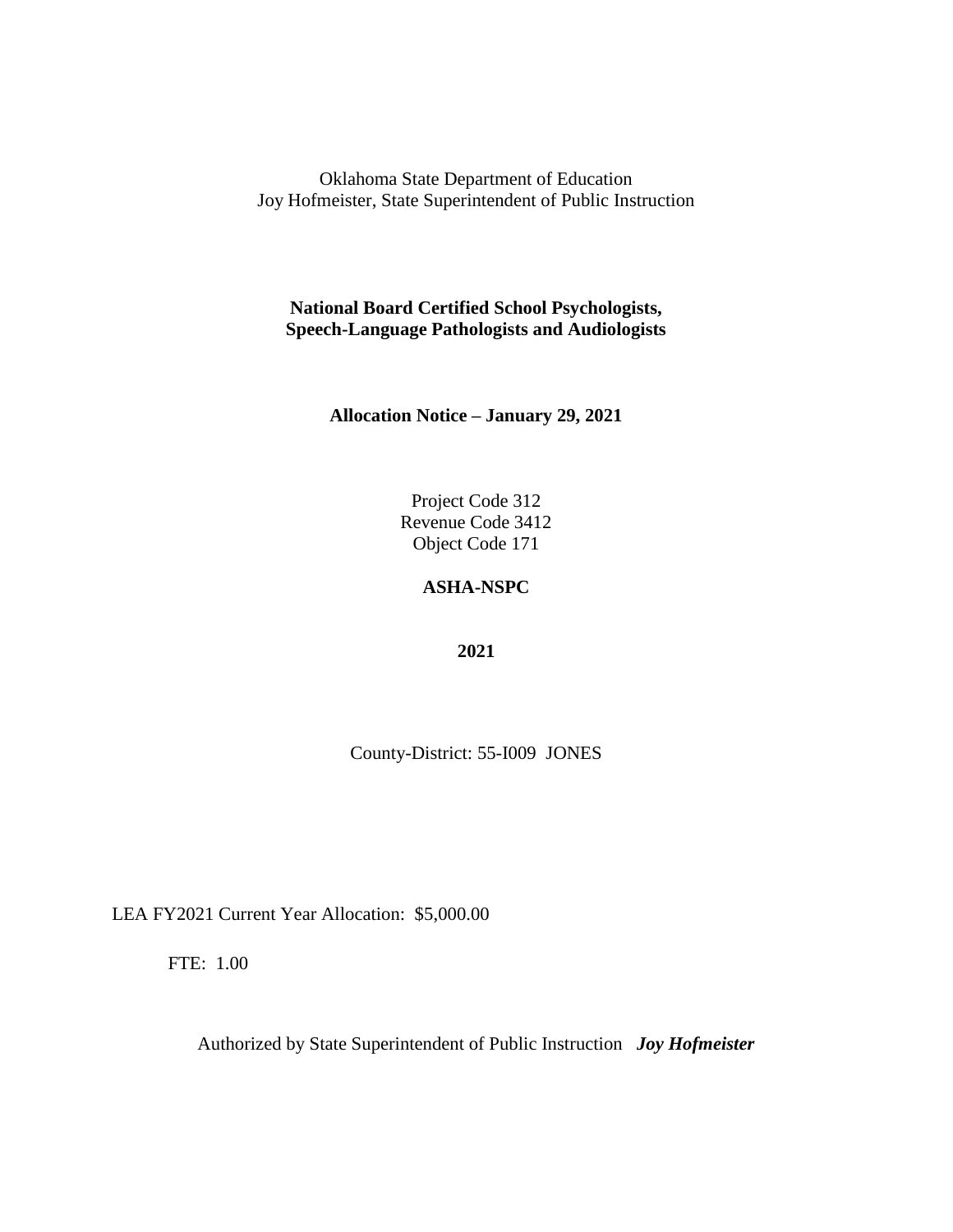**National Board Certified School Psychologists, Speech-Language Pathologists and Audiologists**

**Allocation Notice – January 29, 2021**

Project Code 312 Revenue Code 3412 Object Code 171

#### **ASHA-NSPC**

**2021**

County-District: 55-I012 EDMOND

LEA FY2021 Current Year Allocation: \$318,600.00

FTE: 63.72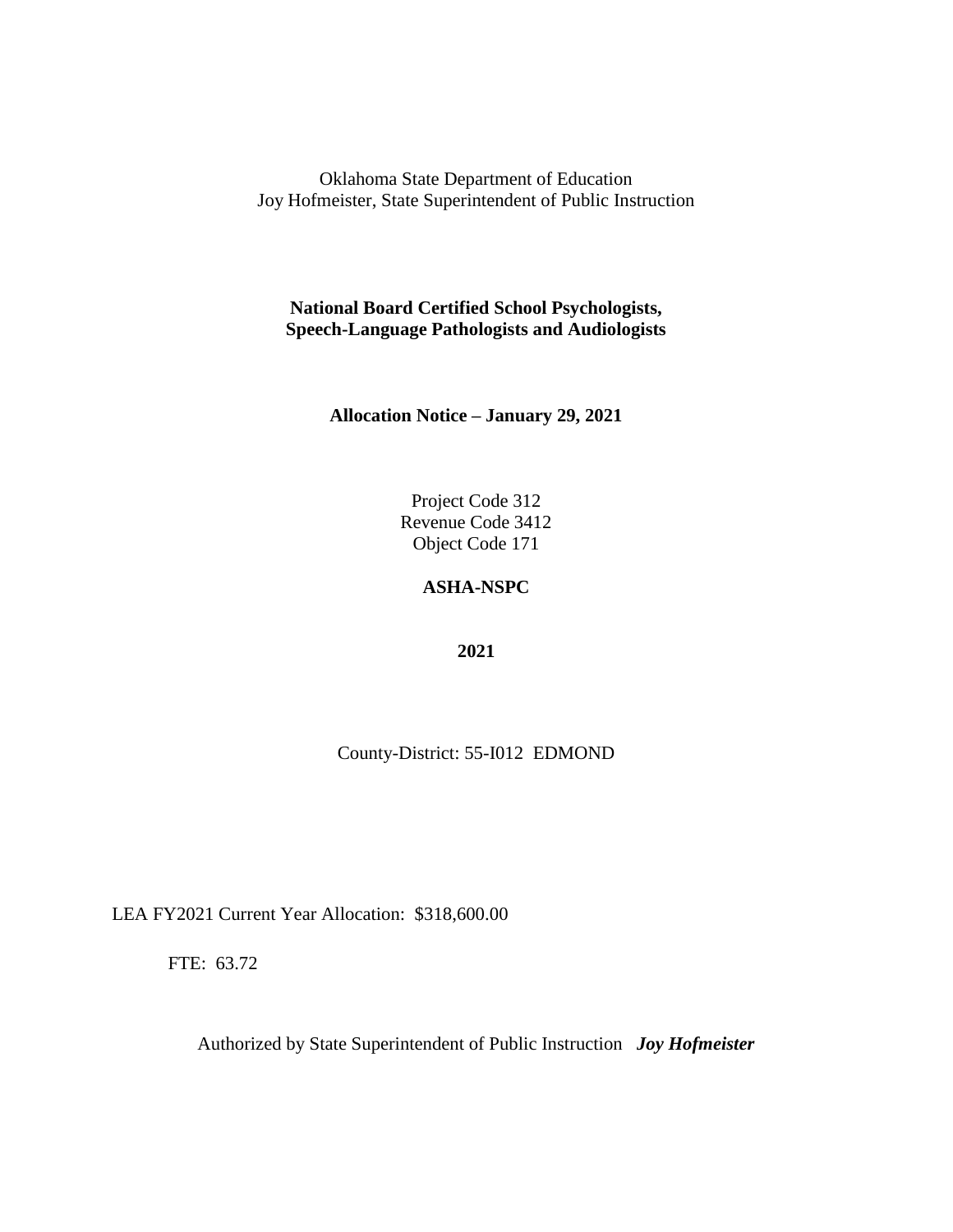**National Board Certified School Psychologists, Speech-Language Pathologists and Audiologists**

**Allocation Notice – January 29, 2021**

Project Code 312 Revenue Code 3412 Object Code 171

### **ASHA-NSPC**

**2021**

County-District: 55-I041 WESTERN HEIGHTS

LEA FY2021 Current Year Allocation: \$15,000.00

FTE: 3.00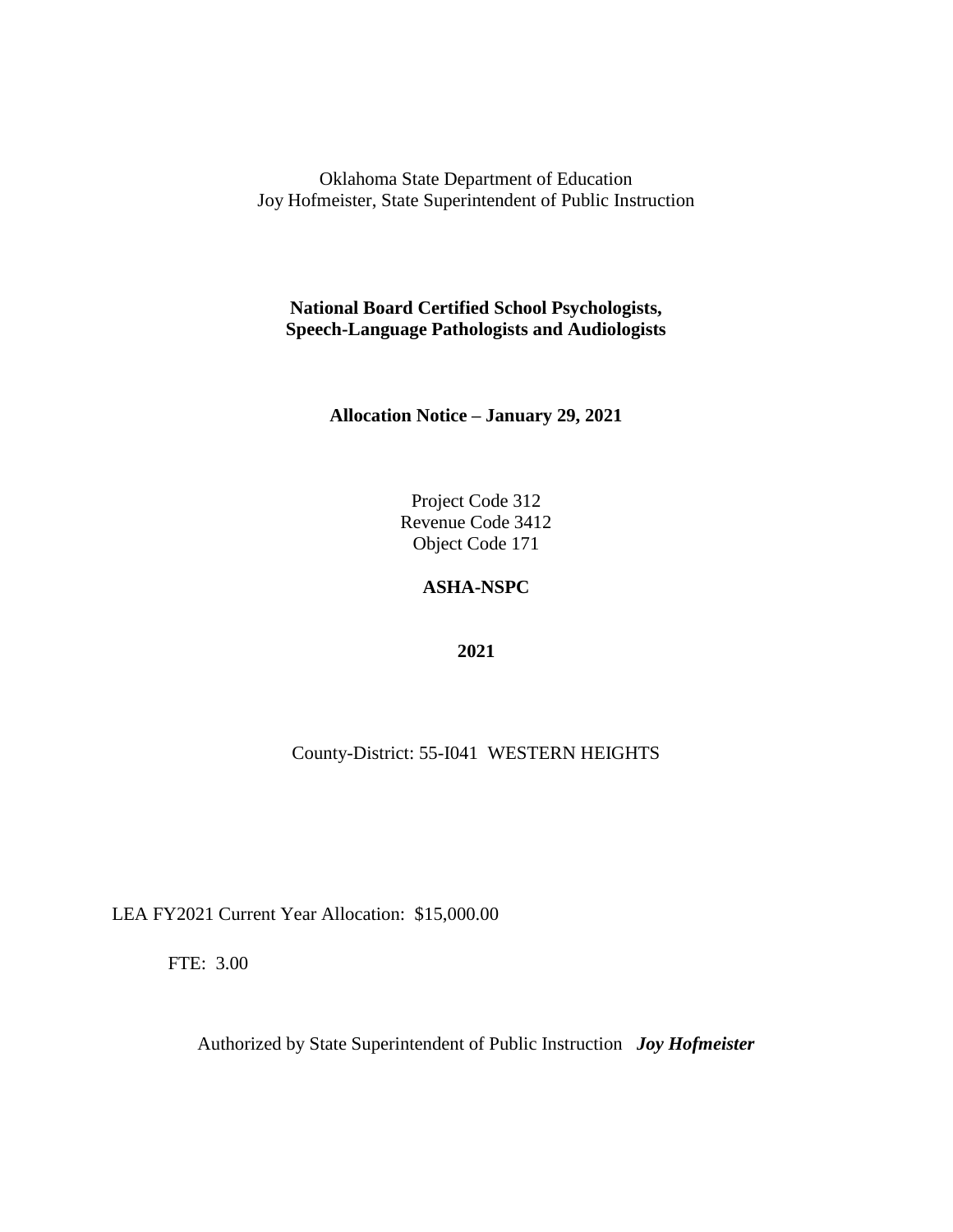**National Board Certified School Psychologists, Speech-Language Pathologists and Audiologists**

**Allocation Notice – January 29, 2021**

Project Code 312 Revenue Code 3412 Object Code 171

### **ASHA-NSPC**

**2021**

## County-District: 55-I052 MIDWEST CITY-DEL CITY

LEA FY2021 Current Year Allocation: \$80,000.00

FTE: 16.00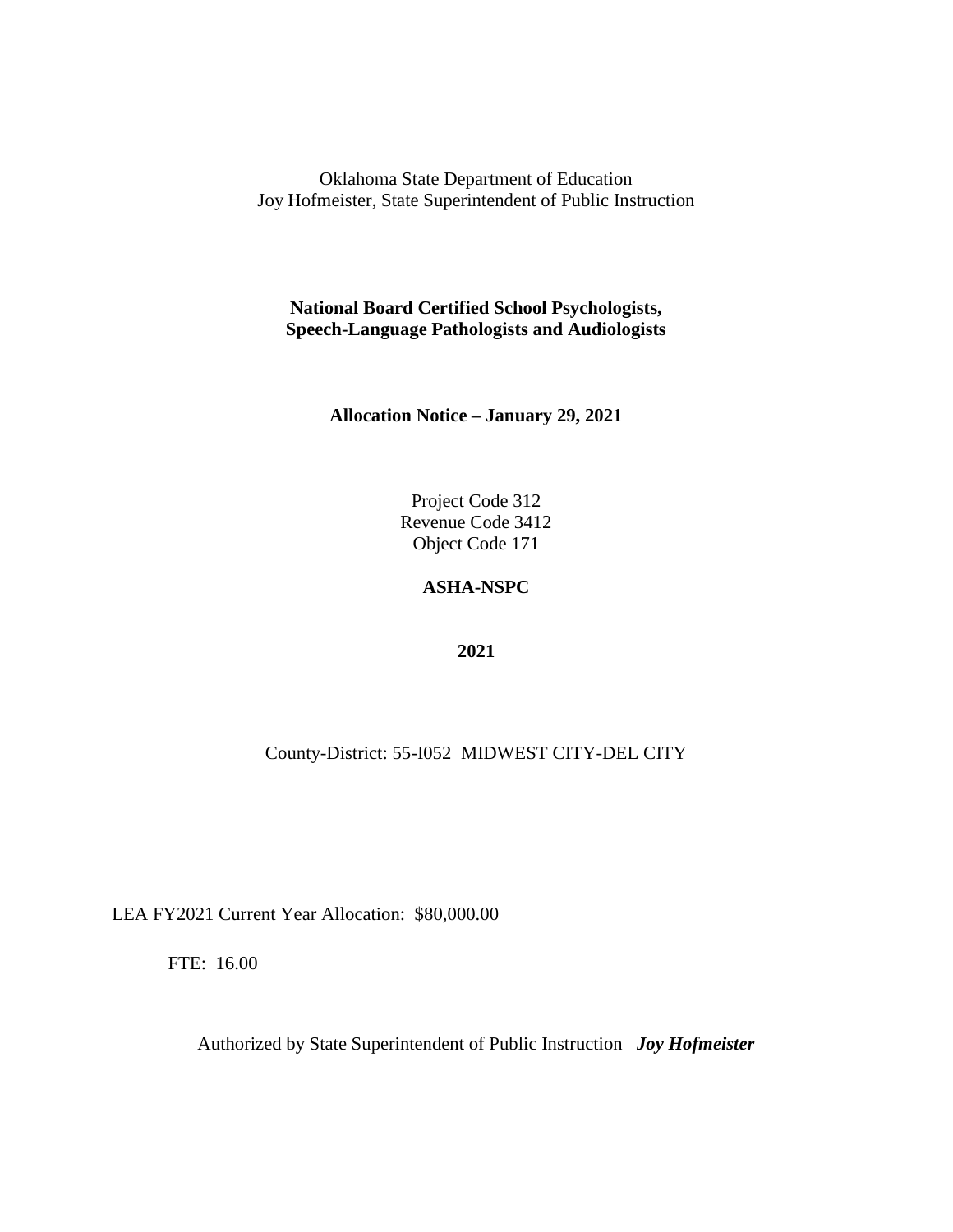**National Board Certified School Psychologists, Speech-Language Pathologists and Audiologists**

**Allocation Notice – January 29, 2021**

Project Code 312 Revenue Code 3412 Object Code 171

#### **ASHA-NSPC**

**2021**

County-District: 55-I088 BETHANY

LEA FY2021 Current Year Allocation: \$15,000.00

FTE: 3.00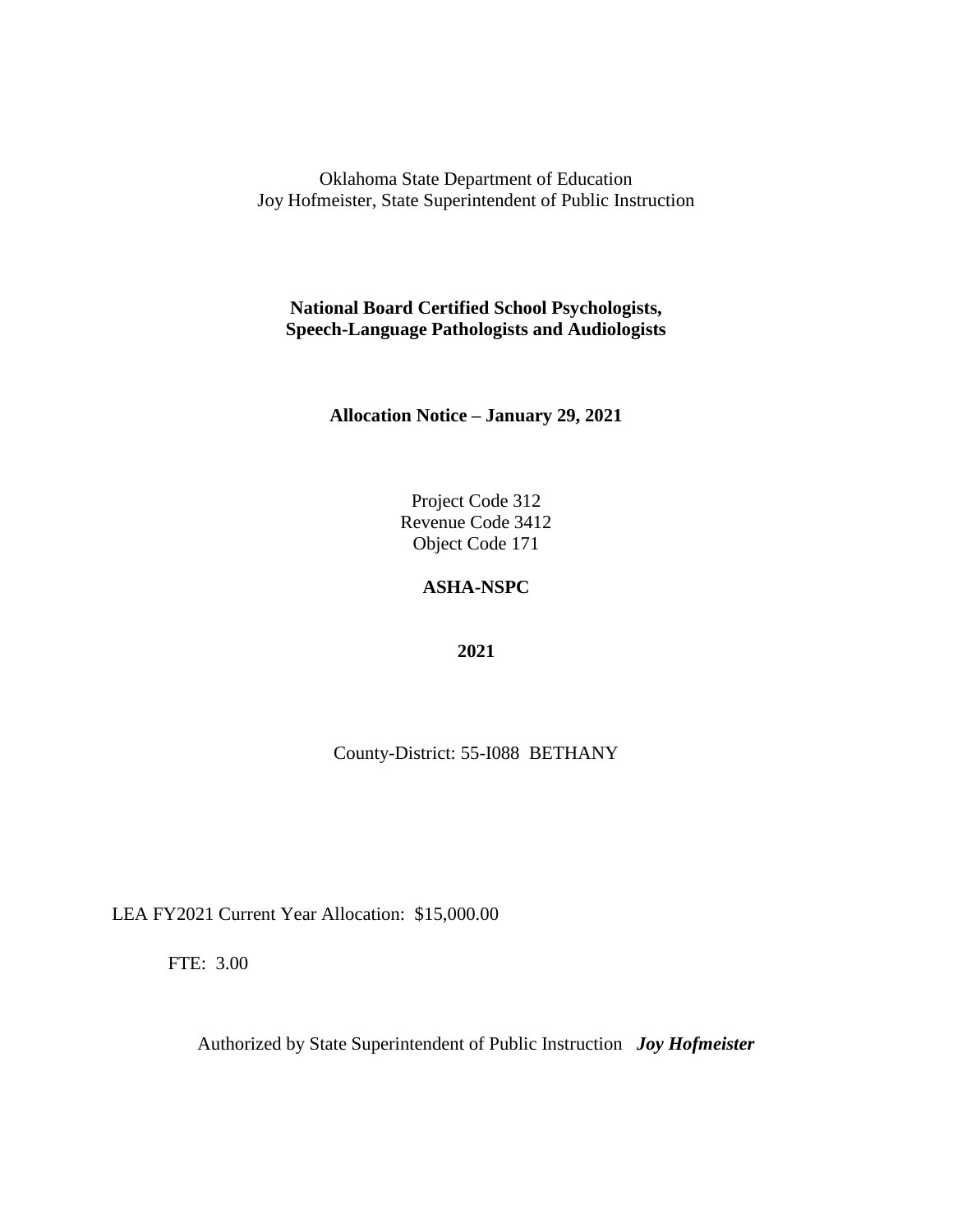**National Board Certified School Psychologists, Speech-Language Pathologists and Audiologists**

**Allocation Notice – January 29, 2021**

Project Code 312 Revenue Code 3412 Object Code 171

### **ASHA-NSPC**

**2021**

County-District: 55-I089 OKLAHOMA CITY

LEA FY2021 Current Year Allocation: \$222,150.00

FTE: 44.43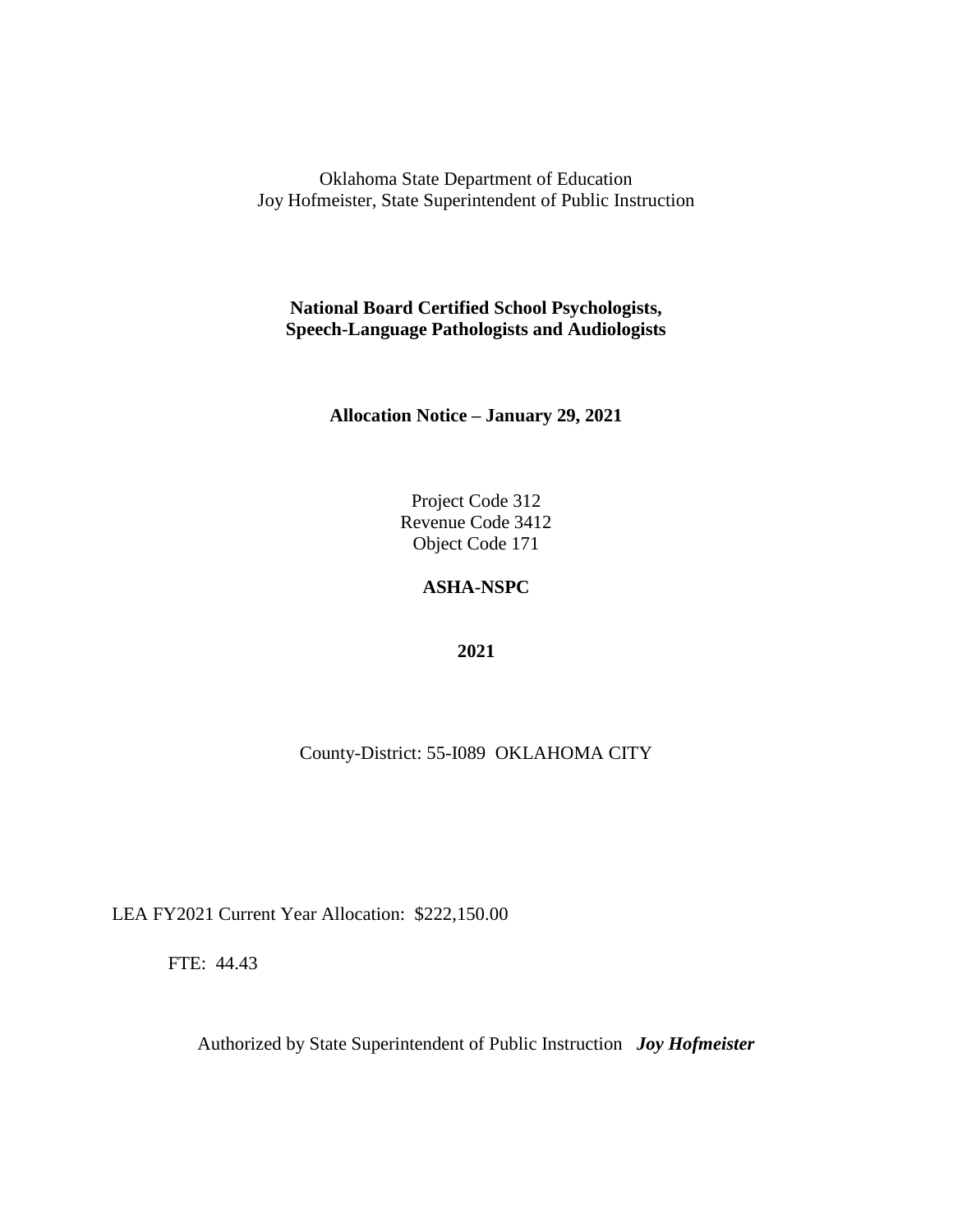**National Board Certified School Psychologists, Speech-Language Pathologists and Audiologists**

**Allocation Notice – January 29, 2021**

Project Code 312 Revenue Code 3412 Object Code 171

#### **ASHA-NSPC**

**2021**

County-District: 55-Z001 EPIC ONE ON ONE CHARTER SCHOOL

LEA FY2021 Current Year Allocation: \$5,000.00

FTE: 1.00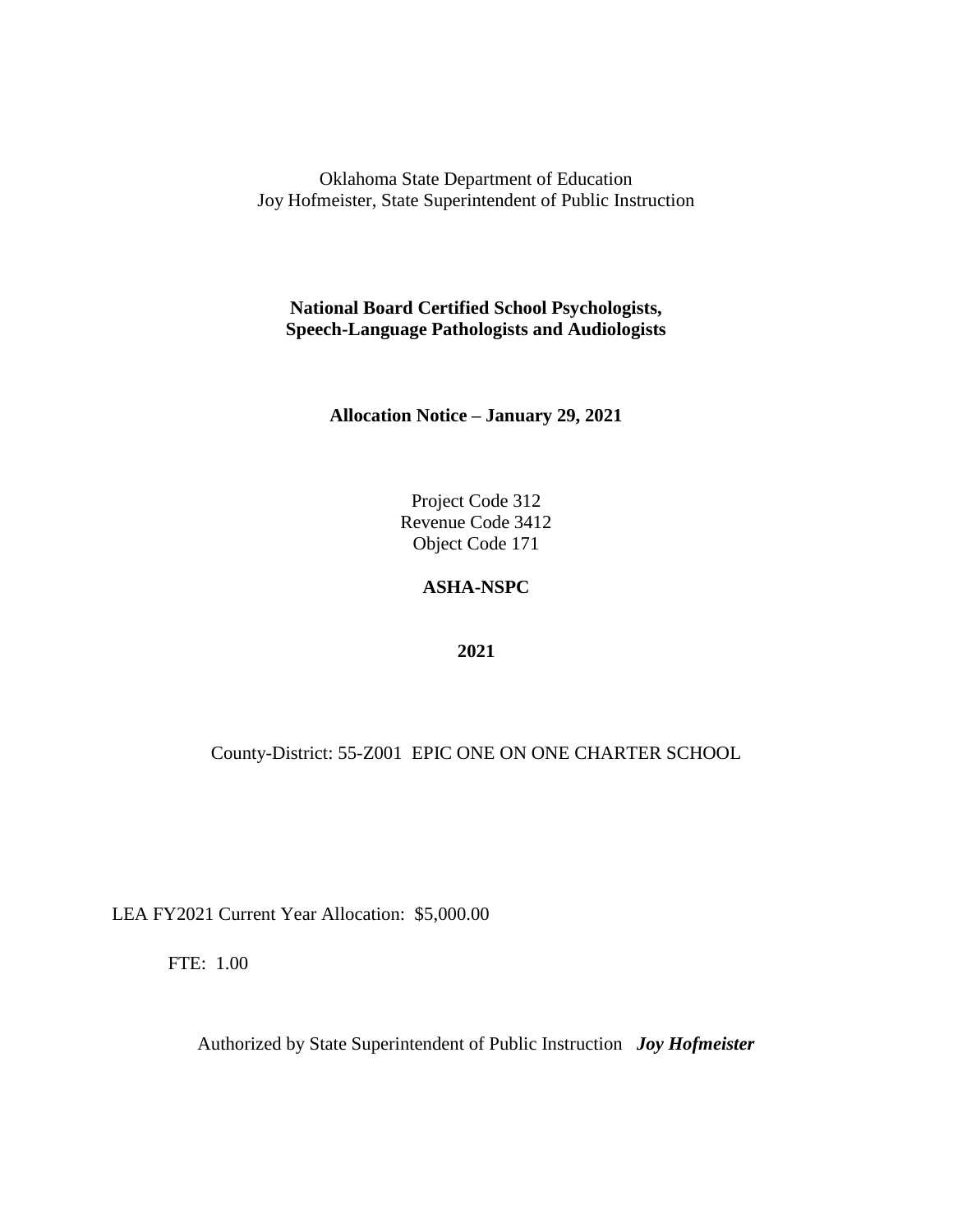**National Board Certified School Psychologists, Speech-Language Pathologists and Audiologists**

**Allocation Notice – January 29, 2021**

Project Code 312 Revenue Code 3412 Object Code 171

### **ASHA-NSPC**

**2021**

County-District: 56-I001 OKMULGEE

LEA FY2021 Current Year Allocation: \$10,000.00

FTE: 2.00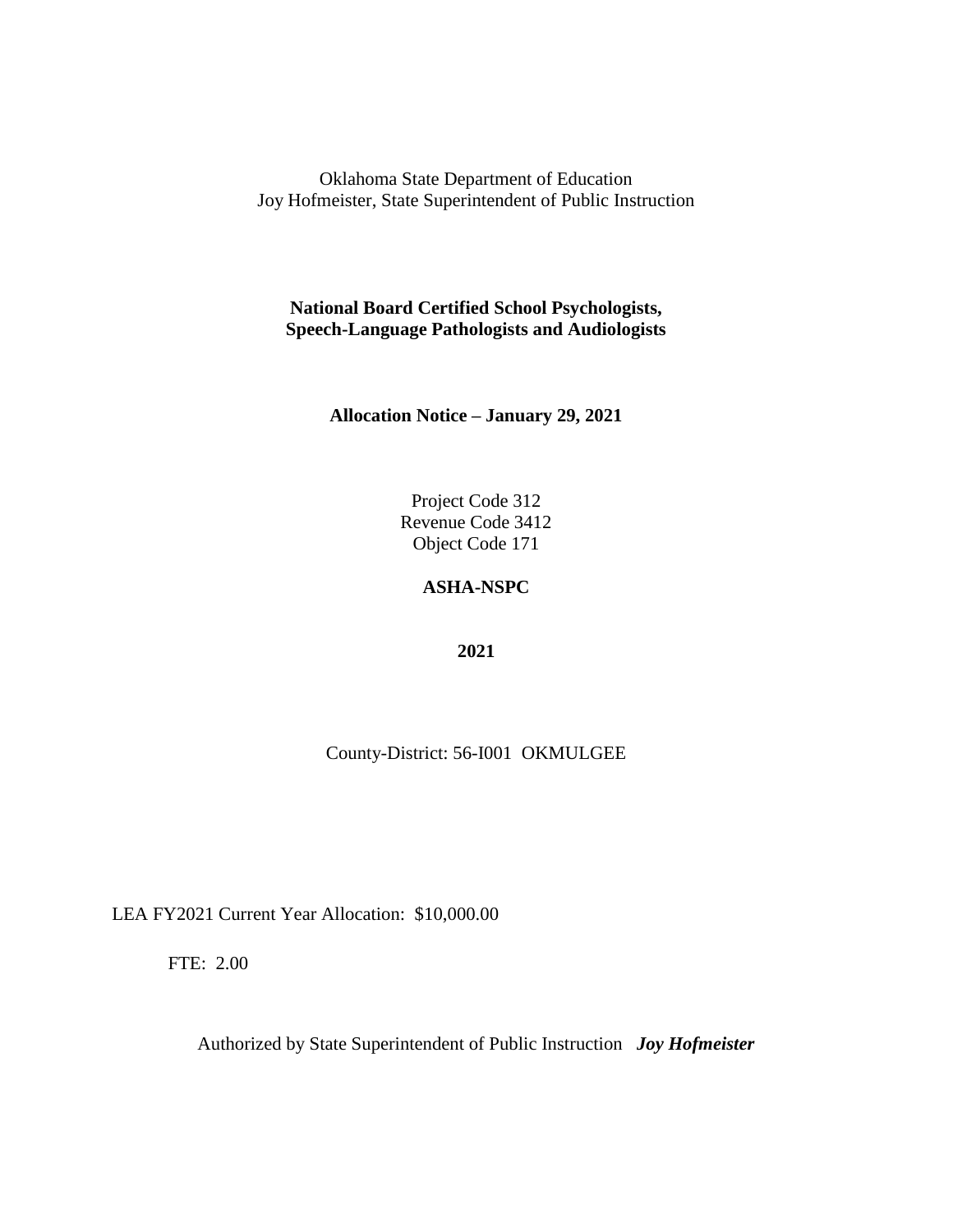**National Board Certified School Psychologists, Speech-Language Pathologists and Audiologists**

**Allocation Notice – January 29, 2021**

Project Code 312 Revenue Code 3412 Object Code 171

### **ASHA-NSPC**

**2021**

County-District: 56-I002 HENRYETTA

LEA FY2021 Current Year Allocation: \$10,000.00

FTE: 2.00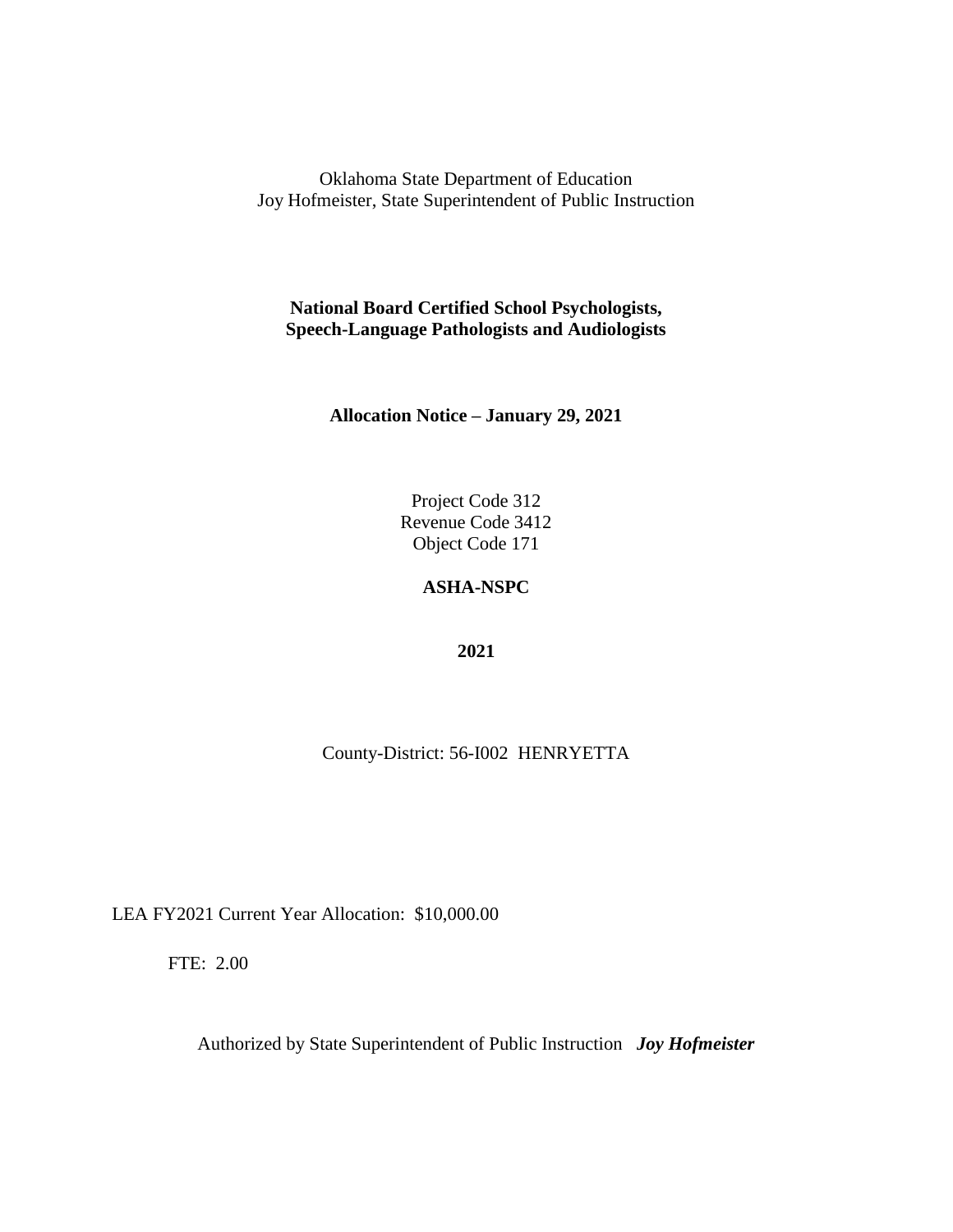**National Board Certified School Psychologists, Speech-Language Pathologists and Audiologists**

**Allocation Notice – January 29, 2021**

Project Code 312 Revenue Code 3412 Object Code 171

#### **ASHA-NSPC**

**2021**

County-District: 56-I003 MORRIS

LEA FY2021 Current Year Allocation: \$5,000.00

FTE: 1.00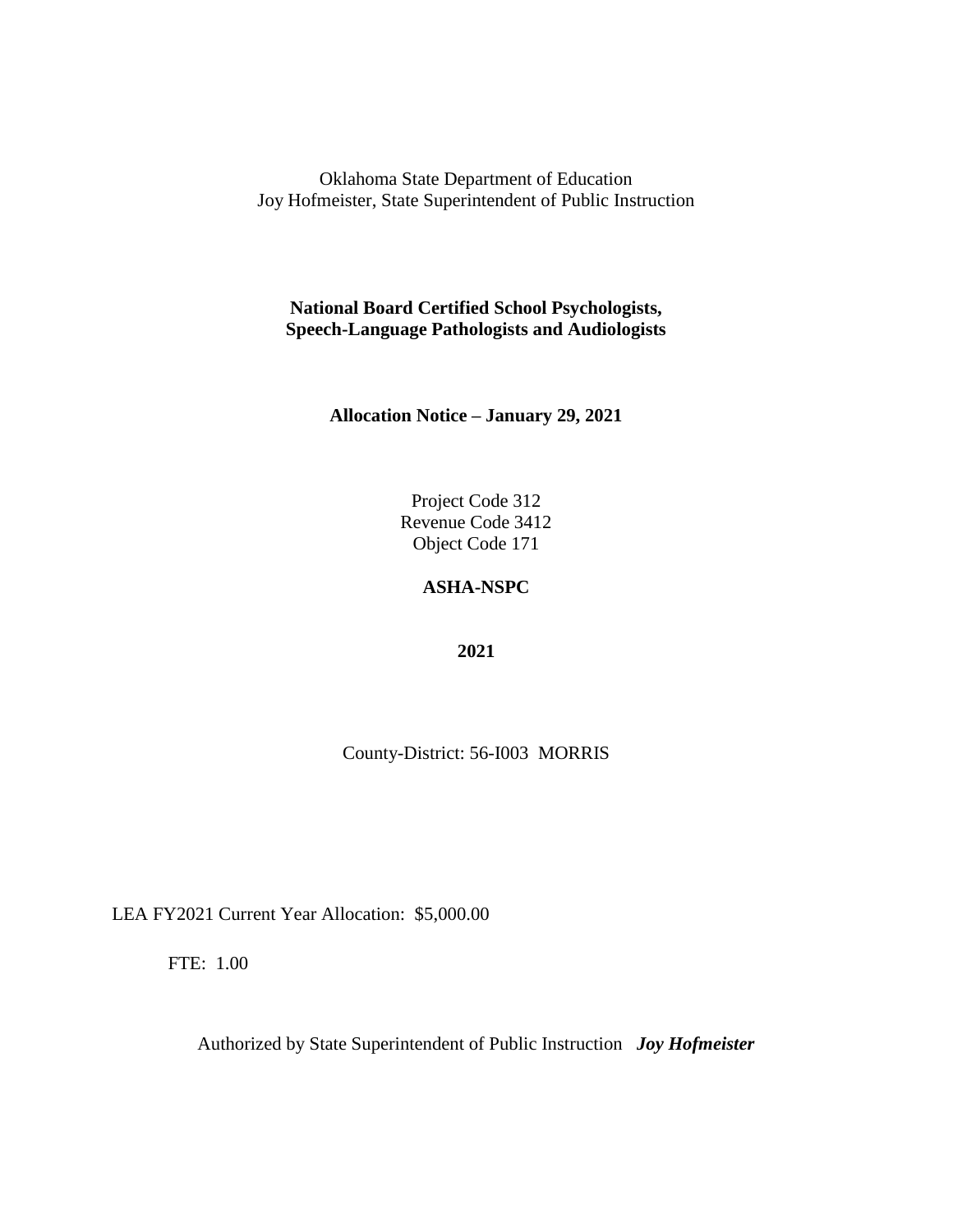**National Board Certified School Psychologists, Speech-Language Pathologists and Audiologists**

**Allocation Notice – January 29, 2021**

Project Code 312 Revenue Code 3412 Object Code 171

### **ASHA-NSPC**

**2021**

County-District: 56-I004 BEGGS

LEA FY2021 Current Year Allocation: \$10,000.00

FTE: 2.00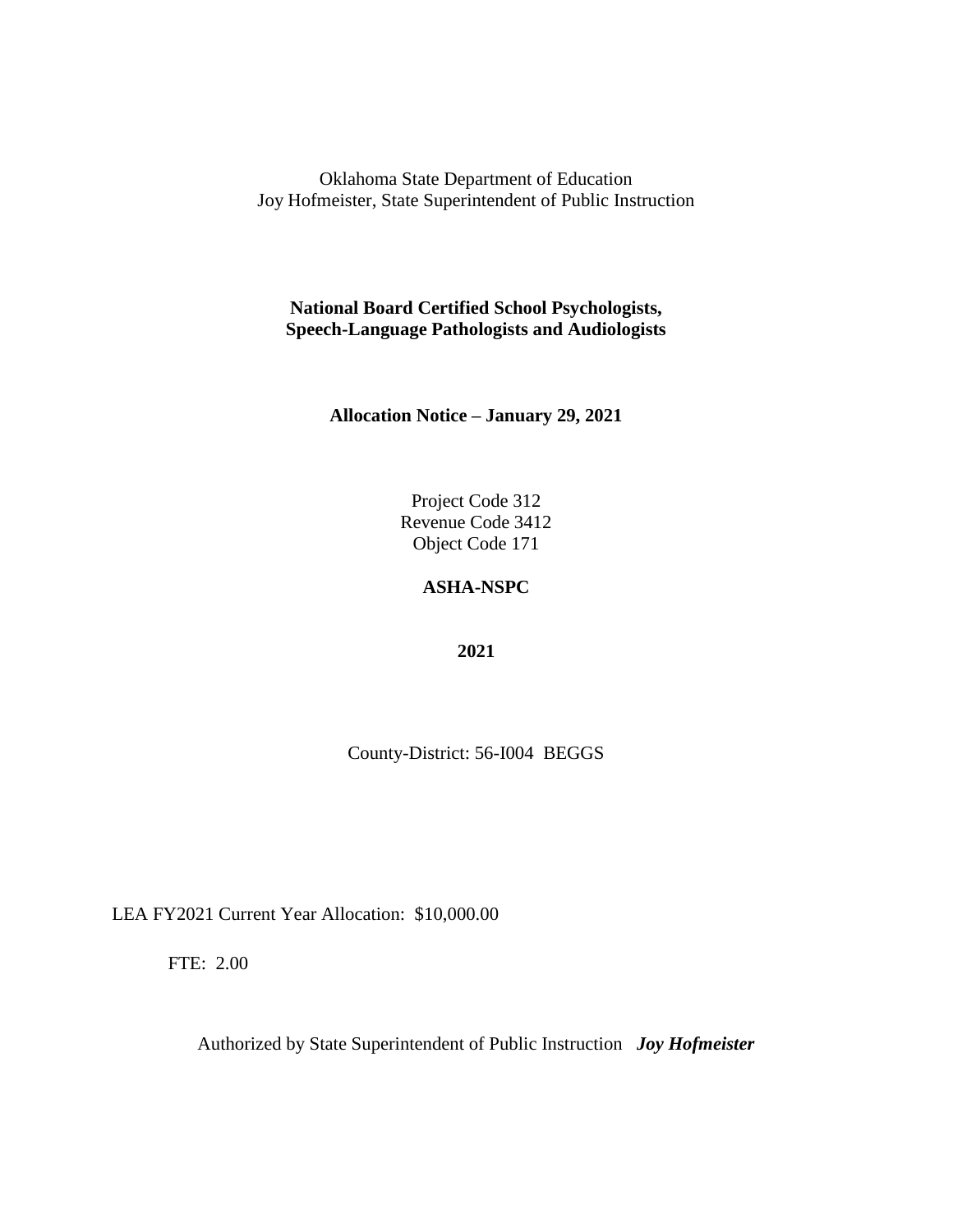**National Board Certified School Psychologists, Speech-Language Pathologists and Audiologists**

**Allocation Notice – January 29, 2021**

Project Code 312 Revenue Code 3412 Object Code 171

### **ASHA-NSPC**

**2021**

County-District: 57-C052 ANDERSON

LEA FY2021 Current Year Allocation: \$4,650.00

FTE: 0.93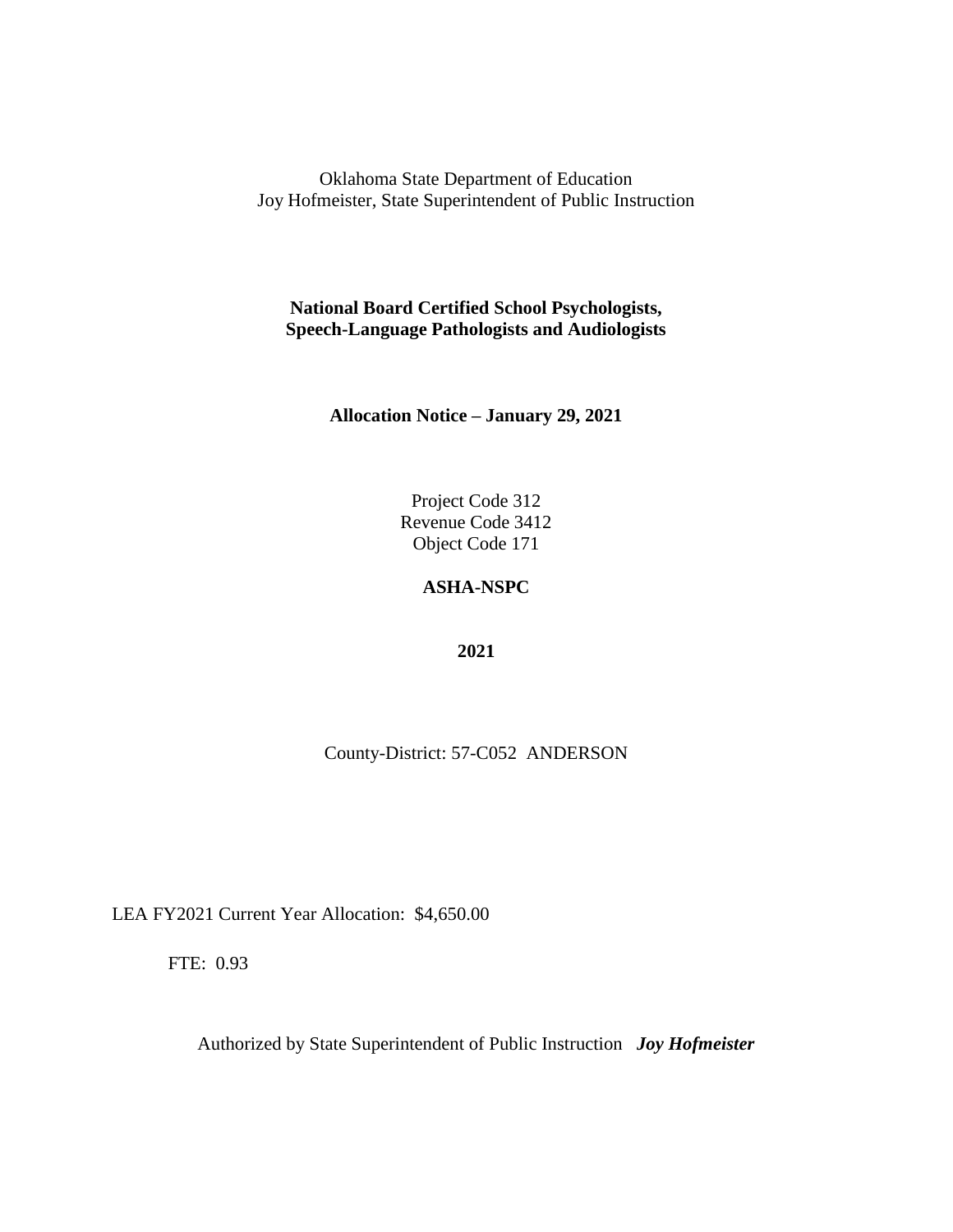**National Board Certified School Psychologists, Speech-Language Pathologists and Audiologists**

**Allocation Notice – January 29, 2021**

Project Code 312 Revenue Code 3412 Object Code 171

### **ASHA-NSPC**

**2021**

County-District: 57-K001 (ILC) OSAGE COUNTY

LEA FY2021 Current Year Allocation: \$18,650.00

FTE: 3.73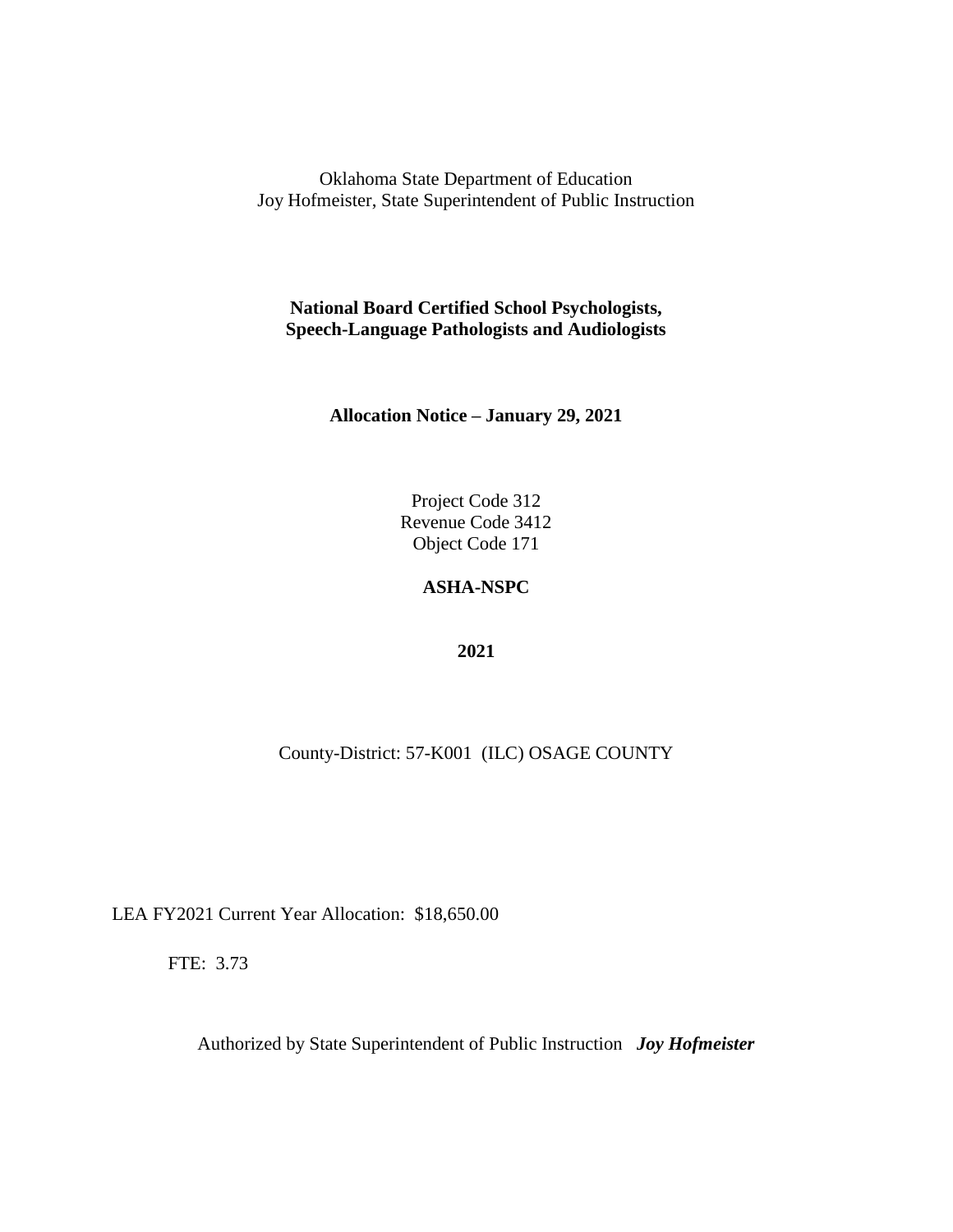**National Board Certified School Psychologists, Speech-Language Pathologists and Audiologists**

**Allocation Notice – January 29, 2021**

Project Code 312 Revenue Code 3412 Object Code 171

### **ASHA-NSPC**

**2021**

County-District: 59-I006 CLEVELAND

LEA FY2021 Current Year Allocation: \$10,000.00

FTE: 2.00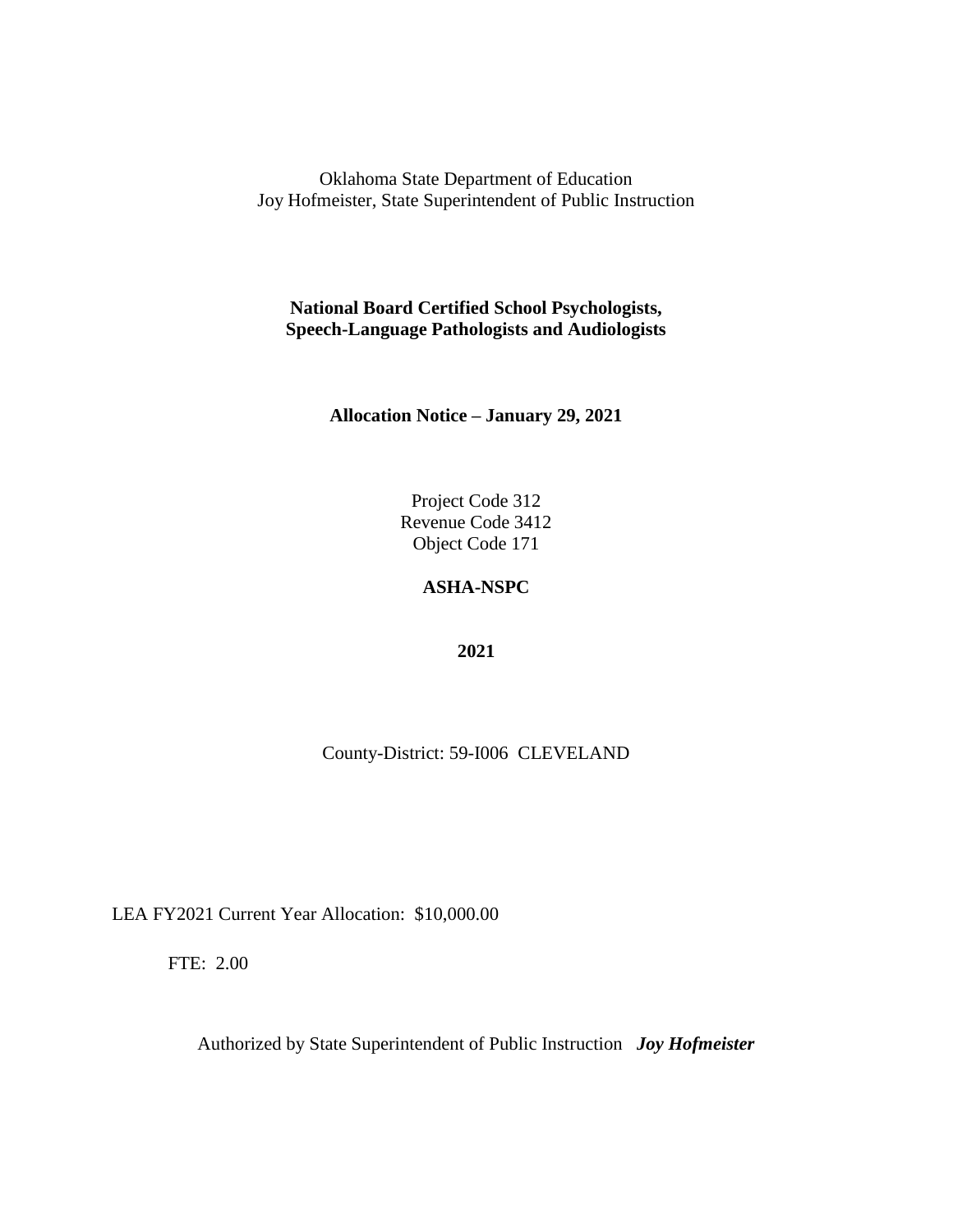**National Board Certified School Psychologists, Speech-Language Pathologists and Audiologists**

**Allocation Notice – January 29, 2021**

Project Code 312 Revenue Code 3412 Object Code 171

#### **ASHA-NSPC**

**2021**

County-District: 60-I003 RIPLEY

LEA FY2021 Current Year Allocation: \$5,000.00

FTE: 1.00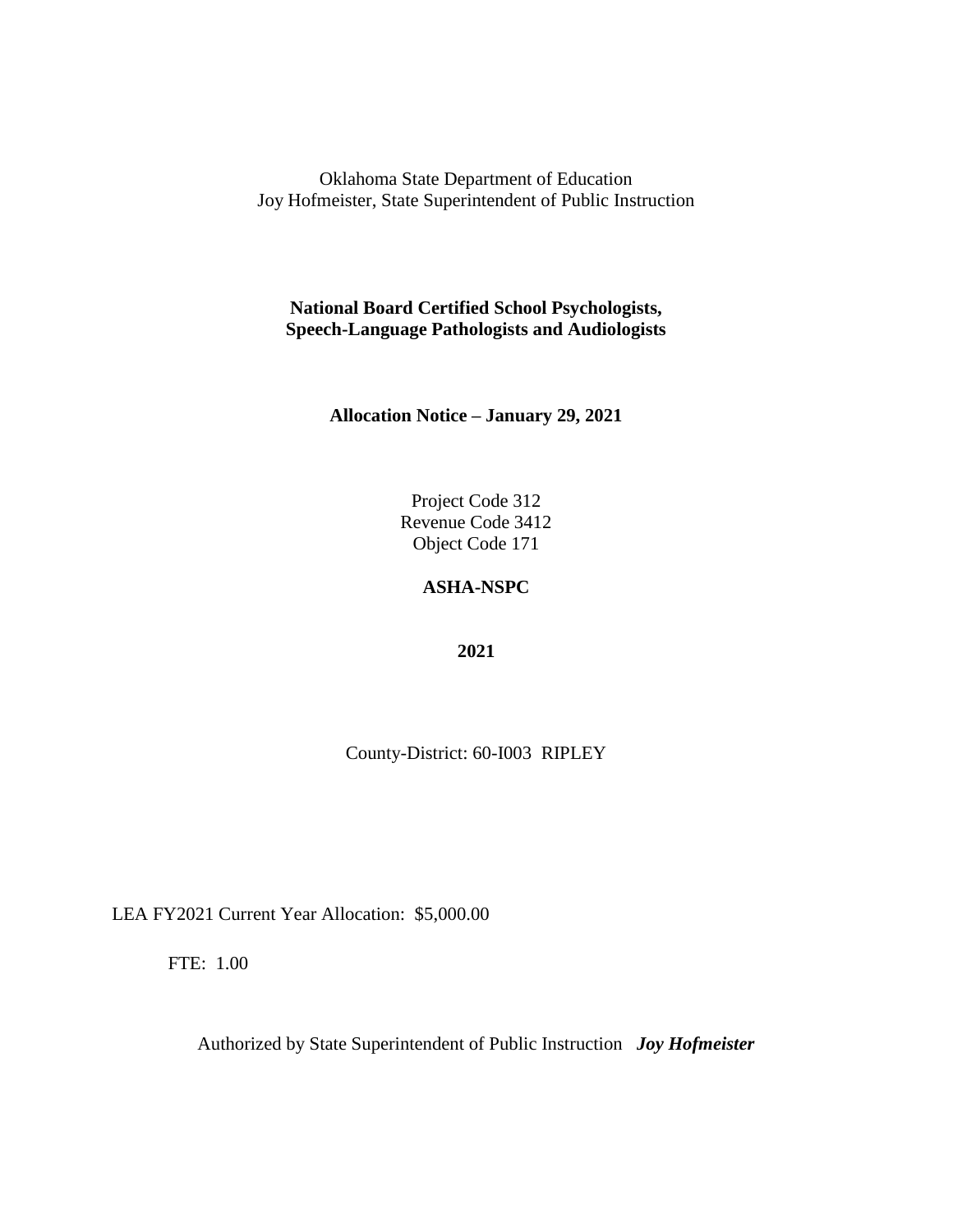**National Board Certified School Psychologists, Speech-Language Pathologists and Audiologists**

**Allocation Notice – January 29, 2021**

Project Code 312 Revenue Code 3412 Object Code 171

### **ASHA-NSPC**

**2021**

County-District: 60-I016 STILLWATER

LEA FY2021 Current Year Allocation: \$54,000.00

FTE: 10.80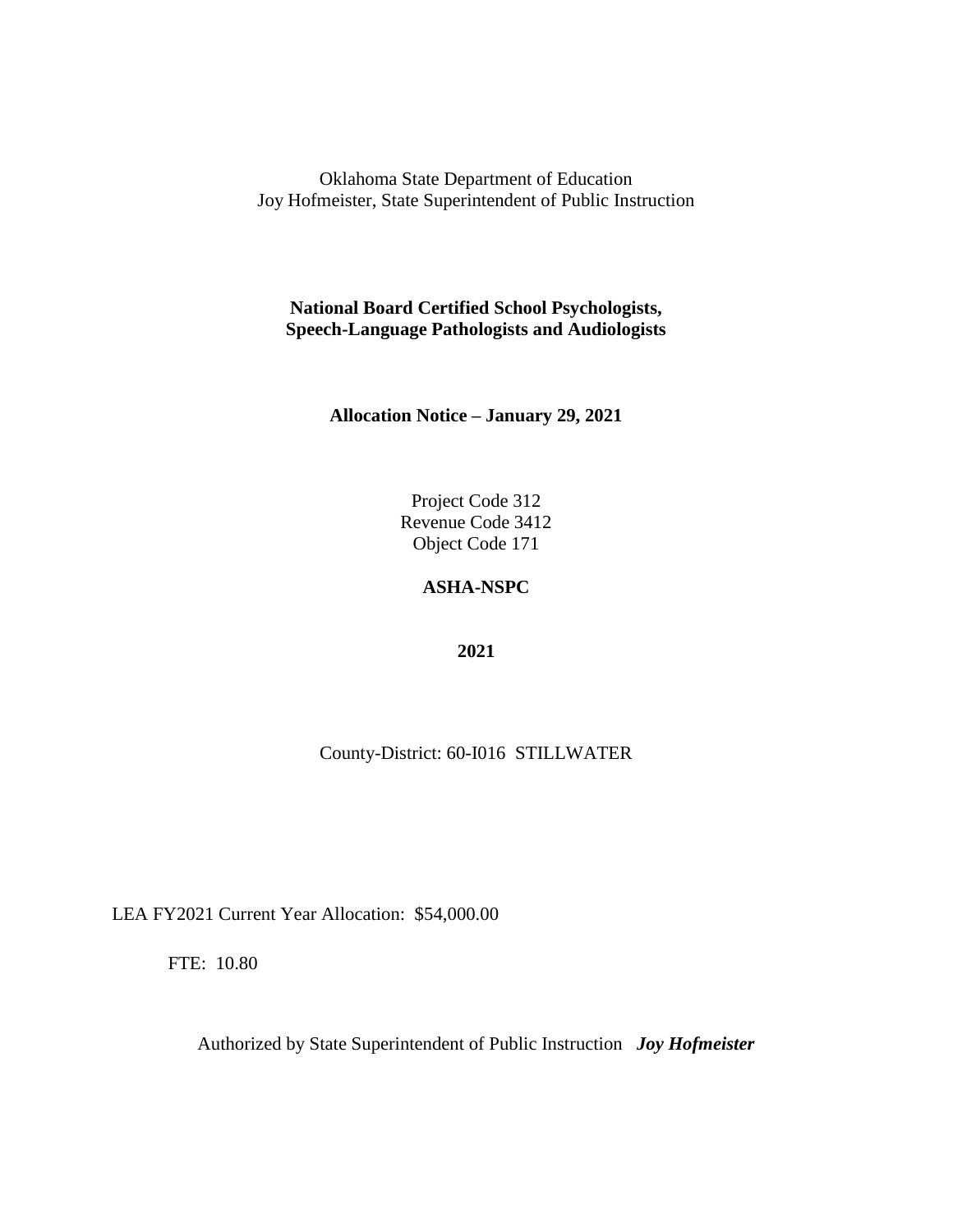**National Board Certified School Psychologists, Speech-Language Pathologists and Audiologists**

**Allocation Notice – January 29, 2021**

Project Code 312 Revenue Code 3412 Object Code 171

### **ASHA-NSPC**

**2021**

County-District: 60-I056 PERKINS-TRYON

LEA FY2021 Current Year Allocation: \$7,500.00

FTE: 1.50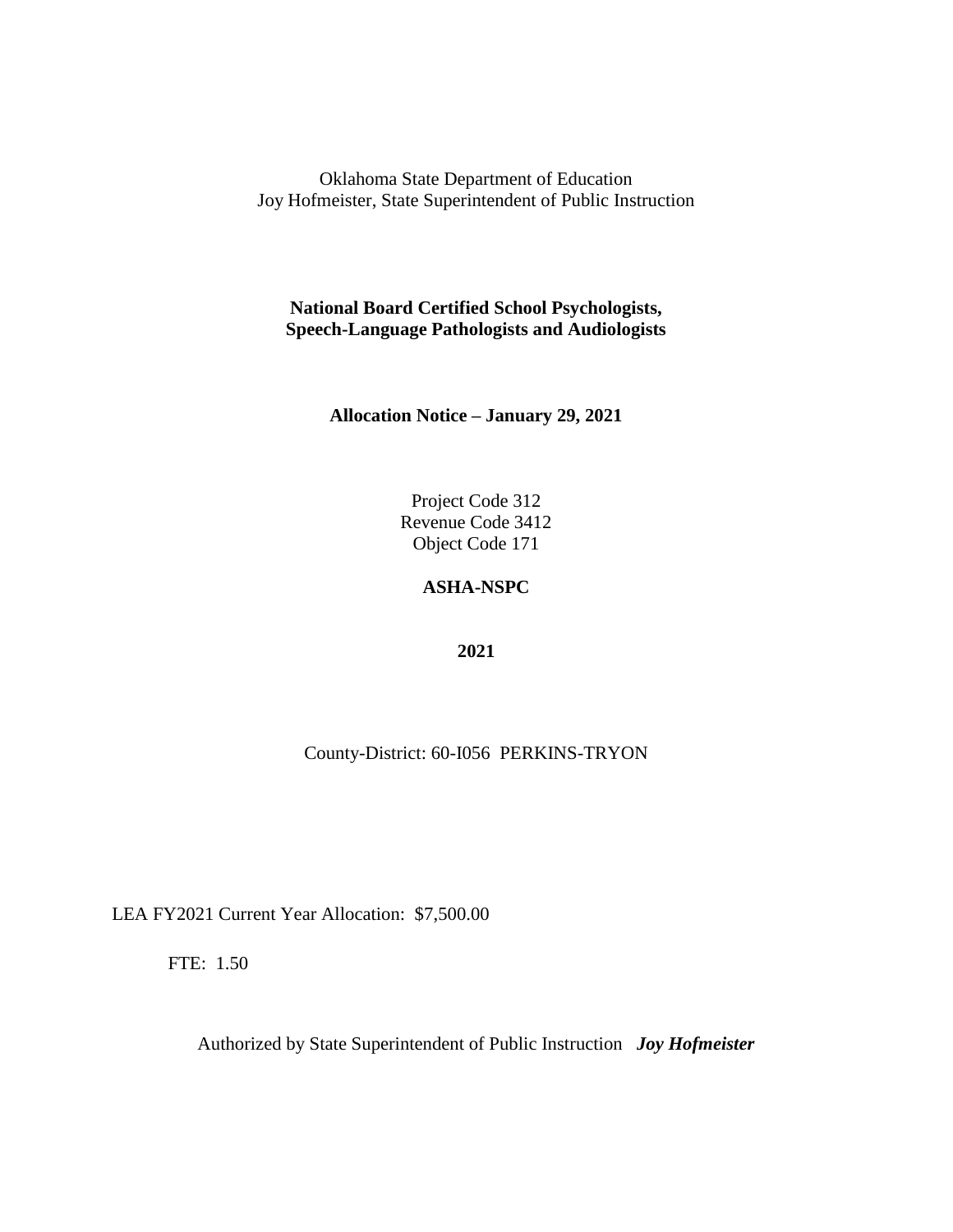**National Board Certified School Psychologists, Speech-Language Pathologists and Audiologists**

**Allocation Notice – January 29, 2021**

Project Code 312 Revenue Code 3412 Object Code 171

### **ASHA-NSPC**

**2021**

County-District: 60-I101 GLENCOE

LEA FY2021 Current Year Allocation: \$2,500.00

FTE: 0.50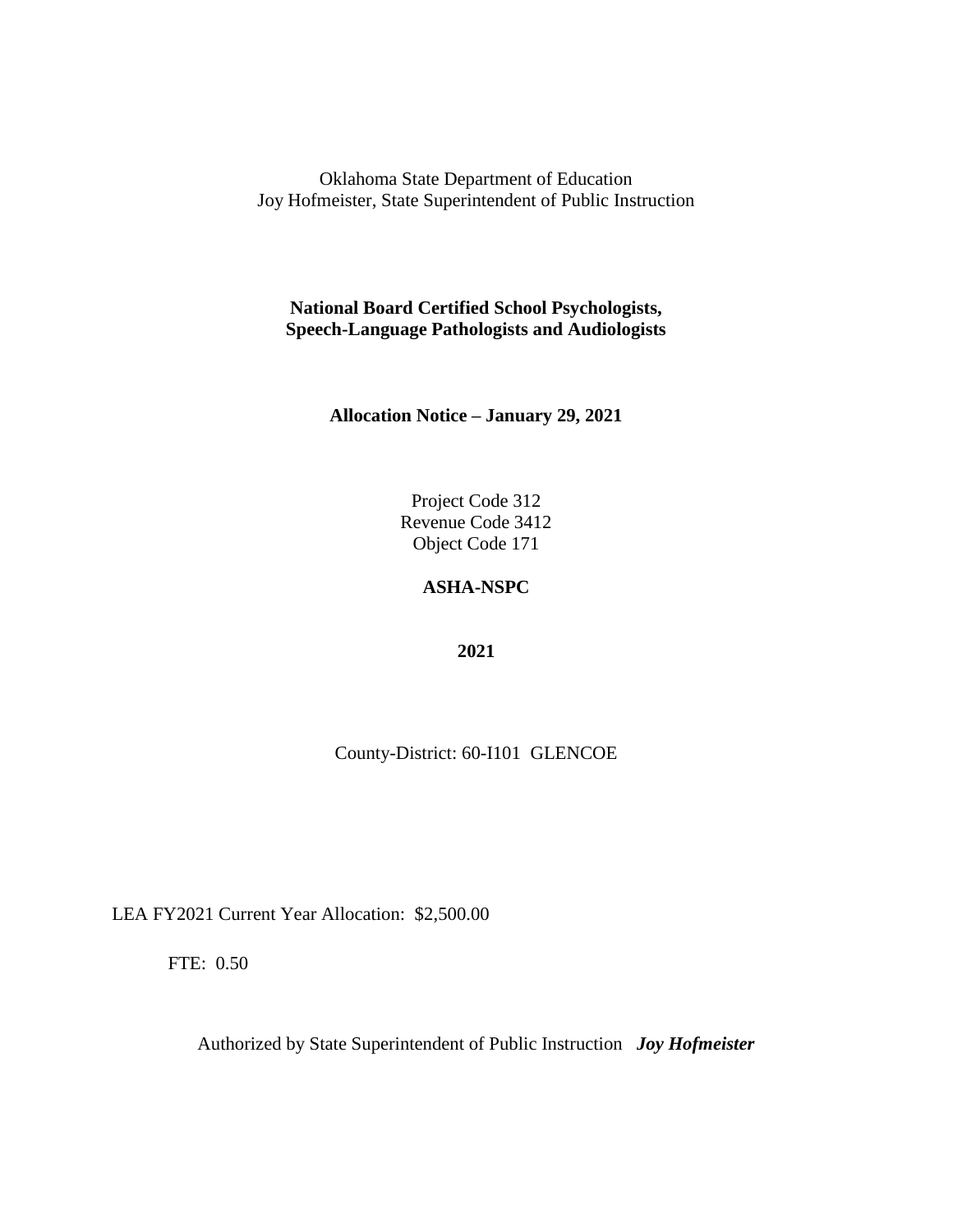**National Board Certified School Psychologists, Speech-Language Pathologists and Audiologists**

**Allocation Notice – January 29, 2021**

Project Code 312 Revenue Code 3412 Object Code 171

### **ASHA-NSPC**

**2021**

County-District: 60-K001 (ILC) FIVE-STAR

LEA FY2021 Current Year Allocation: \$15,000.00

FTE: 3.00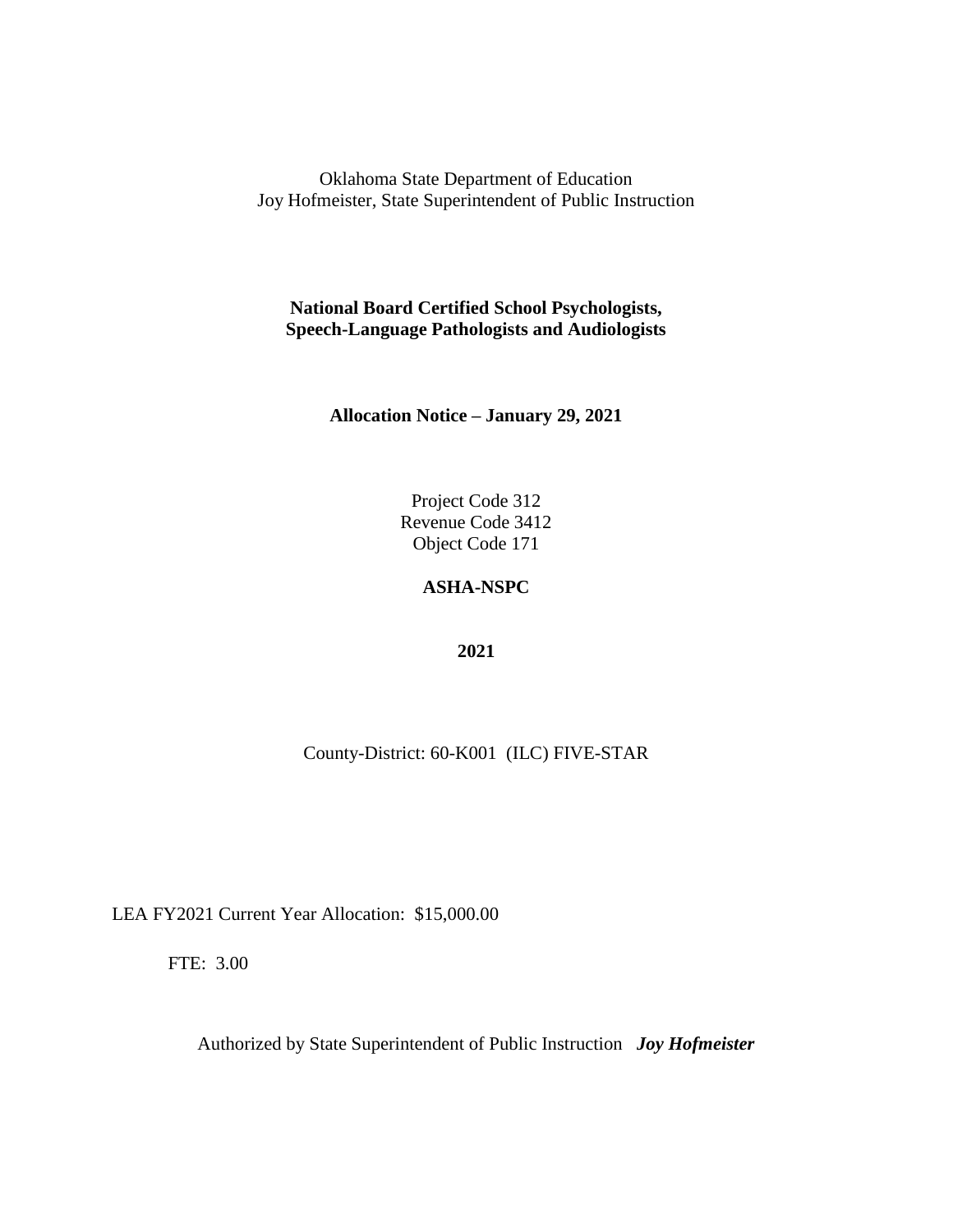**National Board Certified School Psychologists, Speech-Language Pathologists and Audiologists**

**Allocation Notice – January 29, 2021**

Project Code 312 Revenue Code 3412 Object Code 171

### **ASHA-NSPC**

**2021**

County-District: 61-C029 FRINK-CHAMBERS

LEA FY2021 Current Year Allocation: \$5,000.00

FTE: 1.00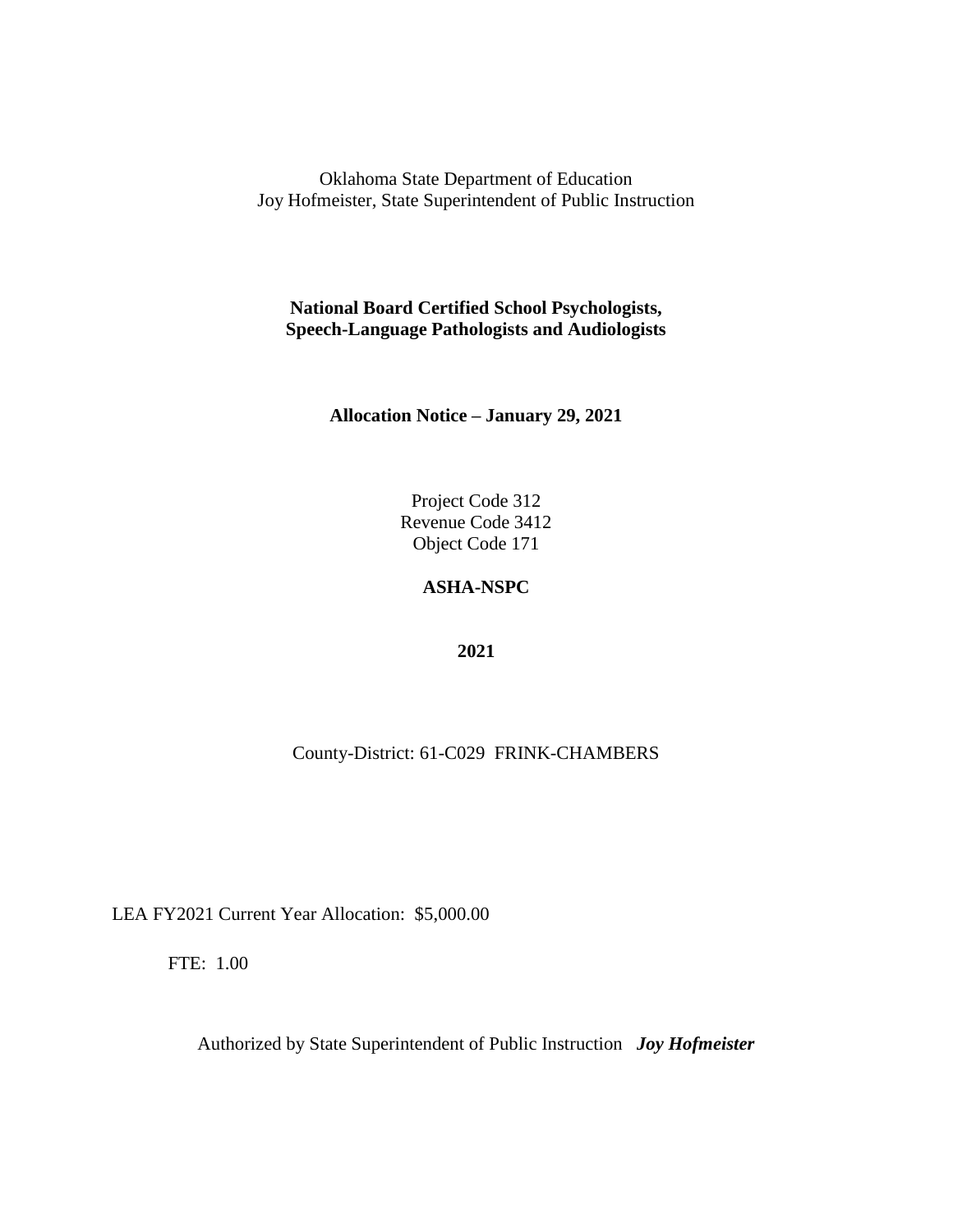**National Board Certified School Psychologists, Speech-Language Pathologists and Audiologists**

**Allocation Notice – January 29, 2021**

Project Code 312 Revenue Code 3412 Object Code 171

### **ASHA-NSPC**

**2021**

County-District: 61-I001 HARTSHORNE

LEA FY2021 Current Year Allocation: \$5,000.00

FTE: 1.00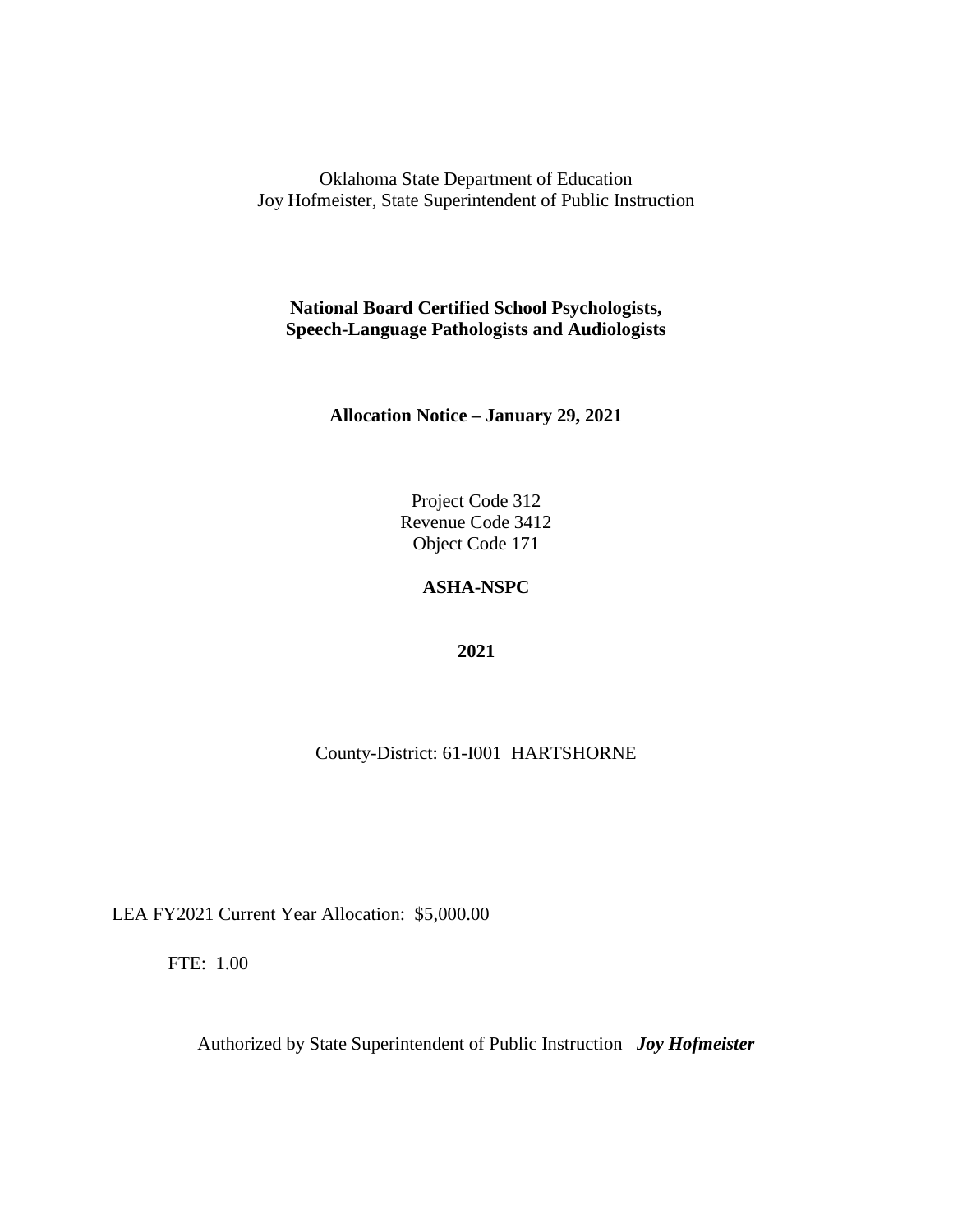**National Board Certified School Psychologists, Speech-Language Pathologists and Audiologists**

**Allocation Notice – January 29, 2021**

Project Code 312 Revenue Code 3412 Object Code 171

#### **ASHA-NSPC**

**2021**

County-District: 61-I028 CROWDER

LEA FY2021 Current Year Allocation: \$2,150.00

FTE: 0.43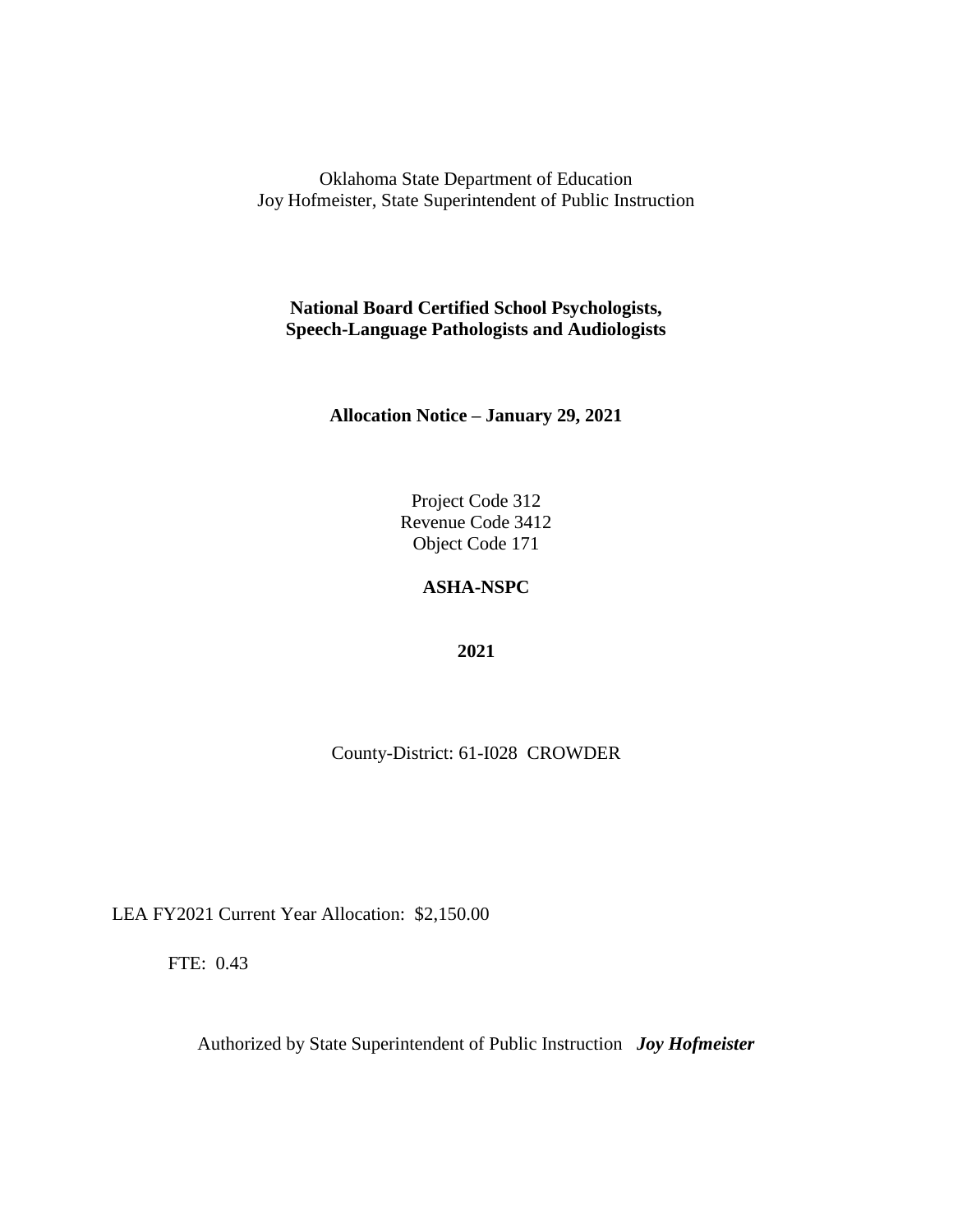**National Board Certified School Psychologists, Speech-Language Pathologists and Audiologists**

**Allocation Notice – January 29, 2021**

Project Code 312 Revenue Code 3412 Object Code 171

### **ASHA-NSPC**

**2021**

County-District: 61-I080 MCALESTER

LEA FY2021 Current Year Allocation: \$20,000.00

FTE: 4.00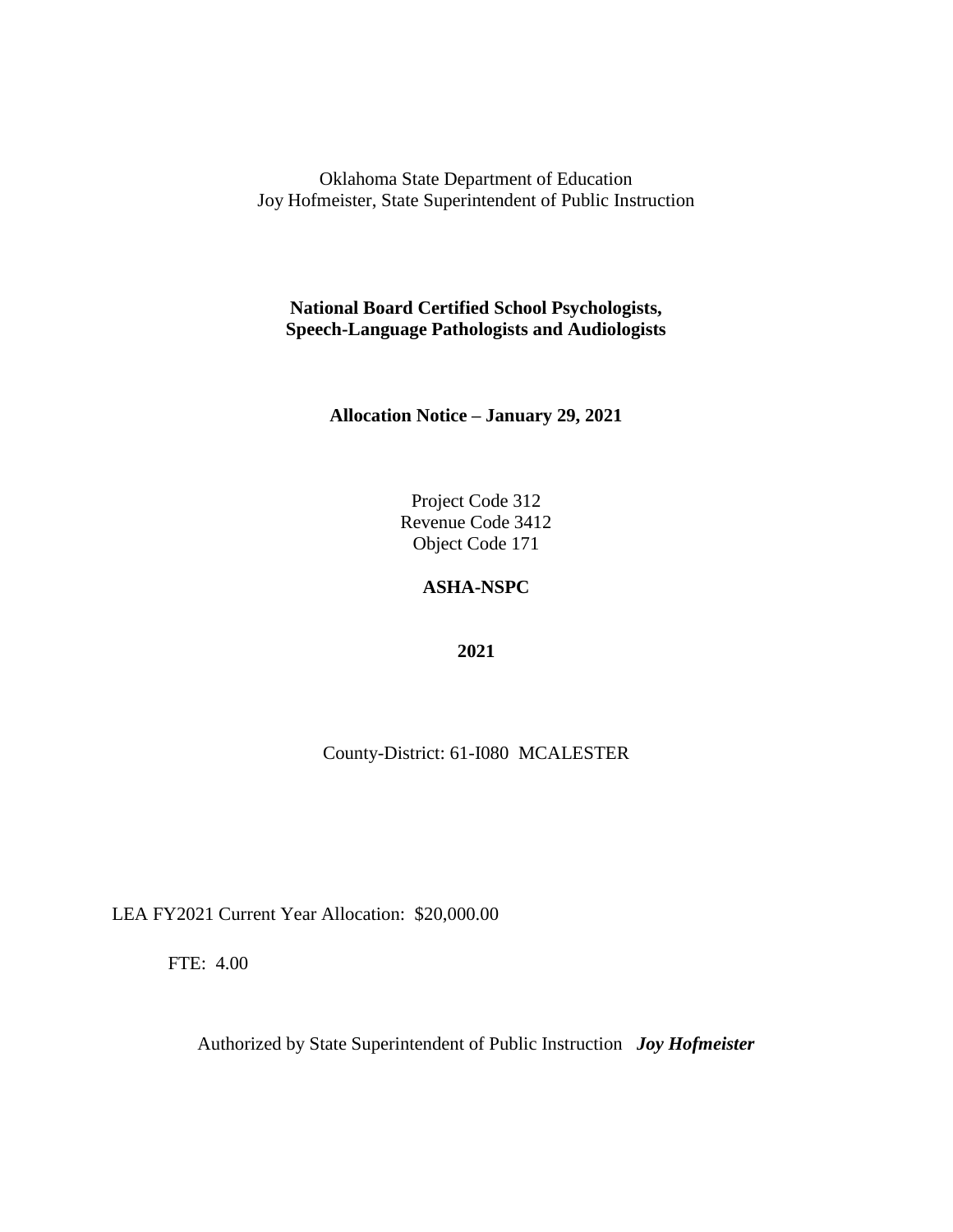**National Board Certified School Psychologists, Speech-Language Pathologists and Audiologists**

**Allocation Notice – January 29, 2021**

Project Code 312 Revenue Code 3412 Object Code 171

### **ASHA-NSPC**

**2021**

County-District: 62-I016 BYNG

LEA FY2021 Current Year Allocation: \$15,000.00

FTE: 3.00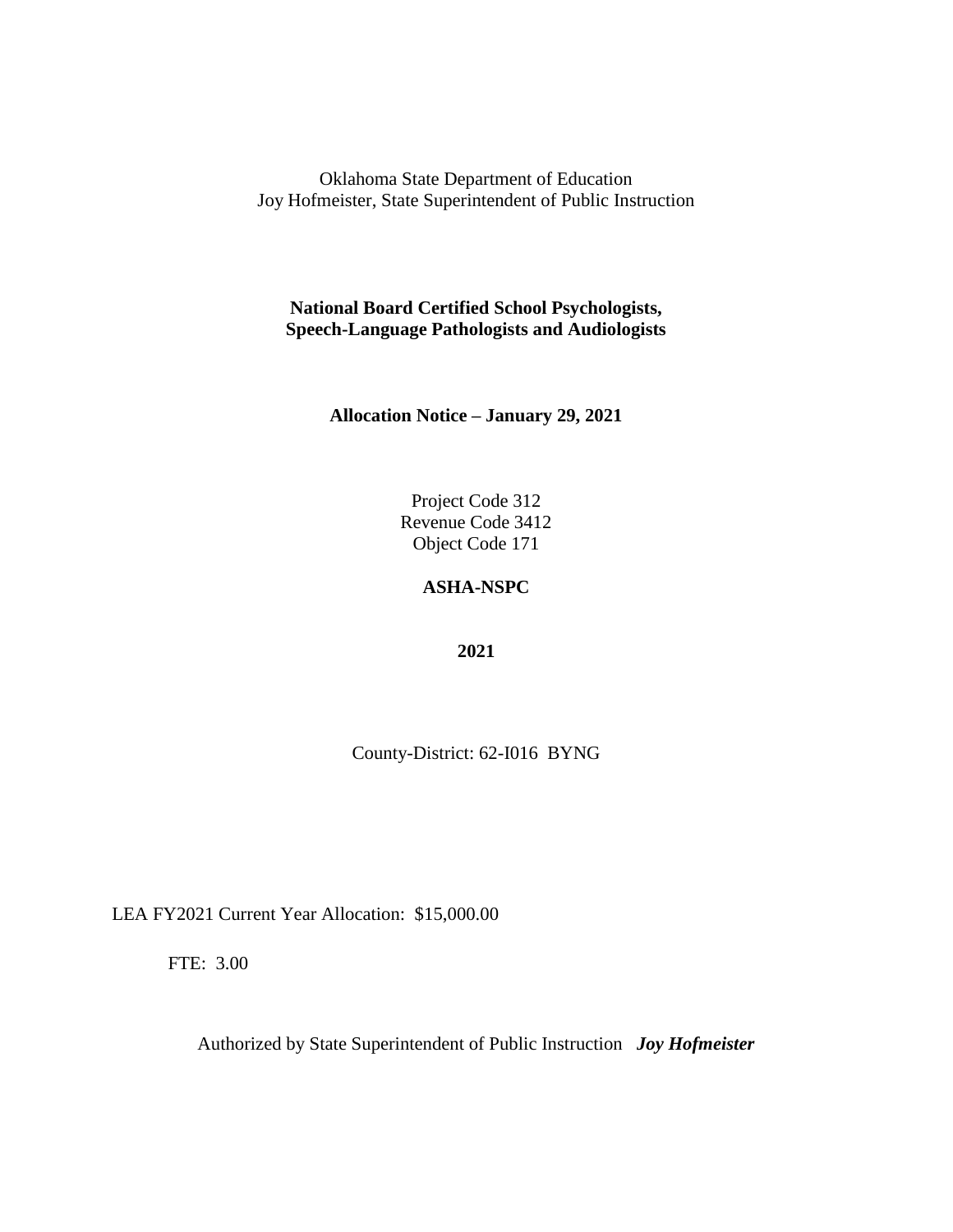**National Board Certified School Psychologists, Speech-Language Pathologists and Audiologists**

**Allocation Notice – January 29, 2021**

Project Code 312 Revenue Code 3412 Object Code 171

#### **ASHA-NSPC**

**2021**

County-District: 62-I019 ADA

LEA FY2021 Current Year Allocation: \$4,100.00

FTE: 0.82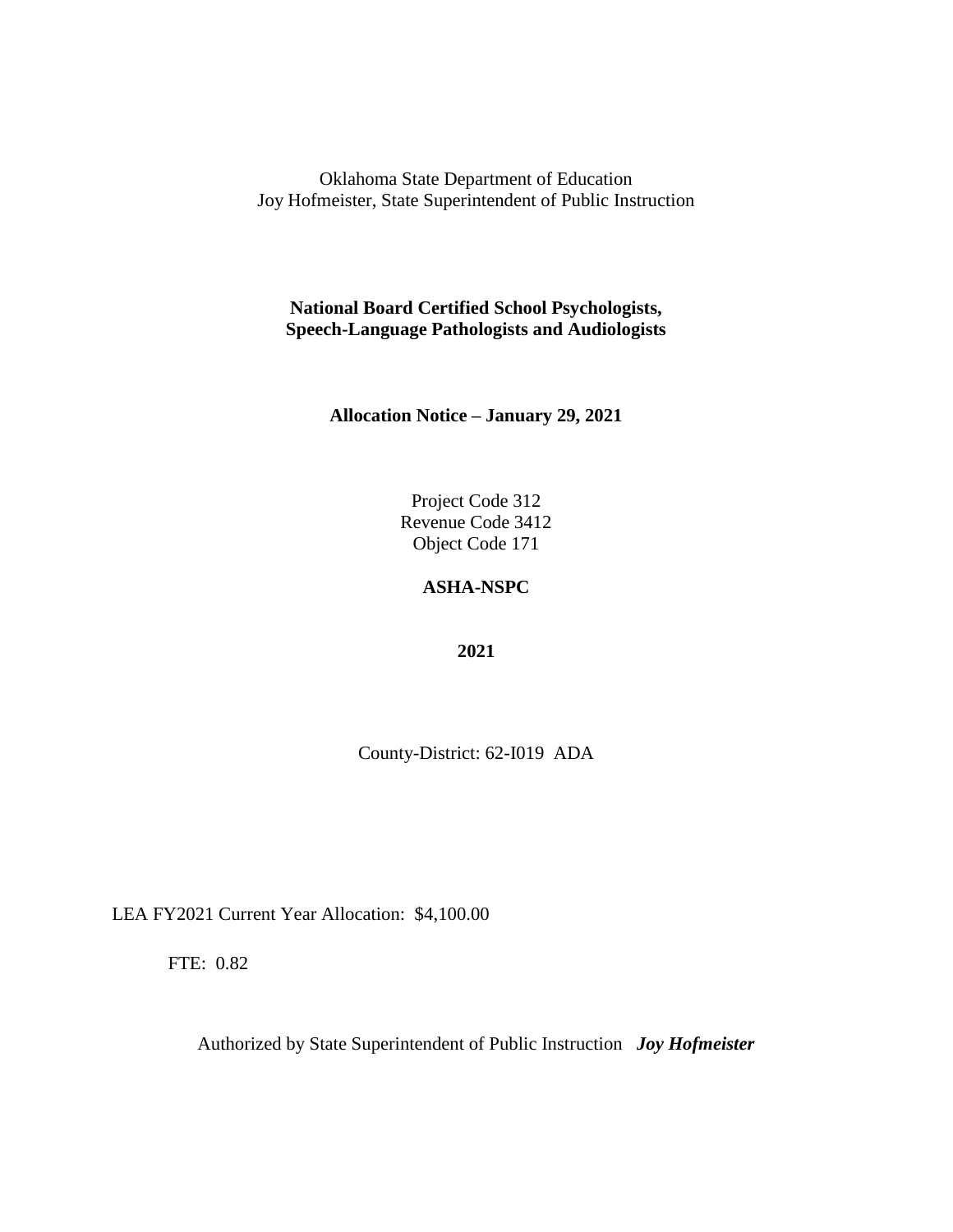**National Board Certified School Psychologists, Speech-Language Pathologists and Audiologists**

**Allocation Notice – January 29, 2021**

Project Code 312 Revenue Code 3412 Object Code 171

### **ASHA-NSPC**

**2021**

County-District: 62-I024 LATTA

LEA FY2021 Current Year Allocation: \$5,000.00

FTE: 1.00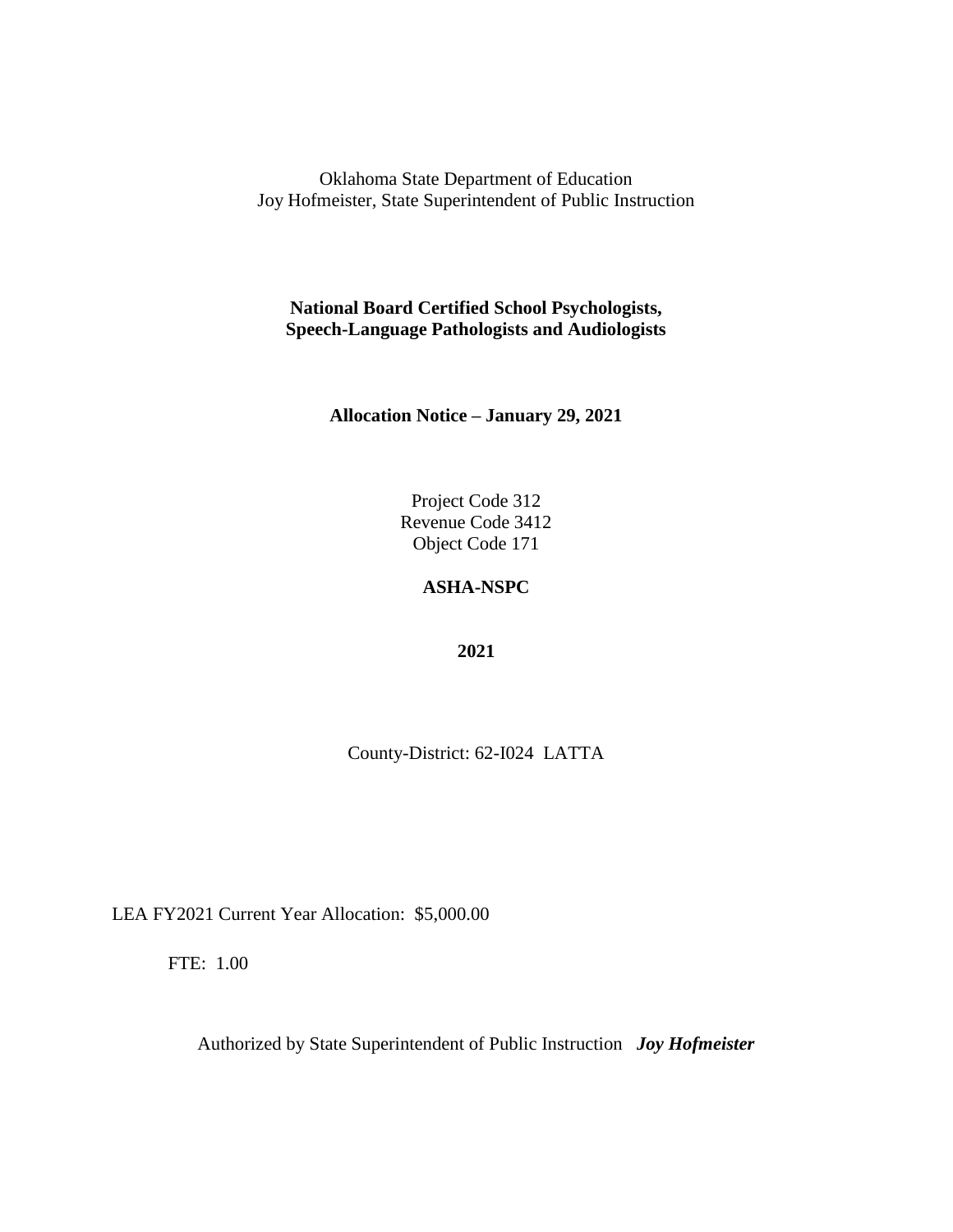**National Board Certified School Psychologists, Speech-Language Pathologists and Audiologists**

**Allocation Notice – January 29, 2021**

Project Code 312 Revenue Code 3412 Object Code 171

### **ASHA-NSPC**

**2021**

County-District: 63-I001 MCLOUD

LEA FY2021 Current Year Allocation: \$5,000.00

FTE: 1.00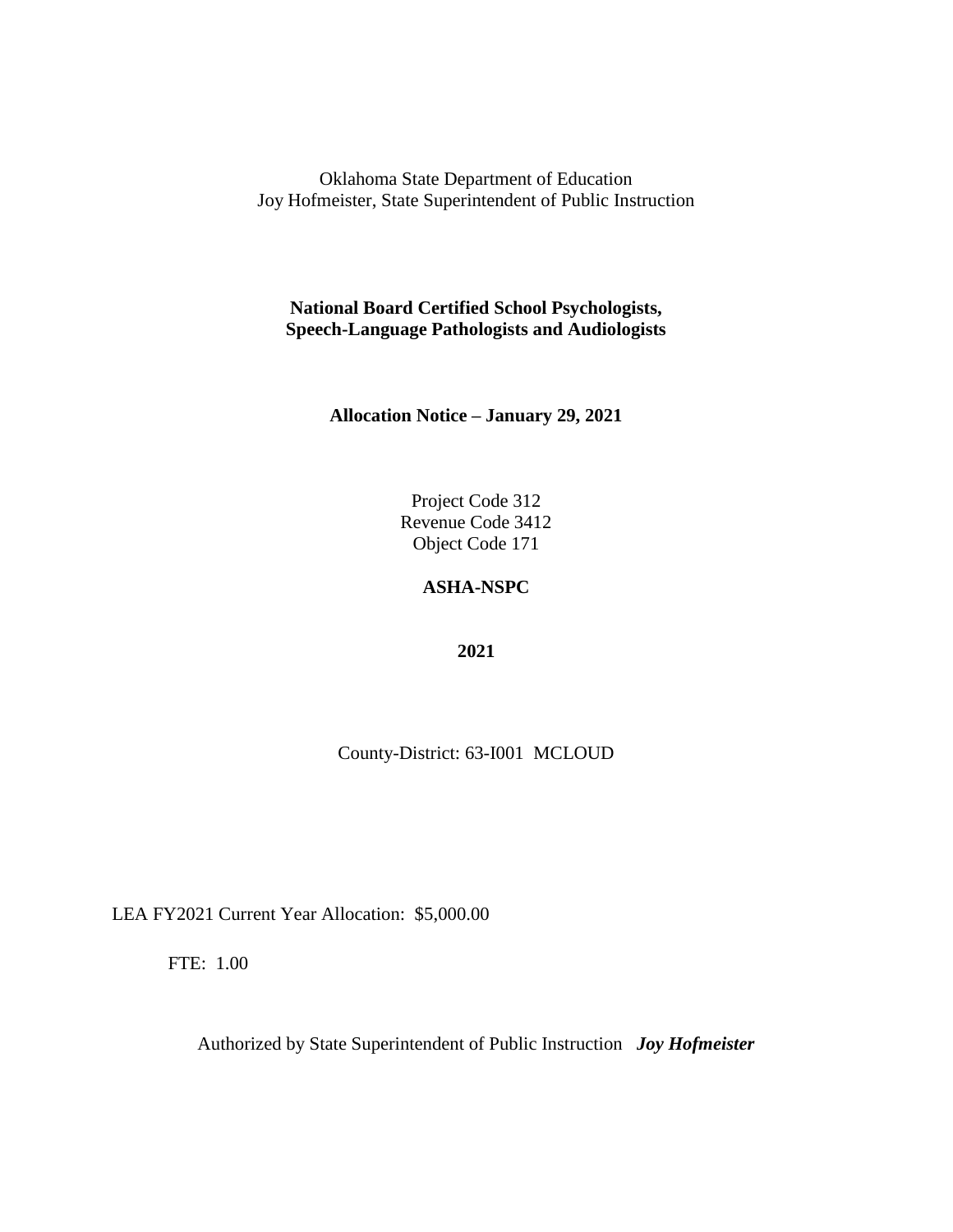**National Board Certified School Psychologists, Speech-Language Pathologists and Audiologists**

**Allocation Notice – January 29, 2021**

Project Code 312 Revenue Code 3412 Object Code 171

### **ASHA-NSPC**

**2021**

County-District: 63-I092 TECUMSEH

LEA FY2021 Current Year Allocation: \$5,000.00

FTE: 1.00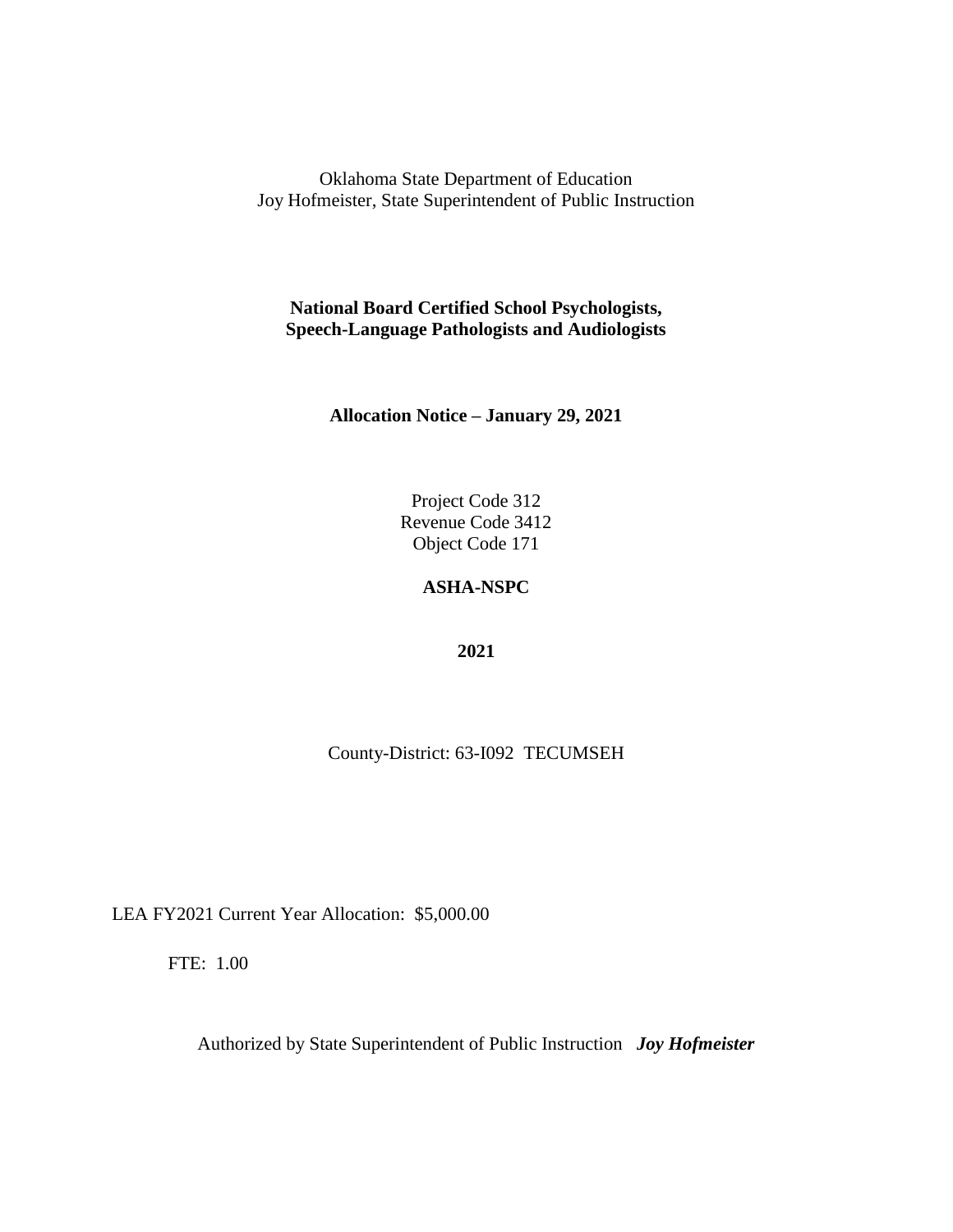**National Board Certified School Psychologists, Speech-Language Pathologists and Audiologists**

**Allocation Notice – January 29, 2021**

Project Code 312 Revenue Code 3412 Object Code 171

### **ASHA-NSPC**

**2021**

County-District: 63-I093 SHAWNEE

LEA FY2021 Current Year Allocation: \$10,000.00

FTE: 2.00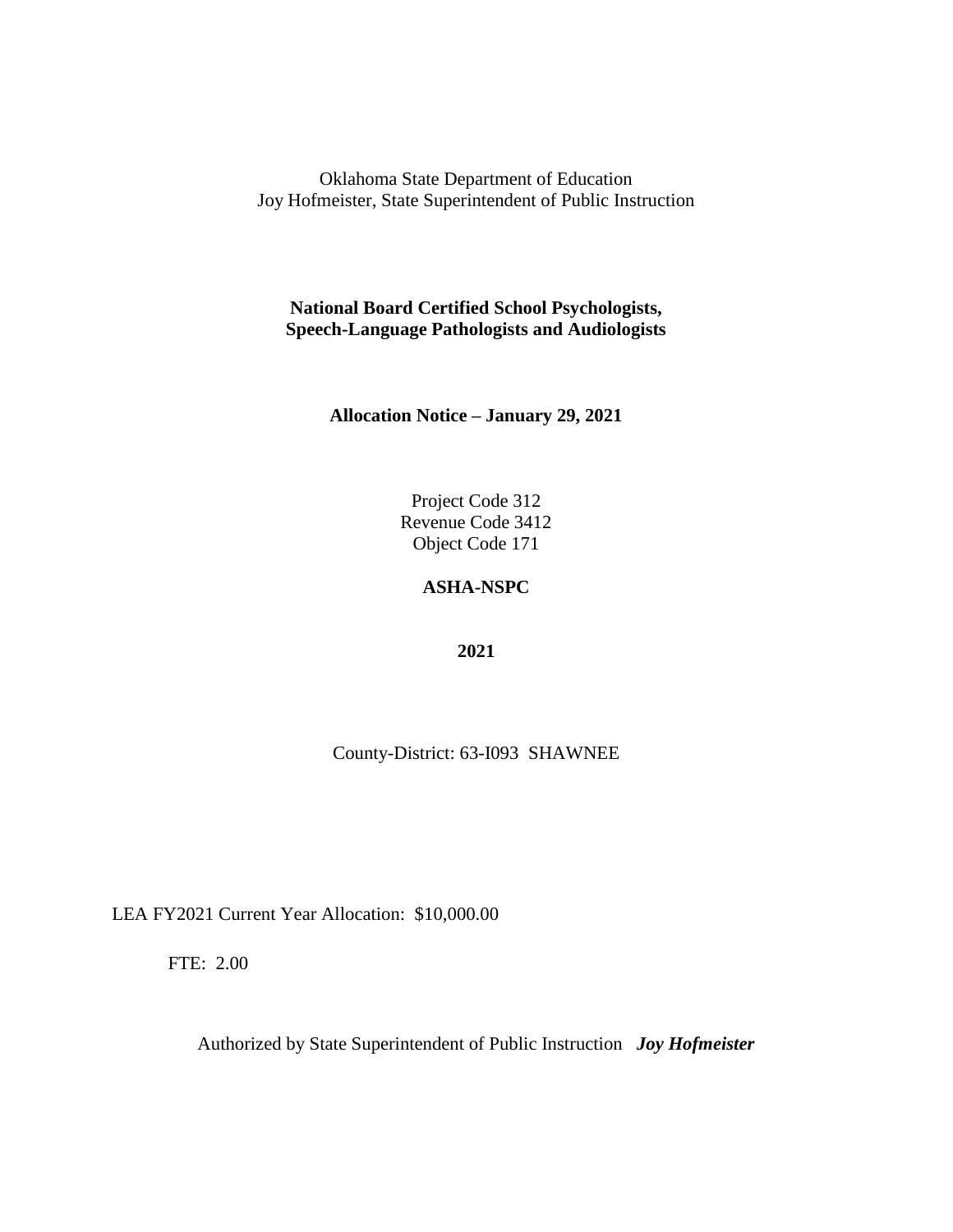**National Board Certified School Psychologists, Speech-Language Pathologists and Audiologists**

**Allocation Notice – January 29, 2021**

Project Code 312 Revenue Code 3412 Object Code 171

### **ASHA-NSPC**

**2021**

County-District: 64-I013 ANTLERS

LEA FY2021 Current Year Allocation: \$5,000.00

FTE: 1.00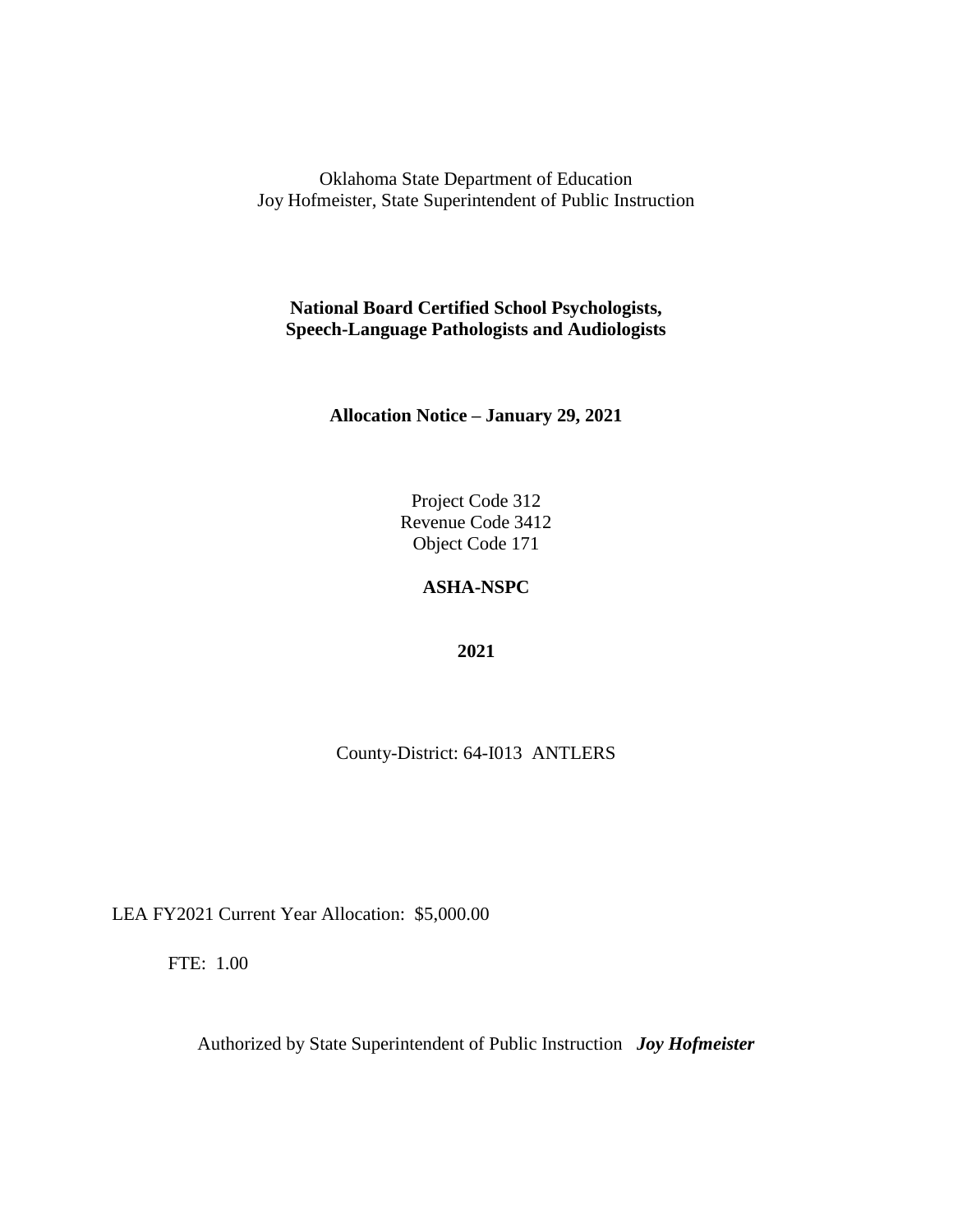**National Board Certified School Psychologists, Speech-Language Pathologists and Audiologists**

**Allocation Notice – January 29, 2021**

Project Code 312 Revenue Code 3412 Object Code 171

### **ASHA-NSPC**

**2021**

County-District: 65-I003 LEEDEY

LEA FY2021 Current Year Allocation: \$5,000.00

FTE: 1.00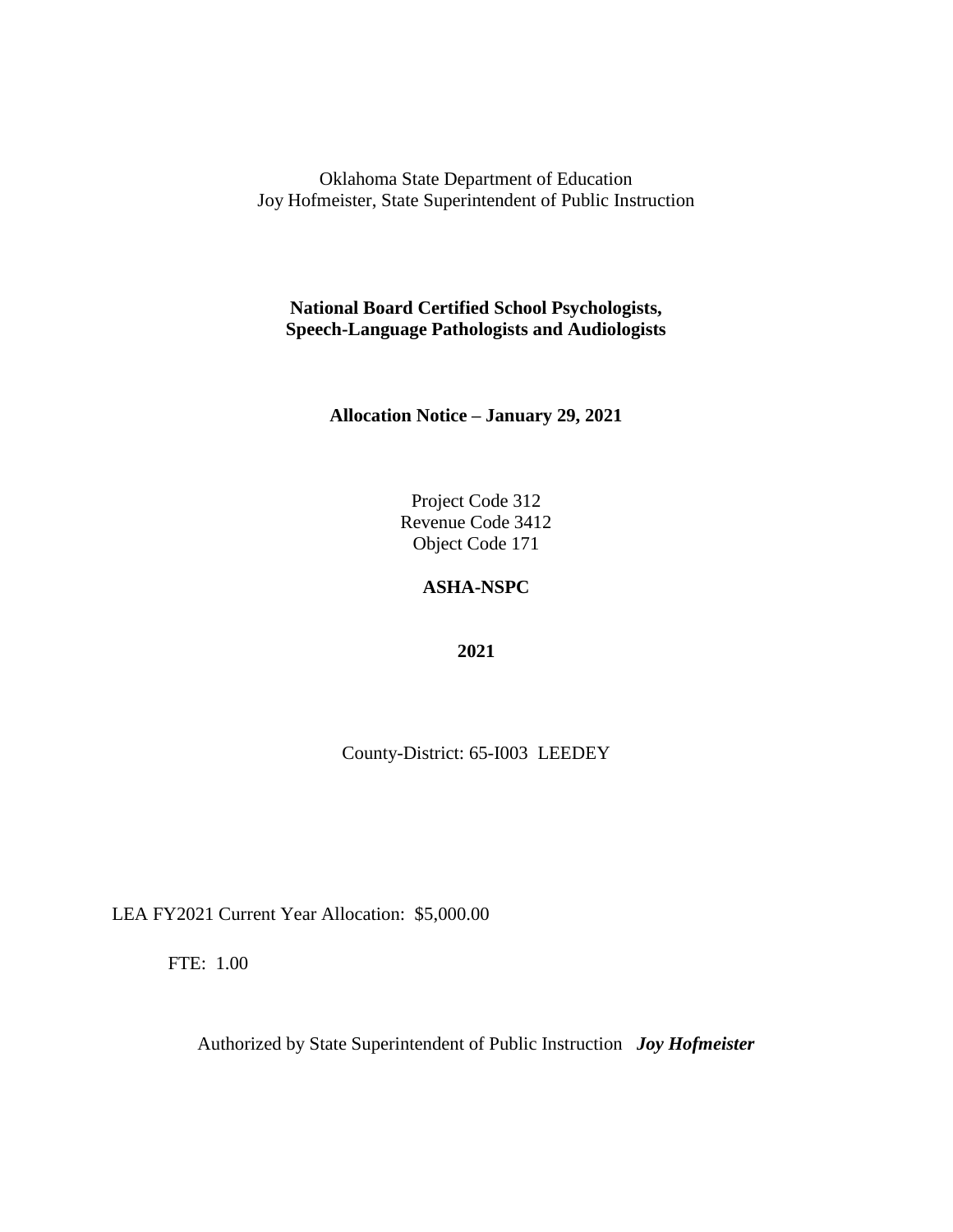**National Board Certified School Psychologists, Speech-Language Pathologists and Audiologists**

**Allocation Notice – January 29, 2021**

Project Code 312 Revenue Code 3412 Object Code 171

# **ASHA-NSPC**

**2021**

County-District: 65-I007 CHEYENNE

LEA FY2021 Current Year Allocation: \$3,900.00

FTE: 0.78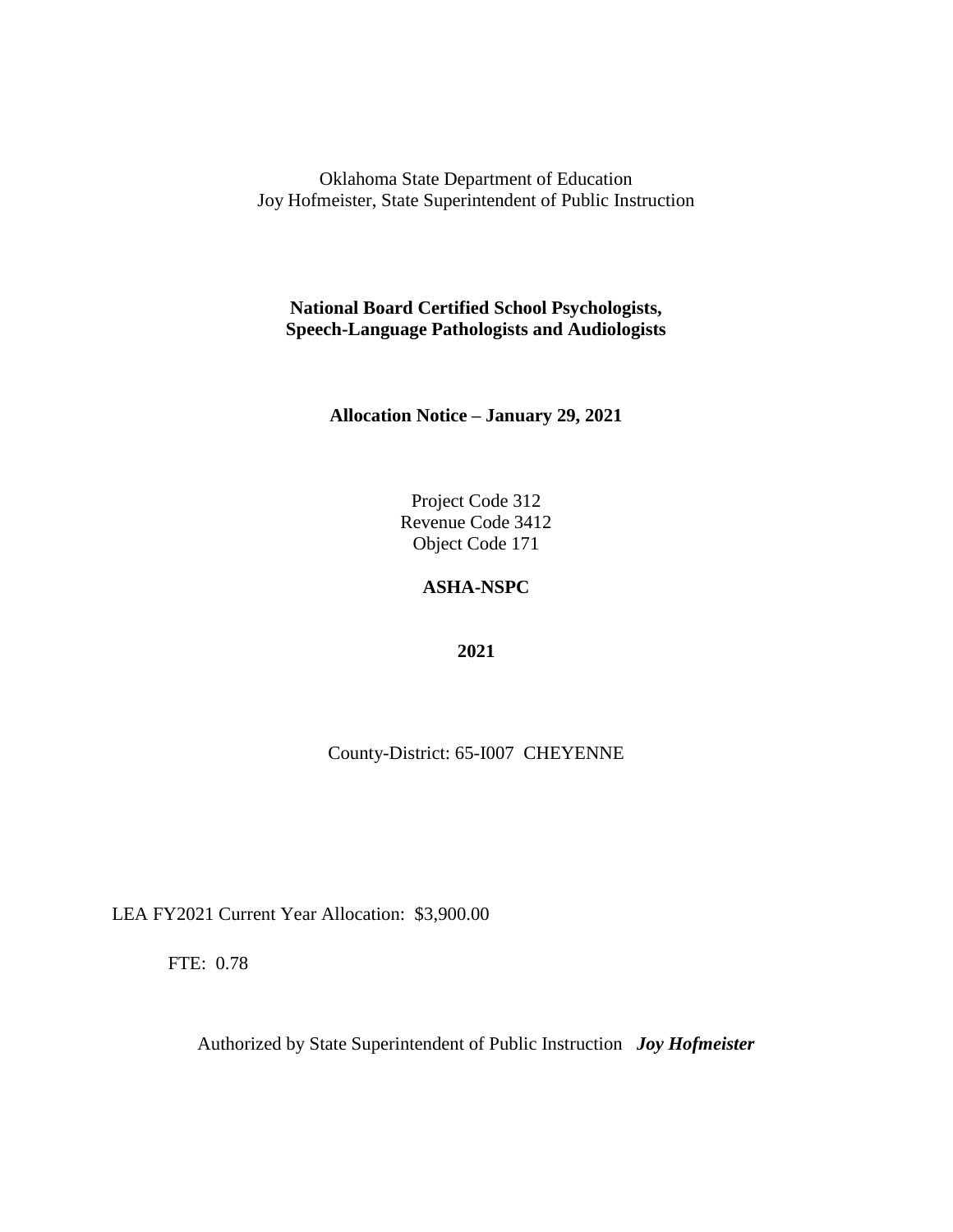**National Board Certified School Psychologists, Speech-Language Pathologists and Audiologists**

**Allocation Notice – January 29, 2021**

Project Code 312 Revenue Code 3412 Object Code 171

# **ASHA-NSPC**

**2021**

County-District: 66-I001 CLAREMORE

LEA FY2021 Current Year Allocation: \$20,200.00

FTE: 4.04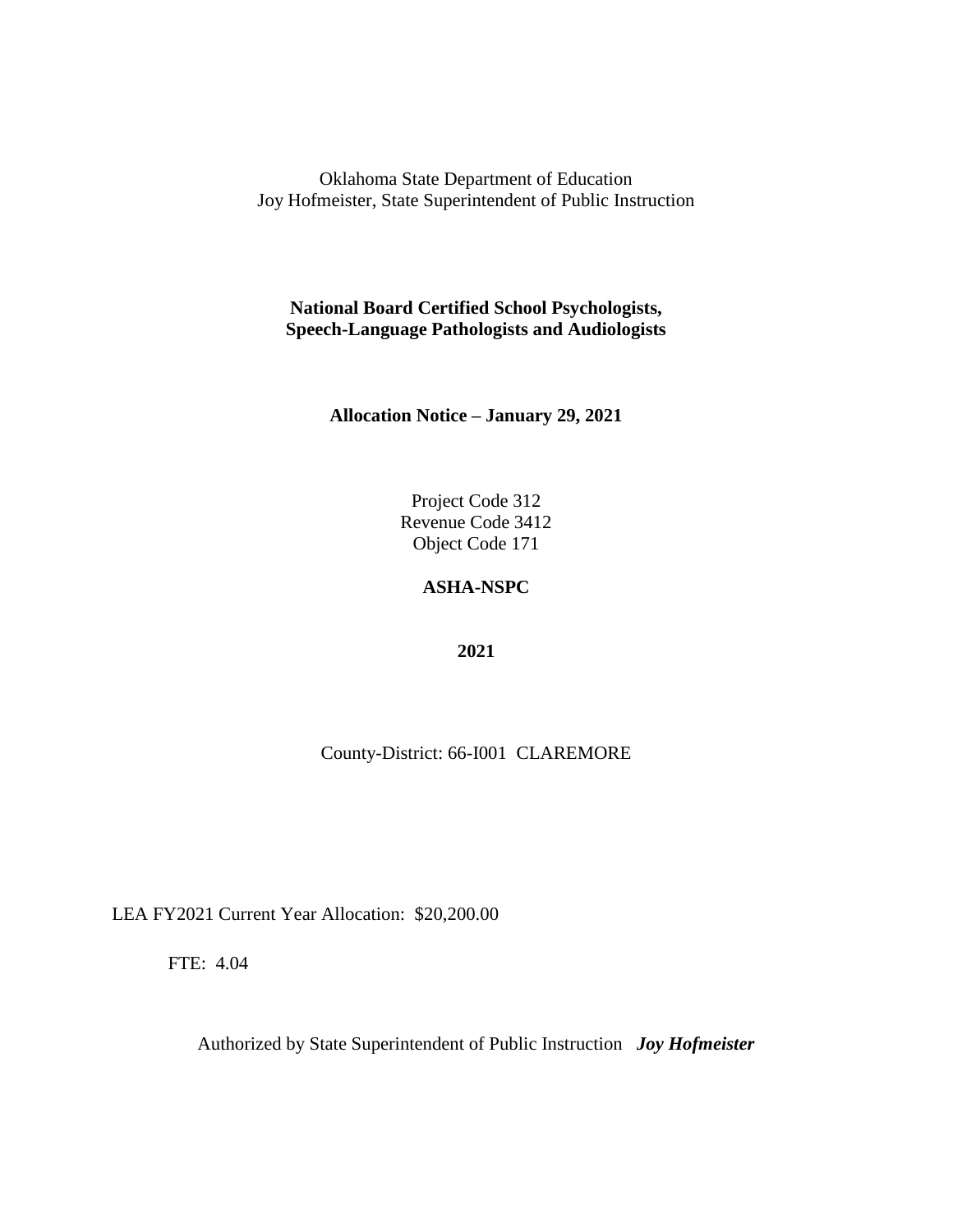**National Board Certified School Psychologists, Speech-Language Pathologists and Audiologists**

**Allocation Notice – January 29, 2021**

Project Code 312 Revenue Code 3412 Object Code 171

# **ASHA-NSPC**

**2021**

County-District: 66-I004 OOLOGAH-TALALA

LEA FY2021 Current Year Allocation: \$10,000.00

FTE: 2.00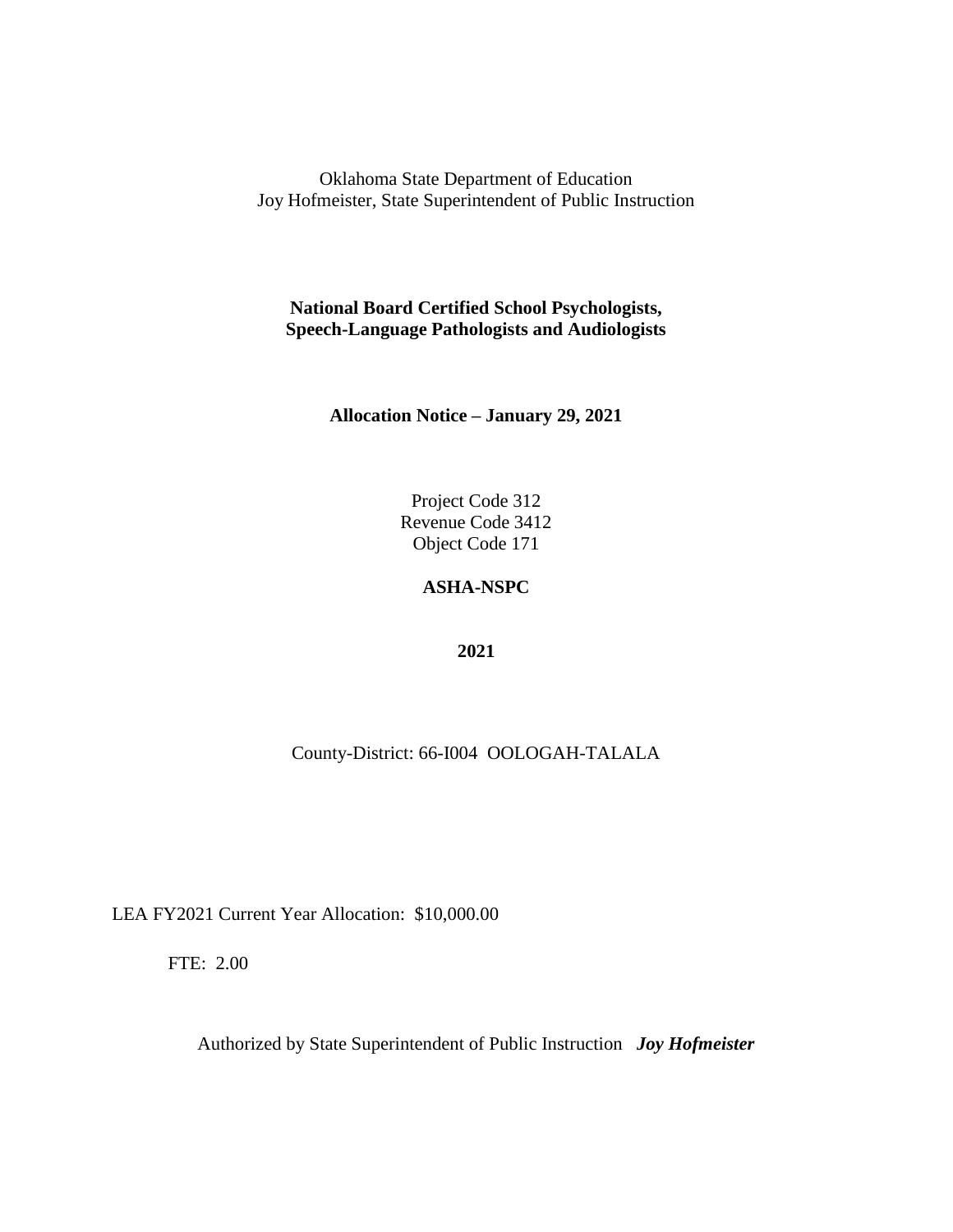**National Board Certified School Psychologists, Speech-Language Pathologists and Audiologists**

**Allocation Notice – January 29, 2021**

Project Code 312 Revenue Code 3412 Object Code 171

### **ASHA-NSPC**

**2021**

County-District: 66-I005 INOLA

LEA FY2021 Current Year Allocation: \$10,000.00

FTE: 2.00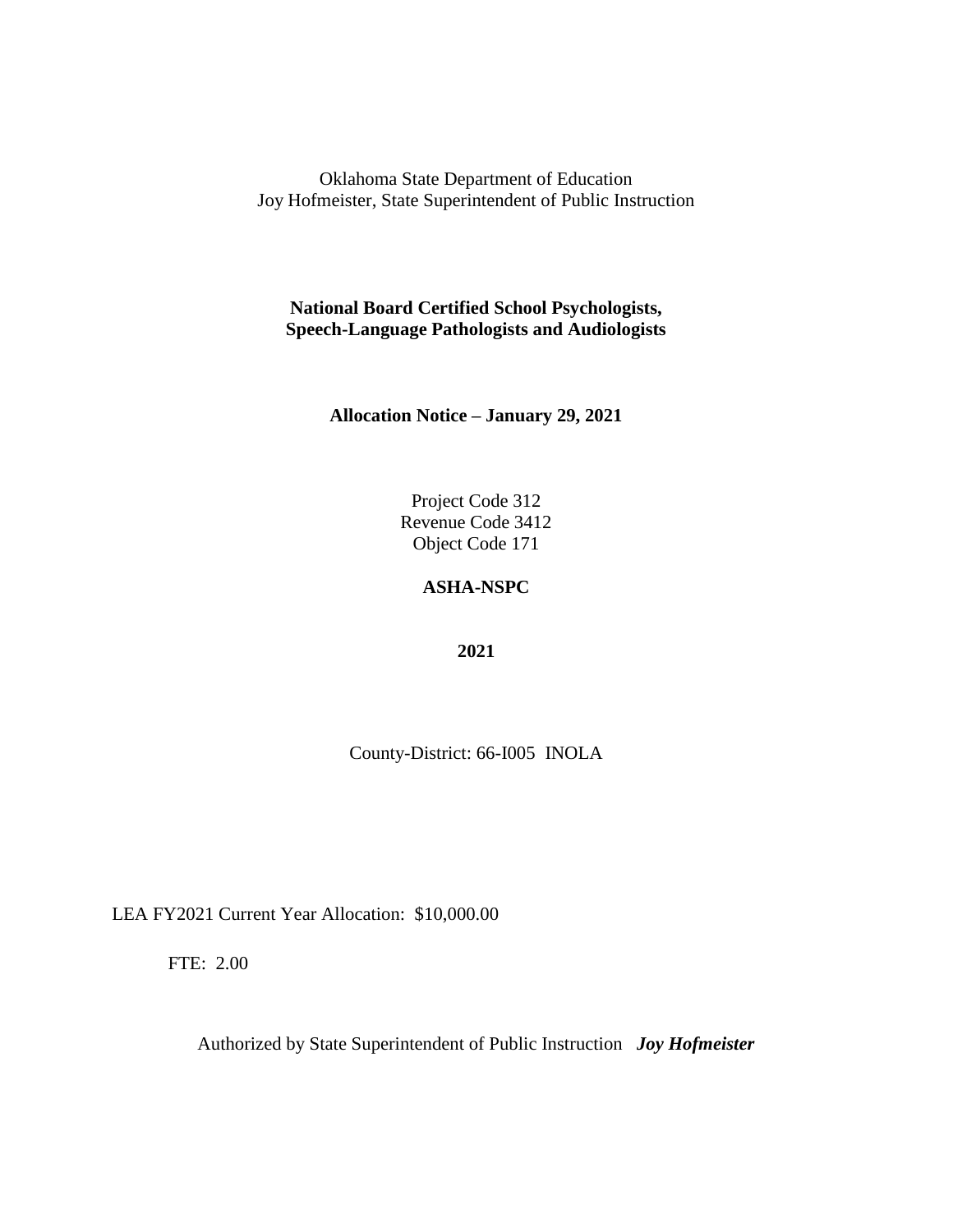**National Board Certified School Psychologists, Speech-Language Pathologists and Audiologists**

**Allocation Notice – January 29, 2021**

Project Code 312 Revenue Code 3412 Object Code 171

# **ASHA-NSPC**

**2021**

County-District: 66-I006 SEQUOYAH

LEA FY2021 Current Year Allocation: \$10,000.00

FTE: 2.00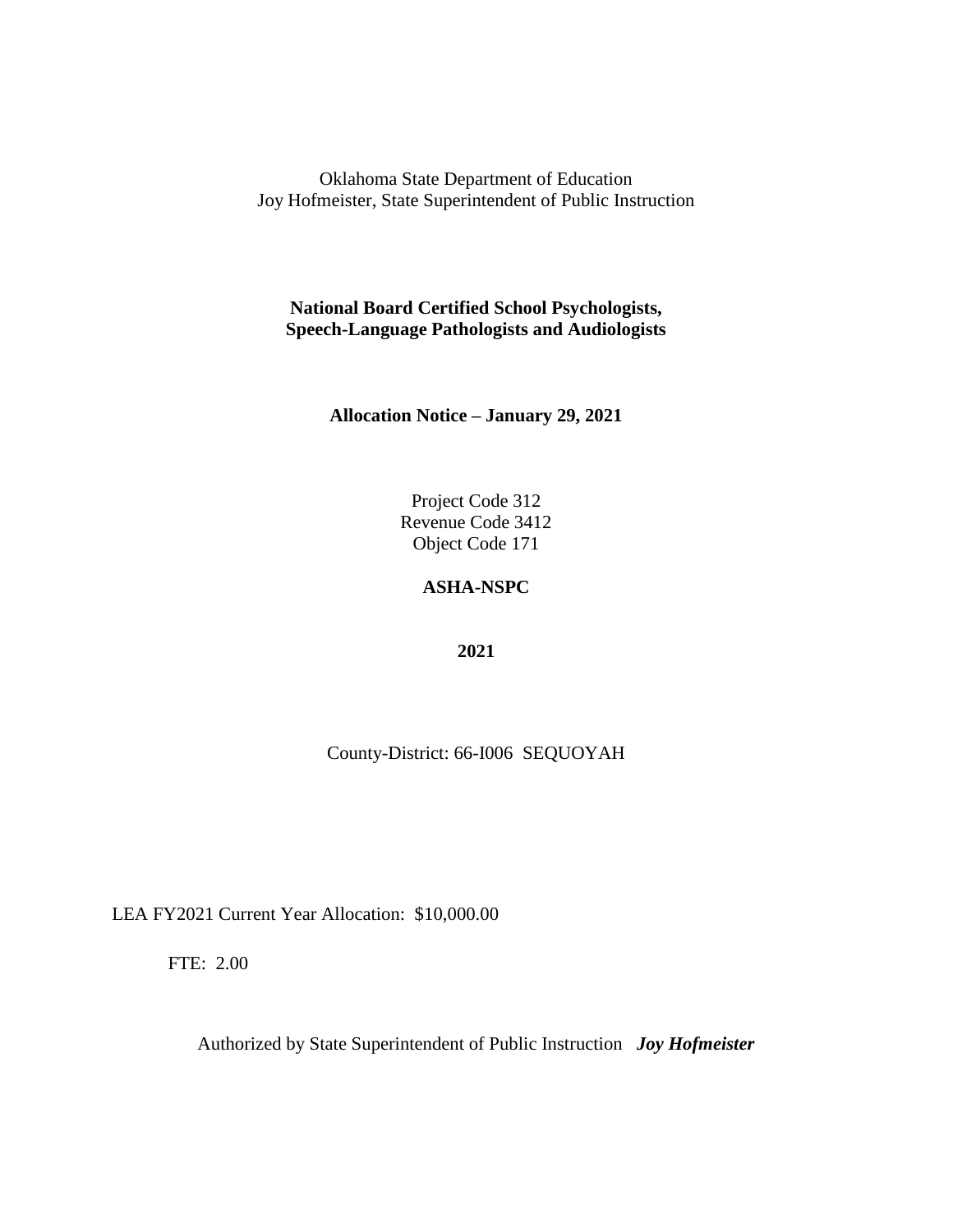**National Board Certified School Psychologists, Speech-Language Pathologists and Audiologists**

**Allocation Notice – January 29, 2021**

Project Code 312 Revenue Code 3412 Object Code 171

### **ASHA-NSPC**

**2021**

County-District: 66-I008 VERDIGRIS

LEA FY2021 Current Year Allocation: \$5,000.00

FTE: 1.00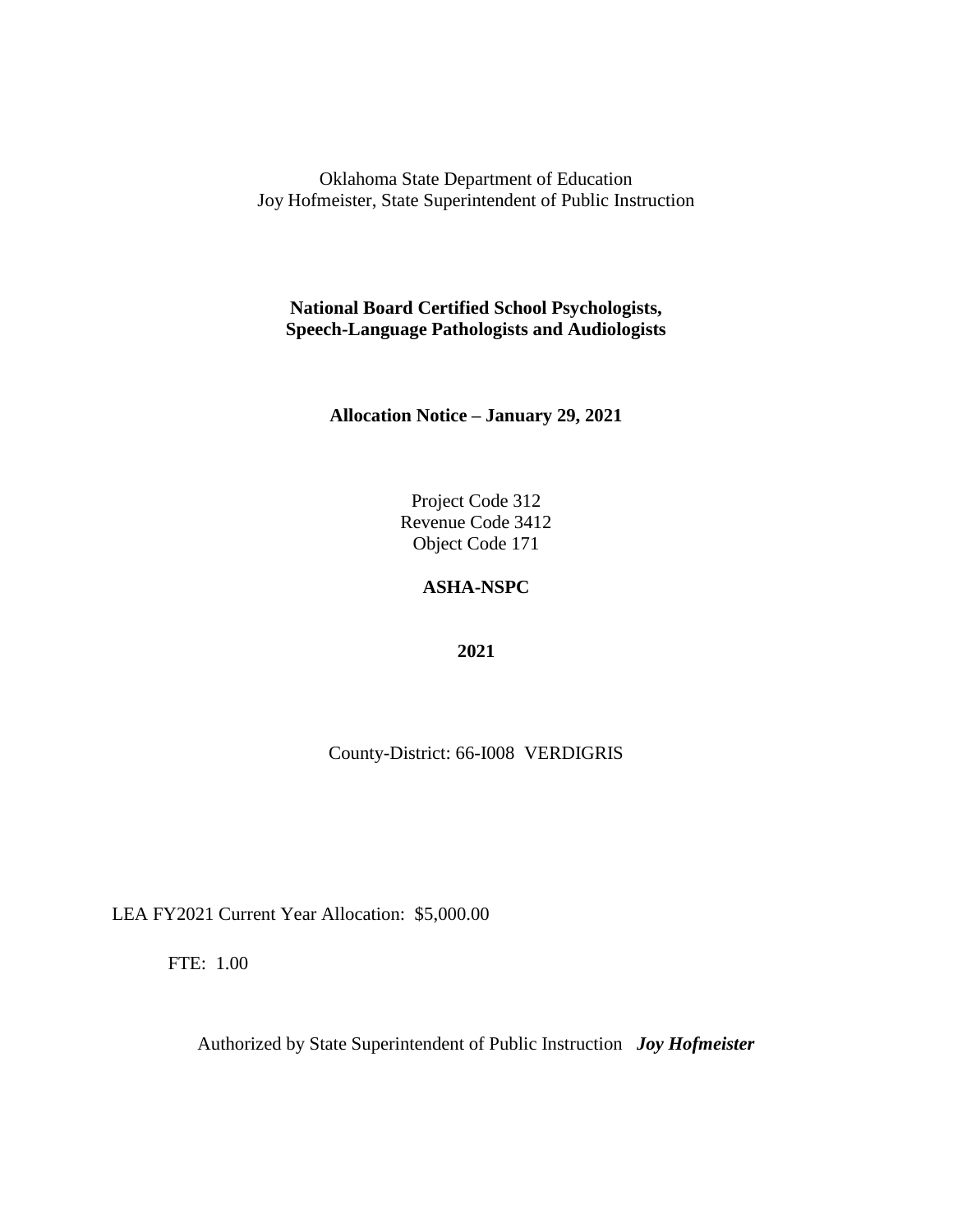**National Board Certified School Psychologists, Speech-Language Pathologists and Audiologists**

**Allocation Notice – January 29, 2021**

Project Code 312 Revenue Code 3412 Object Code 171

### **ASHA-NSPC**

**2021**

County-District: 68-I001 SALLISAW

LEA FY2021 Current Year Allocation: \$5,000.00

FTE: 1.00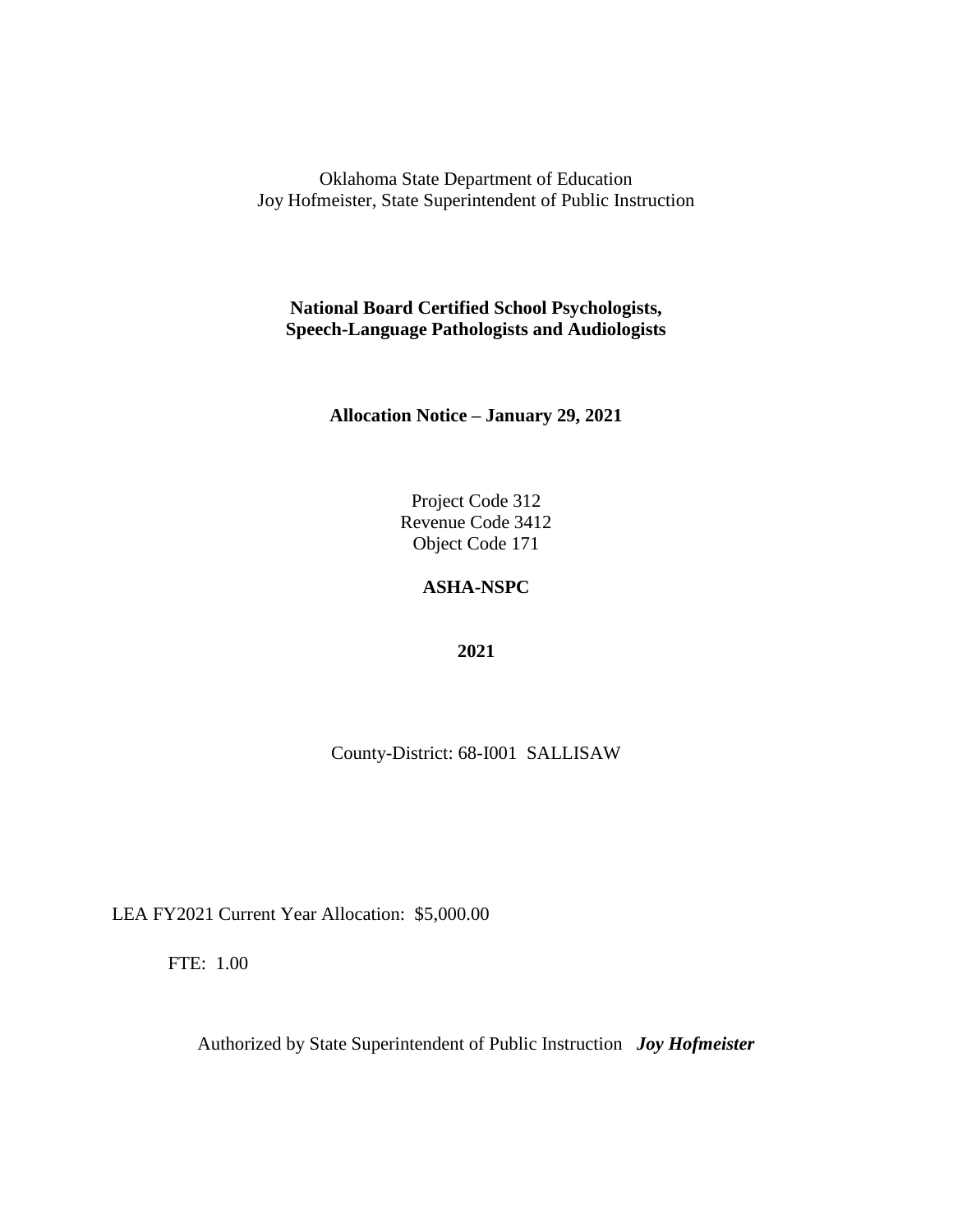**National Board Certified School Psychologists, Speech-Language Pathologists and Audiologists**

**Allocation Notice – January 29, 2021**

Project Code 312 Revenue Code 3412 Object Code 171

# **ASHA-NSPC**

**2021**

County-District: 68-I005 ROLAND

LEA FY2021 Current Year Allocation: \$5,000.00

FTE: 1.00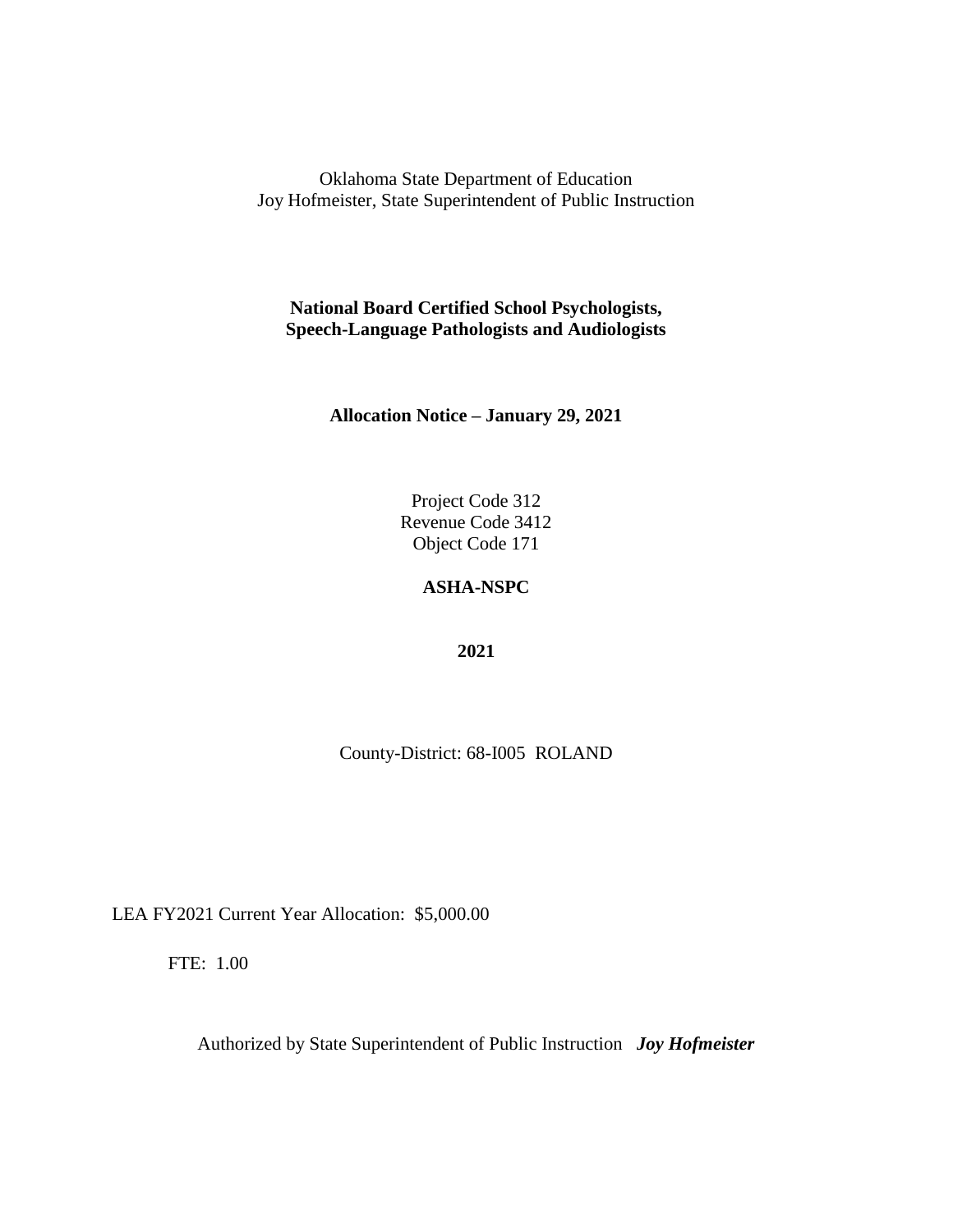**National Board Certified School Psychologists, Speech-Language Pathologists and Audiologists**

**Allocation Notice – January 29, 2021**

Project Code 312 Revenue Code 3412 Object Code 171

# **ASHA-NSPC**

**2021**

County-District: 69-C082 GRANDVIEW

LEA FY2021 Current Year Allocation: \$5,000.00

FTE: 1.00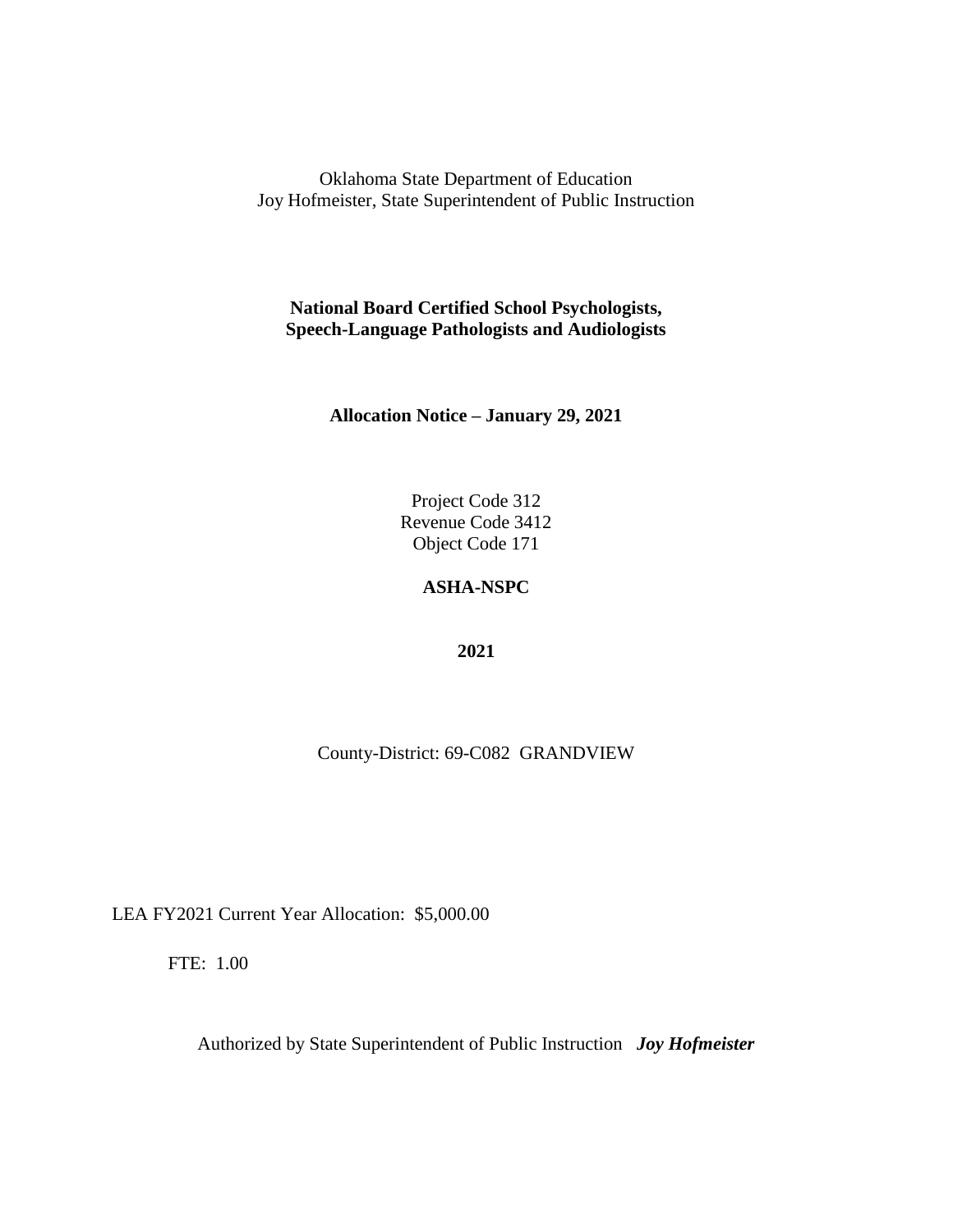**National Board Certified School Psychologists, Speech-Language Pathologists and Audiologists**

**Allocation Notice – January 29, 2021**

Project Code 312 Revenue Code 3412 Object Code 171

### **ASHA-NSPC**

**2021**

County-District: 69-I003 MARLOW

LEA FY2021 Current Year Allocation: \$5,000.00

FTE: 1.00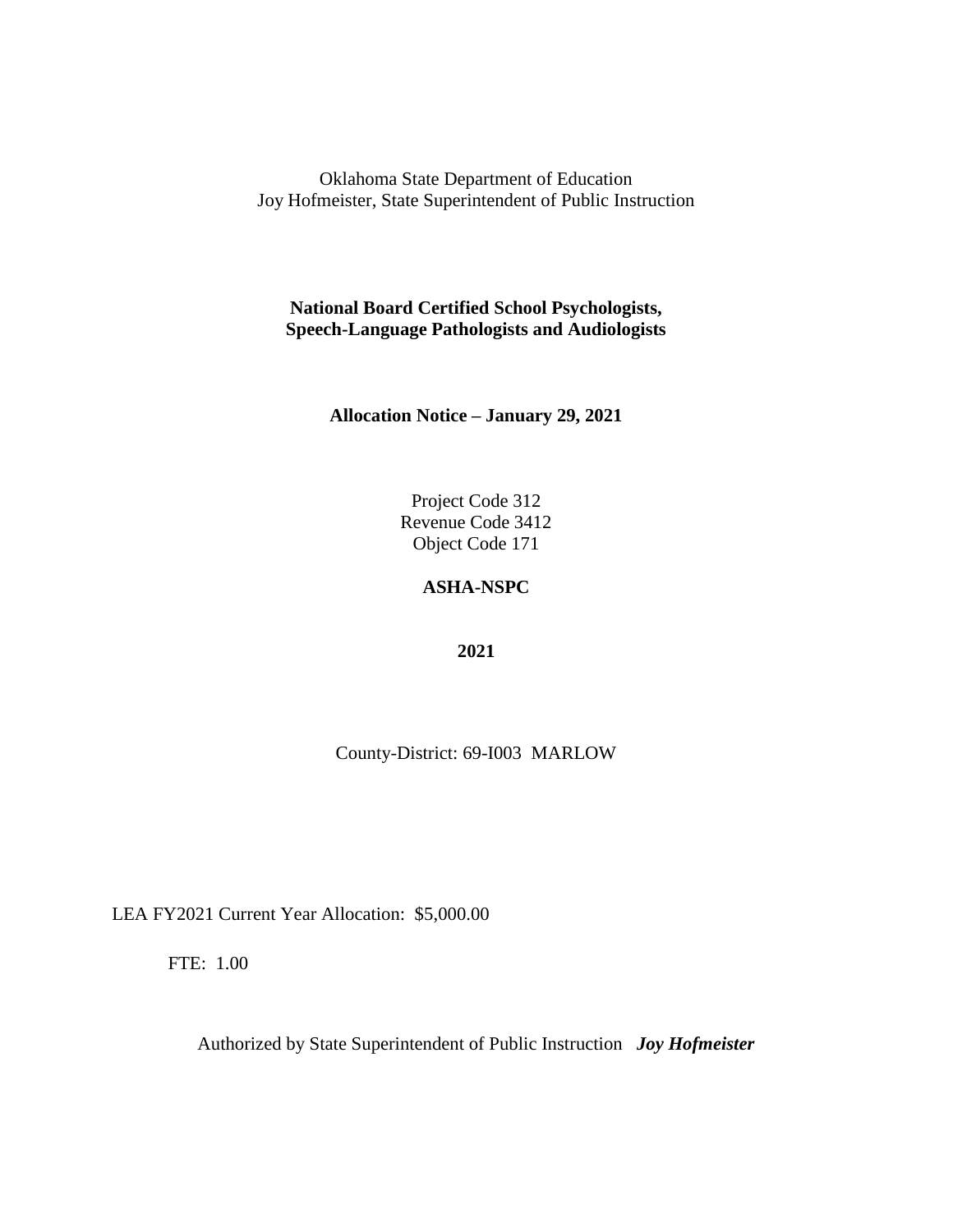**National Board Certified School Psychologists, Speech-Language Pathologists and Audiologists**

**Allocation Notice – January 29, 2021**

Project Code 312 Revenue Code 3412 Object Code 171

### **ASHA-NSPC**

**2021**

County-District: 70-I023 HOOKER

LEA FY2021 Current Year Allocation: \$5,000.00

FTE: 1.00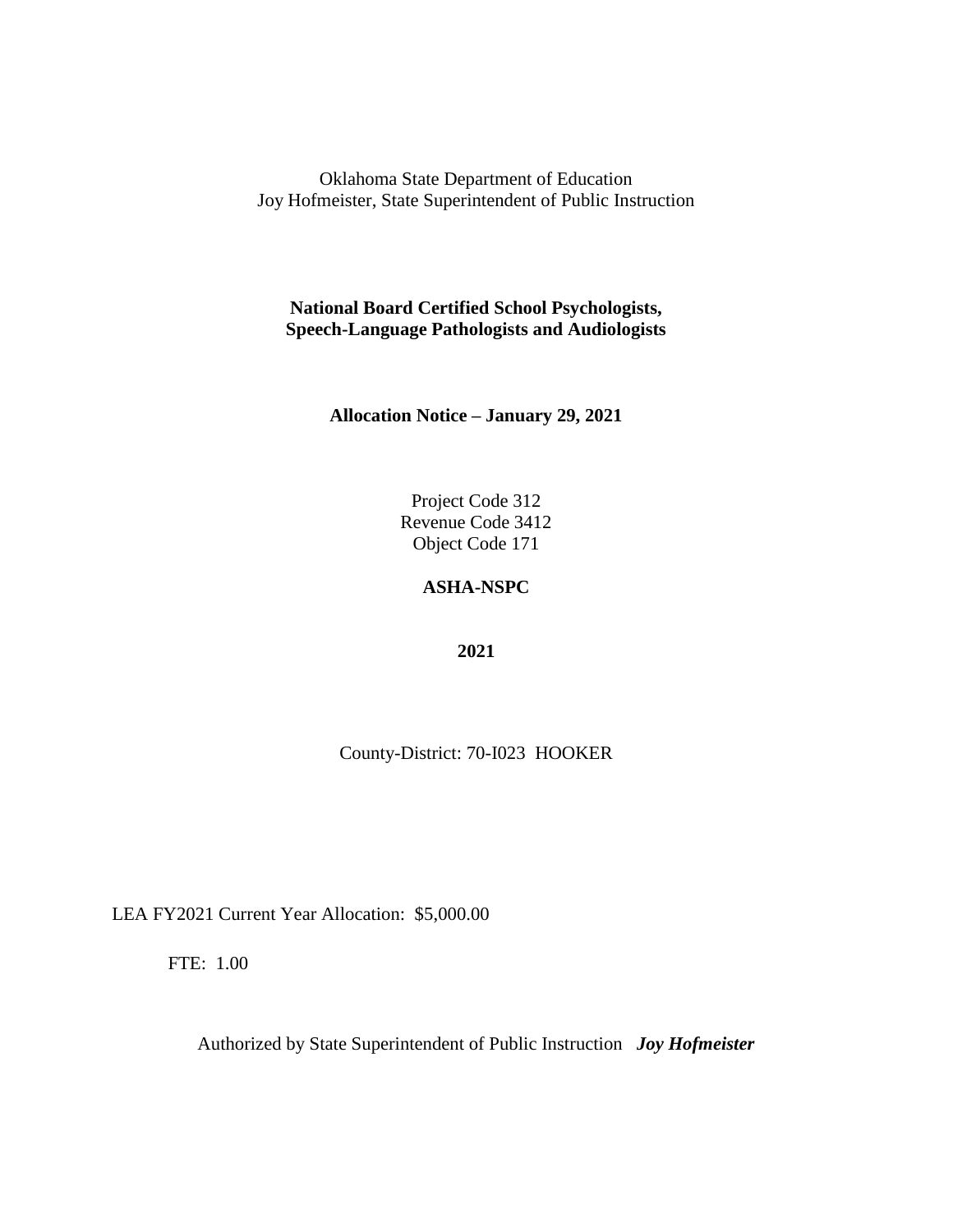**National Board Certified School Psychologists, Speech-Language Pathologists and Audiologists**

**Allocation Notice – January 29, 2021**

Project Code 312 Revenue Code 3412 Object Code 171

# **ASHA-NSPC**

**2021**

County-District: 71-I158 FREDERICK

LEA FY2021 Current Year Allocation: \$5,000.00

FTE: 1.00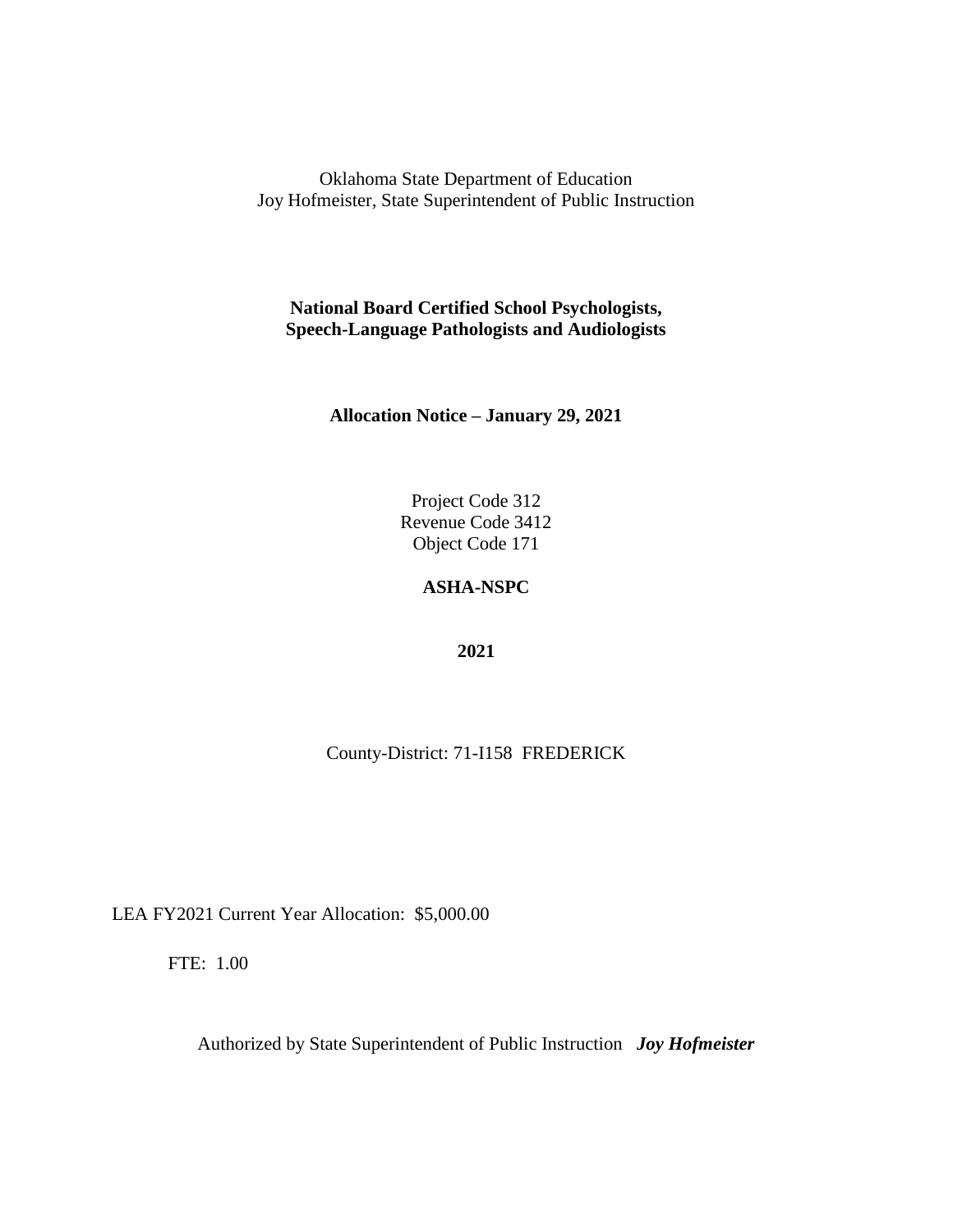**National Board Certified School Psychologists, Speech-Language Pathologists and Audiologists**

**Allocation Notice – January 29, 2021**

Project Code 312 Revenue Code 3412 Object Code 171

### **ASHA-NSPC**

**2021**

County-District: 72-I001 TULSA

LEA FY2021 Current Year Allocation: \$165,000.00

FTE: 33.00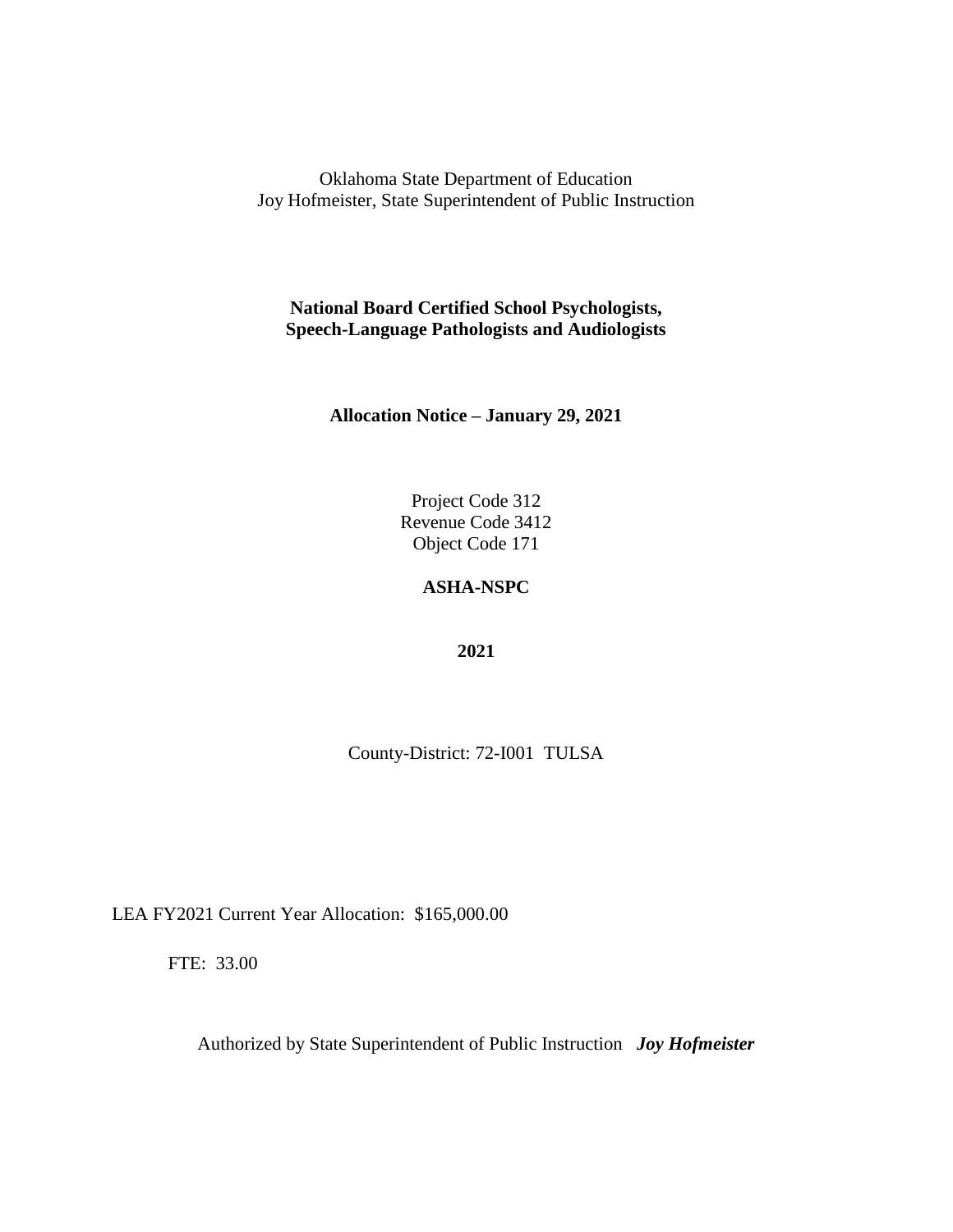**National Board Certified School Psychologists, Speech-Language Pathologists and Audiologists**

**Allocation Notice – January 29, 2021**

Project Code 312 Revenue Code 3412 Object Code 171

# **ASHA-NSPC**

**2021**

County-District: 72-I002 SAND SPRINGS

LEA FY2021 Current Year Allocation: \$45,000.00

FTE: 9.00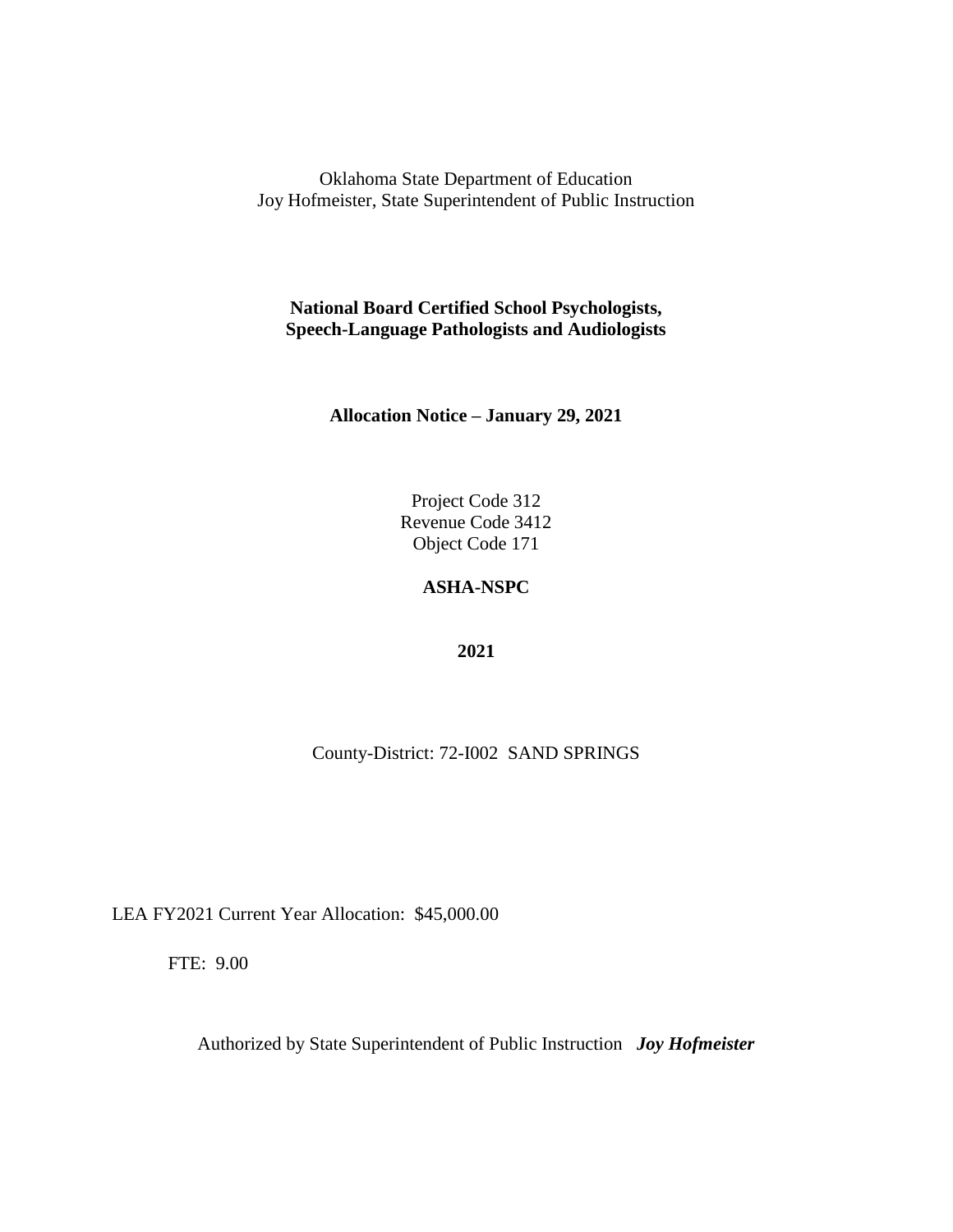**National Board Certified School Psychologists, Speech-Language Pathologists and Audiologists**

**Allocation Notice – January 29, 2021**

Project Code 312 Revenue Code 3412 Object Code 171

# **ASHA-NSPC**

**2021**

County-District: 72-I003 BROKEN ARROW

LEA FY2021 Current Year Allocation: \$130,000.00

FTE: 26.00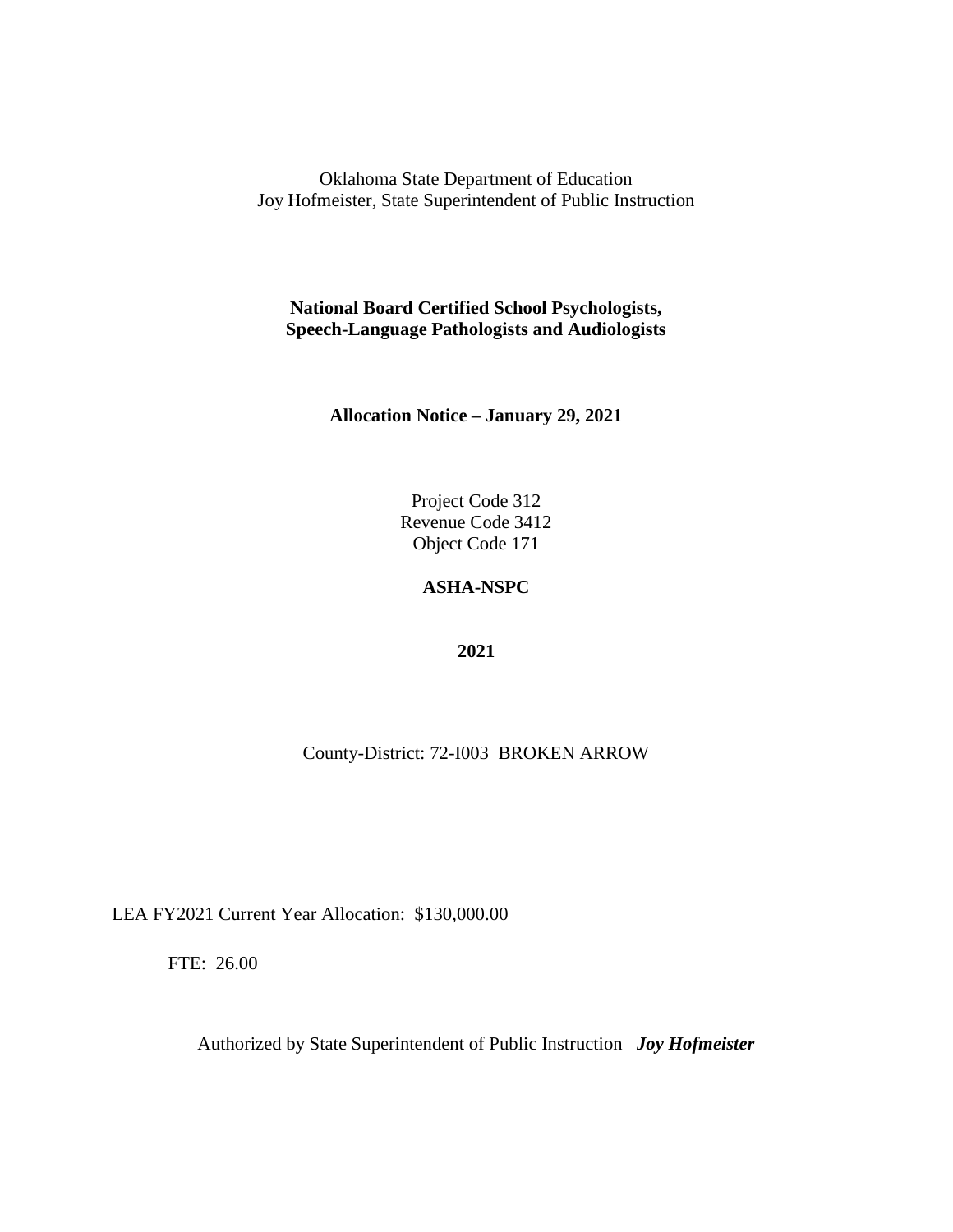**National Board Certified School Psychologists, Speech-Language Pathologists and Audiologists**

**Allocation Notice – January 29, 2021**

Project Code 312 Revenue Code 3412 Object Code 171

### **ASHA-NSPC**

**2021**

County-District: 72-I004 BIXBY

LEA FY2021 Current Year Allocation: \$90,550.00

FTE: 18.11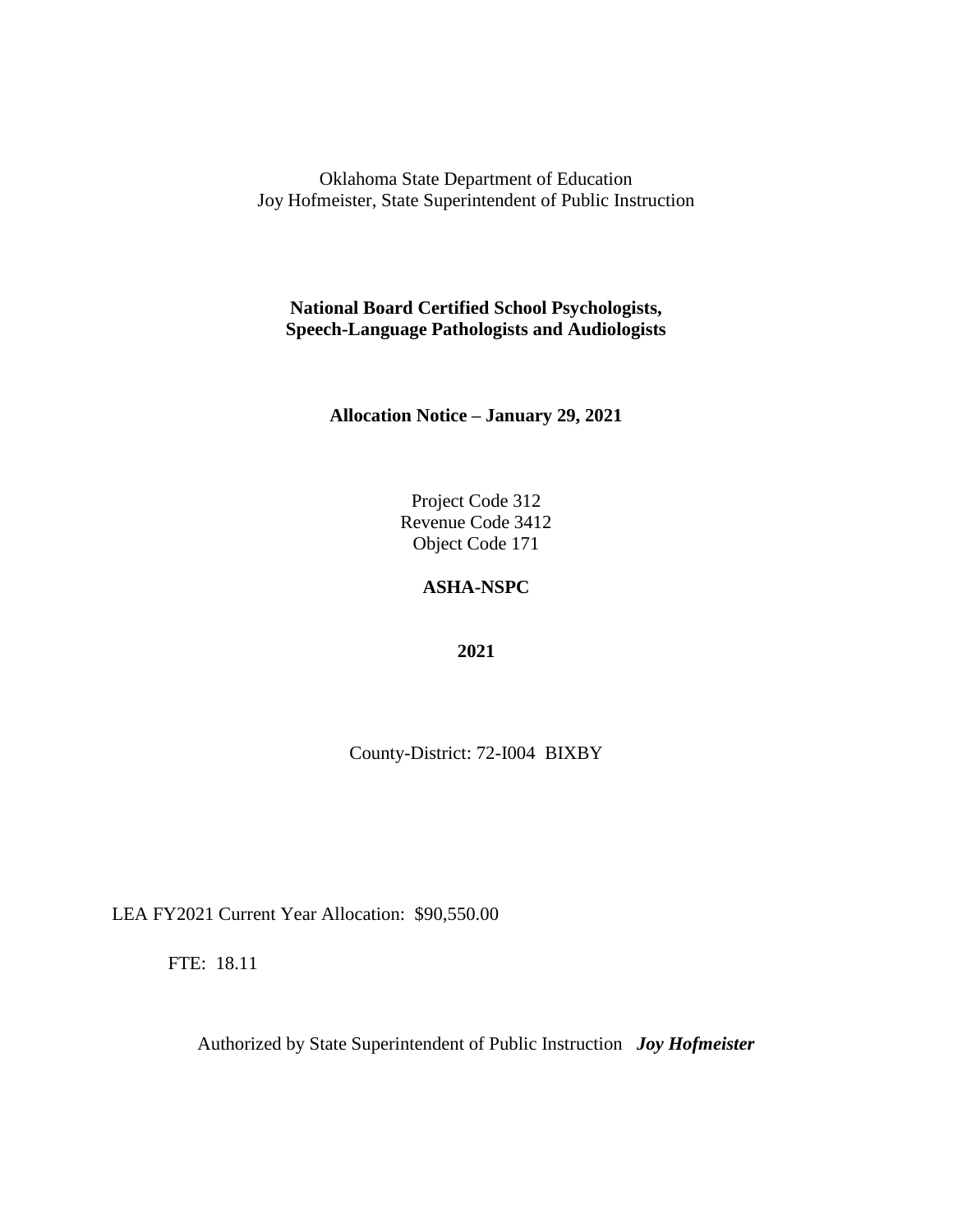**National Board Certified School Psychologists, Speech-Language Pathologists and Audiologists**

**Allocation Notice – January 29, 2021**

Project Code 312 Revenue Code 3412 Object Code 171

### **ASHA-NSPC**

**2021**

County-District: 72-I005 JENKS

LEA FY2021 Current Year Allocation: \$170,000.00

FTE: 34.00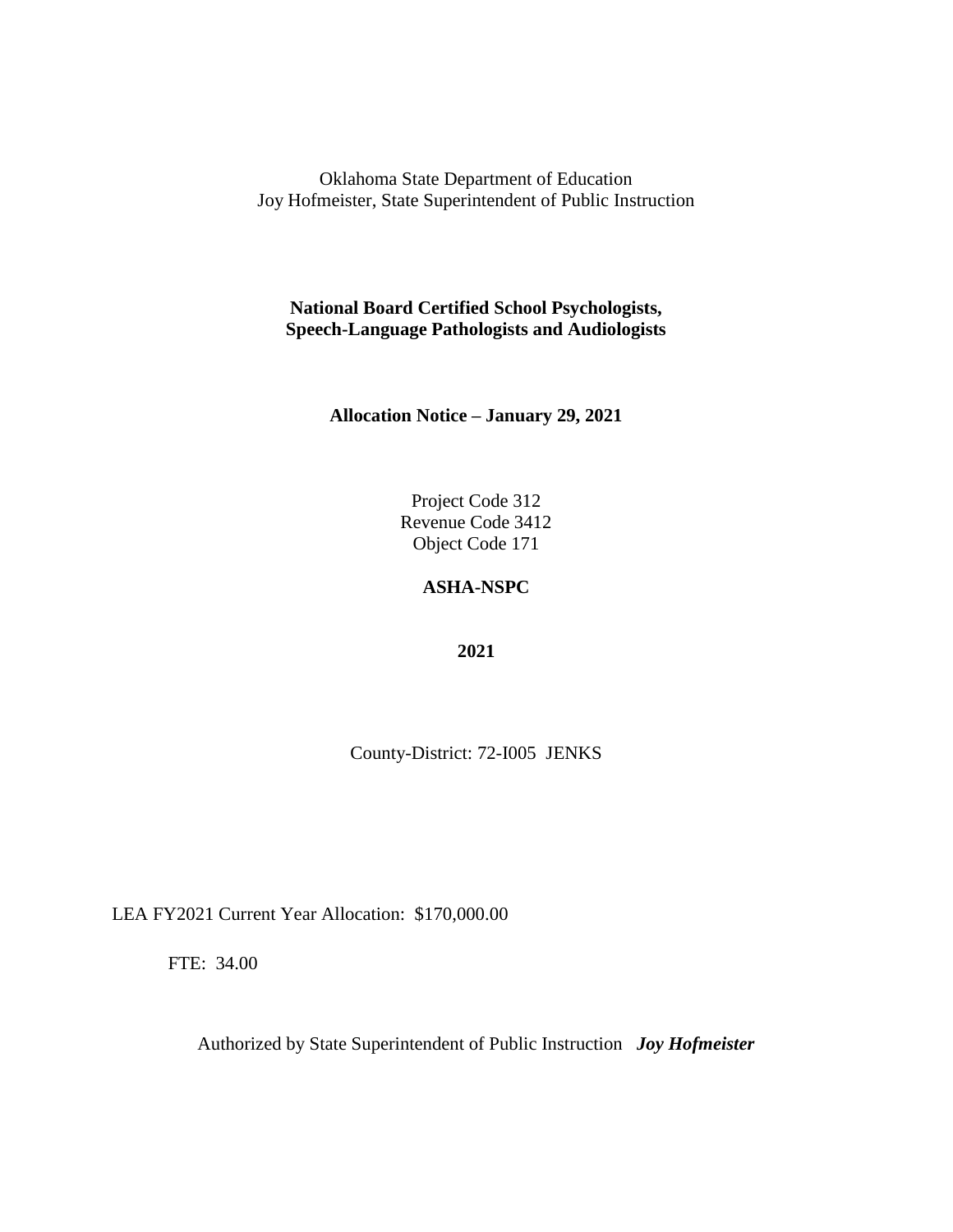**National Board Certified School Psychologists, Speech-Language Pathologists and Audiologists**

**Allocation Notice – January 29, 2021**

Project Code 312 Revenue Code 3412 Object Code 171

# **ASHA-NSPC**

**2021**

County-District: 72-I006 COLLINSVILLE

LEA FY2021 Current Year Allocation: \$18,400.00

FTE: 3.68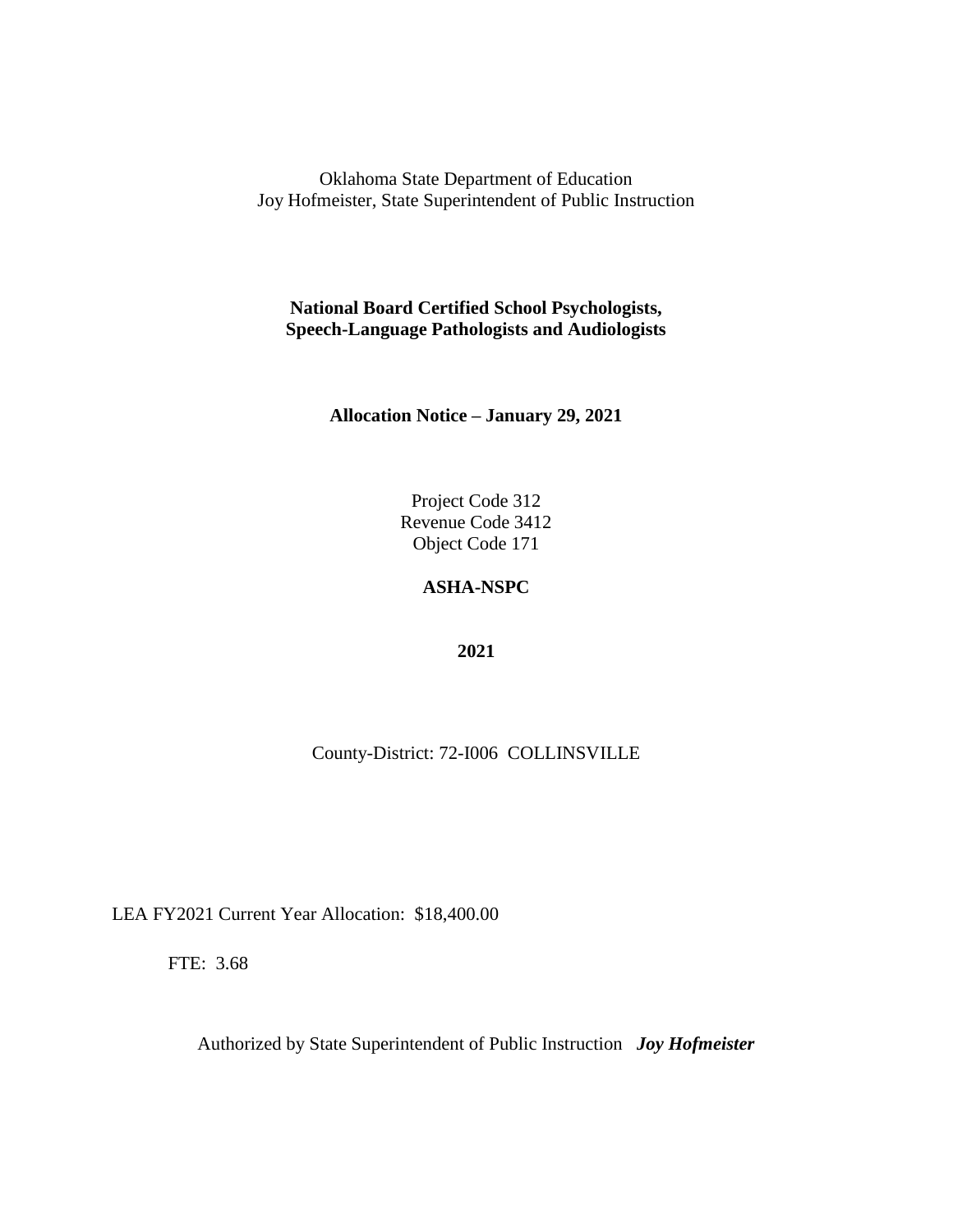**National Board Certified School Psychologists, Speech-Language Pathologists and Audiologists**

**Allocation Notice – January 29, 2021**

Project Code 312 Revenue Code 3412 Object Code 171

# **ASHA-NSPC**

**2021**

County-District: 72-I007 SKIATOOK

LEA FY2021 Current Year Allocation: \$16,000.00

FTE: 3.20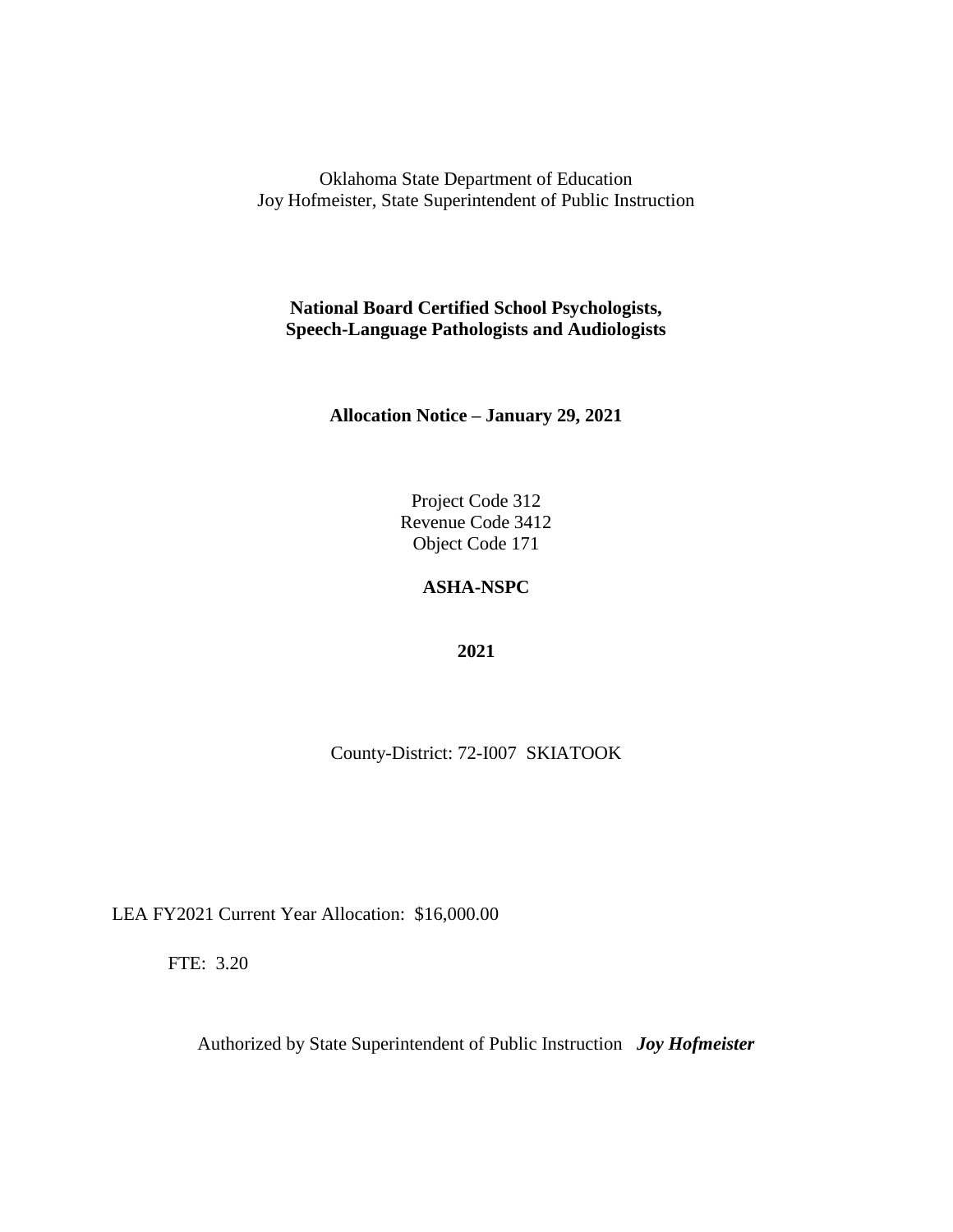**National Board Certified School Psychologists, Speech-Language Pathologists and Audiologists**

**Allocation Notice – January 29, 2021**

Project Code 312 Revenue Code 3412 Object Code 171

### **ASHA-NSPC**

**2021**

County-District: 72-I008 SPERRY

LEA FY2021 Current Year Allocation: \$10,000.00

FTE: 2.00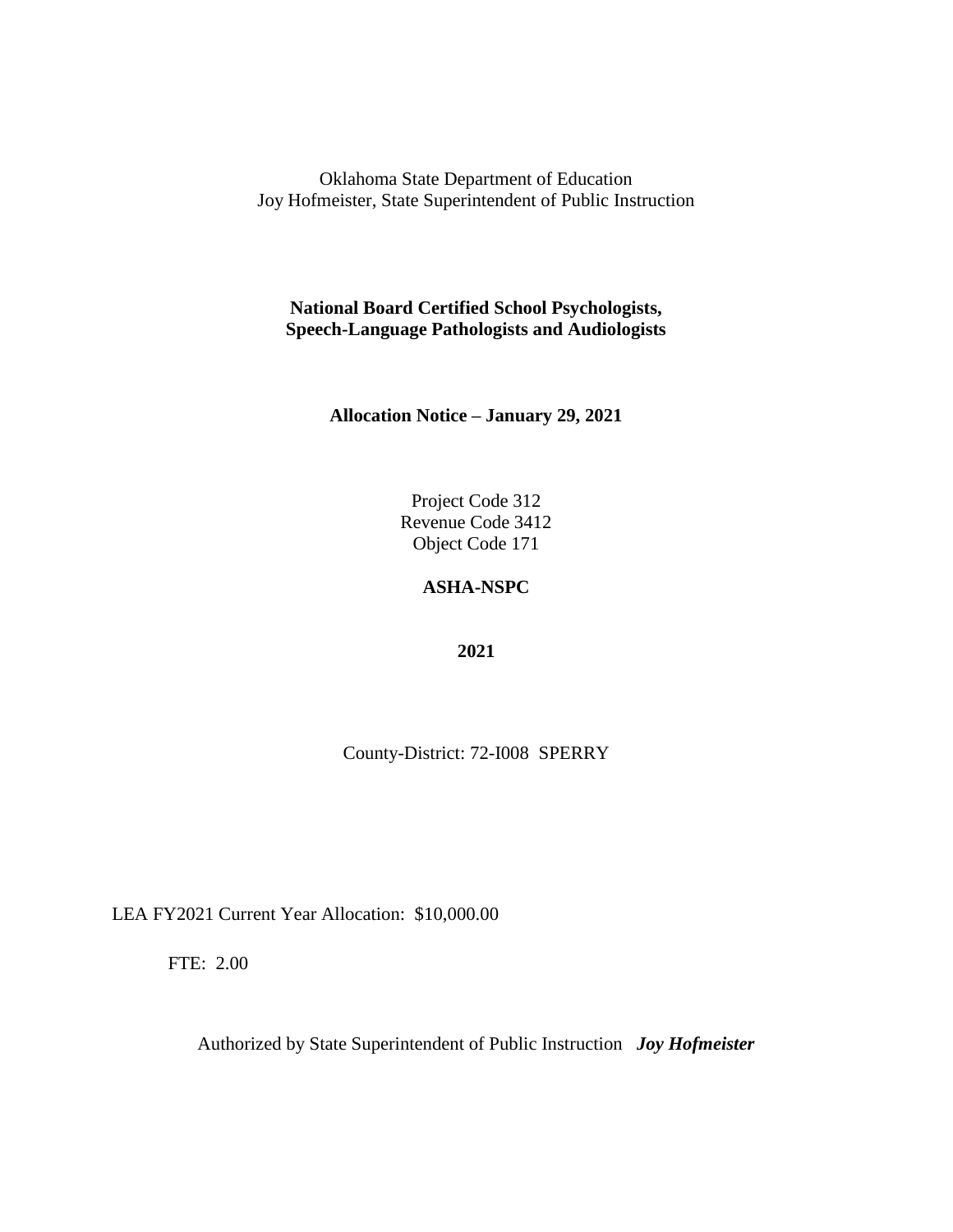**National Board Certified School Psychologists, Speech-Language Pathologists and Audiologists**

**Allocation Notice – January 29, 2021**

Project Code 312 Revenue Code 3412 Object Code 171

### **ASHA-NSPC**

**2021**

County-District: 72-I009 UNION

LEA FY2021 Current Year Allocation: \$105,000.00

FTE: 21.00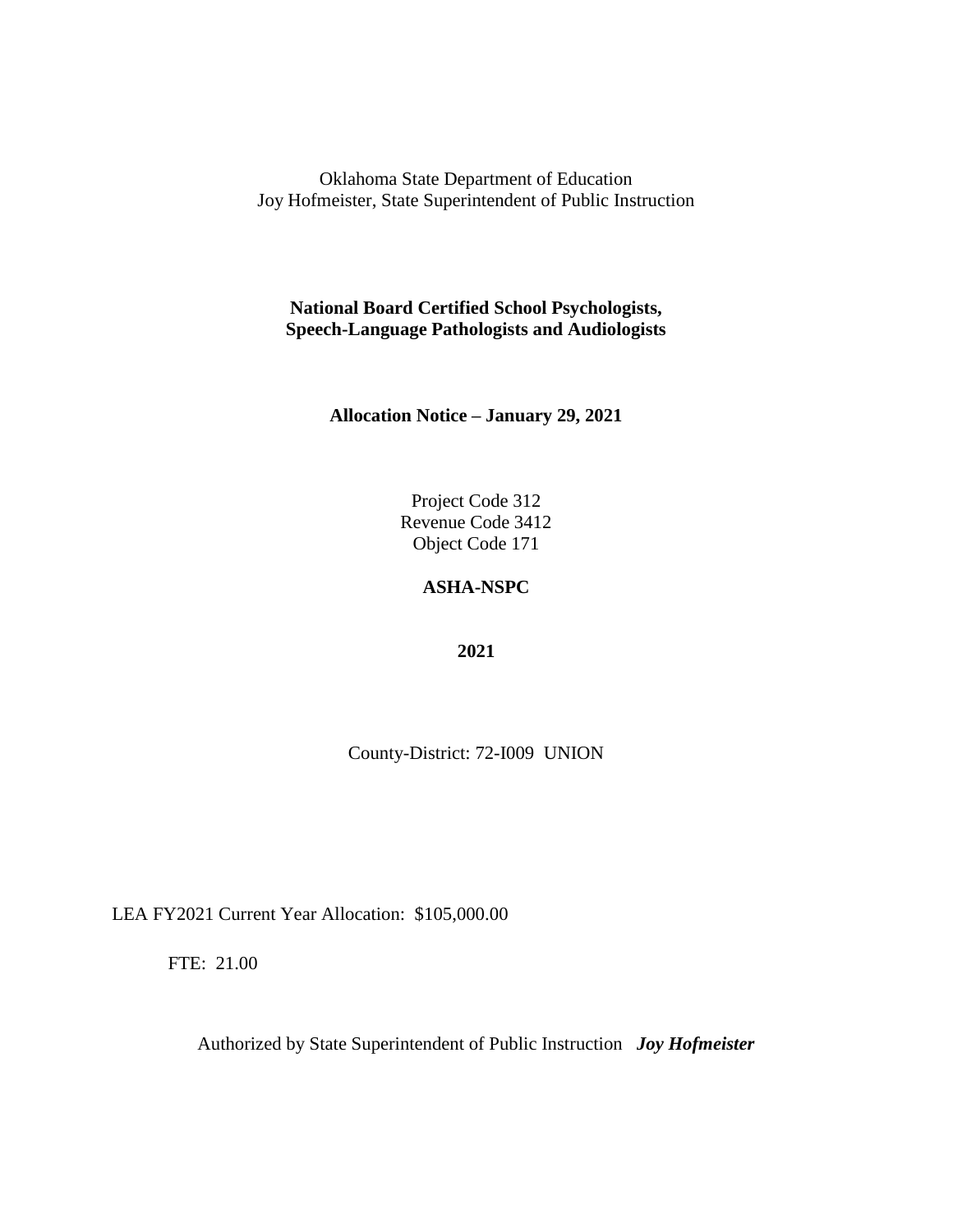**National Board Certified School Psychologists, Speech-Language Pathologists and Audiologists**

**Allocation Notice – January 29, 2021**

Project Code 312 Revenue Code 3412 Object Code 171

### **ASHA-NSPC**

**2021**

County-District: 72-I011 OWASSO

LEA FY2021 Current Year Allocation: \$73,150.00

FTE: 14.63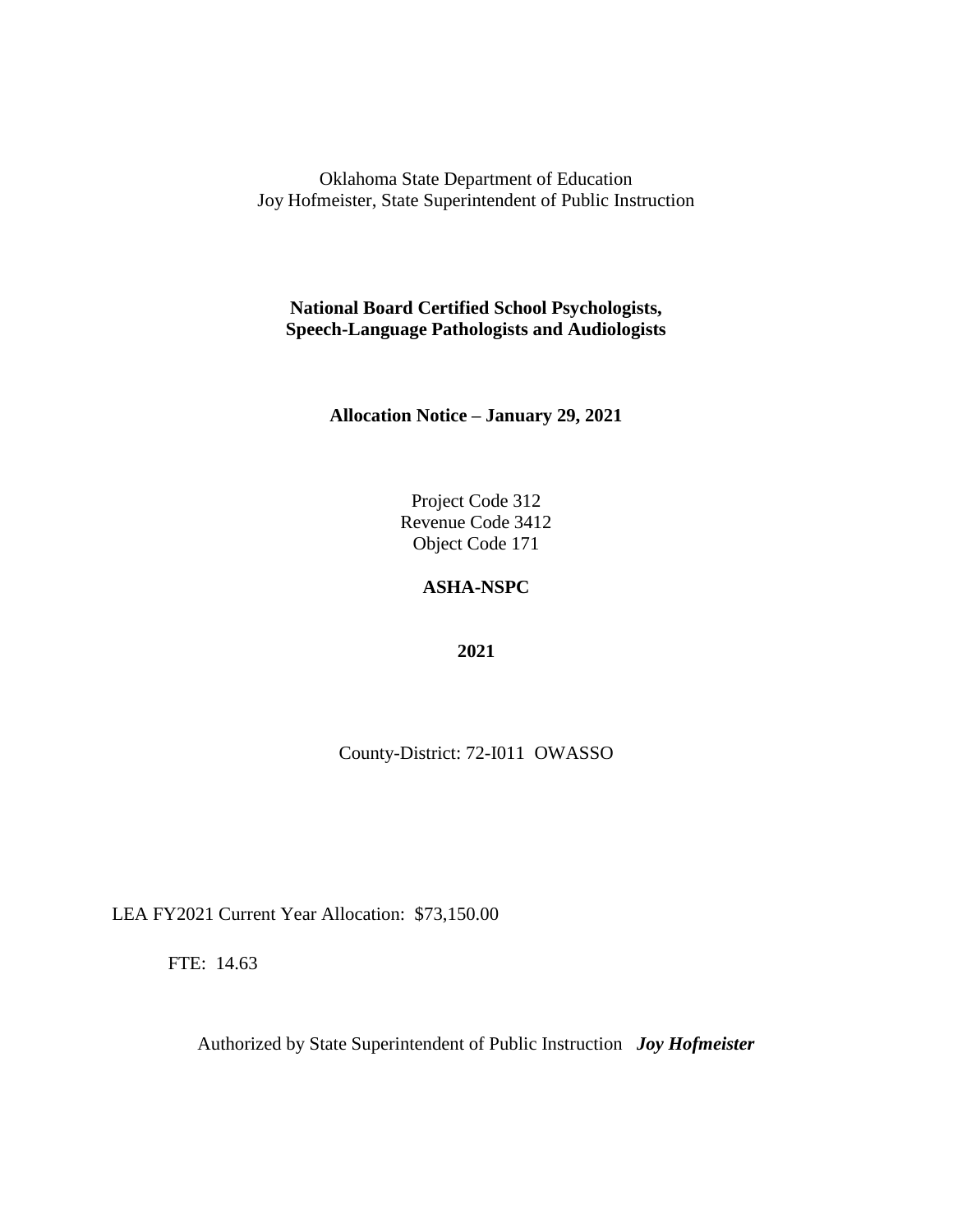**National Board Certified School Psychologists, Speech-Language Pathologists and Audiologists**

**Allocation Notice – January 29, 2021**

Project Code 312 Revenue Code 3412 Object Code 171

# **ASHA-NSPC**

**2021**

County-District: 72-I013 GLENPOOL

LEA FY2021 Current Year Allocation: \$20,000.00

FTE: 4.00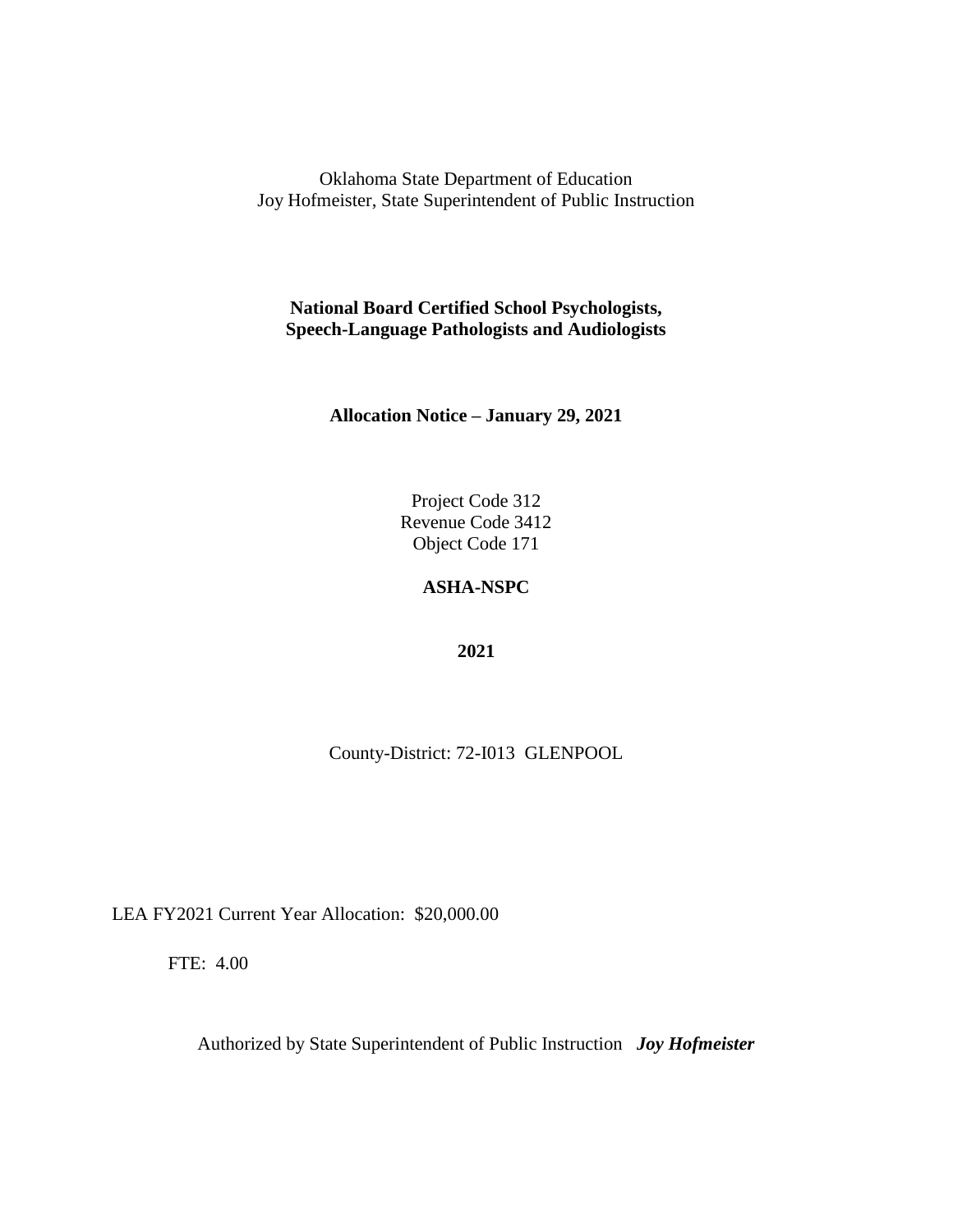**National Board Certified School Psychologists, Speech-Language Pathologists and Audiologists**

**Allocation Notice – January 29, 2021**

Project Code 312 Revenue Code 3412 Object Code 171

### **ASHA-NSPC**

**2021**

County-District: 72-I014 LIBERTY

LEA FY2021 Current Year Allocation: \$5,000.00

FTE: 1.00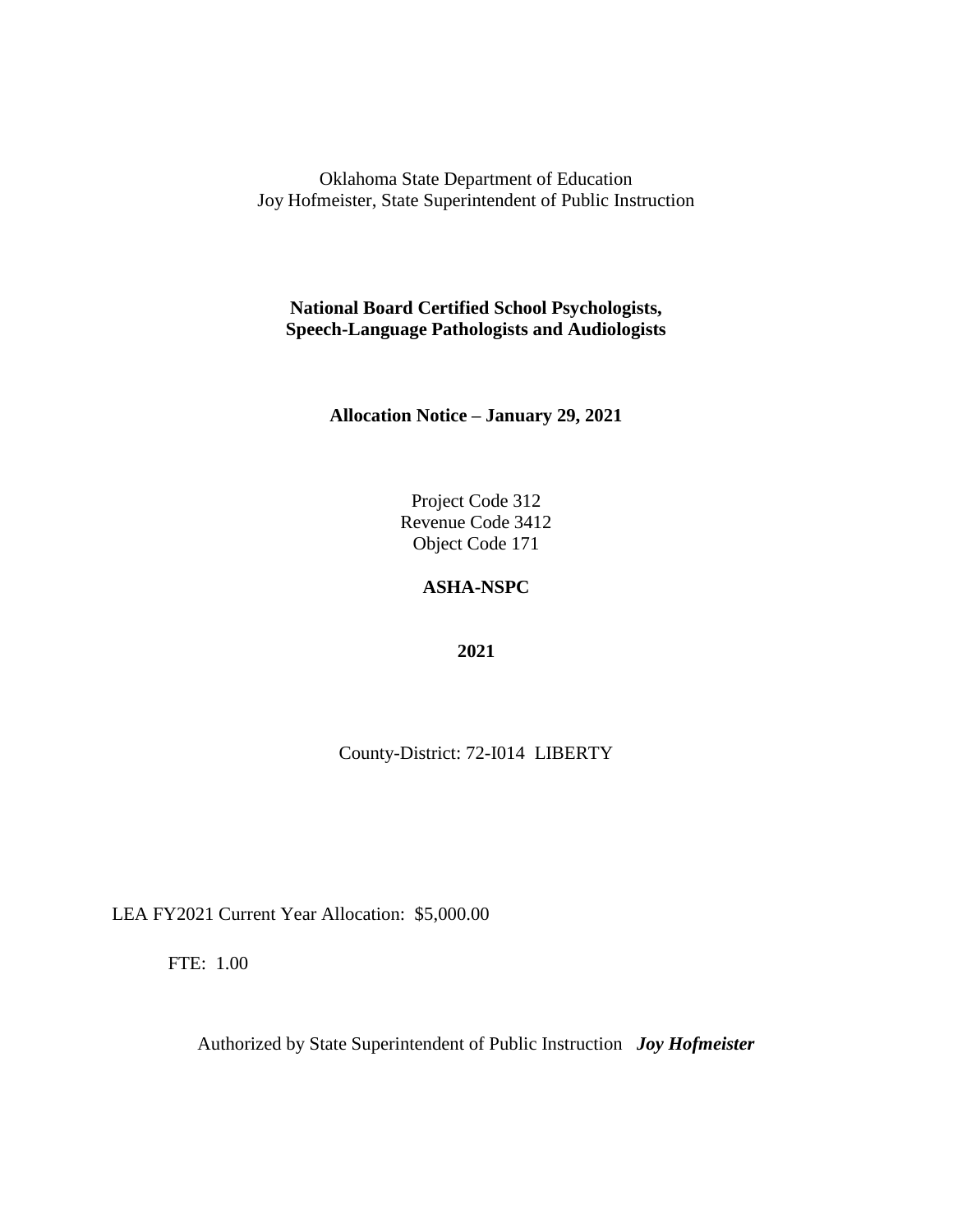**National Board Certified School Psychologists, Speech-Language Pathologists and Audiologists**

**Allocation Notice – January 29, 2021**

Project Code 312 Revenue Code 3412 Object Code 171

### **ASHA-NSPC**

**2021**

County-District: 73-I001 OKAY

LEA FY2021 Current Year Allocation: \$5,000.00

FTE: 1.00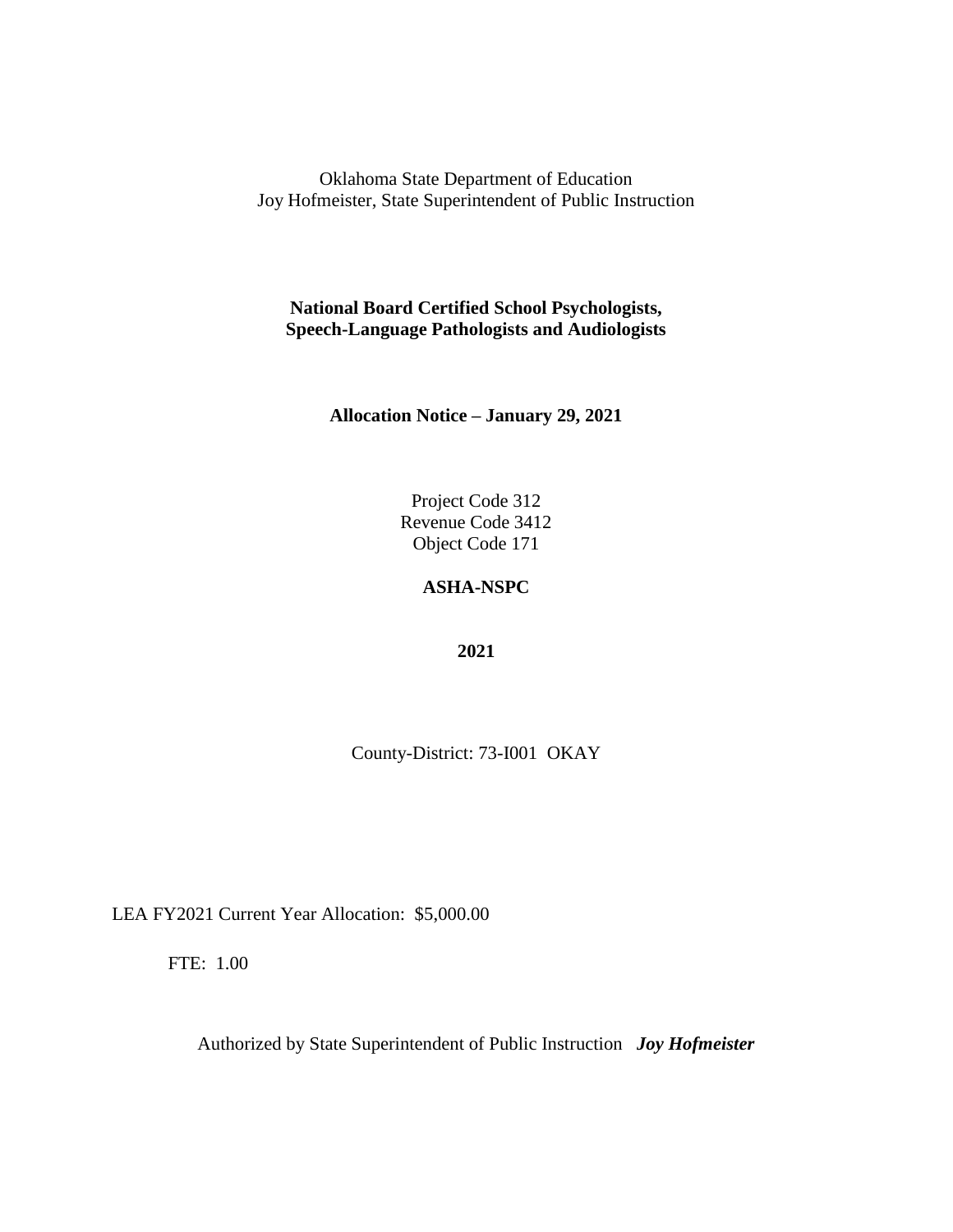**National Board Certified School Psychologists, Speech-Language Pathologists and Audiologists**

**Allocation Notice – January 29, 2021**

Project Code 312 Revenue Code 3412 Object Code 171

# **ASHA-NSPC**

**2021**

County-District: 73-I017 COWETA

LEA FY2021 Current Year Allocation: \$15,000.00

FTE: 3.00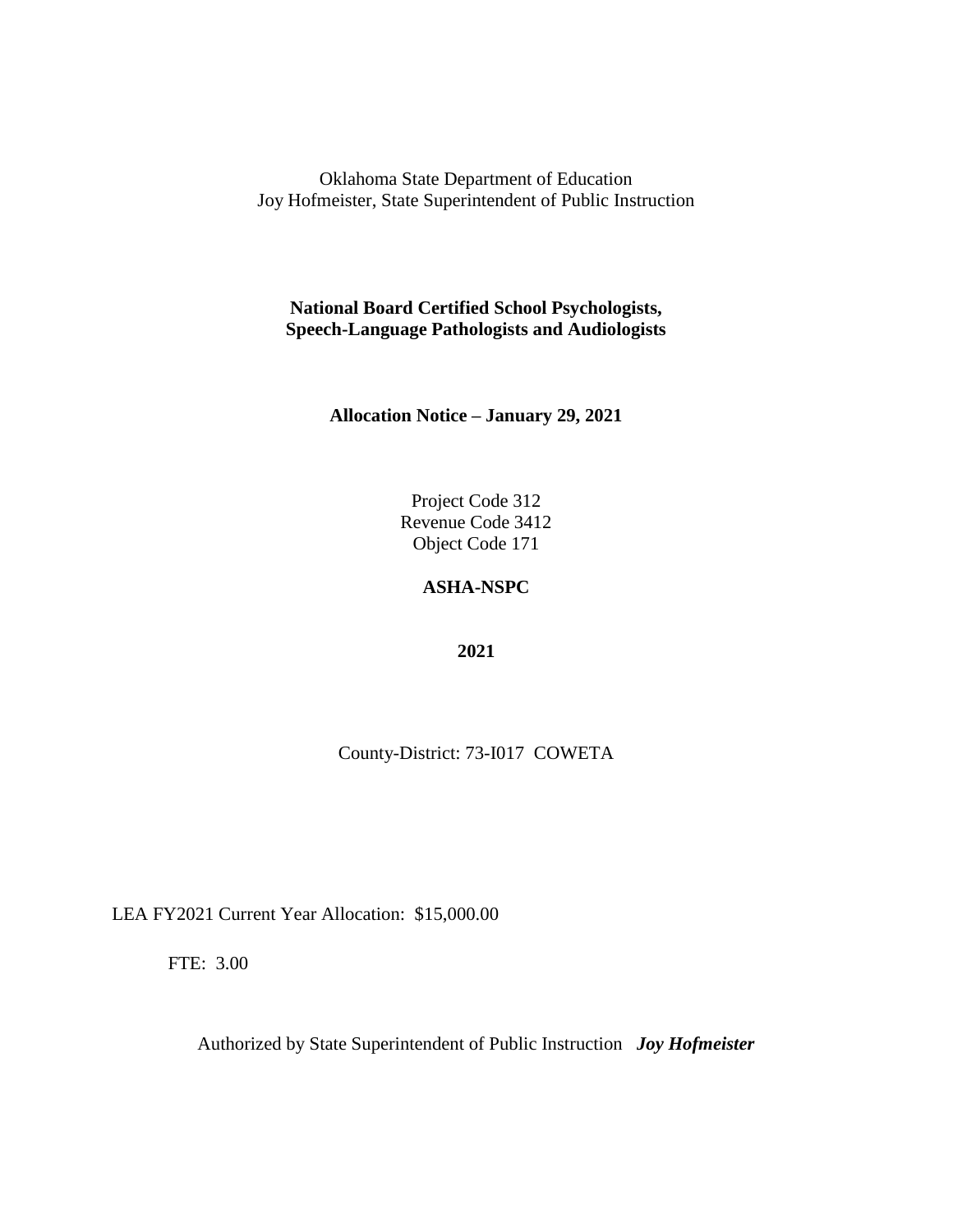**National Board Certified School Psychologists, Speech-Language Pathologists and Audiologists**

**Allocation Notice – January 29, 2021**

Project Code 312 Revenue Code 3412 Object Code 171

# **ASHA-NSPC**

**2021**

County-District: 73-I019 WAGONER

LEA FY2021 Current Year Allocation: \$15,000.00

FTE: 3.00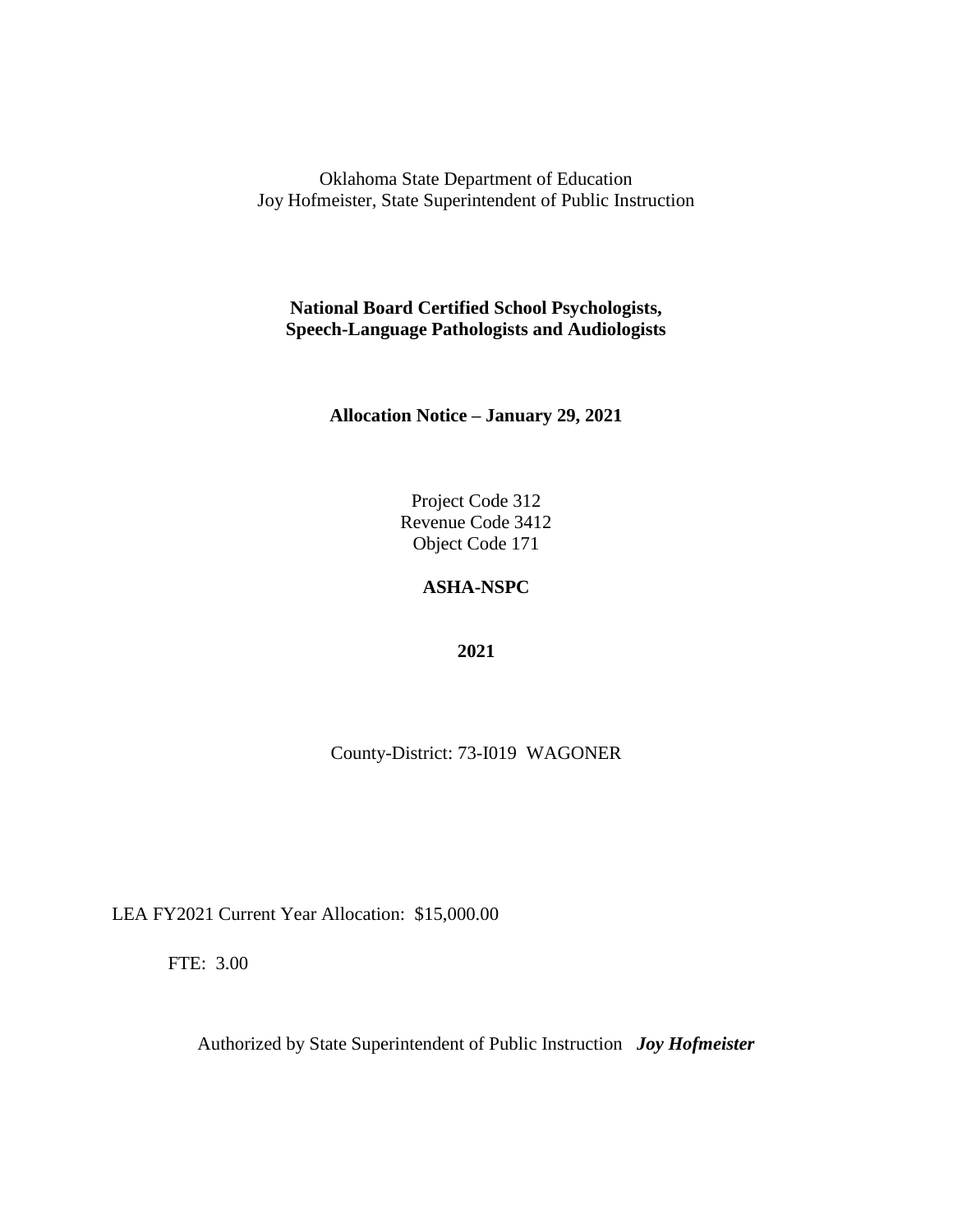**National Board Certified School Psychologists, Speech-Language Pathologists and Audiologists**

**Allocation Notice – January 29, 2021**

Project Code 312 Revenue Code 3412 Object Code 171

### **ASHA-NSPC**

**2021**

County-District: 74-I007 DEWEY

LEA FY2021 Current Year Allocation: \$5,000.00

FTE: 1.00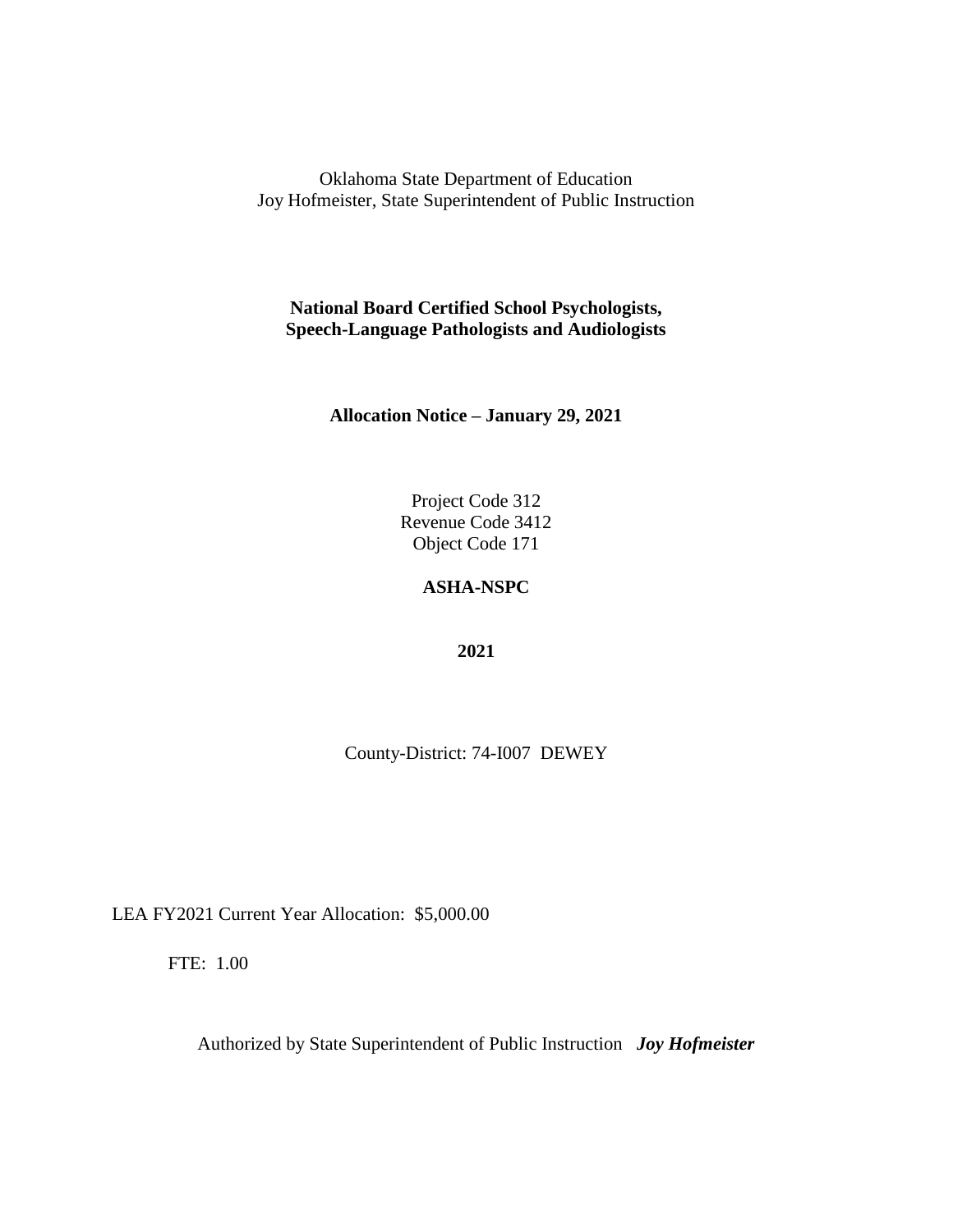**National Board Certified School Psychologists, Speech-Language Pathologists and Audiologists**

**Allocation Notice – January 29, 2021**

Project Code 312 Revenue Code 3412 Object Code 171

# **ASHA-NSPC**

**2021**

County-District: 74-I030 BARTLESVILLE

LEA FY2021 Current Year Allocation: \$30,000.00

FTE: 6.00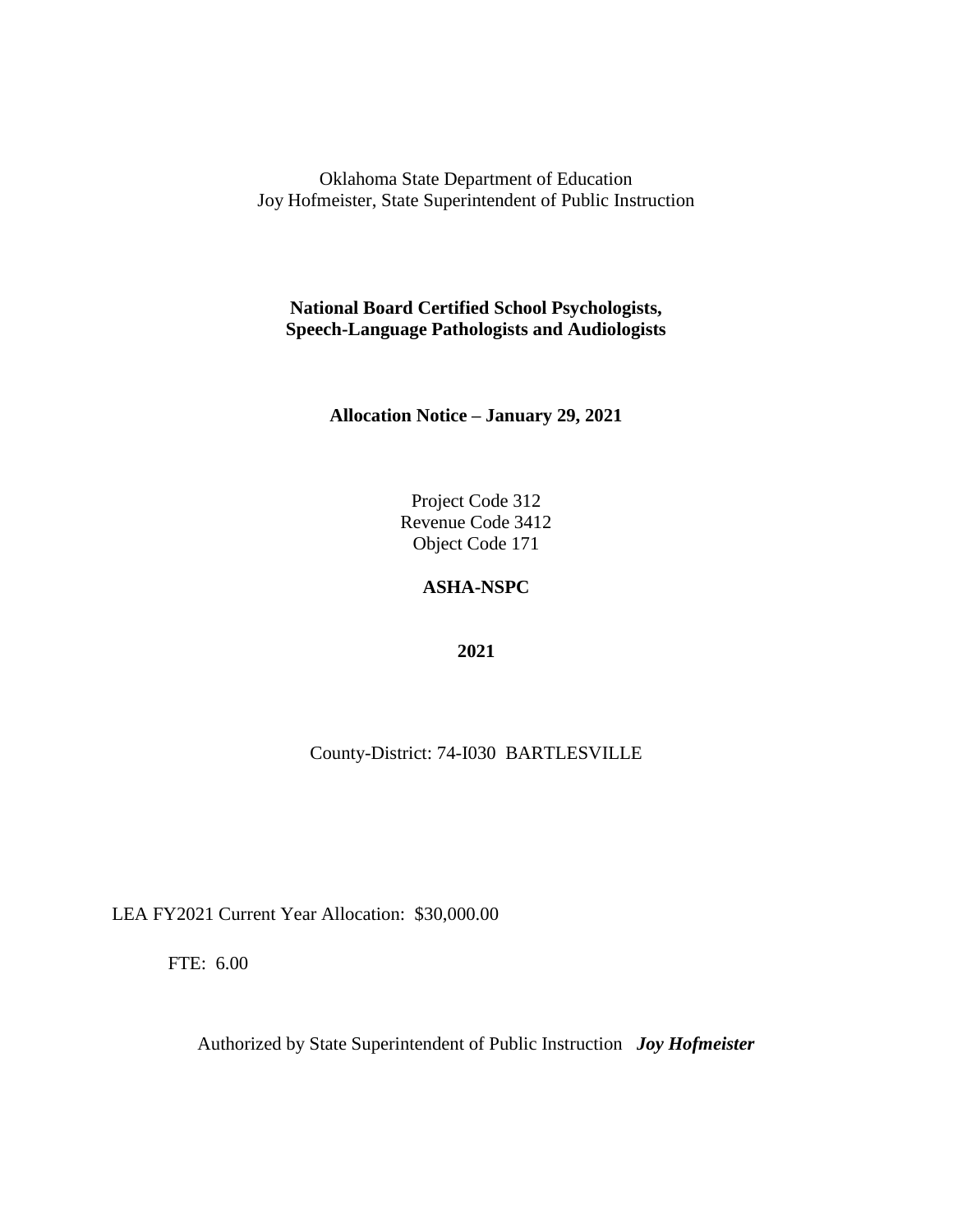**National Board Certified School Psychologists, Speech-Language Pathologists and Audiologists**

**Allocation Notice – January 29, 2021**

Project Code 312 Revenue Code 3412 Object Code 171

# **ASHA-NSPC**

**2021**

County-District: 76-I001 ALVA

LEA FY2021 Current Year Allocation: \$15,000.00

FTE: 3.00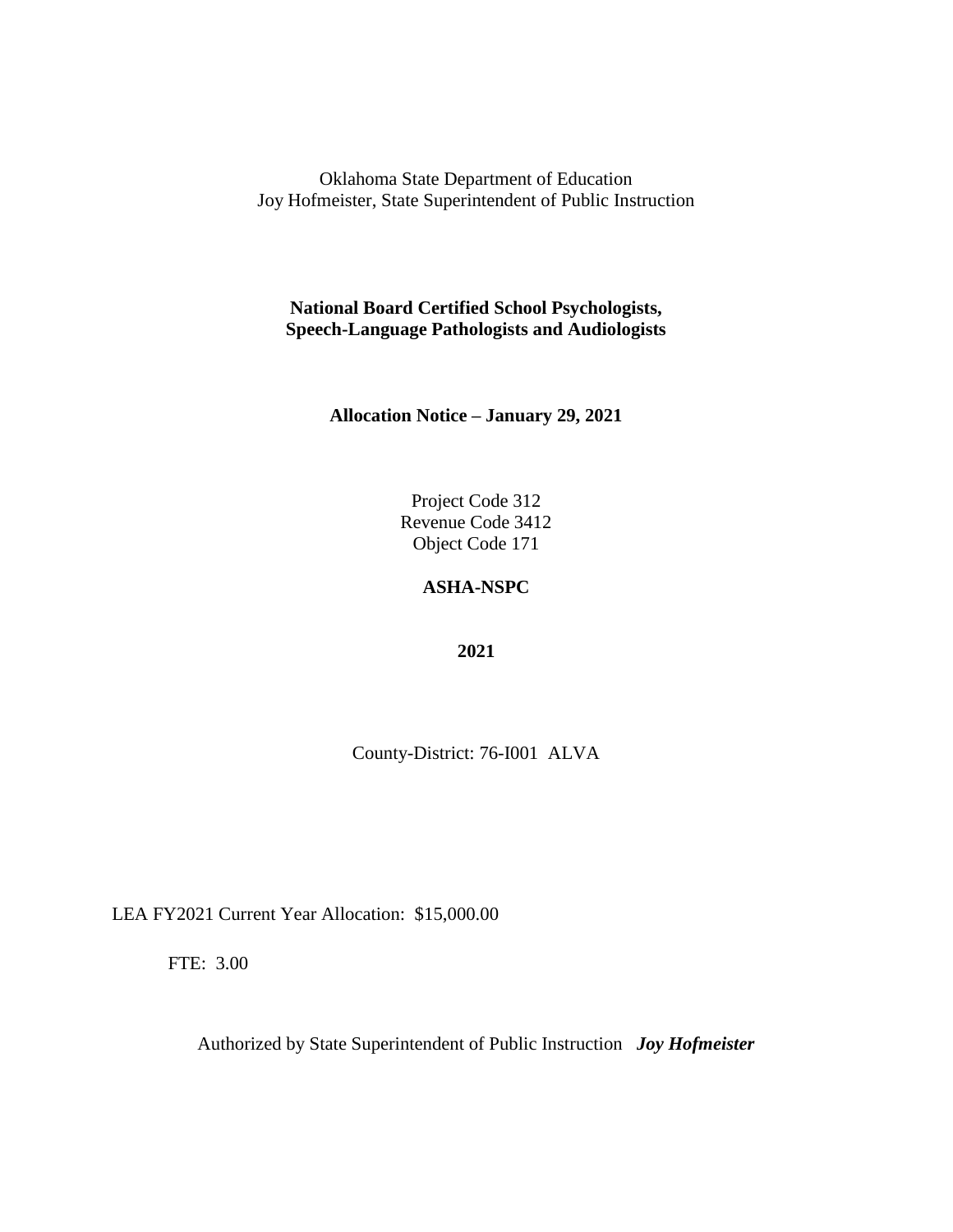Oklahoma State Department of Education Joy Hofmeister, State Superintendent of Public Instruction

**National Board Certified School Psychologists, Speech-Language Pathologists and Audiologists**

**Allocation Notice – January 29, 2021**

Project Code 312 Revenue Code 3412 Object Code 171

## **ASHA-NSPC**

**2021**

County-District: 76-I003 WAYNOKA

LEA FY2021 Current Year Allocation: \$4,700.00

FTE: 0.94

Authorized by State Superintendent of Public Instruction *Joy Hofmeister*